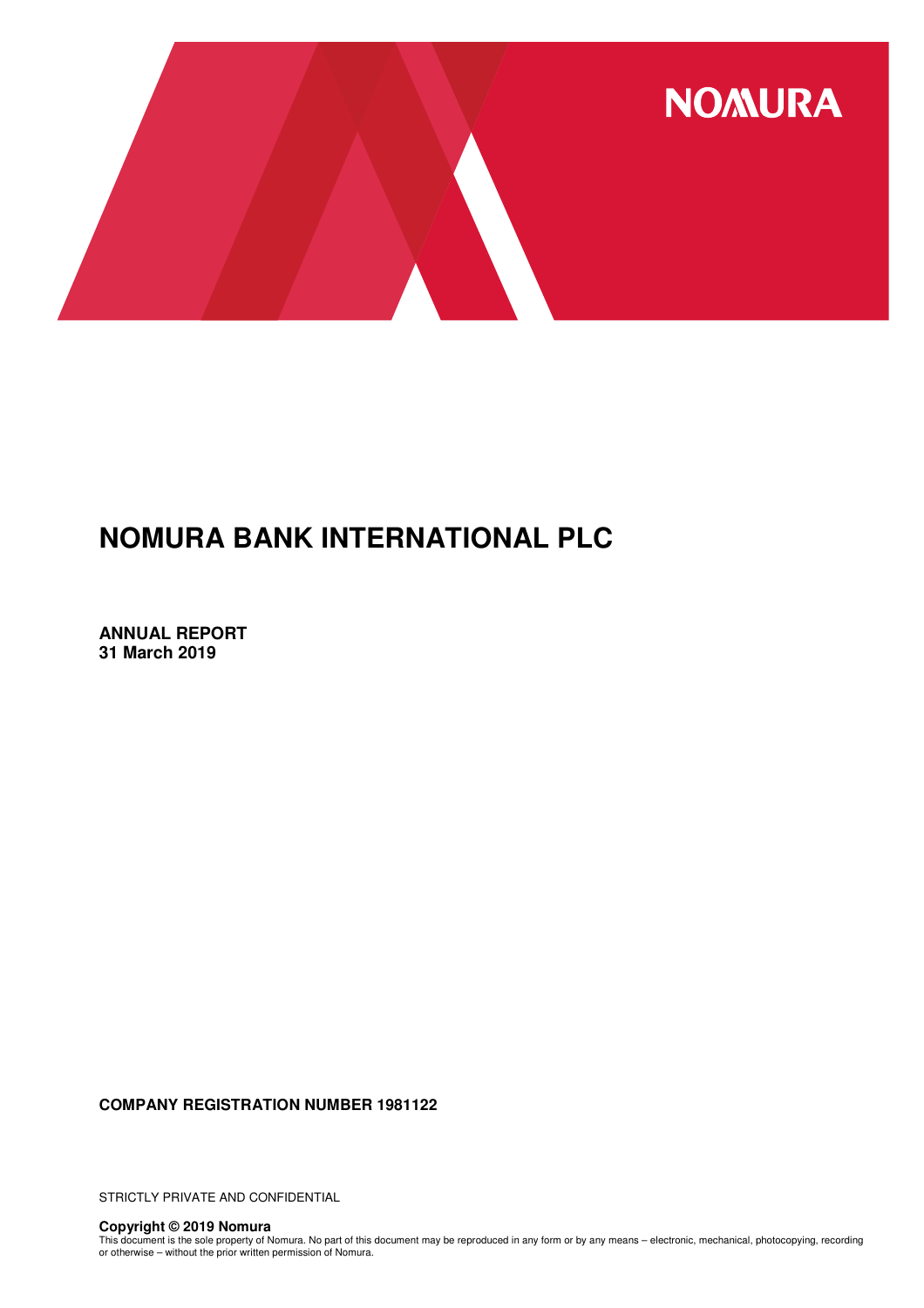

## **YEAR ENDED 31 MARCH 2019**

# **STRATEGIC REPORT**

The Directors of Nomura Bank International plc (the "Bank") present their Strategic Report, Directors' Report and the Financial Statements of the Bank for the year ended 31 March 2019. The Bank is incorporated in England and Wales and its registered office is at 1 Angel Lane, London, EC4R 3AB.

### **REVIEW OF THE BANK'S BUSINESS, FINANCIAL PERFORMANCE AND FINANCIAL POSITION, AND DESCRIPTION OF PRINCIPAL RISKS**

### **Principal Activities**

The Bank's primary role is to support the Global Wholesale Business, predominantly the Global Markets Division, of the Nomura Group (Nomura Holdings, Inc. ("NHI") and its consolidated subsidiaries).

The Bank is a wholly owned subsidiary of Nomura Europe Holdings plc ("NEHS"). The Bank's ultimate parent undertaking and controlling entity is NHI. The Bank has a liaison office in Istanbul, Turkey. The Bank's core activities include:

- issuance of rates, credit and equity linked notes and certificates;
- provision of sub-participations and structured loans;
- purchase of structured credit assets and structured loans;
- provision of traditional banking products such as loans and credit facilities, repurchase and reverse repurchase transactions, letters of credit and guarantees; and
- taking deposits (including foreign exchange and other reference linked deposits).

From an operational standpoint, the Bank outsources a significant proportion of its support services under service level agreements to the related departments of Nomura Internation Plc ("NIP"). The Treasury department continues to manage the liquidity of the Bank and provides asset and liability management for the balance sheet.

The Bank's key financial indicators during the year were as follows:

|                          | Year ended    | Year ended    |
|--------------------------|---------------|---------------|
|                          | 31 March 2019 | 31 March 2018 |
|                          | \$'000        | \$'000        |
| Net interest income      | 59,478        | 65,062        |
| Profit after tax         | 15,191        | 16,131        |
| Total comprehensive gain | 51,407        | 7,580         |
| Total assets             | 6,638,475     | 7,844,926     |
| <b>Total liabilities</b> | 6,403,270     | 7,362,186     |
| Shareholders' funds      | 235,205       | 482,740       |

### **Financial Performance:**

The Bank reported profit after tax for the year of \$15,191,000 (2018: \$16,131,000), driven mainly by facilitation fee income for issuance facilities provided to NIP.

### **Financial Position:**

The Bank's total assets decreased year on year by 15% to \$6,638,474,527 (2018: 7,844,926,051) following the maturities of certain secured financing transactions during the year. During the year, the Bank repatriated \$300,000,000 of share capital to the Bank's immediate parent, NEHS to ensure efficient capital usage within the Nomura Group.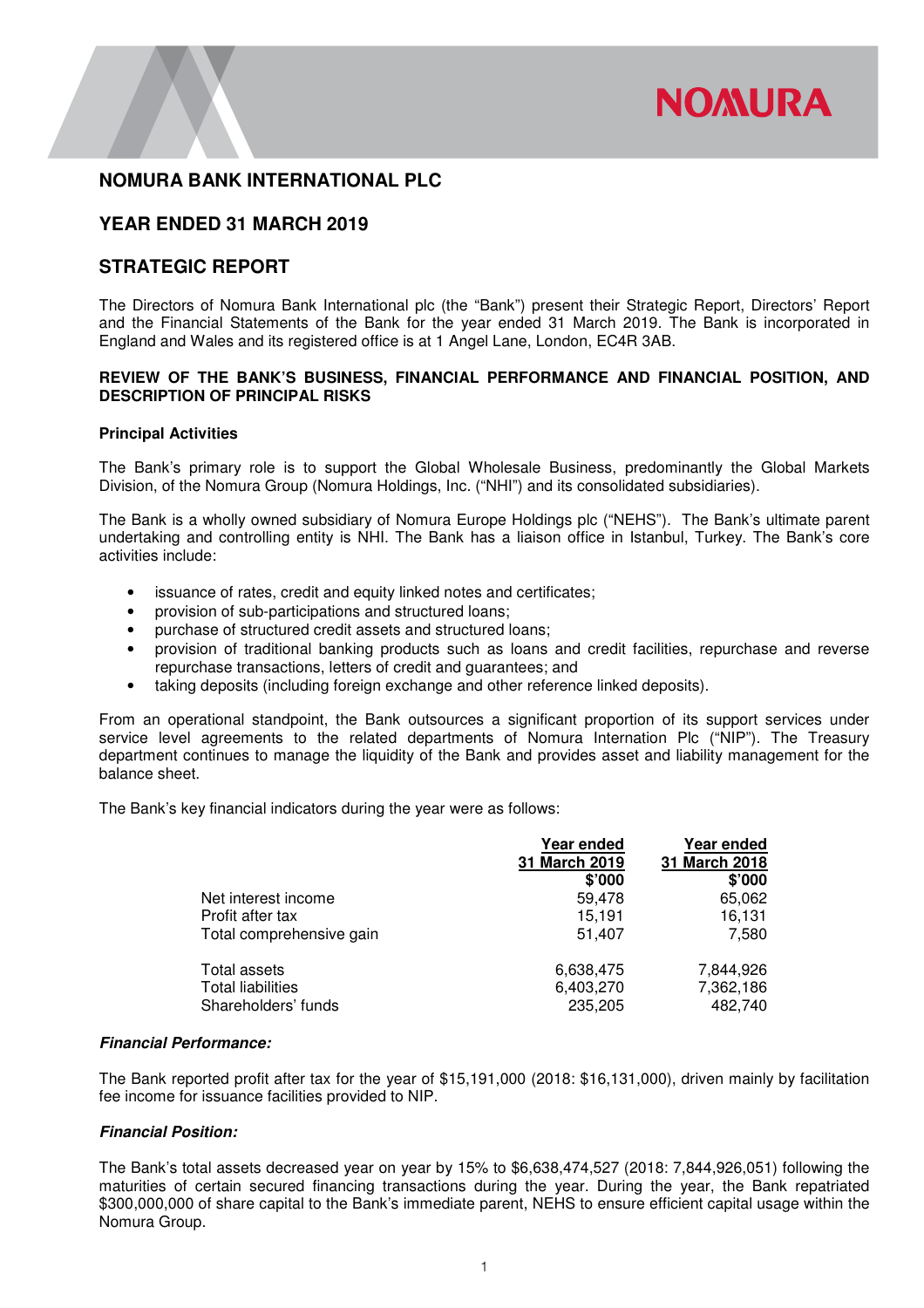

# **YEAR ENDED 31 MARCH 2019**

# **STRATEGIC REPORT (CONTINUED)**

### **RISK MANAGEMENT**

The Bank's risk management framework is closely aligned to the Nomura Group's risk management framework. However through its local governance framework, the Bank does apply specific risk management controls and defines its risk appetite, which is the maximum level and types of risk that the Bank is willing to assume in pursuit of its strategic objectives and business plan.

The Bank's activities involve the assumption and transfer of certain risks, including market risk, credit risk, operational risk, cross-border risk, model risk, liquidity and funding risks, and business risk. These risks are managed through sub-committees of the Board of NEHS, which include:

- the Prudential Risk Committee ("PRC"), which has oversight over the NEHS Group's risk profile, financial risk appetite, future risk strategy and maintenance of an appropriate risk control framework.
- cross-border risk committees in relation to non-Europe, Middle East and Africa ("non-EMEA") business booked into the Bank.

Further information on the management of these risks is provided in note 18 of the Financial Statements.

### **FUTURE DEVELOPMENTS**

As a result of the national Brexit referendum, which took place on 23 June 2016, the UK is due to leave the EU. Under the current agreement between the UK and the EU in accordance with the Article 50(3) of the Treaty on the European Union, Brexit is required to occur before the end of October 2019. However, the timing of Brexit, along with its final form and substance, remains uncertain at this time.

The Bank conducts a substantial level of business throughout Europe with London as its regional hub. The Bank has access to the entire European Economic Area ("EEA") through providing cross-border services under the relevant EU single market legislation known as "passporting rights". If Brexit were to occur without any agreement between the UK and the EU in respect of continuation of access for financial services, the Bank may lose access to the EEA, adversely affecting the both the Bank's and the Group's revenue and profitability from business in the European region.

In response to the impacts of Brexit on both the Nomura Group and the Bank and to provide continued services to clients both regionally and globally, a new broker-dealer entity, Nomura Financial Products Europe GmbH in the Federal Republic of Germany was established. NFPE is a subsidiary of NEHS and is eligible for passporting rights after Brexit, if it occurs.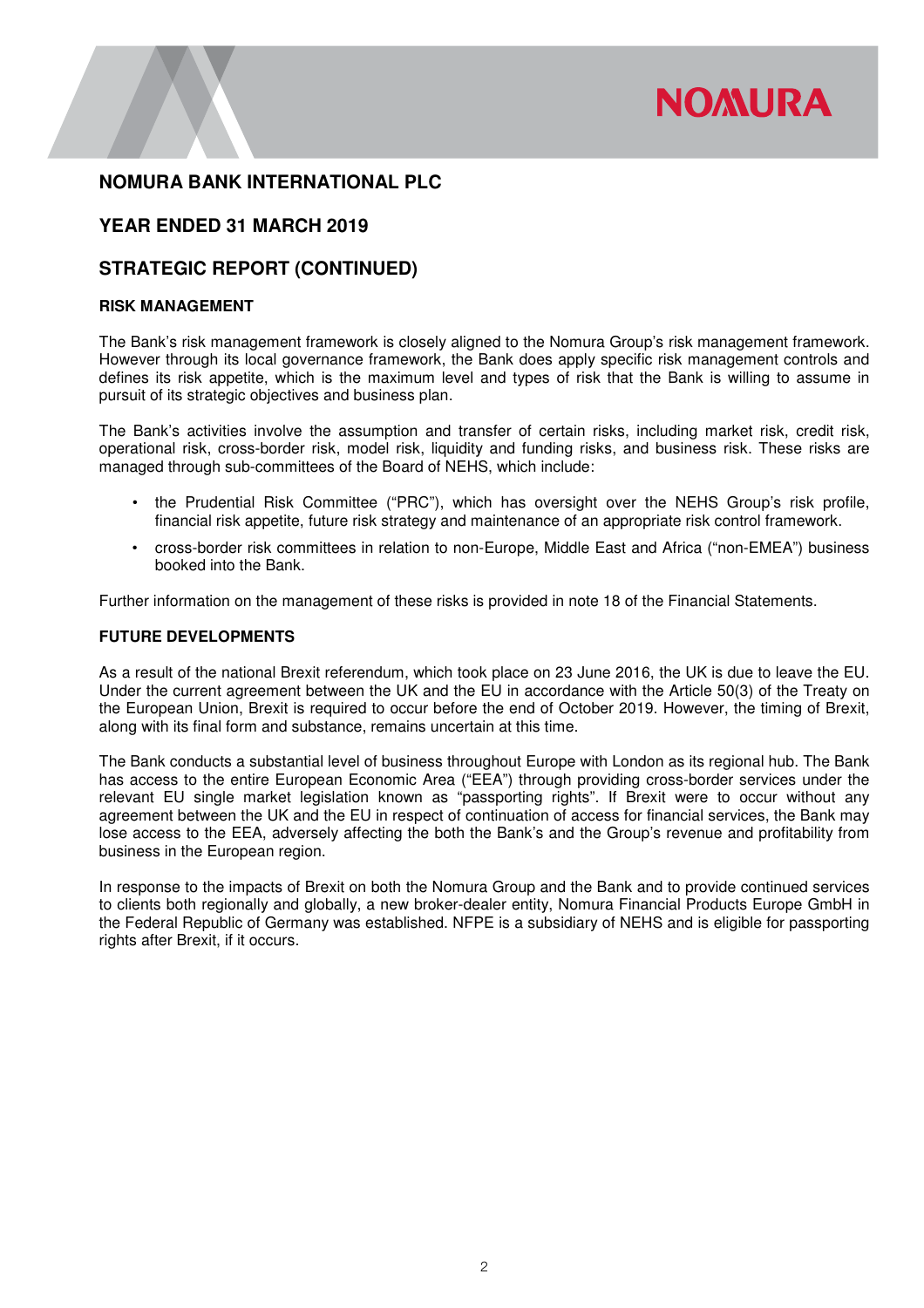

# **YEAR ENDED 31 MARCH 2019**

# **STRATEGIC REPORT (CONTINUED)**

### **REGULATION AND REGULATORY CHANGES**

### **Regulations**

The Bank is authorised by the Prudential Regulation Authority ("PRA") and regulated by the Financial Conduct Authority ("FCA") and the PRA. The Bank is regulated and has minimum capital adequacy requirements imposed on it on a standalone basis by the PRA. The Bank is in compliance with these requirements.

### **European Financial Regulation Reform**

On 23 November 2016, the European Commission published a comprehensive package of reforms to further strengthen the resilience of EU banking sector. The reforms implement many of the remaining parts of Basel III in the EU, as well as addressing issues identified with current prudential requirements. The European Commission introduced amendments to existing legislation in the form of the Capital Requirements Directive ("CRD V"), Capital Requirements Regulation ("CRR II"), Bank Recovery and Resolution Directive ("BRRD II") and Single Resolution Mechanism Regulation ("SRMR").

The proposals have been introduced in the EU from June 2019 with the majority of changes becoming effective two years later in June 2021. However, given the pending decisions in respect of Brexit, there remains some uncertainty as to which regulations may apply to the Bank post 2019. Irrespective of these uncertainties, the Bank will be in a position to comply with its regulatory requirements.

### **IBOR Reform**

On 27 July 2017, the FCA announced it would no longer persuade or compel banks to submit rates for the calculation of LIBOR after 2021. This announcement indicates that the continuation of LIBOR on the current basis cannot and will not be guaranteed after 2021. Participants in the major global financial markets are discussing the development of alternatives to IBORs ("Interbank Offered Rates") and how to transfer existing contracts and products to the alternative rates. The Nomura Group has established an IBOR program to manage the transition.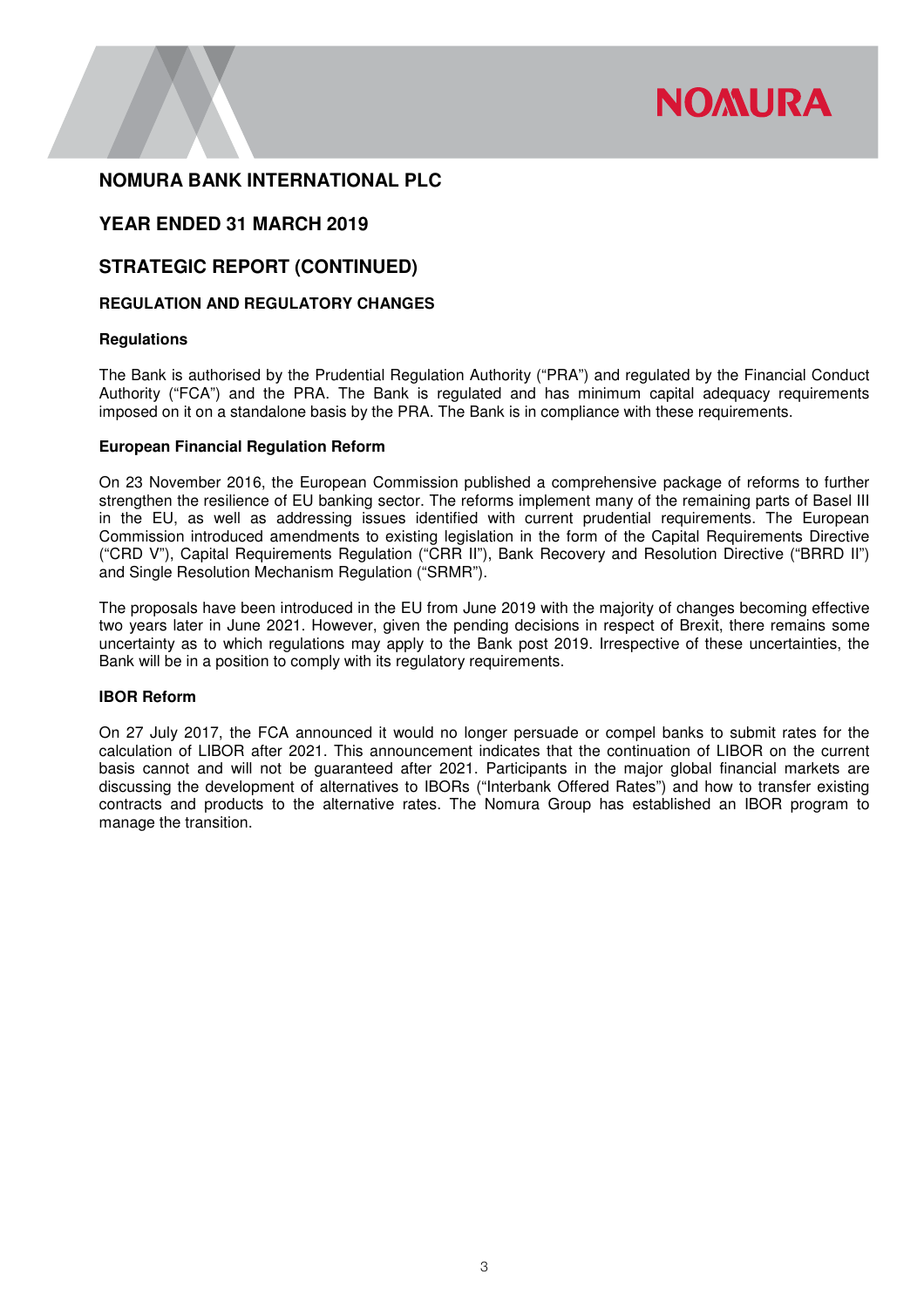

# **YEAR ENDED 31 MARCH 2019**

# **STRATEGIC REPORT (CONTINUED)**

### **EMPLOYEE MATTERS**

The Bank outsources all of its support services under service level agreements to departments of NIP, an affiliated company.

The Bank is committed to the principle of equal employment opportunity for all employees and to providing employees with a work environment free of discrimination and harassment regardless of age, disability, race, gender identity and gender expression, religion or belief, marriage and civil partnership, pregnancy and maternity, sex or sexual orientation. Our recruitment, development and promotion procedures are based on the requirements of a particular position. The Bank's objective is to attract job applications from the best possible candidates and to retain the best people. We are also committed to having a diverse range of skills, values, knowledge, experience and geographical, educational and professional backgrounds amongst our employees.

The Nomura Group has an established policy of communicating with all its employees regularly, including U.K. employees, in order to provide information relevant to them about their employment and Nomura. This includes regular Nomura news bulletins circulated to all U.K. employees as well as communication and updates on the employee training programmes that are available. All U.K. employees are encouraged to participate in the various employee committees and networks offered by the Nomura Group. The Nomura Group is not listed in the U.K. and therefore does not operate an employee share scheme. However employee involvement in the performance of the Bank is encouraged in a number of ways, including through the provision of a discretionary bonus scheme, which is based on the employee's individual performance as well as their division as a whole and the overall Bank and Nomura Group performance. The Nomura Group's financial performance is regularly communicated to employees through quarterly town halls in which the financial performance is discussed.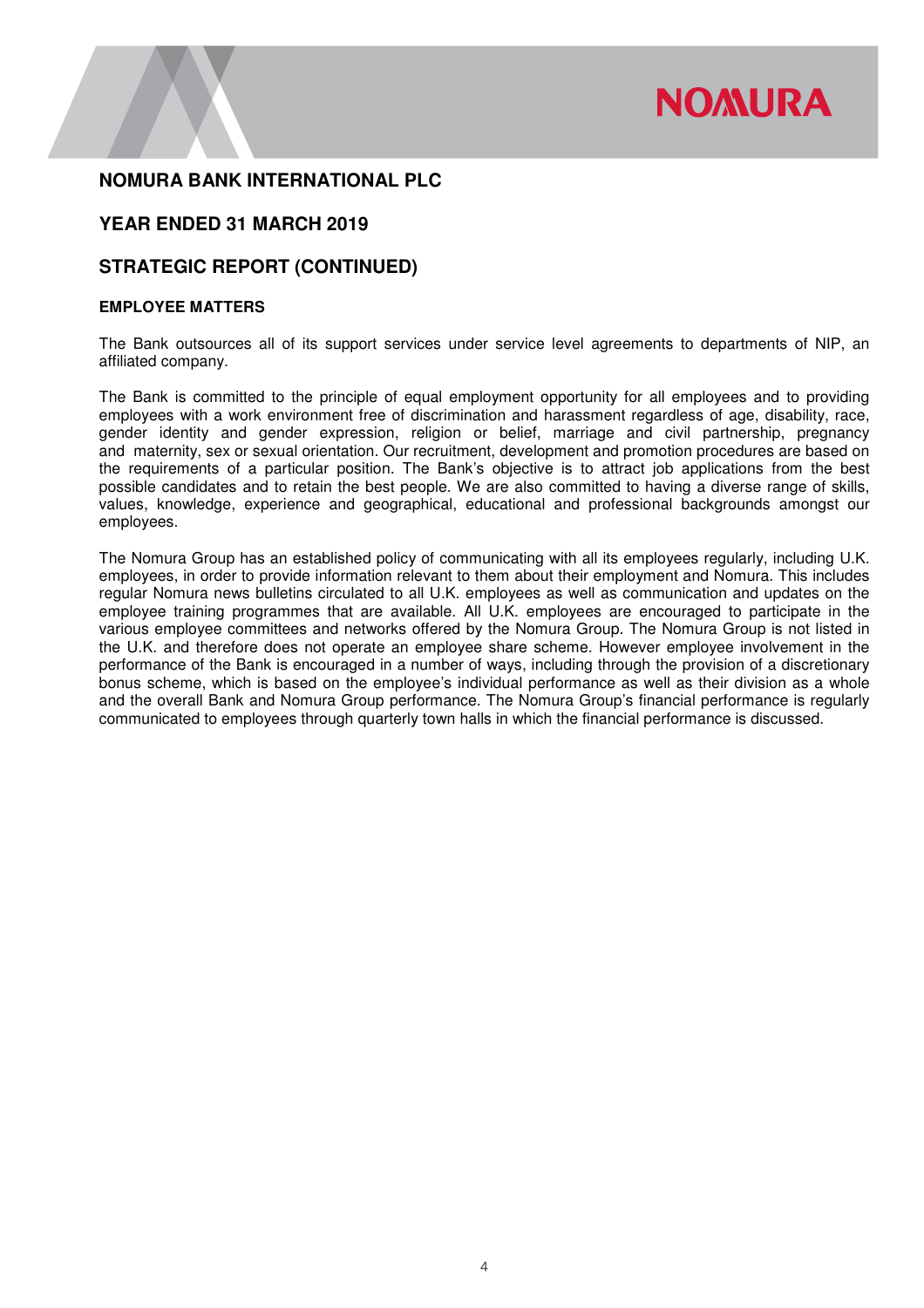

# **YEAR ENDED 31 MARCH 2019**

# **STRATEGIC REPORT (CONTINUED)**

### **ENVIRONMENT AND ENERGY**

The Bank believes a healthy environment is the foundation of stable economic and social conditions for future generations. The Bank is committed to acting in an environmentally responsible manner and to achieving energy performance improvement.

The Nomura Group:

- encourages investment and constructive engagement in environmentally friendly and energy efficient goods and services;
- assesses environmental risks and continually strives to minimize pollution to mitigate our effect on climate change;
- complies with relevant environmental laws and regulations and engages with external stakeholders on environmental issues;
- is committed to reducing waste and the use of natural resources in order to minimize the impact of its footprint on the environment;
- is committed to continual improvement in energy performance;
- aims to maximize the efficiency of its property portfolio through effective asset management covering utilization, maintenance, accessibility and disposals;
- promotes the importance of biodiversity and a healthy ecosystem;
- communicates this policy to all its employees to raise awareness of environmental issues and encourages environmentally friendly initiatives;
- will make available the necessary resources to achieve our environmental and energy objectives and targets.

The Nomura Group makes this policy available for public viewing on request.

### **BY ORDER OF THE BOARD AT A MEETING HELD ON 18 JULY 2019**

Christopher Barlow Company Secretary

19 July 2019

Company Registration Number 1981122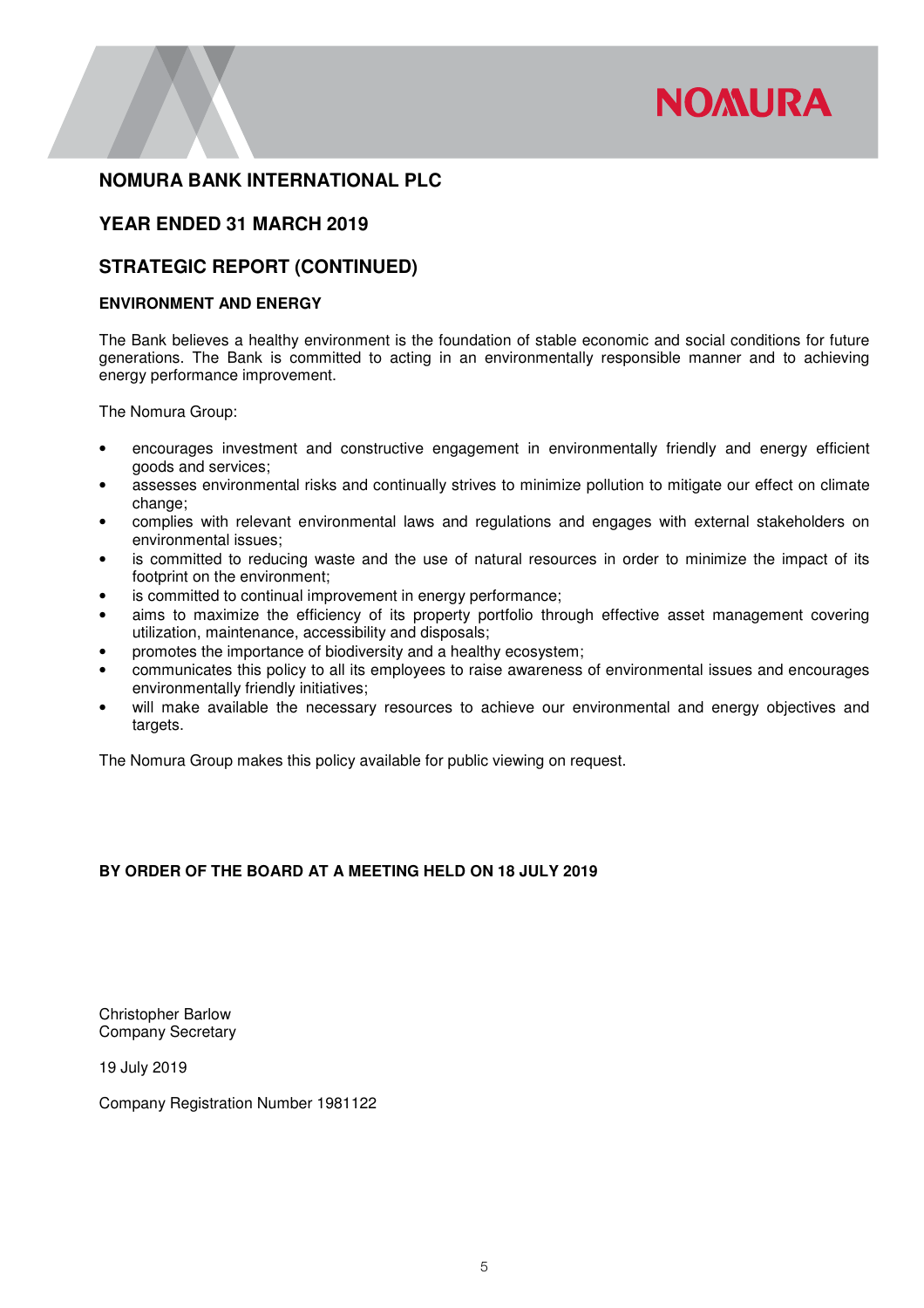

# **YEAR ENDED 31 MARCH 2019**

# **DIRECTORS' REPORT**

The Directors present their report and Financial Statements of the Bank which comprises of the Statement of Comprehensive Income, Statement of Changes in Equity, Statement of Financial Position, Cash flow and related notes 1-20.

### **RESULTS AND DIVIDENDS**

The results for the year are presented in the Statement of Comprehensive Income. The profit from continuing operations transferred to reserves for the year amounted to \$15,191,498 (2018: \$16,130,718).

The Directors recommend a payment of a final dividend of \$15,000,000 (2018: nil), equivalent of \$0.06 per share.

### **EVENTS SINCE THE BALANCE SHEET DATE**

No events to report post balance sheet date.

### **DONATIONS**

No political donations were made during the year (2018: nil).

### **RISK MANAGEMENT AND FINANCIAL INSTRUMENTS**

The Bank's approach to Financial Risk Management is presented in Note 13 of the Financial Statements, with additional analysis on Financial Instruments disclosed in Notes Notes 1, 9, 13 and 14 of the Financial Statements.

### **MATTERS DEALT WITH IN THE STRATEGIC REPORT**

An indication of the likely future developments of the Bank, information pertaining to principal risks, employee matters, environment and energy have been discussed in the Bank's strategic report.

### **DIRECTORS**

The current Directors and those who served during the year are as shown below:

| David Godfrey    | Non-Executive Director               |
|------------------|--------------------------------------|
|                  | Non-Executive Chairman               |
| Jonathan Lewis   | Director and Chief Executive Officer |
| John Tierney     | Director                             |
| Lewis O'Donald   | Director (resigned on 26 April 2019) |
| Jonathan Britton | Non-Executive Director               |
| Neeta Atkar      | Non-Executive Director               |
|                  |                                      |

### **DIRECTORS' INDEMNITIES**

As at the date of this report and during the relevant financial year, indemnities are and were in force under which the Bank has agreed to indemnify certain Directors of the Bank, Directors of certain associated Companies to the extent permitted by law and in accordance with the Bank's articles of association, in respect of certain losses and liabilities arising out of, in connection with, the execution of their powers, duties and responsibilities, as Directors of the Bank. In addition, NHI effected a global Directors and Officers liability insurance programme for the benefit of the Nomura Group.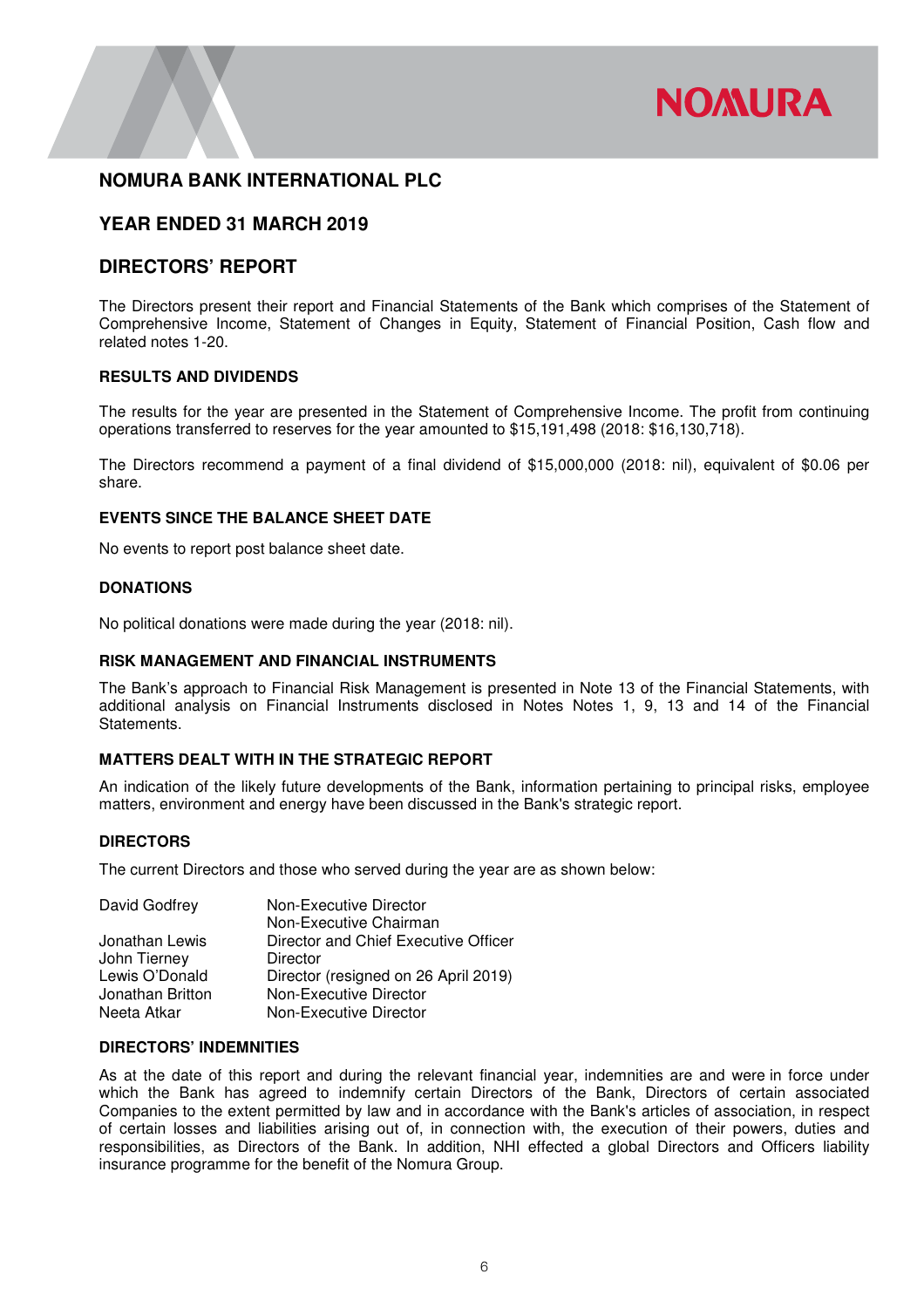

# **YEAR ENDED 31 MARCH 2019**

## **DIRECTOR'S REPORT (CONTINUED)**

### **ANTI-BRIBERY AND CORRUPTION POLICY**

The Bank's policy against bribery and corruption requires employees and persons acting for or on behalf of the Bank, to understand and to comply with laws, rules and regulations concerning bribery and corruption and to be neither involved with bribery nor corrupt activities.

The Bank maintains policies and procedures designed to mitigate the risk of the Bank becoming involved in bribery and/or corruption.

### **BOARD RECRUITMENT POLICY**

The NEHS Governance and Nomination Committee is responsible for having regard to a broad set of technical capabilities and competencies when recruiting members of the Boards of the Bank. The NEHS Governance and Nomination Committee is also responsible for putting in place a policy promoting diversity on the Board.

The Nomura Group is committed to providing equal opportunities throughout its Board appointments including in the recruitment, training and development of Board members. The objective is to attract the best possible candidates and to retain the best people.

### **BOARD DIVERSITY POLICY**

The Nomura Group is committed to fostering our corporate culture which respects our people's values regardless of their background, such as gender, nationality, ethnic origin, age, sexual orientation or gender identity. Today, Nomura's workforce includes employees of more than 70 different nationalities. This diverse group of personnel is our most important asset, and as such, we strive to offer equal opportunities to all personnel to enable each and every one of them to develop their capabilities and strengths as individuals to the fullest and perform as Nomura professionals.

The NEHS Governance and Nomination Committee has responsibility for leading the process for Board appointments and for identifying and nominating candidates for appointment to the Board. Board appointments will be based on merit and candidates will be considered against objective criteria,. The Board currently has a diverse range of ages, geographical provenance, educational and professional backgrounds, skills, knowledge and experience which values input from all directors. The Bank exceeded its target, as adopted on 19 May 2015, to appoint one female to the Board within 12 months and another within 36 months. The NEHS Governance and Nomination Committee will continue to ensure appropriate actions are taken to further broaden the diversity on the Bank's board.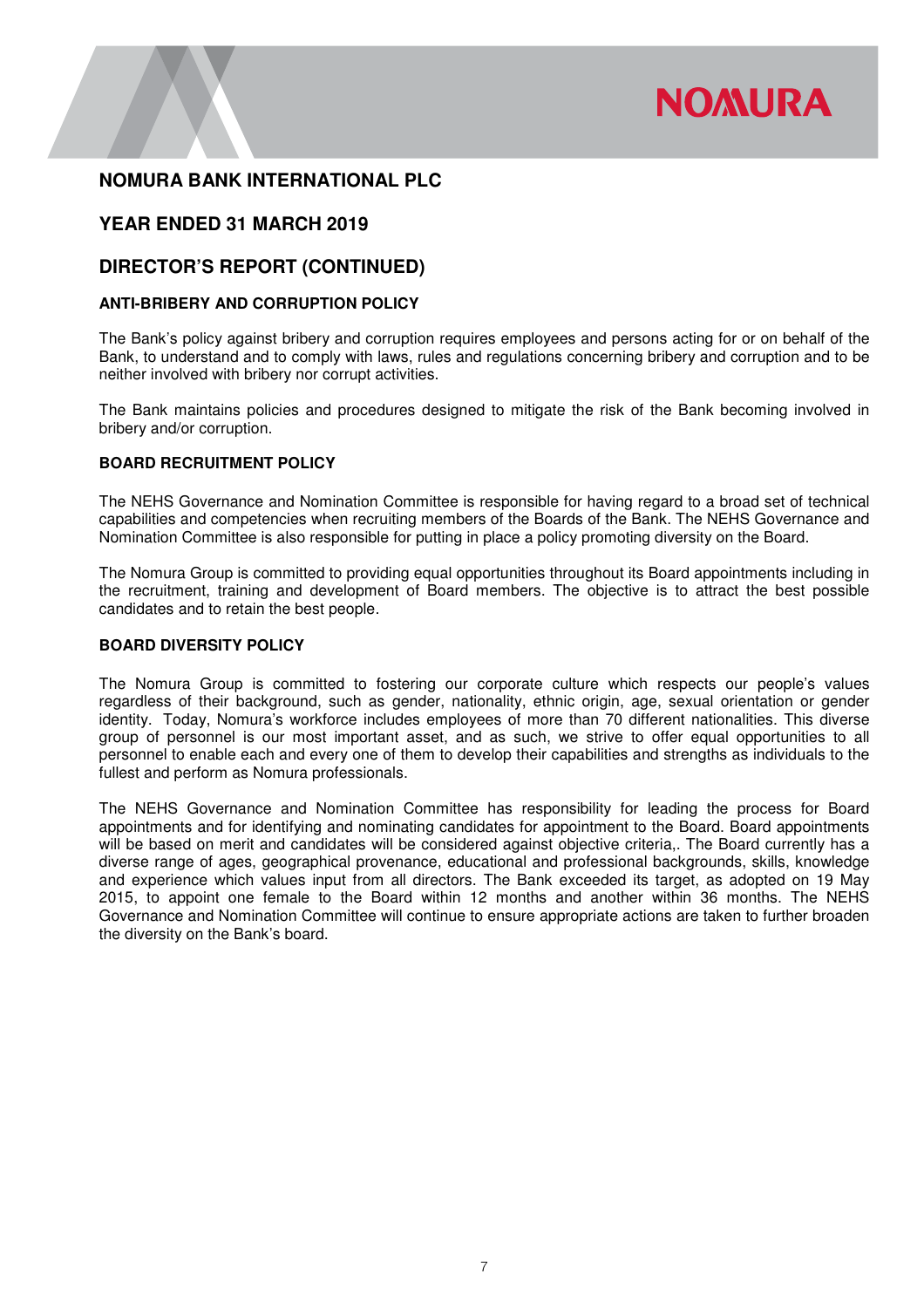

# **YEAR ENDED 31 MARCH 2019**

## **DIRECTOR'S REPORT (CONTINUED)**

### **GOING CONCERN**

The Bank's business activities, together with the factors likely to affect its future development, performance and position are set out in the Strategic Report. In addition, Note 13 and 16 of the statutory financial statements for the year to 31 March 2019 describes the Bank's objectives, policies and processes for risk management and capital management, as well as its exposures to credit and liquidity risk.

Given that the Bank hedges its market risk, the Directors consider the Bank's capital position to be strong. The Bank does not hedge its own credit risk, however this does not impact its capital. Whilst the Bank has significant exposure to Nomura Group companies, and in particular to NIP, this is minimised through significant collateralisation to minimise the Bank's exposure. The Bank's net exposures with NIP are supported by a limited written guarantee from the Bank's ultimate parent, NHI.

The maturity profile of the Bank's liabilities is typically much longer dated than that of its assets, minimising the risk of the Bank not being able to meet its obligations as they fall due.

The Directors are not aware of any material uncertainties related to events or conditions that cast doubt about the ability of the Bank to continue as a going concern. They have therefore prepared the financial statements on a going concern basis.

### **DISCLOSURE OF INFORMATION TO AUDITORS**

The Directors who were members of the Board at the time of approving the Directors' Report are listed on page 6. Having made enquiries of fellow Directors and of the Bank's Auditors, each of these Directors confirms that:

- to the best of each Director's knowledge and belief, there is no information relevant to the preparation of their report of which the Bank's Auditors are unaware; and
- each Director has taken all the steps a Director might reasonably be expected to have taken to be aware of relevant audit information and to establish that the Bank's Auditors are aware of the information.

### **AUDITORS**

The Auditors, Ernst & Young LLP, have expressed their willingness to continue in office and a resolution reappointing them as Auditors and authorising the Directors to determine their remuneration will be proposed at the Annual General Meeting.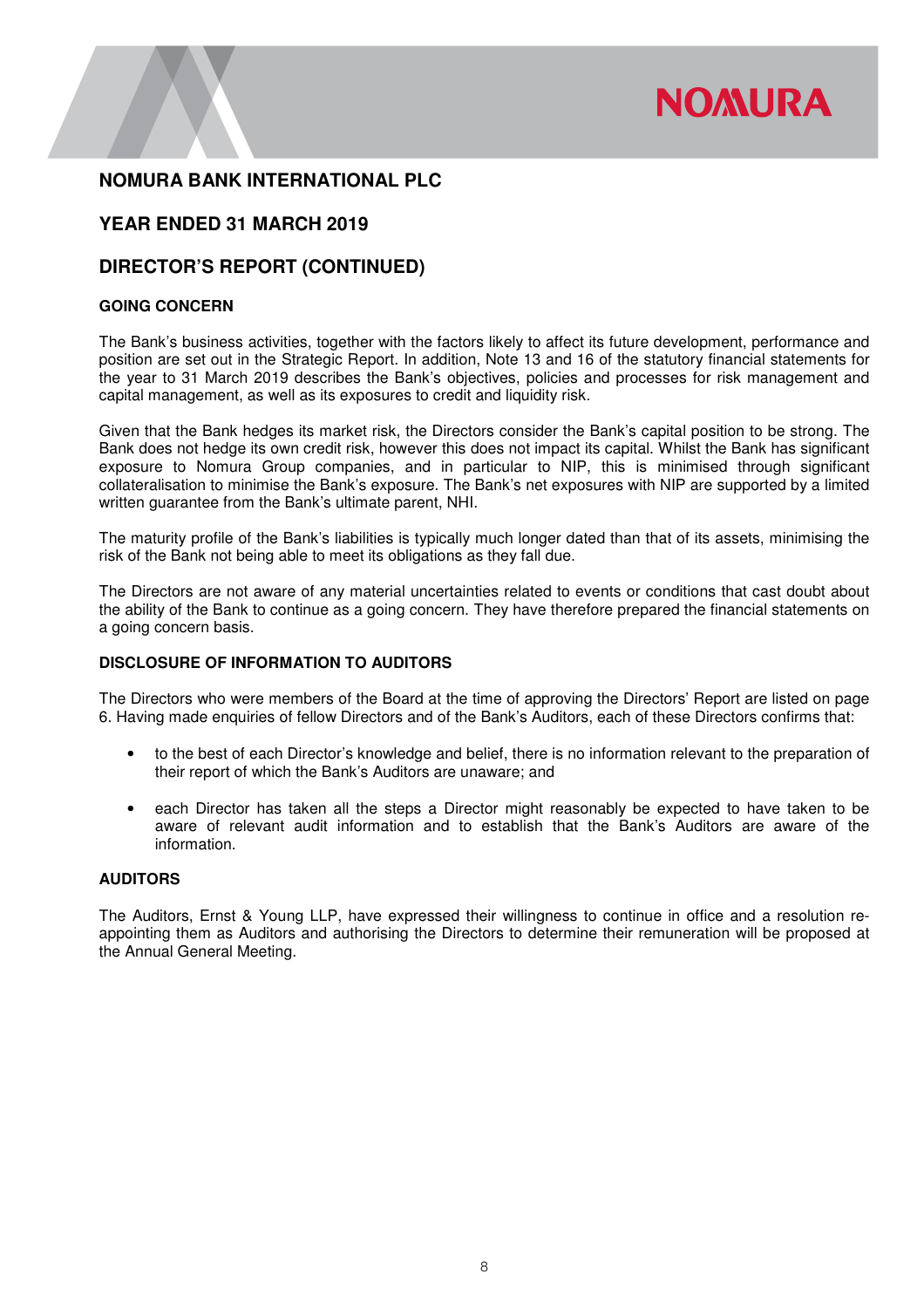

# **YEAR ENDED 31 MARCH 2019**

## **DIRECTOR'S REPORT (CONTINUED)**

### **STATEMENT OF DIRECTORS' RESPONSIBILITIES IN RESPECT OF THE FINANCIAL STATEMENTS**

The Directors are responsible for preparing the Directors' Report, the Strategic Report and the Bank financial statements in accordance with applicable United Kingdom law and regulations.

Company law requires the Directors to prepare financial statements for each financial year. Under that law, the Directors have elected to prepare financial statements under International Financial Reporting Standards (IFRS) as adopted by the European Union.

Under company law the Directors must not approve the financial statements unless they are satisfied that they give a true and fair view of the state of affairs of the Bank and of the profit or loss of the Bank for that period. In preparing those financial statements, the Directors are required to:

- present fairly the financial position, financial performance and cash flows of the Bank;
- select suitable accounting policies in accordance with IAS 8 "Accounting policies, Changes in accounting Estimates and Errors" and then apply them consistently;
- present information, including accounting policies, in a manner that provides relevant, reliable, comparable and understandable information;
- make judgements that are reasonable;
- provide additional disclosures when compliance with the specific requirements in IFRSs as adopted by the European Union is insufficient to enable users to understand the impact of particular transactions, other events and conditions on the Bank's financial position and financial performance; and
- state whether the financial statements have been prepared in accordance with IFRSs as adopted by the European Union, subject to any material departures disclosed and explained in the financial statements.

The Directors are responsible for keeping adequate accounting records that are sufficient to show and explain the Bank's transactions and disclose with reasonable accuracy at any time the financial position of the Bank and enable them to ensure that the Bank's financial statements comply with the Companies Act 2006 and Article 4 of the IAS Regulation. They are also responsible for safeguarding the assets of the Bank and hence for taking reasonable steps for the prevention and detection of fraud and other irregularities.

The Directors are also responsible for preparing the Directors' Report and the Strategic Report in accordance with the Companies Act 2006 and applicable regulations.

### **BY ORDER OF THE BOARD AT A MEETING HELD ON 18 JULY 2019**

Christopher Barlow Company Secretary

19 July 2019

Company Registration Number 1981122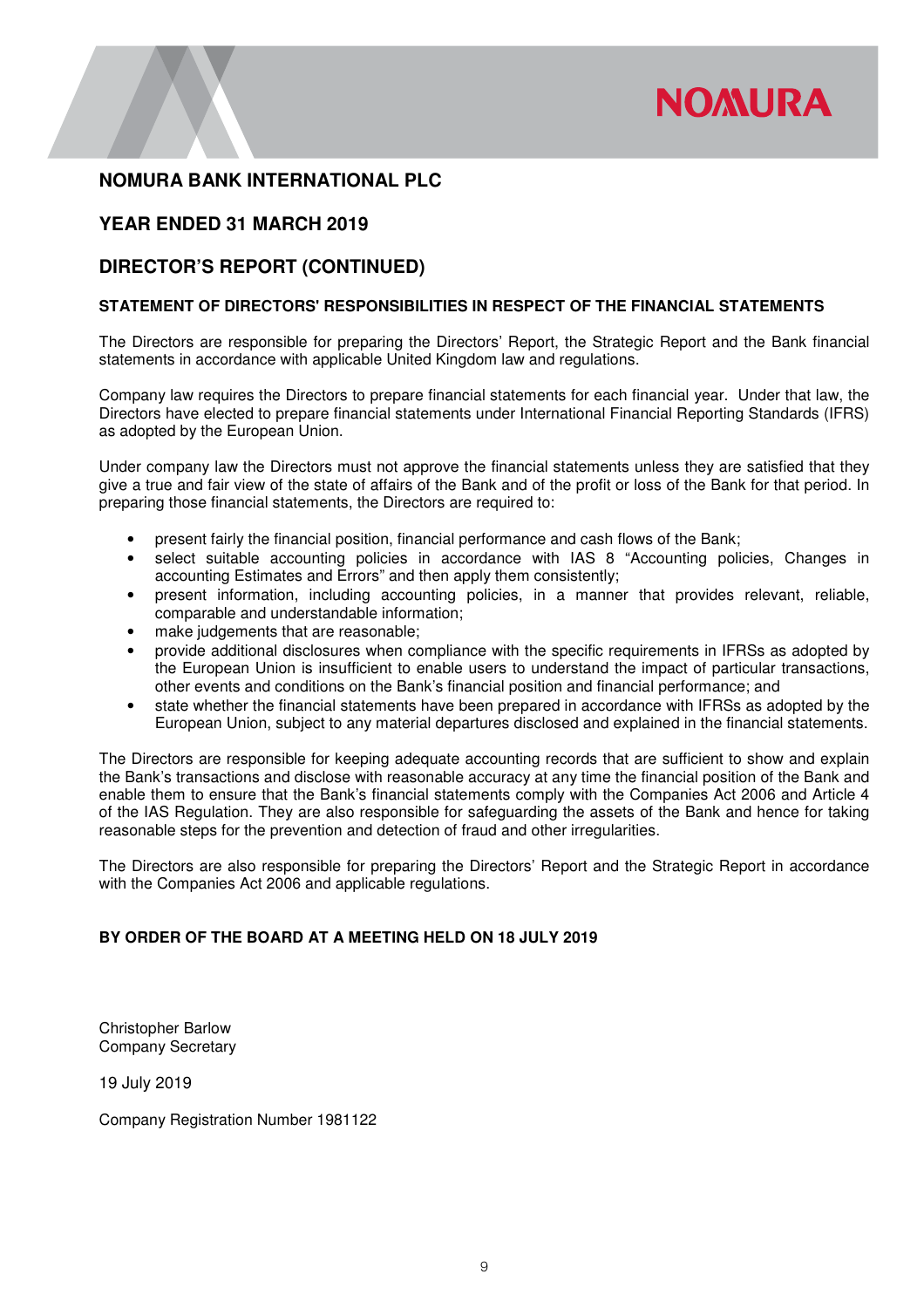

## **YEAR ENDED 31 MARCH 2019**

# **INDEPENDENT AUDITOR'S REPORT TO THE MEMBERS OF NOMURA BANK INTERNATIONAL PLC**

### **Opinion**

We have audited the financial statements of Nomura Bank International Plc (the "Bank", "NBI") for the year ended 31 March 2019 which comprise the Income Statement, the Statement of Comprehensive Income, the Statement of Changes in Equity, the Statement of Financial Position and the Statement of Cash Flows and the related notes 1 to 20, including a summary of significant accounting policies. The financial reporting framework that has been applied in their preparation is applicable law and International Financial Reporting Standards (IFRSs) as adopted by the European Union.

In our opinion, the financial statements:

- give a true and fair view of the company's affairs as at 31 March 2019 and of its profit for the year then ended;
- have been properly prepared in accordance with IFRSs as adopted by the European Union; and
- have been prepared in accordance with the requirements of the Companies Act 2006.

### **Basis for opinion**

We conducted our audit in accordance with International Standards on Auditing (UK) (ISAs (UK)) and applicable law. Our responsibilities under those standards are further described in the Auditor's responsibilities for the audit of the financial statements section of our report below. We are independent of the company in accordance with the ethical requirements that are relevant to our audit of the financial statements in the UK, including the FRC's Ethical Standard as applied to listed entities, and we have fulfilled our other ethical responsibilities in accordance with these requirements.

We believe that the audit evidence we have obtained is sufficient and appropriate to provide a basis for our opinion.

### **Conclusions relating to going concern**

We have nothing to report in respect of the following matters in relation to which the ISAs (UK) require us to report to you where:

- the directors' use of the going concern basis of accounting in the preparation of the financial statements is not appropriate; or
- the directors have not disclosed in the financial statements any identified material uncertainties that may cast significant doubt about the company's ability to continue to adopt the going concern basis of accounting for a period of at least twelve months from the date when the financial statements are authorised for issue.

### **Overview of our audit approach**

| Key audit<br>matters | Risk of fraud in recognition of revenue in respect of Nomura Bank International plc's<br>Own Credit Adjustment ('OCA') |
|----------------------|------------------------------------------------------------------------------------------------------------------------|
| Materiality          | Overall materiality of \$4.7m which represents 2% of Net Assets.                                                       |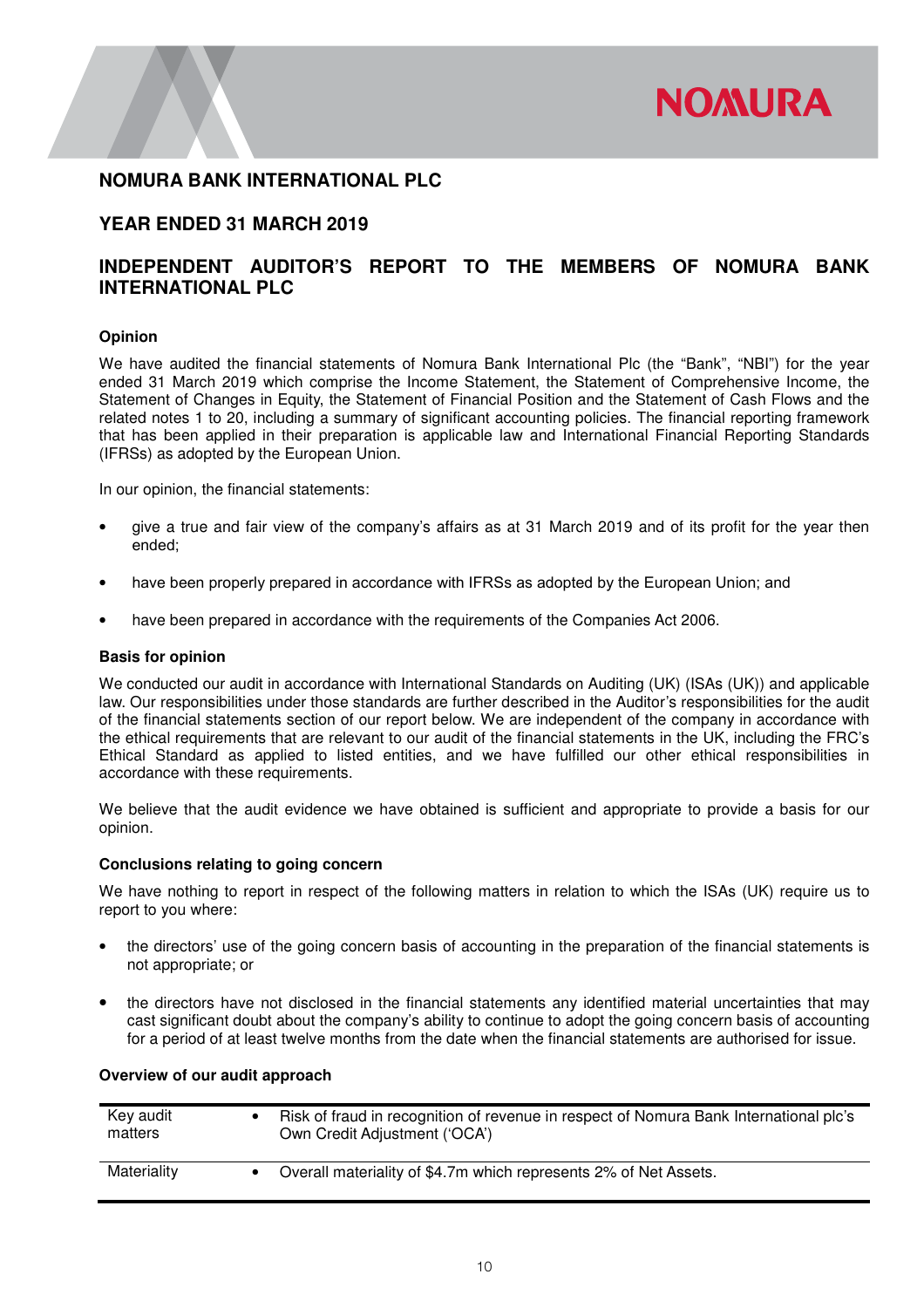

# **YEAR ENDED 31 MARCH 2019**

# **INDEPENDENT AUDITOR'S REPORT TO THE MEMBERS OF NOMURA BANK INTERNATIONAL PLC (CONTINUED)**

### **Key audit matters**

Key audit matters are those matters that, in our professional judgment, were of most significance in our audit of the financial statements of the current period and include the most significant assessed risks of material misstatement (whether or not due to fraud) that we identified. These matters included those which had the greatest effect on: the overall audit strategy, the allocation of resources in the audit; and directing the efforts of the engagement team. These matters were addressed in the context of our audit of the financial statements as a whole, and in our opinion thereon, and we do not provide a separate opinion on these matters.

| <b>Risk</b>                                                                                                                                                                                                                                                                                                                                                                                                                                                                                                                                                                                                                                                                                                                                                                                                    | Our response to the risk                                                                                                                                                                                                                                                                                                                                                                                                                                                                                                                                                                                                                                                                                                                                                                                                                                                                                                                                                                                                                                   | Key observations communicated<br><b>Audit Committee</b>                                                                                                                                                                                                                                                                                                                                                                                                                                                                                                                                                                                                                                         |
|----------------------------------------------------------------------------------------------------------------------------------------------------------------------------------------------------------------------------------------------------------------------------------------------------------------------------------------------------------------------------------------------------------------------------------------------------------------------------------------------------------------------------------------------------------------------------------------------------------------------------------------------------------------------------------------------------------------------------------------------------------------------------------------------------------------|------------------------------------------------------------------------------------------------------------------------------------------------------------------------------------------------------------------------------------------------------------------------------------------------------------------------------------------------------------------------------------------------------------------------------------------------------------------------------------------------------------------------------------------------------------------------------------------------------------------------------------------------------------------------------------------------------------------------------------------------------------------------------------------------------------------------------------------------------------------------------------------------------------------------------------------------------------------------------------------------------------------------------------------------------------|-------------------------------------------------------------------------------------------------------------------------------------------------------------------------------------------------------------------------------------------------------------------------------------------------------------------------------------------------------------------------------------------------------------------------------------------------------------------------------------------------------------------------------------------------------------------------------------------------------------------------------------------------------------------------------------------------|
| Risk of fraud in recognition of<br>revenue in respect of NBI's<br><b>Own Credit Adjustment ('OCA')</b><br>Value of risk \$44.3m (2018:-<br>\$17.6m)<br>There is a risk that management<br>could manipulate profit and loss<br>recognition where recognition is<br>subjective,<br>e.g.<br>judgements<br>involving<br>complex<br>asset<br>valuations. For NBI, this risk is<br>specific to revenue recognition in<br>respect of NBI's OCA, given the<br>market risk flat nature of the legal<br>entity structure.<br>As such, the<br>OCA is identified as the sole<br>component where there could be<br>potential<br>for<br>management<br>override<br>impacting<br>the<br>other<br>comprehensive income.<br>The risk has neither increased or<br>decreased in the current year<br>compared to the previous year. | As general responses to the risks<br>relating to revenue and expense<br>recognition,<br>performed<br>the<br>we<br>following procedures:<br>We performed journal<br>entry<br>$\bullet$<br>testing for management override<br>of controls, using pre-determined<br>criteria to focus on higher risk<br>and<br>journals,<br>by<br>building<br>unpredictability into our sample<br>We performed testing of key<br>$\bullet$<br>entity level controls covering<br>risk management;<br>governance,<br>the<br>general<br>control<br>and<br>risk<br>environment<br>&<br>over<br>monitoring,<br>compliance<br>information<br>management<br>and<br>escalation<br>We reviewed Nomura's OCA<br>$\bullet$<br>valuation policy and considered<br>appropriateness of<br>the<br>the<br>methodology<br>applied<br>to<br>calculating the adjustment, with a<br>focus on the appropriateness of<br>the own credit curve used<br>We<br>performed<br>substantive<br>$\bullet$<br>procedures to validate the key<br>assumptions used in setting the<br>OCA curve at the year end | No material issues were identified<br>from the execution of our audit<br>procedures over the risk of fraud<br>in recognition of revenue in<br>respect<br>Nomura<br>Bank<br>of<br>International plc's Own Credit<br>Adjustment.<br>We concluded that in the context<br>of the inherent uncertainties as<br>financial<br>disclosed<br>in.<br>the<br>statements, the valuations of the<br>entity's own issued liabilities and<br>the inputs used within the own<br>credit calculation are within a<br>reasonable range of outcomes<br>and as such the revenue arising<br>from movements in the entity's<br>own credit spread for the year<br>ended 31<br>March 2019 are<br>materially appropriate. |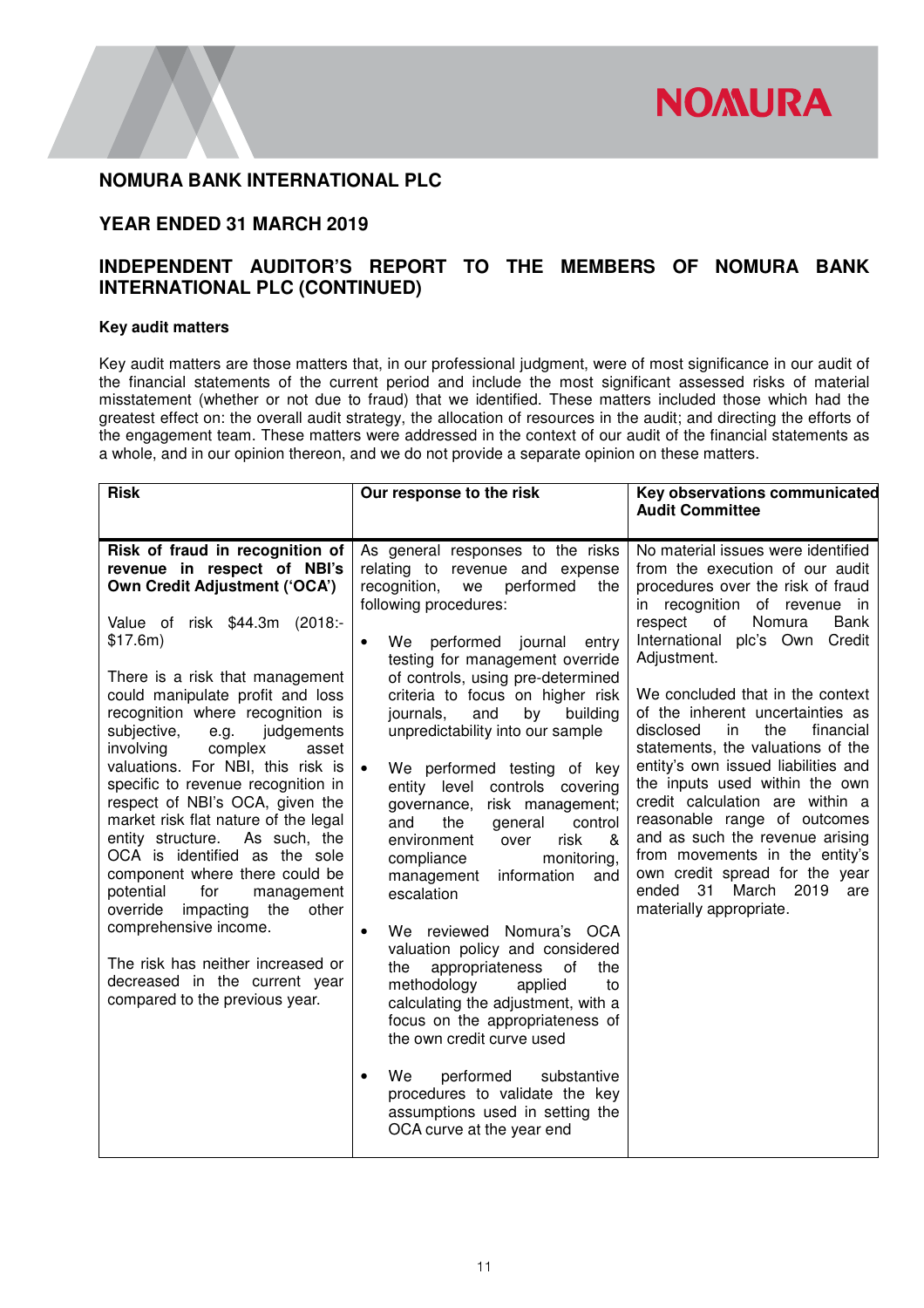

# **YEAR ENDED 31 MARCH 2019**

# **INDEPENDENT AUDITOR'S REPORT TO THE MEMBERS OF NOMURA BANK INTERNATIONAL PLC (CONTINUED)**

| <b>Risk</b> | Our response to the risk                                                                                                                                                                                                                                                                                               | Key observations communicated<br><b>Audit Committee</b> |
|-------------|------------------------------------------------------------------------------------------------------------------------------------------------------------------------------------------------------------------------------------------------------------------------------------------------------------------------|---------------------------------------------------------|
|             | We substantiated the inputs to<br>the calculation of the OCA which<br>included testing<br>the<br>completeness of the trades that<br>are included in the calculation.<br>This work included gaining an<br>understanding of the movement<br>in own credit spreads that are<br>applied within Nomura's OCA<br>calculation |                                                         |

### **An overview of the scope of our audit**

### **Tailoring the scope**

Our assessment of audit risk, our evaluation of materiality and our allocation of performance materiality determine our audit scope for the Bank. This enables us to form an opinion on the financial statements. We take into account size, risk profile, the organisation of the Bank and effectiveness of controls, including controls and changes in the business environment, and other factors, such as recent Internal Audit findings, when assessing the level of work to be performed.

In assessing the risk of material misstatement to the Bank's financial statements, we assess the Bank's geographic structure, headquartered in London, but whereby the Bank has trading activity originated in other locations (the Americas, Japan and Asia excluding Japan). To make sure that we had adequate coverage of significant accounts in the financial statements of the Bank, we selected regions to include in our audit scope, which represent the principal business units within the Bank. Regional components were selected based on their size or risk characteristics.

We performed an audit of the complete financial information for the "full scope" components and audit procedures on selected account balances on the "specific scope" components.

### **Changes from the prior year**

| Region               | Prior year scope | <b>Current year scope</b> |
|----------------------|------------------|---------------------------|
| Europe               | Full             | Full                      |
| Asia excluding Japan | Full             | Full                      |
| Americas             | <b>Specific</b>  | Specific                  |
| Japan                | Out of Scope     | Out of Scope              |

There were no changes in regional scoping in the current year compared to prior year.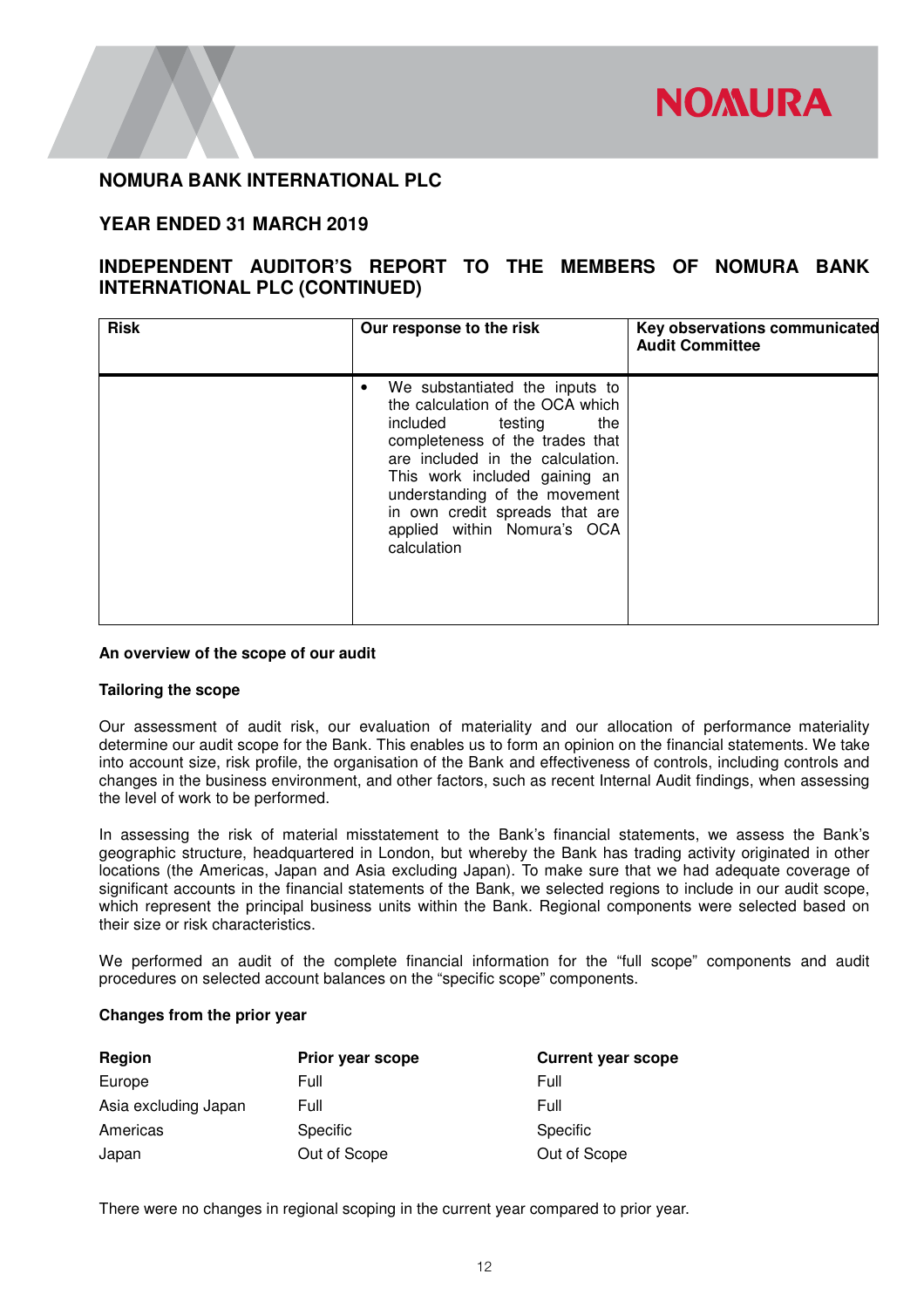

## **YEAR ENDED 31 MARCH 2019**

# **INDEPENDENT AUDITOR'S REPORT TO THE MEMBERS OF NOMURA BANK INTERNATIONAL PLC (CONTINUED)**

### **Our application of materiality**

We apply the concept of materiality in planning and performing the audit, in evaluating the effect of identified misstatements on the audit and in forming our audit opinion.

### **Materiality**

*The magnitude of an omission or misstatement that, individually or in the aggregate, could reasonably be expected to influence the economic decisions of the users of the financial statements. Materiality provides a basis for determining the nature and extent of our audit procedures.* 

We determined materiality for the Bank to be \$4.7 million (2018: \$9.7 million), which is 2% (2018: 2%) of Net Assets. Net Assets (Equity) have been selected for the basis of materiality given the nature of NBI's booking model is such that Equity is relatively low in comparison to total assets as the entity acts as a note issuance vehicle where the market risk associated with external note issuance is transferred to Nomura International Plc (an affiliate). We believe that users of financial statements, including regulators and investors in NBI note issuances, would more likely assess the strength of the balance sheet to be of more interest, particularly given the purpose of the entity as described above.

During the course of our audit, we reassessed initial materiality and identified no basis for a change to the original assessment.

### **Performance materiality**

*The application of materiality at the individual account or balance level. It is set at an amount to reduce to an appropriately low level the probability that the aggregate of uncorrected and undetected misstatements exceeds materiality.*

On the basis of our risk assessments, together with our assessment of the Bank's overall control environment, our judgement was that performance materiality was 75% (2018: 75%) of our planning materiality, namely \$3.5m (2018: \$7.2m). We have set performance materiality at this percentage due to our expectation of misstatements based on previous audits, likelihood and effects of misstatements, internal control environment and consideration of any changes in circumstances of the Bank.

### **Reporting threshold**

### *An amount below which identified misstatements are considered as being clearly trivial.*

We agreed with the Audit Committee that we would report to them all uncorrected audit differences in excess of \$0.2m (2018: \$0.4m), which is set at 5% of planning materiality, as well as differences below that threshold that, in our view, warranted reporting on qualitative grounds.

We evaluate any uncorrected misstatements against both the quantitative measures of materiality discussed above and in light of other relevant qualitative considerations in forming our opinion.

### **Other information**

The other information comprises the information included in the annual report, other than the financial statements and our auditor's report thereon. The directors are responsible for the other information.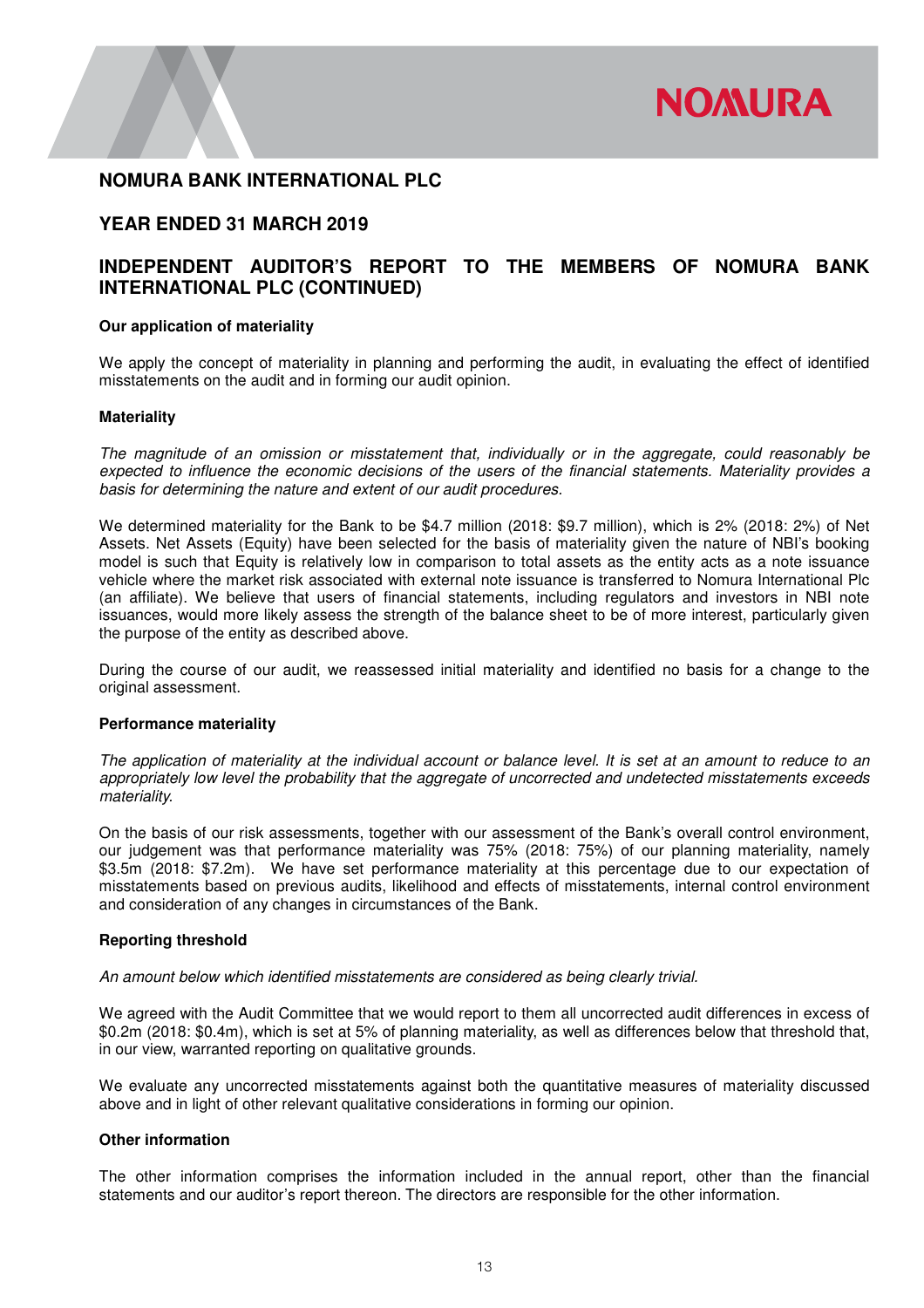

# **YEAR ENDED 31 MARCH 2019**

# **INDEPENDENT AUDITOR'S REPORT TO THE MEMBERS OF NOMURA BANK INTERNATIONAL PLC (CONTINUED)**

Our opinion on the financial statements does not cover the other information and, except to the extent otherwise explicitly stated in this report, we do not express any form of assurance conclusion thereon.

In connection with our audit of the financial statements, our responsibility is to read the other information and, in doing so, consider whether the other information is materially inconsistent with the financial statements or our knowledge obtained in the audit or otherwise appears to be materially misstated. If we identify such material inconsistencies or apparent material misstatements, we are required to determine whether there is a material misstatement in the financial statements or a material misstatement of the other information. If, based on the work we have performed, we conclude that there is a material misstatement of the other information, we are required to report that fact.

We have nothing to report in this regard.

### **Opinions on other matters prescribed by the Companies Act 2006**

In our opinion, based on the work undertaken in the course of the audit:

- the information given in the strategic report and the directors' report for the financial year for which the financial statements are prepared is consistent with the financial statements; and
- the strategic report and directors' report have been prepared in accordance with applicable legal requirements.

### **Matters on which we are required to report by exception**

In the light of the knowledge and understanding of the Bank and its environment obtained in the course of the audit, we have not identified material misstatements in the strategic report or directors' report.

We have nothing to report in respect of the following matters in relation to which the Companies Act 2006 requires us to report to you if, in our opinion:

- adequate accounting records have not been kept, or returns adequate for our audit have not been received from branches not visited by us; or
- the financial statements are not in agreement with the accounting records and returns; or
- certain disclosures of directors' remuneration specified by law are not made; or
- we have not received all the information and explanations we require for our audit

### **Responsibilities of directors**

As explained more fully in the directors' responsibilities statement set out on page 9, the directors are responsible for the preparation of the financial statements and for being satisfied that they give a true and fair view, and for such internal control as the directors determine is necessary to enable the preparation of financial statements that are free from material misstatement, whether due to fraud or error.

In preparing the financial statements, the directors are responsible for assessing the company's ability to continue as a going concern, disclosing, as applicable, matters related to going concern and using the going concern basis of accounting unless the directors either intend to liquidate the company or to cease operations, or have no realistic alternative but to do so.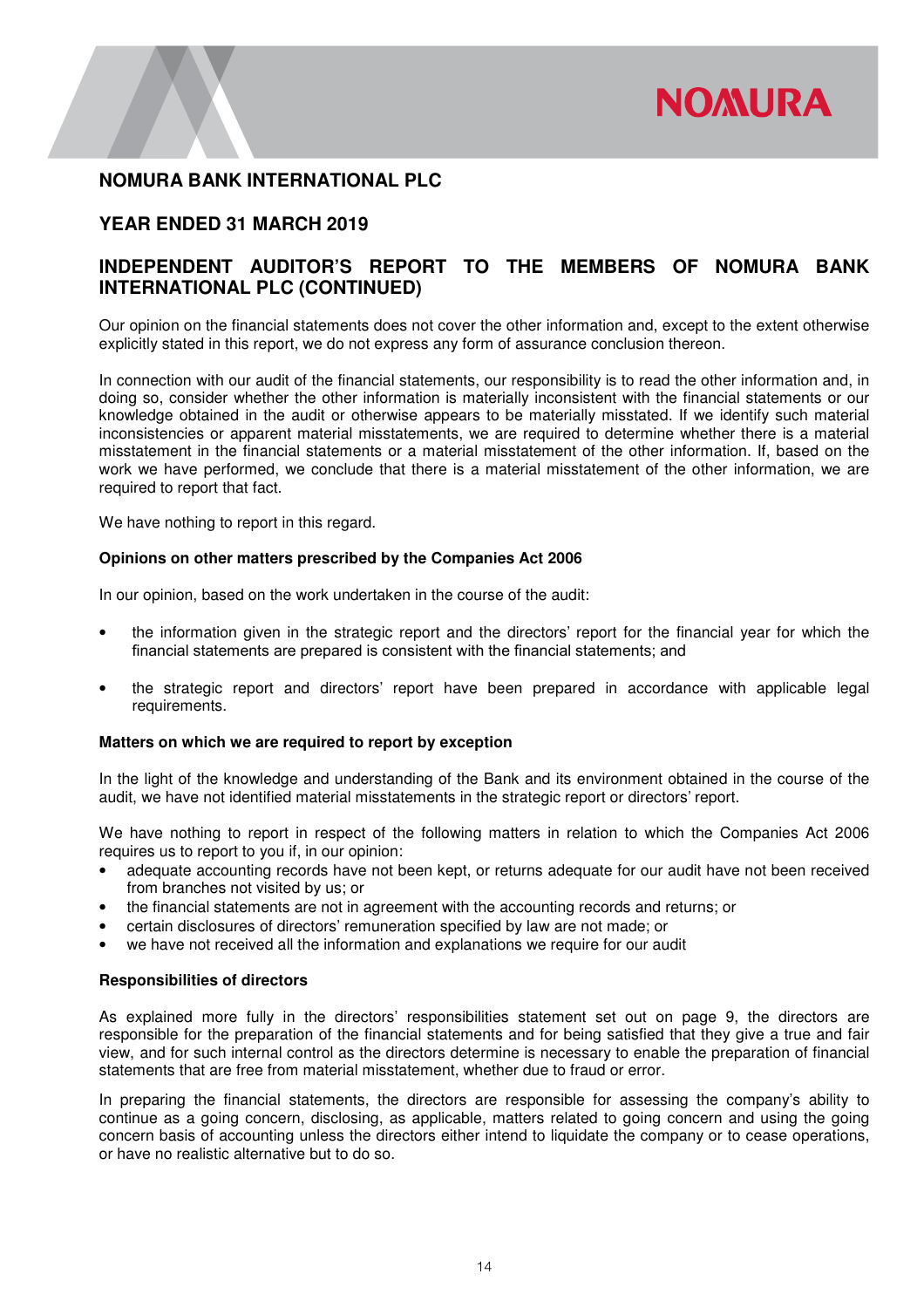

# **YEAR ENDED 31 MARCH 2019**

# **INDEPENDENT AUDITOR'S REPORT TO THE MEMBERS OF NOMURA BANK INTERNATIONAL PLC (CONTINUED)**

### **Auditor's responsibilities for the audit of the financial statements**

Our objectives are to obtain reasonable assurance about whether the financial statements as a whole are free from material misstatement, whether due to fraud or error, and to issue an auditor's report that includes our opinion. Reasonable assurance is a high level of assurance, but is not a guarantee that an audit conducted in accordance with ISAs (UK) will always detect a material misstatement when it exists. Misstatements can arise from fraud or error and are considered material if, individually or in the aggregate, they could reasonably be expected to influence the economic decisions of users taken on the basis of these financial statements.

### **Explanation as to what extent the audit was considered capable of detecting irregularities, including fraud**

The objectives of our audit, in respect to fraud, are; to identify and assess the risks of material misstatement of the financial statements due to fraud; to obtain sufficient appropriate audit evidence regarding the assessed risks of material misstatement due to fraud, through designing and implementing appropriate responses; and to respond appropriately to fraud or suspected fraud identified during the audit. However, the primary responsibility for the prevention and detection of fraud rests with both those charged with governance of the entity and management.

Our approach was as follows:

- We obtained an understanding of the legal and regulatory frameworks that are applicable to the Bank, noting that the Bank is authorised by the Prudential Regulation Authority ("PRA") and regulated by the Financial Conduct Authority ("FCA") and the PRA. The Bank is subject to the regulatory requirements imposed by the PRA under the Capital Requirements Directive IV ("CRD IV") framework.
- We understood how Nomura Bank International plc is complying with these legal and regulatory frameworks. This include our assessment of the oversight of those charged with governance, the culture of honesty and ethical behaviour and whether a strong emphasis is placed on fraud prevention, which may reduce opportunities for fraud to take place, and fraud deterrence, which could persuade individuals not to commit fraud because of the likelihood of detection and punishment.
- We assessed the susceptibility of the company's financial statements to material misstatement, including how fraud might occur by considering the controls that the company has established to address risks identified by the entity or that otherwise seek to prevent, deter or detect fraud. We specifically considered the risk of management's manipulation of profit and loss recognition, where recognition is judgemental and subjective.
- Based on this understanding we designed our audit procedures to identify non-compliance with such laws and regulations. Our procedures involved:
	- As part of our client and engagement acceptance and continuance procedures, we performed due diligence on the Bank's key personnel to identify any adverse media that may be indicative of risk and exposure to non-compliance, including non-compliance with Anti-Money Laundering Legislation
	- Inspection of correspondence with the FCA and PRA
	- Inquiries of management and those charged with governance as to whether the entity is in compliance with applicable laws and regulations, including compliance with the Anti-Money Laundering Legislation
	- Obtaining an understanding of and performing audit procedures to test the design and operating effectiveness of entity-level controls and considering the influence of the control environment.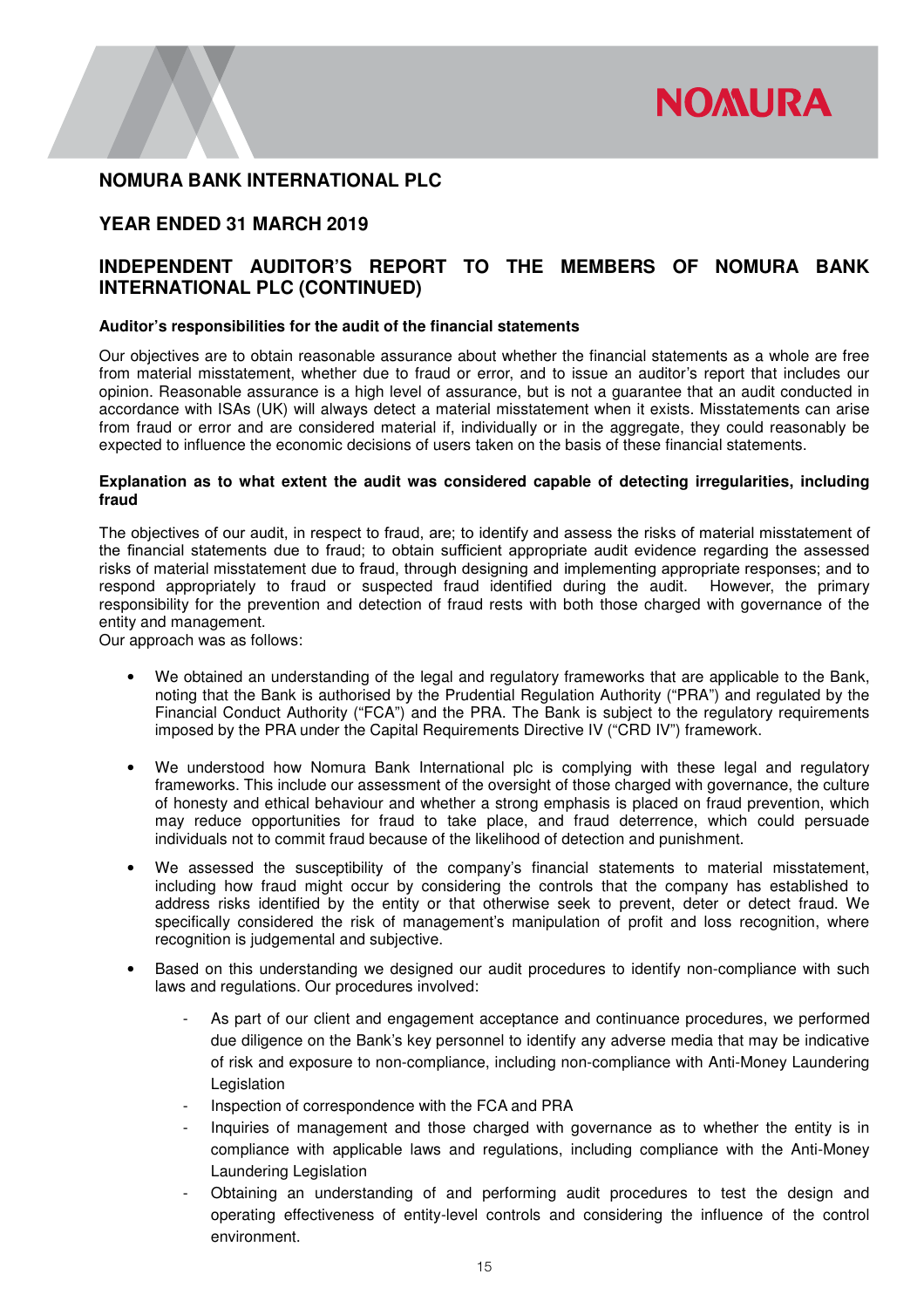

## **YEAR ENDED 31 MARCH 2019**

# **INDEPENDENT AUDITOR'S REPORT TO THE MEMBERS OF NOMURA BANK INTERNATIONAL PLC (CONTINUED)**

A further description of our responsibilities for the audit of the financial statements is located on the Financial Reporting Council's website at https://www.frc.org.uk/auditorsresponsibilities. This description forms part of our auditor's report.

### **Other matters we are required to address**

We were appointed by the company on 4 July 2019 to audit the financial statements for the year ending 31 March 2019 and subsequent financial periods.

The period of total uninterrupted engagement including previous renewals and reappointments is 17 years, covering the years ending 31 March 2003 to 31 March 2019.

- The non-audit services prohibited by the FRC's Ethical Standard were not provided to the company and we remain independent of the company in conducting the audit.
- The audit opinion is consistent with the additional report to the audit committee.

### **Use of our report**

This report is made solely to the company's members, as a body, in accordance with Chapter 3 of Part 16 of the Companies Act 2006. Our audit work has been undertaken so that we might state to the company's members those matters we are required to state to them in an auditor's report and for no other purpose. To the fullest extent permitted by law, we do not accept or assume responsibility to anyone other than the company and the company's members as a body, for our audit work, for this report, or for the opinions we have formed.

*Nicholas Dawes (Senior statutory auditor) for and on behalf of Ernst & Young LLP, Statutory Auditor London July 2019* 

### Notes:

- 1. The maintenance and integrity of the Nomura Bank International plc web site is the responsibility of the directors; the work carried out by the auditors does not involve consideration of these matters and, accordingly, the auditors accept no responsibility for any changes that may have occurred to the financial statements since they were initially presented on the web site.
- 2. Legislation in the United Kingdom governing the preparation and dissemination of financial statements may differ from legislation in other jurisdictions.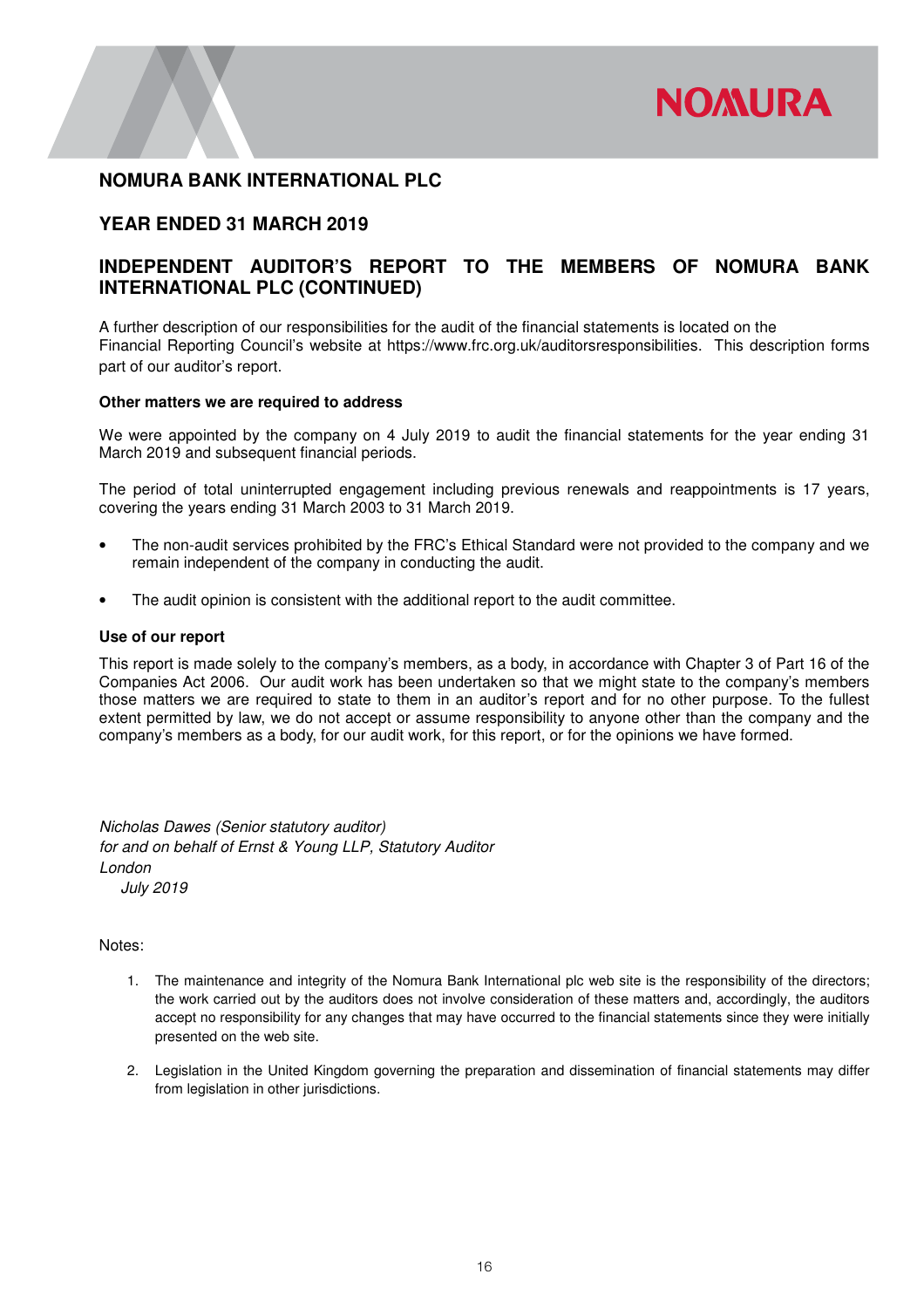

# **INCOME STATEMENT FOR THE YEAR ENDED 31 MARCH 2019**

|                                                                    | <b>Note</b>    | Year ended<br>31 March 2019<br>\$'000 | Year ended<br>31 March 2018<br>\$'000 |
|--------------------------------------------------------------------|----------------|---------------------------------------|---------------------------------------|
| <b>INCOME</b>                                                      |                |                                       |                                       |
| Interest income calculated using the effective interest<br>method  | $\overline{2}$ | 4,578                                 | 87,377                                |
| Other interest and similar income                                  | 2              | 70,214                                |                                       |
| Interest expense calculated using the effective interest<br>method | $\overline{2}$ | (2, 106)                              | (22, 315)                             |
| Other interest and similar expense                                 | $\overline{2}$ | (13, 208)                             |                                       |
| <b>NET INTEREST INCOME</b>                                         |                | 59,478                                | 65,062                                |
| Fee and commission income                                          | 3              | 56,555                                | 49,057                                |
| Fee and commission expense                                         |                | (4, 365)                              | (6,057)                               |
| Dealing loss                                                       | $\overline{4}$ | (80, 440)                             | (75, 320)                             |
| <b>TOTAL OPERATING INCOME</b>                                      |                | 31,228                                | 32,742                                |
| Administrative expenses                                            | 5              | (12, 174)                             | (12,902)                              |
| <b>Expected credit loss</b>                                        | 13             | (84)                                  |                                       |
| PROFIT ON ORDINARY ACTIVITIES BEFORE TAXATION                      |                | 18,970                                | 19,840                                |
| Tax charge on profit on ordinary activities                        | 7              | (3,779)                               | (3,709)                               |
| <b>PROFIT FOR THE YEAR</b>                                         |                | 15,191                                | 16,131                                |
| <b>ATTRIBUTABLE TO:</b><br><b>Equityholders of the parent</b>      |                |                                       |                                       |
| Profit for the year from continuing operations                     |                | 15,191                                | 16,131                                |

All gains and losses in the current year noted above are derived from continuing activities.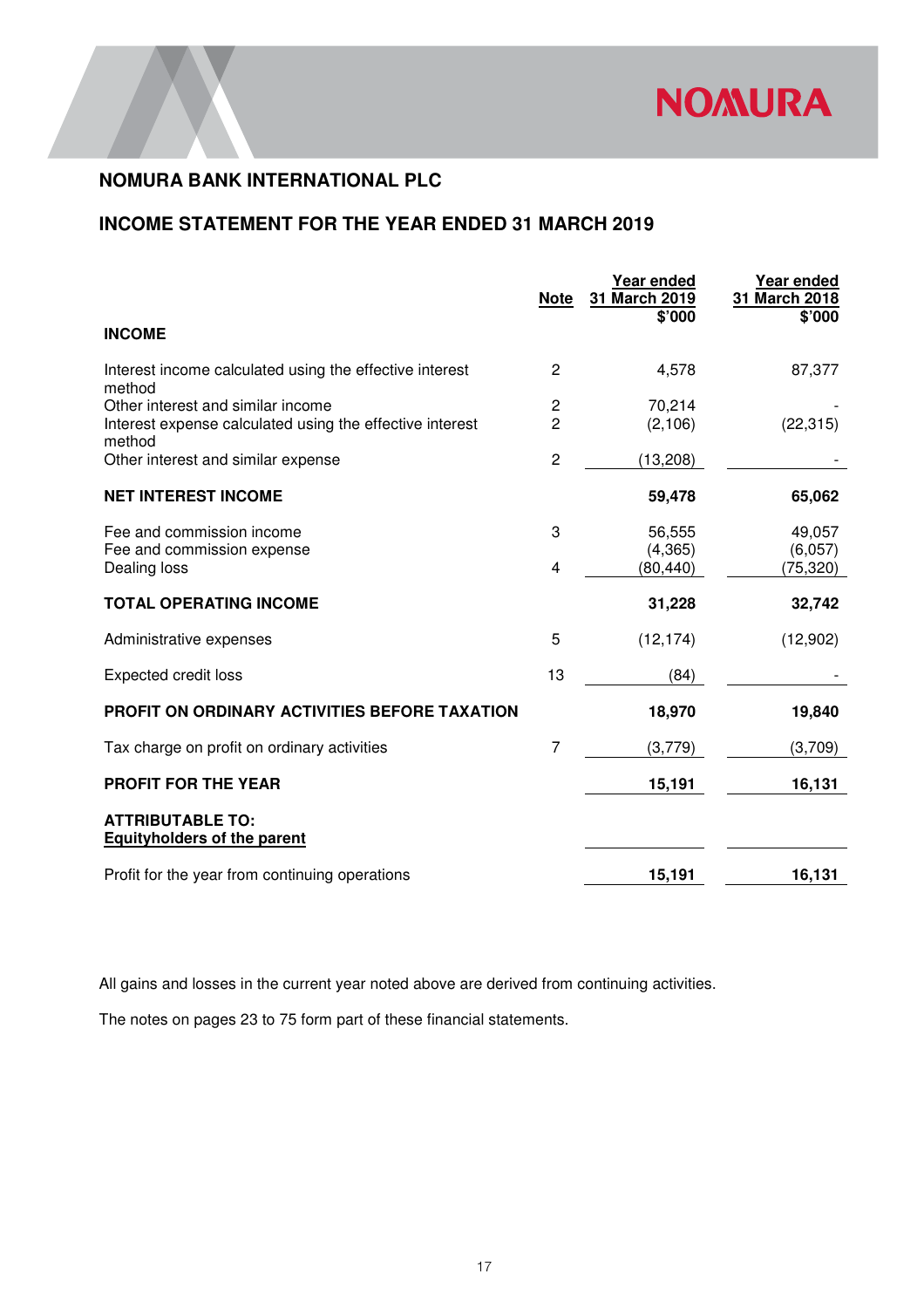

# **STATEMENT OF COMPREHENSIVE INCOME FOR THE YEAR ENDED 31 MARCH 2019**

|                                                                                                                                                                  | <b>Note</b> | Year ended<br>31 March 2019<br>\$'000 | Year ended<br>31 March 2018<br>\$'000 |
|------------------------------------------------------------------------------------------------------------------------------------------------------------------|-------------|---------------------------------------|---------------------------------------|
| <b>PROFIT FOR THE YEAR</b>                                                                                                                                       |             | 15,191                                | 16,131                                |
| <b>OTHER COMPREHENSIVE INCOME</b>                                                                                                                                |             |                                       |                                       |
| Items that will not be reclassified to the income statement                                                                                                      |             |                                       |                                       |
| Foreign currency translation                                                                                                                                     |             |                                       | 285                                   |
| Items that will not be reclassified to the income statement                                                                                                      |             |                                       |                                       |
| Fair value changes of financial liabilities at fair value through<br>profit or loss attributable to changes in their credit risk (net of<br>related tax effects) | 11          | 36,216                                | (8,836)                               |
| OTHER COMPREHENSIVE INCOME/(LOSS) FOR THE<br><b>YEAR</b>                                                                                                         |             | 36,216                                | (8, 551)                              |
| <b>TOTAL COMPREHENSIVE INCOME FOR THE YEAR</b>                                                                                                                   |             | 51,407                                | 7,580                                 |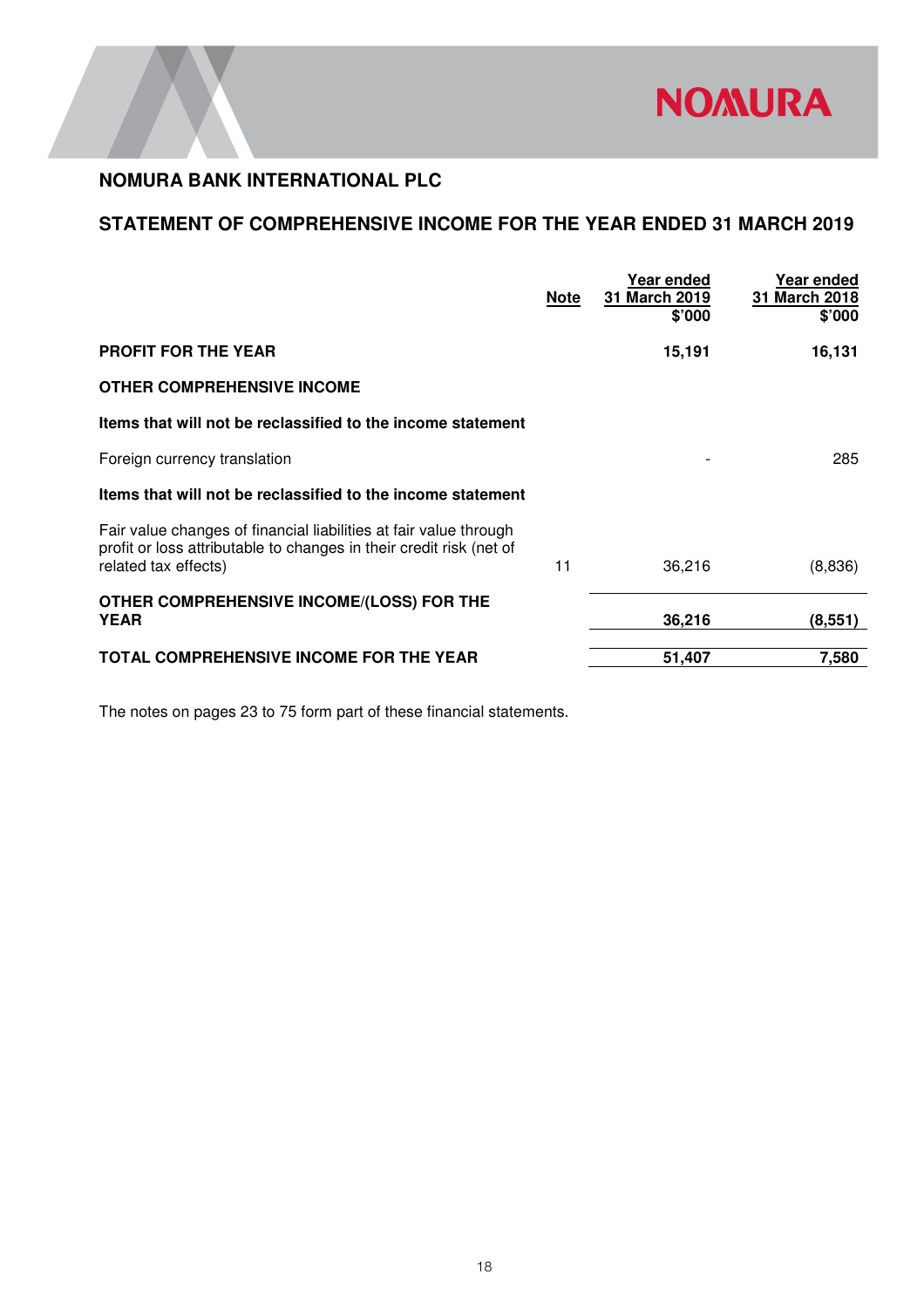# **STATEMENT OF CHANGES IN EQUITY FOR THE YEAR ENDED 31 MARCH 2019**

|                                                                       | Called-up<br>share<br>capital | <b>Retained</b><br>earnings | Other<br>reserve | Own credit<br>reserve | <u>Total</u><br>shareholders<br><u>equity</u> |
|-----------------------------------------------------------------------|-------------------------------|-----------------------------|------------------|-----------------------|-----------------------------------------------|
|                                                                       | \$'000                        | \$'000                      | \$'000           | \$'000                | \$'000                                        |
| As at 1 April 2018<br>Changes on initial application of               | 555,000                       | 32,541                      |                  | (104, 801)            | 482,740                                       |
| <b>IFRS 9</b>                                                         |                               | 1,058                       |                  |                       | 1,058                                         |
| Capital repaid during the year<br>Transferred from own credit reserve | (300, 000)                    |                             |                  |                       | (300,000)                                     |
| to retained earnings during the year                                  |                               | (2,982)                     |                  | 2,982                 |                                               |
| Profit for the year                                                   |                               | 15,191                      |                  |                       | 15,191                                        |
| Other comprehensive loss                                              |                               |                             |                  | 36,216                | 36,216                                        |
| Total comprehensive income                                            |                               | 15,191                      |                  | 36,216                | 51,407                                        |
| As at 31 March 2019                                                   | 255,000                       | 45,808                      |                  | (65,603)              | 235,205                                       |
|                                                                       |                               |                             |                  |                       |                                               |
| As at 1 April 2017                                                    | 555,000                       | 31,857                      | (285)            | (111, 412)            | 475,160                                       |
| Transferred from own credit reserve                                   |                               |                             |                  |                       |                                               |
| to retained earnings during the year                                  |                               | (15, 447)                   |                  | 15,447                |                                               |
| Profit for the year                                                   |                               | 16,131                      |                  |                       | 16,131                                        |
| Other comprehensive loss                                              |                               |                             | 285              | (8,836)               | (8, 551)                                      |
| Total comprehensive income                                            |                               | 16,131                      | 285              | (8,836)               | 7,580                                         |
| As at 31 March 2018                                                   | 555,000                       | 32,541                      |                  | (104, 801)            | 482,740                                       |

During the year \$2,981,972 (2018: \$15,447,000) was transferred from Own Credit reserve to Retained earnings due to derecognition of financial liabilities designated at fair value through profit and loss (net of tax effects).

Other reserve movement in prior year related to the closure of the Bank's Italian branch.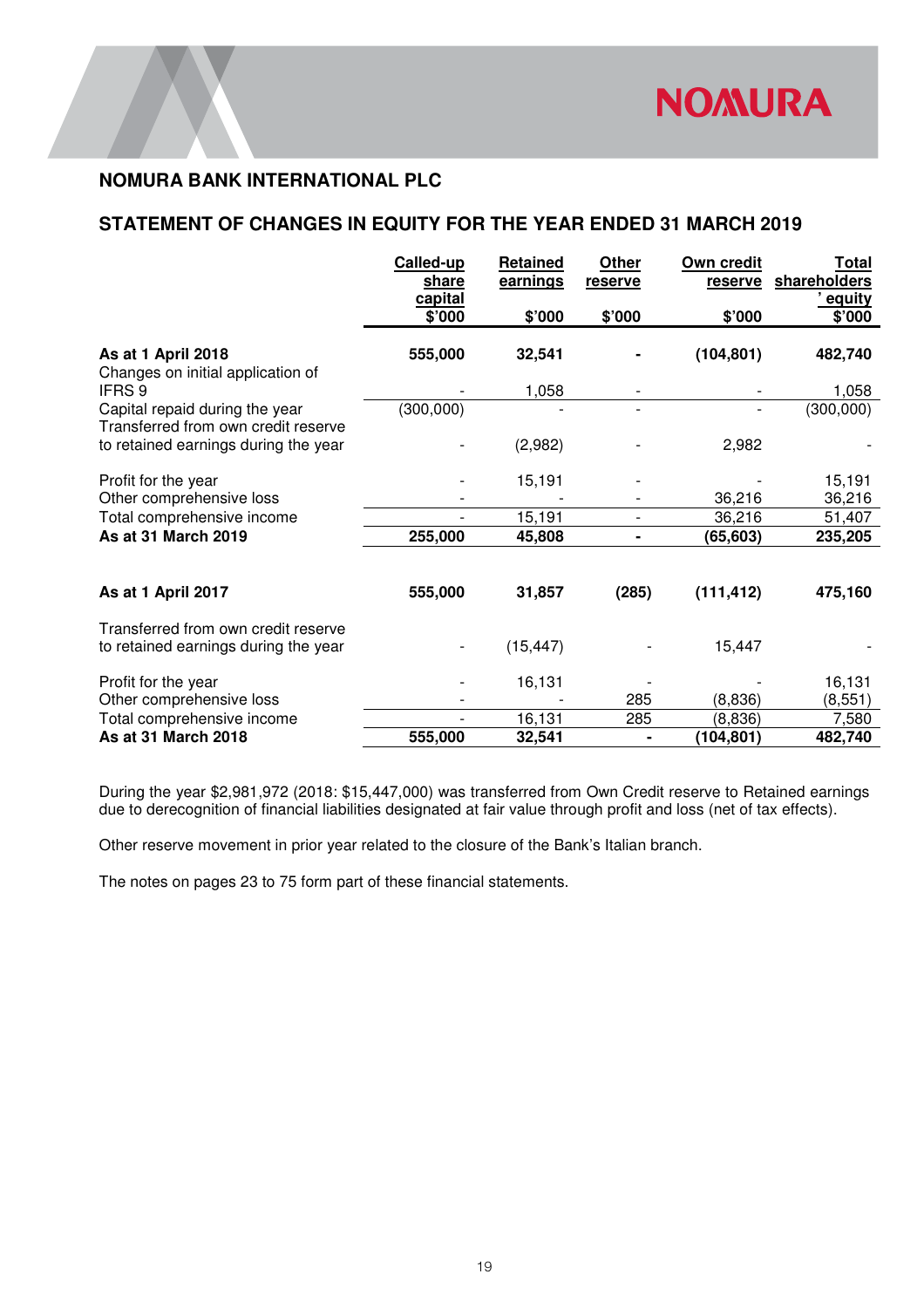

# **STATEMENT OF FINANCIAL POSITION AT 31 MARCH 2019**

|                                                 | <b>Note</b>      | Year ended<br>31 March 2019<br>\$'000 | Year ended<br>31 March 2018<br>\$'000 |
|-------------------------------------------------|------------------|---------------------------------------|---------------------------------------|
| Assets                                          |                  |                                       |                                       |
| Loans and advances to banks                     | 9                | 3,048                                 | 6,635                                 |
| Derivative financial instruments                | $\boldsymbol{9}$ | 449,130                               | 504,352                               |
| Loans and advances to affiliates                | 9                | 1,564,136                             | 1,026,173                             |
| Securities purchased under agreements to resell | 9                | 4,535,216                             | 6,196,820                             |
| Loans and advances to others                    | 9                | 68,615                                | 80,493                                |
| Prepayments and accrued income                  | 9                | 13,138                                | 9,748                                 |
| Other assets                                    | 9                | 828                                   | 8,376                                 |
| <b>Financial investments</b>                    | $\boldsymbol{9}$ | 17                                    |                                       |
| Available-for-sale financial investments        | $\boldsymbol{9}$ |                                       | 12                                    |
| Deferred tax assets                             | $\overline{7}$   | 4,347                                 | 12,317                                |
| <b>Total Assets</b>                             |                  | 6,638,475                             | 7,844,926                             |
| <b>Liabilities</b>                              |                  |                                       |                                       |
| <b>Customer accounts</b>                        | 9                | 184                                   | 200                                   |
| Derivative financial instruments                | $\boldsymbol{9}$ | 653,887                               | 1,107,756                             |
| Accruals and deferred income                    | $\boldsymbol{9}$ | 20,593                                | 25,931                                |
| Borrowings from affiliiates                     | $\boldsymbol{9}$ | 761,682                               | 246,485                               |
| Borrowings from others                          | 9                | 41,745                                | 43,235                                |
| Securities sold under agreements to repurchase  | 9                | 599,980                               | 1,450,000                             |
| Bonds and medium-term notes                     | 9,11             | 4,321,854                             | 4,460,415                             |
| Group relief payable                            | 7                | 3,219                                 | 27,424                                |
| Other liabilities                               | 9                | 126                                   | 740                                   |
| <b>Total Liabilities</b>                        |                  | 6,403,270                             | 7,362,186                             |
| <b>Shareholders' funds</b>                      |                  |                                       |                                       |
| Called up share capital                         | 12               | 255,000                               | 555,000                               |
| Retained earnings                               |                  | 45,808                                | 32,541                                |
| Own credit reserve                              |                  | (65, 603)                             | (104, 801)                            |
| <b>Total Equity</b>                             |                  | 235,205                               | 482,740                               |
| <b>Total Liabilities and Equity</b>             |                  | 6,638,475                             | 7,844,926                             |

Approved by the Board of Directors on 18 July 2019 and subsequently signed on its behalf on 19 July 2019 by:

John Tierney Director The notes on pages 23 to 75 form part of these financial statements.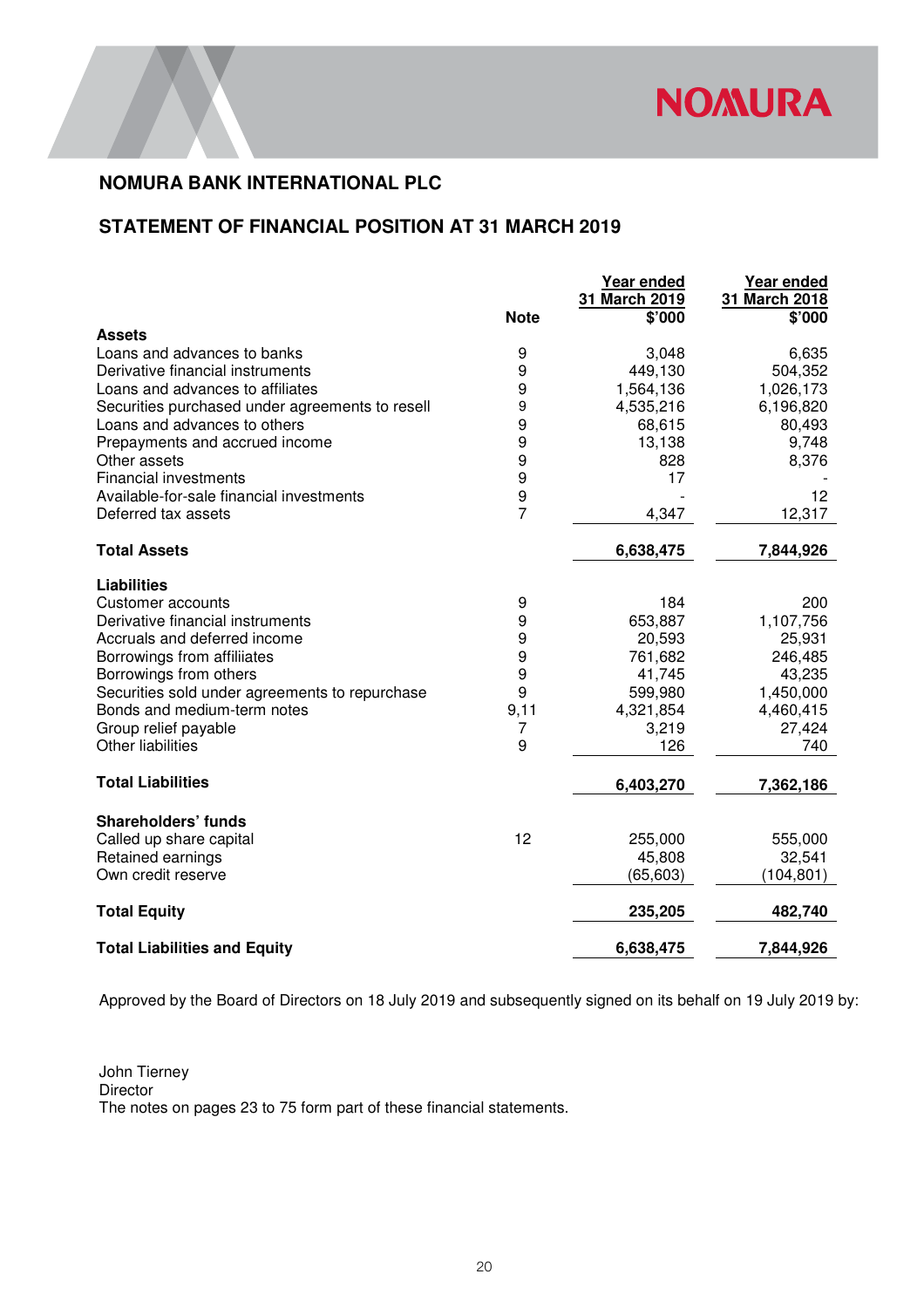

# **STATEMENT OF CASH FLOWS FOR THE YEAR ENDED 31 MARCH 2019**

|                                                                                                                                                                                                                                                                                                                                                                                                               |                | Year ended<br>31 March 2019                                                                      | Year ended<br>31 March 2018                                                   |
|---------------------------------------------------------------------------------------------------------------------------------------------------------------------------------------------------------------------------------------------------------------------------------------------------------------------------------------------------------------------------------------------------------------|----------------|--------------------------------------------------------------------------------------------------|-------------------------------------------------------------------------------|
| <b>Operating activities</b>                                                                                                                                                                                                                                                                                                                                                                                   | <b>Note</b>    | \$'000                                                                                           | \$'000                                                                        |
| Profit before tax                                                                                                                                                                                                                                                                                                                                                                                             |                | 18,970                                                                                           | 19,840                                                                        |
| Change in operating assets and liabilities<br>Net change in loans and advances to affiliates<br>Net change in loans and advances to others<br>Net change in borrowing from others<br>Net change in borrowings from affiliates<br>Net change in bond and medium term notes<br>Net change in financial investments<br>Net change in available-for-sale financial investments<br>Net change in derivative assets |                | (537, 962)<br>11,878<br>(1,490)<br>515,197<br>48,676<br>(17)<br>12<br>55.221                     | 489,566<br>5,705<br>(3,865)<br>(149, 460)<br>6,929<br>(1)                     |
| Net change in derivative liabilities<br>Net change in securities purchased under agreements to                                                                                                                                                                                                                                                                                                                |                | (453, 869)                                                                                       | (117, 924)<br>(136, 105)                                                      |
| resell<br>Net change in securities sold under agreements to<br>repurchase<br>Net change in other assets<br>Net change in customer accounts<br>Net change in other liabilities<br>Net change in prepayments and accrued income<br>Net change in accruals and deferred income<br>Net change in income tax receivable and group relief<br>payable<br>Net cash flow from/(used in) operating activities           |                | 1,663,878<br>(851, 236)<br>7,548<br>(16)<br>(614)<br>(3,389)<br>(5, 339)<br>(27, 414)<br>440,034 | (451, 389)<br>21,406<br>24<br>892<br>(7, 252)<br>(5,234)<br>(5)<br>(326, 873) |
| <b>Financing activities</b>                                                                                                                                                                                                                                                                                                                                                                                   |                |                                                                                                  |                                                                               |
| Proceeds of borrowings and issuance of debt<br>Repayments of borrowings and redemption of debt<br>Repayment of share capital<br>Net cash flow (used in)/from financing activities                                                                                                                                                                                                                             | 11<br>11<br>12 | 1,769,503<br>(1,913,124)<br>(300,000)<br>(443, 621)                                              | 1,401,363<br>(1,074,414)<br>326,949                                           |
|                                                                                                                                                                                                                                                                                                                                                                                                               |                |                                                                                                  |                                                                               |
| Net (decrease)/increase in cash and cash equivalents<br>Cash and cash equivalents at the beginning of the year<br>Cash and cash equivalents at the end of the year                                                                                                                                                                                                                                            |                | (3,587)<br>6,635<br>3,048                                                                        | 76<br>6,559<br>6,635                                                          |
| Included within operational cash flows<br>Interest paid<br>Interest received                                                                                                                                                                                                                                                                                                                                  |                | (16, 283)<br>71,571                                                                              | (21, 831)<br>80,124                                                           |

The cash and cash equivalents mainly consist of nostro balance. The notes on pages 23 to 75 form part of these financial statements.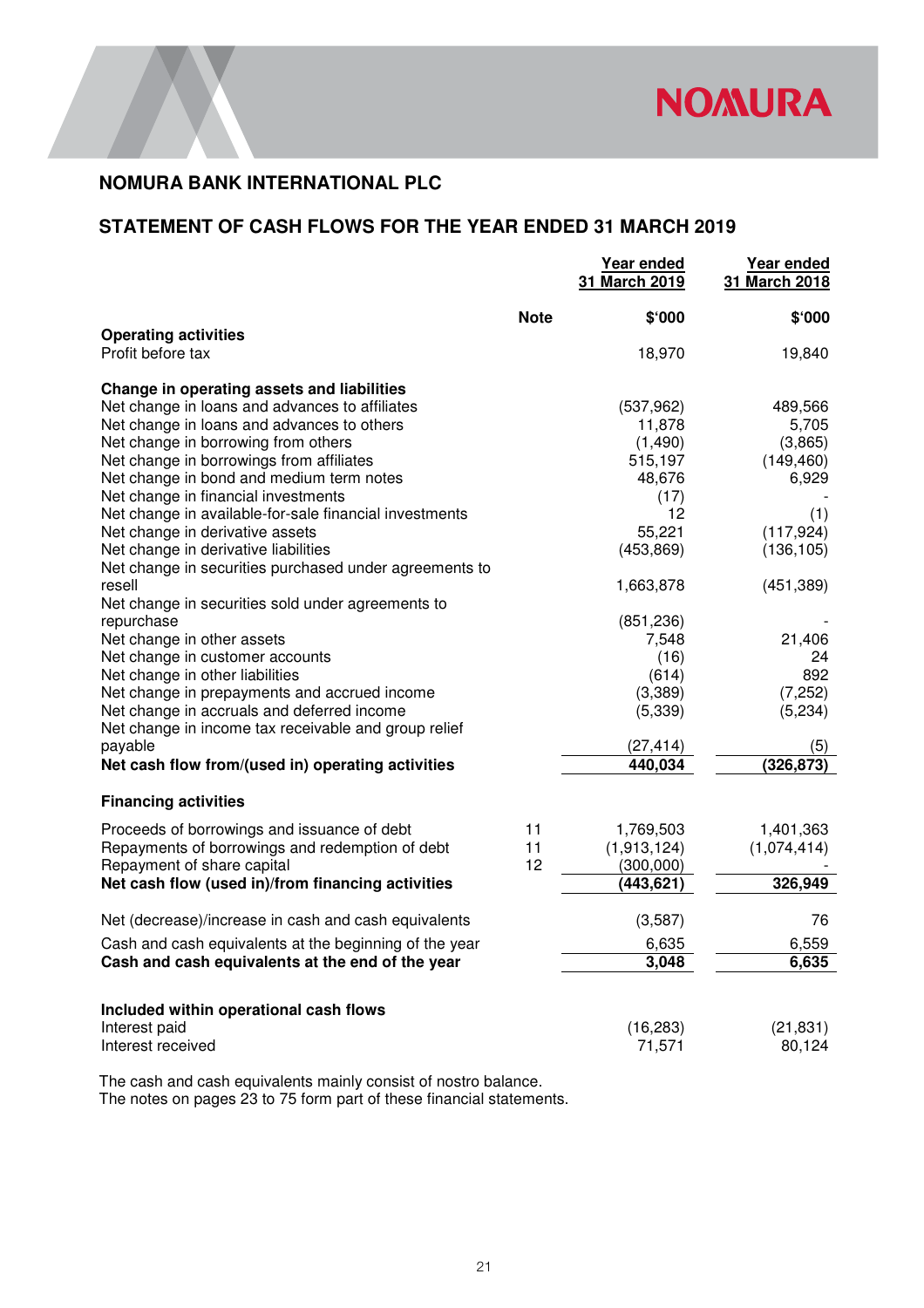

# **STATEMENT OF CASH FLOWS FOR THE YEAR ENDED 31 MARCH 2019 (CONTINUED)**

# **RECONCILIATION OF LIABILITIES ARISING FROM FINANCING ACTIVITIES:**

|                                                | <b>Liabilities as</b><br><u>at</u> | Cash<br><b>Flow</b> | Non-cash changes         |                                 |                                 |                         |  | <b>Liabilities</b><br><u>as at</u> |
|------------------------------------------------|------------------------------------|---------------------|--------------------------|---------------------------------|---------------------------------|-------------------------|--|------------------------------------|
|                                                | 31 March<br>2018                   |                     | <b>Acquisition</b>       | Foreign<br>exchange<br>movement | <b>Fair</b><br>value<br>changes | 31 March<br><u>2019</u> |  |                                    |
|                                                | \$'000                             | \$'000              | \$'000                   | \$'000                          | $$^{\circ}000$                  | \$'000                  |  |                                    |
| Bonds and medium-<br>term notes                | 4,460,415                          | (143, 622)          | $\overline{\phantom{a}}$ | 48,676                          | (43, 615)                       | 4,321,854               |  |                                    |
| Total liabilities from<br>financing acitivites | 4,460,415                          | (143, 622)          | $\overline{\phantom{a}}$ | 48,676                          | (43, 615)                       | 4,321,854               |  |                                    |

|                                                | <b>Liabilities as</b><br><u>at</u> | <u>Cash</u><br><b>Flow</b> | Non-cash changes         |                                 |                                 | <b>Liabilities</b><br><u>as at</u> |
|------------------------------------------------|------------------------------------|----------------------------|--------------------------|---------------------------------|---------------------------------|------------------------------------|
|                                                | 31 March<br>2017                   |                            | <b>Acquisition</b>       | Foreign<br>exchange<br>movement | <b>Fair</b><br>value<br>changes | 31 March<br>2018                   |
|                                                | \$'000                             | \$'000                     | \$'000                   | \$'000                          | \$'000                          | \$'000                             |
| Bonds and medium-<br>term notes                | 4,104,141                          | 326,949                    | $\overline{\phantom{a}}$ | 6.929                           | 22.396                          | 4,460,415                          |
| Total liabilities from<br>financing acitivites | 4,104,141                          | 326,949                    |                          | 6,929                           | 22,396                          | 4,460,415                          |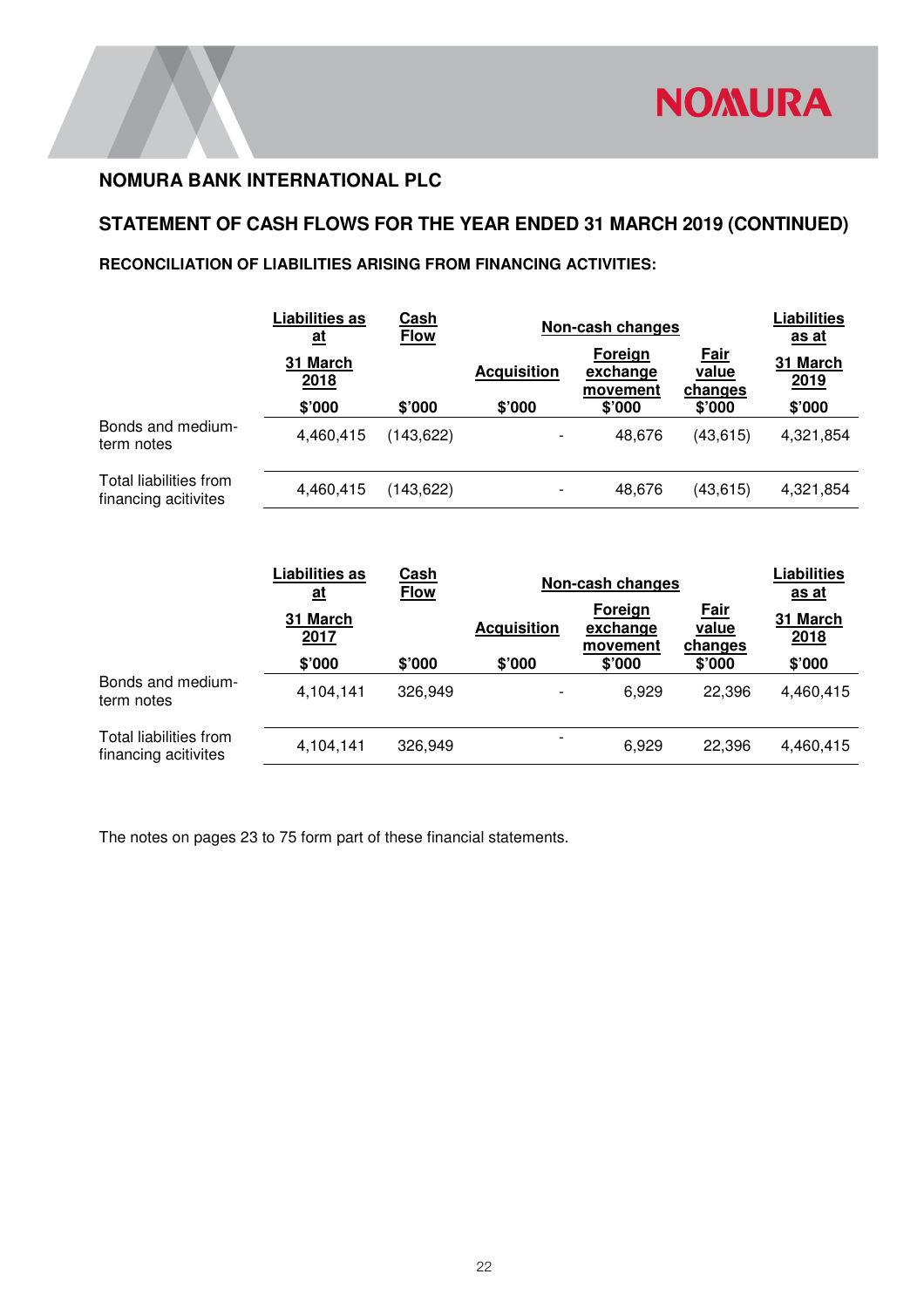

# **NOTES TO THE FINANCIAL STATEMENTS – 31 MARCH 2019**

### **1. ACCOUNTING POLICIES**

### **a) Basis of Accounting**

The financial statements of the Bank have been prepared in accordance with International Financial Reporting Standards ("IFRS") including all International Accounting Standards ("IAS"), Standing Interpretations Committee ("SIC") and International Financial Reporting Interpretations Committee ("IFRIC") interpretations as adopted by the European Union.

The financial statements have been prepared under the historical cost convention modified to include the fair valuation of particular financial instruments to the extent required or permitted under IFRS as set out in the relevant accounting policies.

 The financial statements have been prepared on a going concern basis. The financial statements are presented in United States Dollar ("USD") and all values are rounded to the nearest thousand USD except where otherwise stated.

### **b) Significant accounting judgments, estimates and assumptions**

The preparation of the Bank's financial statements requires management to make judgements, estimates and assumptions that affect the reported amounts of revenues, expenses, assets and liabilities, and the disclosure of contingent liabilities, at the end of the reporting period.

However, uncertainty about these assumptions and estimates could result in outcomes that require a material adjustment to the carrying amount of the asset or liability affected in future periods.

In the process of applying the accounting policies, management has made the following estimates and assumptions which have the most significant effect on the amounts recognised in the financial statements:

- Where there is no active market for a financial instrument, fair value is determined using valuation techniques which could require judgement, as listed in note 14.
- Recoverability of deferred tax assets, as per note 7.

### **c) Foreign Currencies**

The Bank's financial statements are presented in USD which is also the functional currency of the Bank.

Transactions in foreign currencies are initially recorded in the functional currency by applying the spot exchange rate ruling at the date of the transaction. Monetary assets and liabilities denominated in foreign currencies are retranslated at the functional currency rate of exchange ruling at the balance sheet date. Income and expenses denominated in a foreign currency are retranslated using appropriate weighted average exchange rates. All differences arising from the application of closing rates of exchange, together with exchange gains/losses from trading activities, are taken to profit and loss. Non-monetary items that are measured in terms of historical cost in a foreign currency are translated using the exchange rates as at the dates of the initial transactions.

The rate of exchange between the USD and Sterling at the reporting date was 1.3031 (2018: 1.4037).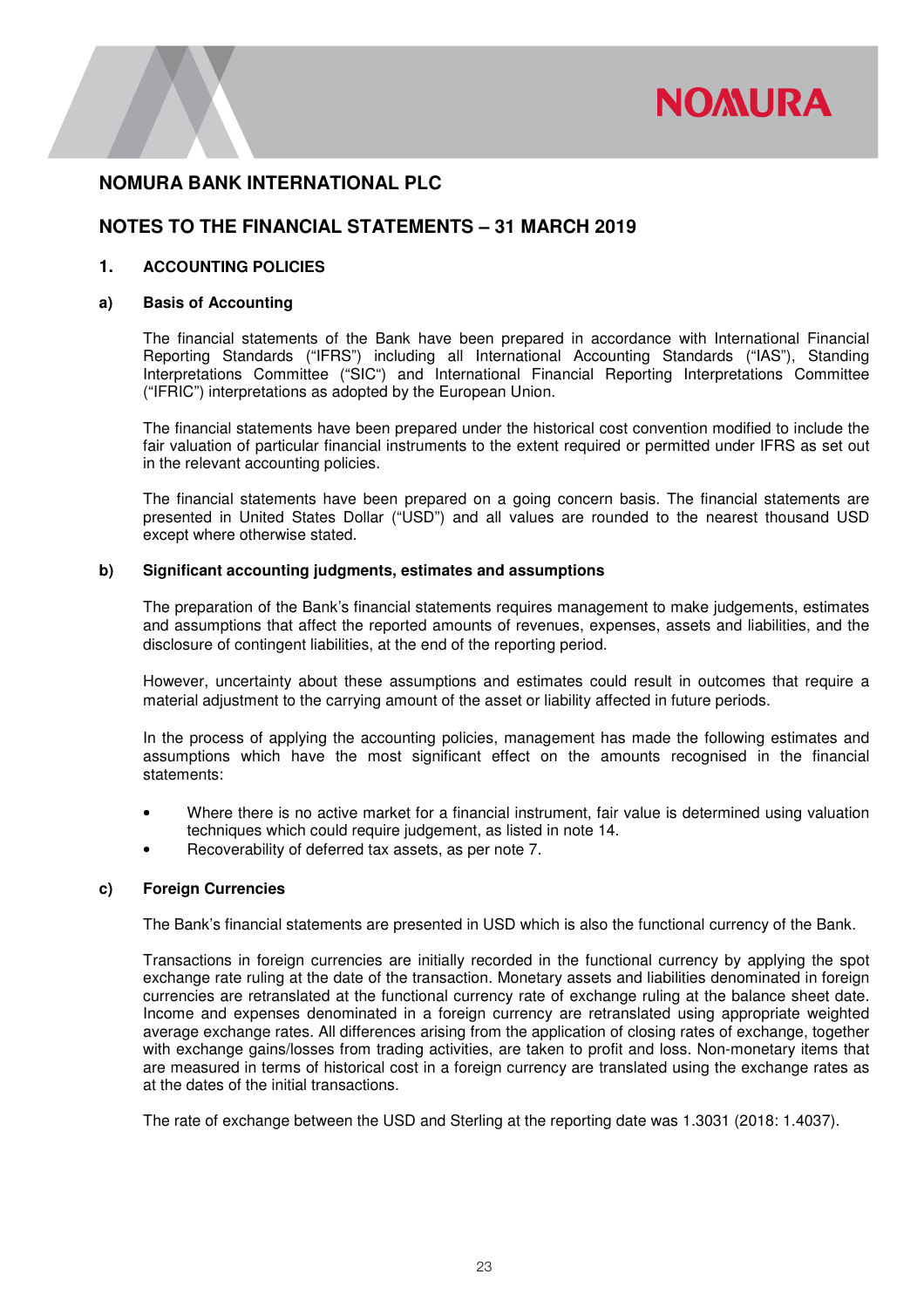

# **NOTES TO THE FINANCIAL STATEMENTS – 31 MARCH 2019 (CONTINUED)**

### **1. ACCOUNTING POLICIES (CONTINUED)**

### **d) Operating Income**

### **(i) Interest receivable**

Interest income is recognised in profit and loss for all interest bearing financial assets held at amortised cost using the effective interest method or secured financing transactions classified as fair value through profit and loss ("FVPL").

The effective interest method is a method of calculating the amortised cost of a financial asset or liability (or a group of assets and liabilities) and of allocating the interest income or interest expense over the relevant period. The effective interest rate is the rate that exactly discounts the expected future cash payments or receipts through the expected life of the financial instrument, or when appropriate, a shorter period, to the net carrying amount of the instrument. The application of the method has the effect of recognising income (and expense) receivable (or payable) on the instrument evenly in proportion to the amount outstanding over the period to maturity or repayment.

### **(ii) Interest payable**

Interest expense is recognised in profit and loss for all interest bearing financial liabilities using the effective interest method, except for liabilities held at fair value through profit and loss.

### **(iii) Dealing profits and losses**

Income arising from gains and losses on financial instruments measured at fair value through profit and loss is included in dealing losses. Interest on certain liabilities designated at fair value through profit and loss is also included, as it is integral to the dealing losses and distinct from interest on banking activities.

Dealing profits arise across a range of instruments, and are managed accordingly. They are presented on a net basis, even though the corresponding financial assets and liabilities may not have been offset.

### **(iv) Fee income and expense**

Fees and commission income includes fees earned from issuance facilitation services and other commission income.

Revenues are recognised when or as the customer obtains control of the service provided by Nomura which depends on when each of the key distinct substantive promises made by Nomura within the contract with the customer performance obligations are satisfied. Such performance obligations are generally satisfied at a particularly point in time or, if certain criteria are met, over a period of time.

Depending upon whether the Bank is acting as principal or agent in generating fees and Commissions, costs are reported on a gross or net basis respectively.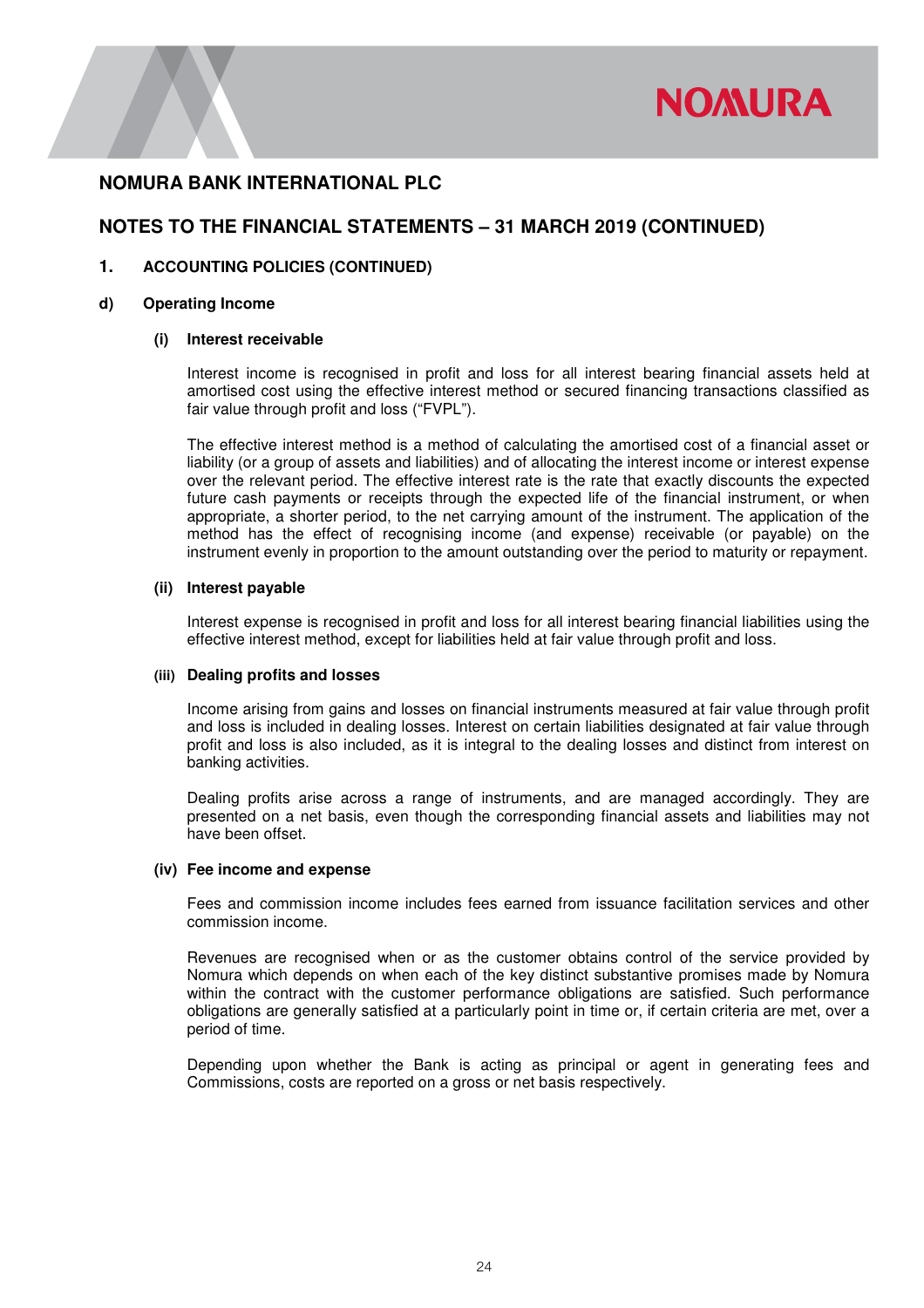

# **NOTES TO THE FINANCIAL STATEMENTS – 31 MARCH 2019 (CONTINUED)**

### **1. ACCOUNTING POLICIES (CONTINUED)**

**e) Financial Instruments** 

### **(i) Classification and Measurement**

### **Policy applicable from 1 April 2018:**

Financial instruments are classified either as financial assets or liabilities at amortised cost, financial assets mandatorily at fair value through profit or loss or financial liabilities designated at fair value through profit or loss. The classification and measurement of all financial assets, except equity instruments and derivatives, are assessed based on the Bank's business model for managing the assets and the instruments' contractual cash flow characteristics.

Under IFRS 9, embedded derivatives are no longer separated from a host financial asset. Instead, financial assets are classified based on the business model and their contractual terms.

### **Business Model**

The Bank determines its business model at the level that best reflects how it manages groups of financial assets to achieve its business objective, how information is reported to management of the Nomura reporting entity, frequency of sales of the financial assets and the complexity or potential differences in underlying business model.

There are three business models under IFRS 9 for financial assets:

- $\circ$  Hold to Collect Financial assets held with the objective to collect contractual cash flows
- o Hold to Collect and Sell Financial assets held with the objective of both collecting contractual cash flows and selling financial assets
- $\circ$  Other Financial assets held with trading intent or that do not meet the "hold to collect" and "hold to collect and sell" qualifying criteria

The Bank manages a portfolio of financial assets through a hold to collect business model where all of the following criteria are met:

- $\circ$  The portfolio is not managed through a held for trading or fair value management business model;
- $\circ$  The portfolio of financial assets is managed to realise cash flows solely through collecting contractual payments over the life of the financial assets rather than managing the overall return on the portfolio by both holding and selling financial assets; and
- Any sales of financial assets are expected to be infrequent or insignificant.

### **Solely Payments of Principal and Interest (SPPI):**

To meet the hold to collect business model, the portfolio of financial assets are to be held by the Bank with the strategy of collecting cash flows from the financial assets specified by the contractual terms of the instrument. A financial asset can only be measured at amortised cost where the contractual terms give rise on specified dates to cash flows that are solely payments of principal and interest.

The most significant elements of interest within a basic lending arrangement are that it is consideration for the time value of money and credit risk. Interest may also include a profit margin.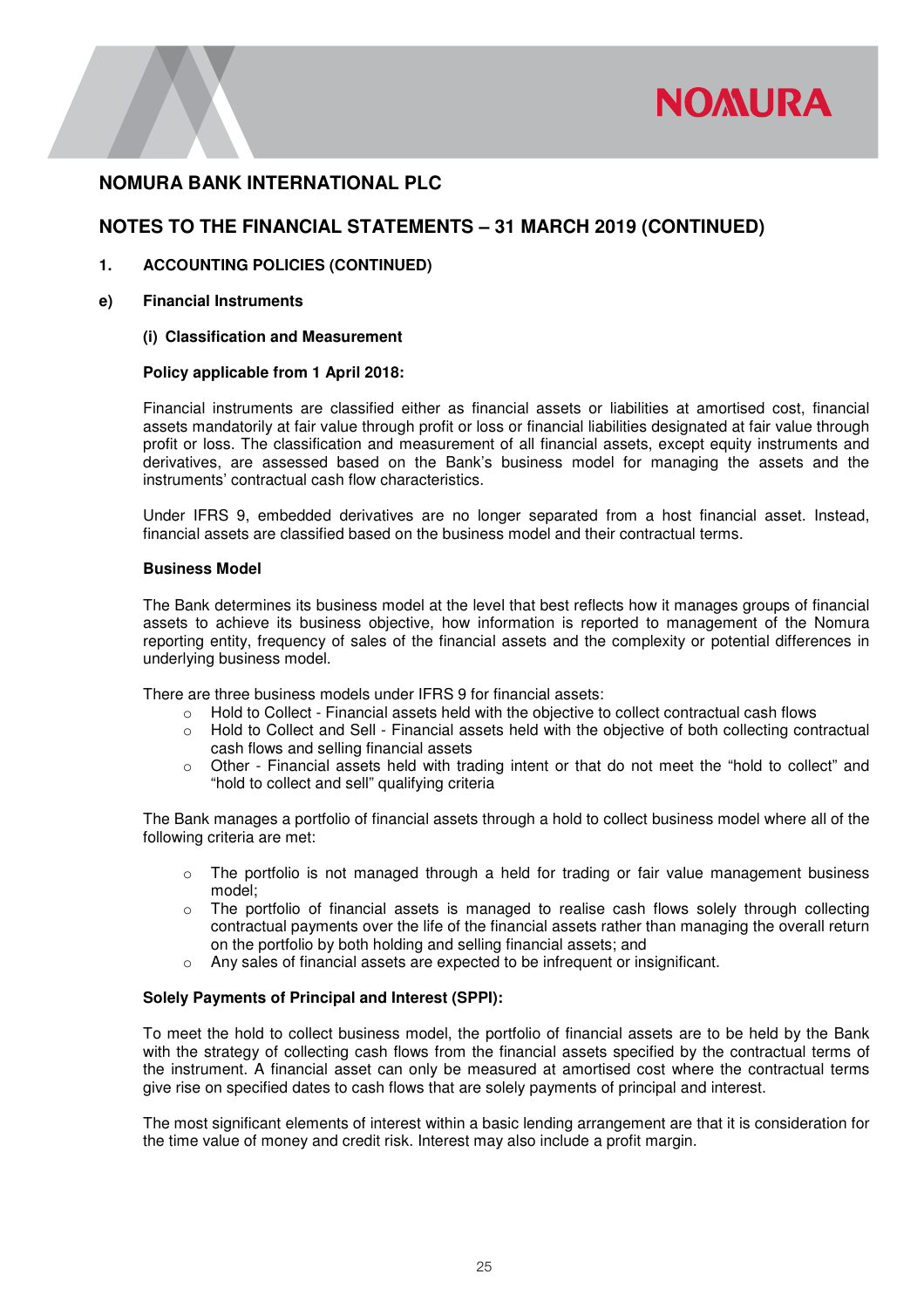

# **NOTES TO THE FINANCIAL STATEMENTS – 31 MARCH 2019 (CONTINUED)**

### **1. ACCOUNTING POLICIES (CONTINUED)**

### **e) Financial Instruments (continued)**

Policy applicable prior to 1 April 2018:

Financial instruments are classified either as financial assets or liabilities at fair value through profit or loss, loans and receivables, financial liabilities at amortized cost, available-for-sale investments or heldto-maturity investments. The Bank determines the classification of its financial assets on initial recognition depending on the purpose for which the financial instruments were acquired and their characteristics. For hybrid instruments, the Bank considers whether a contract contains an embedded derivative when the entity first becomes party to it, and determines the appropriate classification at this time.

### **(ii) Financial instruments at fair value through profit or loss**

Policy applicable after 1 April 2018:

Financial instruments at fair value through profit or loss includes financial instruments held for trading, financial assets mandatorily at fair value through profit or loss and financial assets or liabilities designated upon initial recognition as at fair value through profit and loss.

### **(iii) Financial instruments held for trading**

Policy applicable both prior to and after 1 April 2018:

Financial instruments are classified as held for trading if they are acquired for the purpose of selling in the near term or are part of a portfolio of identified financial instruments that are managed together and for which there is evidence of a recent actual pattern of short-term profit taking. These instruments are generally recognised as regular way transactions, on a settlement date basis. Derivatives are also classified as held for trading.

Derivative instruments are used for trading and risk management purposes. All derivatives are recognised initially and subsequently carried at fair value, with derivatives having positive fair values carried as assets and derivatives with negative fair values carried as liabilities on the Statement of Financial Position.

### **(iv) Financial assets mandatorily at fair value through profit and loss**

Policy applicable after 1 April 2018*:* 

Financial assets are mandatorily held at fair value through profit and loss where the asset is managed on a fair value basis or if the asset fails the SPPI test. Such assets are generally recognised on settlement date at fair value. From the date the terms are agreed, until the financial asset is funded, the Bank recognises any unrealised fair value changes in the financial asset in the profit and loss. Financial assets at fair value through profit or loss are recorded in the statement of financial position at fair value.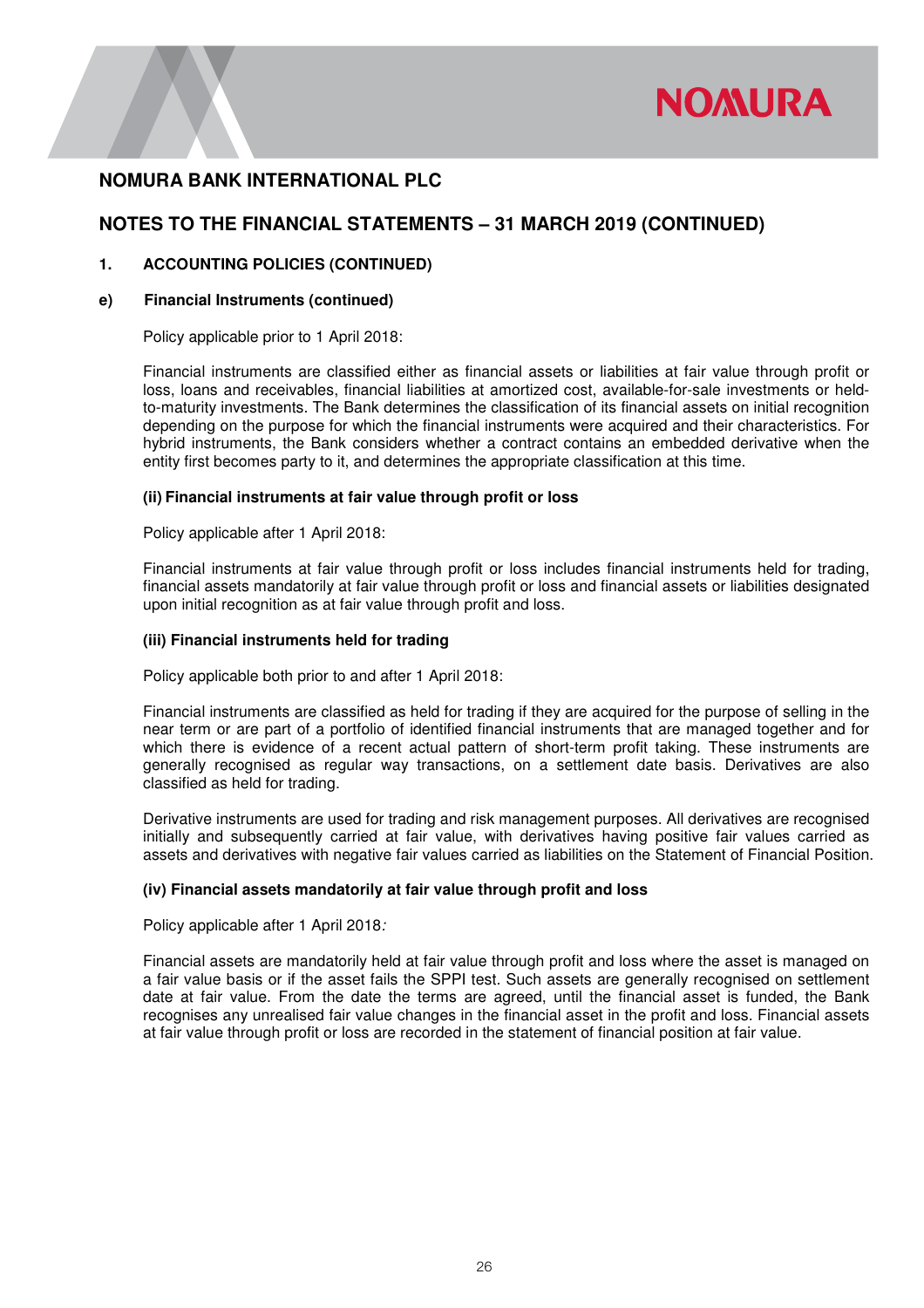

# **NOTES TO THE FINANCIAL STATEMENTS – 31 MARCH 2019 (CONTINUED)**

### **1. ACCOUNTING POLICIES (CONTINUED)**

### **e) Financial Instruments (continued)**

### **(v) Financial liabilities designated at fair value through profit and loss**

The Bank designates non-trading financial liabilities to be measured at fair value through profit and loss through election of the fair value option on initial recognition if measurement of the fair value through profit and loss represents the more relevant measurement basis for the financial liability because of how the financial liability is managed with other financial assets and financial liabilities or because of the purpose or the nature of the financial liability itself, the designation ifs made where any of the following criteria are met:

- It is part of a larger group of financial assets and financial liabilities which is managed on a fair value basis;
- The election would eliminate or significantly reduce a measurement or recognition inconsistency (i.e. accounting mismatch) that would otherwise arise from measuring financial assets or financial liabilities or recognising gains and losses on them on different bases; or
- It is a structured financial liability which contains one or more embedded derivatives where the economic characteristics and risks of the derivative(s) are not closely related to the host and require bifurcation.

The financial liability is initially measured at fair value and transaction costs are taken directly to profit and loss with the exception of movements in fair value of liabilities designated at FVPL due to changes in the Bank's own credit risk. Such changes in fair value are recorded in the Own credit reserve through OCI and do not get recycled to the profit or loss. realised amounts recognised in other comprehensive income will be reclassified to Retained earnings net of tax within the 'Statement of Changes in Equity'. As the Bank does not hedge changes in own credit arising on financial liabilities designated at fair value, presenting own credit within other comprehensive income does not create or increase an accounting mismatch in the Profit and Loss.

### **(vi) Financial Instruments at amortised cost**

Policy applicable after 1 April 2018:

Financial assets are recognised at amortised cost when the Bank's business model objective is to collect the contractual cash flows of the assets and where these cash flows are Solely Payments of Principal and Interest on the principal amount outstanding until maturity, such assets are initially recognised on settlement date. The instruments are initially measured at fair value and subsequently measured at amortised cost less Expected Credit Loss (ECL) allowance (See Accounting policy 1h below). Interest is recognised in the Profit and Loss in 'Interest income', using the Effective interest rate method. Transaction costs that are directly attributable to the acquisition of the financial asset are added to the fair value on initial recognition. ECL and reversals thereof are recognised in the Profit and Loss in 'Net impairment (loss)/reversal on financial assets'.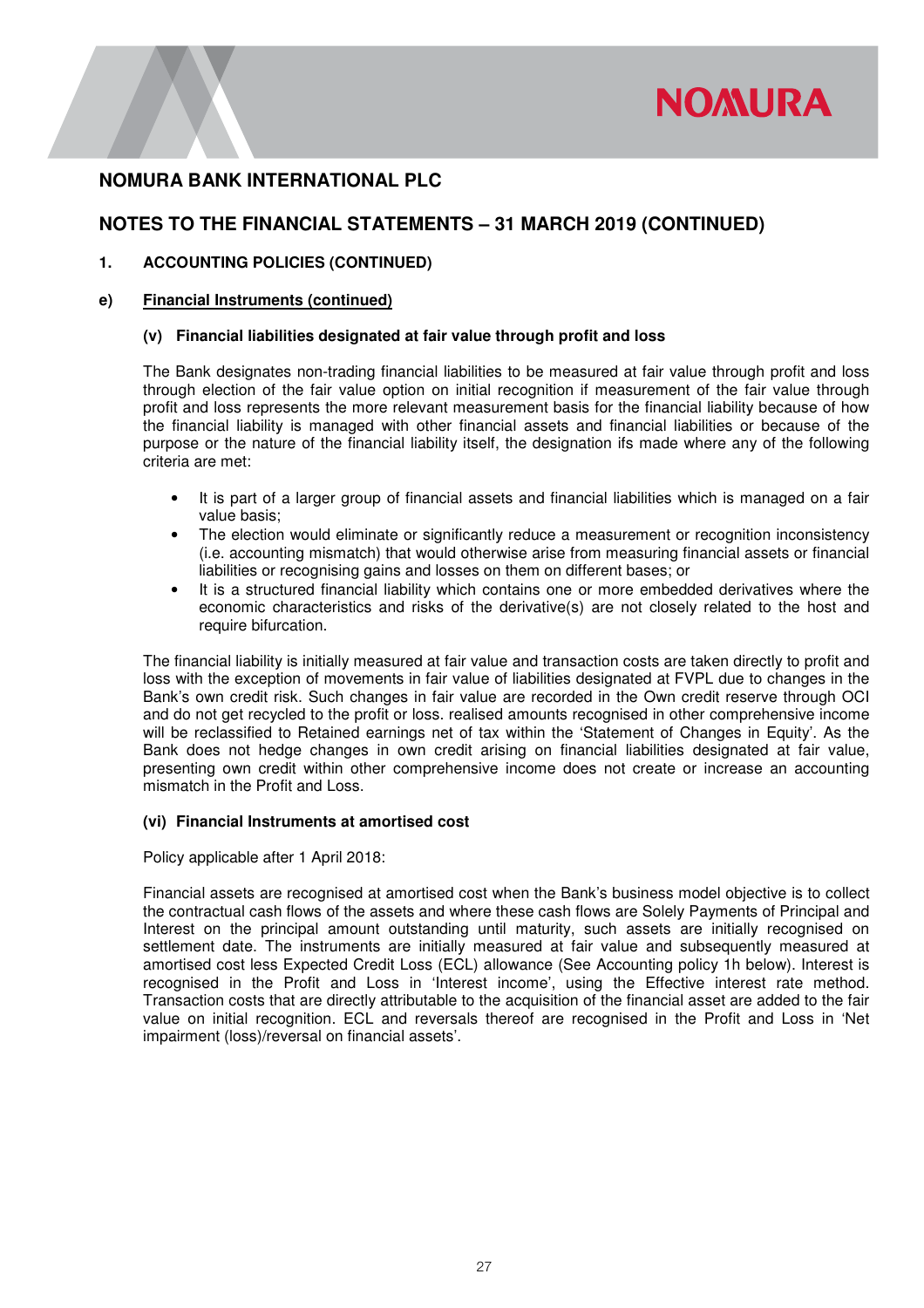

# **NOTES TO THE FINANCIAL STATEMENTS – 31 MARCH 2019 (CONTINUED)**

### **1. ACCOUNTING POLICIES (CONTINUED)**

### **e) Financial Instruments (continued)**

### **(vi) Financial Instruments at amortised cost (continued)**

Policy applicable prior to 1 April 2018:

Financial assets classified as Loans and receivables were initially recognised on settlement date at fair value, including any direct and incremental transaction costs. After initial measurement, loans and receivables are subsequently carried at amortised cost using the effective interest method less any allowance for impairment. Amortised cost is calculated taking into account any discount or premium on acquisition and includes fees that are an integral part of the effective interest rate and transaction costs. Gains and losses are recognised in profit and loss when the loans and receivables are derecognised or impaired, as well as through the amortisation process.

Policy applicable both prior to and after 1 April 2018:

Financial liabilities at amortised cost are initially recognised on settlement date. After initial measurement, these instruments are subsequently measured at amortised cost using the effective interest method. Amortised cost is calculated by taking into account any discount or premium on the issue and costs that are an integral part of the effective interest rate.

### **(vii) Available-for-sale investments**

Policy applicable prior to 1 April 2018:

Available–for-sale investments are non-derivative financial assets that are designated as available-forsale and are not in any of the other categories described above. They are recognised and derecognised using settlement date accounting. Amounts are initially recognised at fair value including any direct and incremental transaction costs and subsequently held at fair value.

Where applicable interest determined using the effective interest method and impairment losses are recognised in profit and loss. Gains and losses arising from changes in fair value are taken to other comprehensive income until the investment is derecognised or until the investment is determined to be impaired at which time the cumulative gain or loss is transferred to profit and loss. Any reversal of impairment losses on non-equity available-for-sale investments is taken to profit and loss.

### **Derecognition of financial assets and liabilities**

Transfers of financial assets and liabilities are assessed to determine if assets can be derecognised. The Bank derecognises financial assets when significantly all the risks and rewards of the asset are transferred. If significantly all the risks and rewards of the asset are retained, the Bank retains the financial assets on its Statement of Financial Position with an associated liability for the consideration received. If the Bank neither transfers nor retains significantly all the risks and rewards of the transferred asset, but retains control over the asset, it recognises the transferred asset and an associated liability measured on a basis that reflects the rights and obligations retained by the Bank.

The Bank derecognises financial liabilities when the Bank's obligations are discharged or cancelled or when they expire.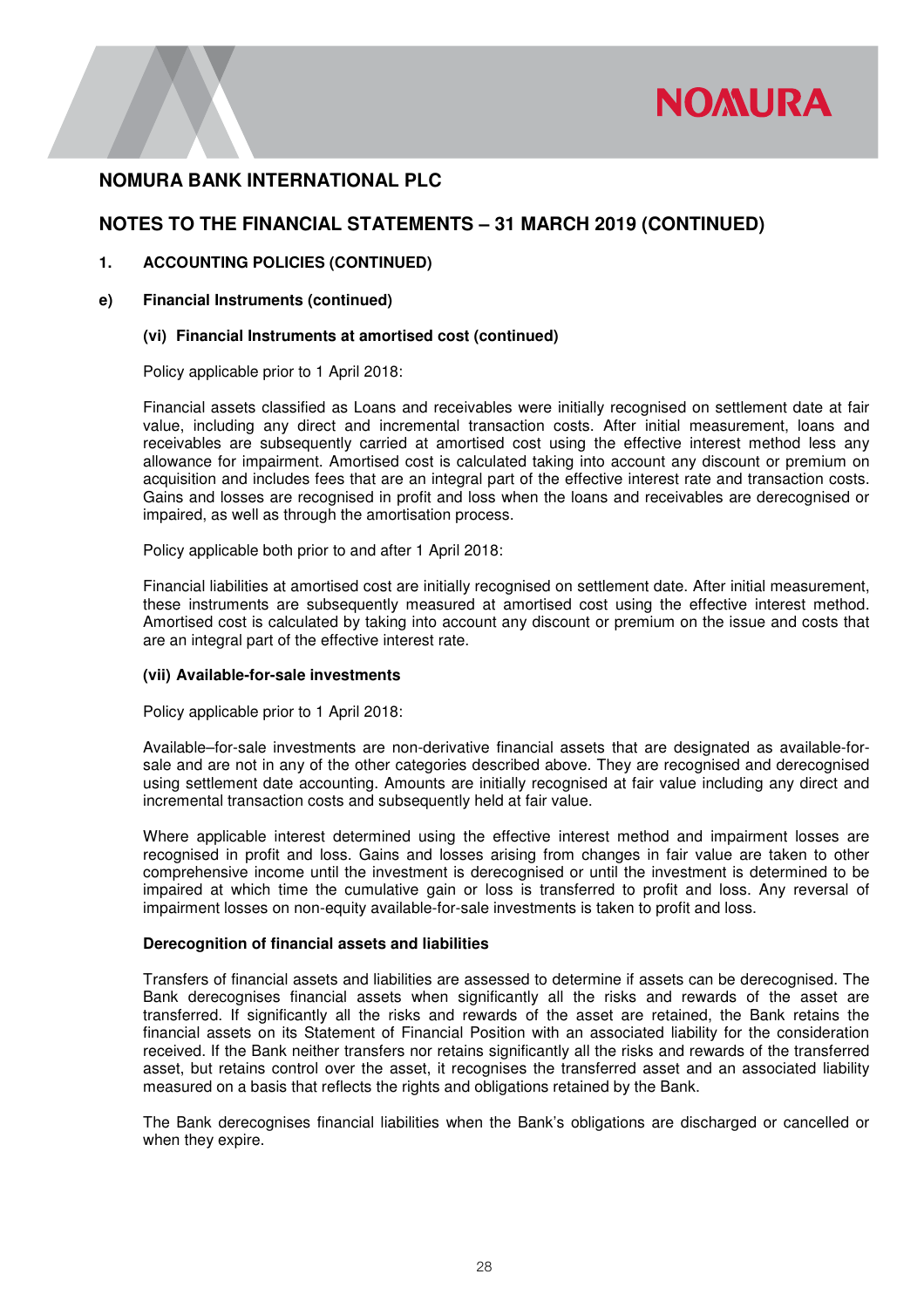

# **NOTES TO THE FINANCIAL STATEMENTS – 31 MARCH 2019 (CONTINUED)**

### **1. ACCOUNTING POLICIES (CONTINUED)**

### **f) Fair Values**

The Bank holds a significant portion of financial instruments at fair value, as described below. A description of the Bank's policy with regards to its application of fair value measurements to significant financial instruments is as follows:

### **Valuation of fair value instruments**

The fair value of financial instruments is the price that would be received to sell an asset or paid to transfer a liability in an orderly transaction between market participants at a measurement date.

The best evidence of fair value is quoted prices in an active market. Therefore, the fair value of financial instruments, including exchange-traded securities and derivatives is based on quoted market prices on exchanges or other broker/dealer quotations.

Where quoted market prices or broker/dealer quotations are not available, prices for similar instruments or valuation pricing models are considered in the determination of fair value. Valuation pricing models consider contractual terms, position size, underlying asset prices, interest rates, dividend rates, time value, volatility and other statistical measurements for the relevant instruments or for instruments with similar characteristics. These models also incorporate adjustments relating to counterparty and the Bank's own credit risk and market liquidity adjustments.

These adjustments are fundamental components of the fair value calculation process. The valuation technique used maximises the use of market inputs and minimises the use of entity-specific inputs which are unobservable in the market.

Valuation pricing models and their underlying assumptions impact the amount and timing of unrealized gains and losses recognised, and the use of different valuation pricing models or underlying assumptions could produce different financial results. Any changes in the fixed income, equity, foreign exchange and commodity markets can impact the Bank's estimates of fair value in the future, potentially affecting trading and non-trading gains and losses. The Bank's estimates of fair value may involve greater subjectivity due to the lack of transparent market data available upon which to base assumptions underlying valuation pricing models.

Fair value is usually determined on an individual financial instrument basis consistent with the unit of account of the financial instrument. However, certain financial instruments managed on a portfolio basis are valued as a portfolio, namely based on the price that would be received to sell a net long position (i.e. a net financial asset) or transfer a net short position (i.e. a net financial liability) consistent with how market participants would price the net risk exposure at the measurement date.

The Bank seeks to minimize market risks by entering into hedging derivatives to economically hedge the exposures of certain fair value option (FVO) elected notes. The Bank applies the "portfolio exception" to measure the fair value of this group of financial assets and financial liabilities consistently with how market participants would price the net risk exposure at the measurement date.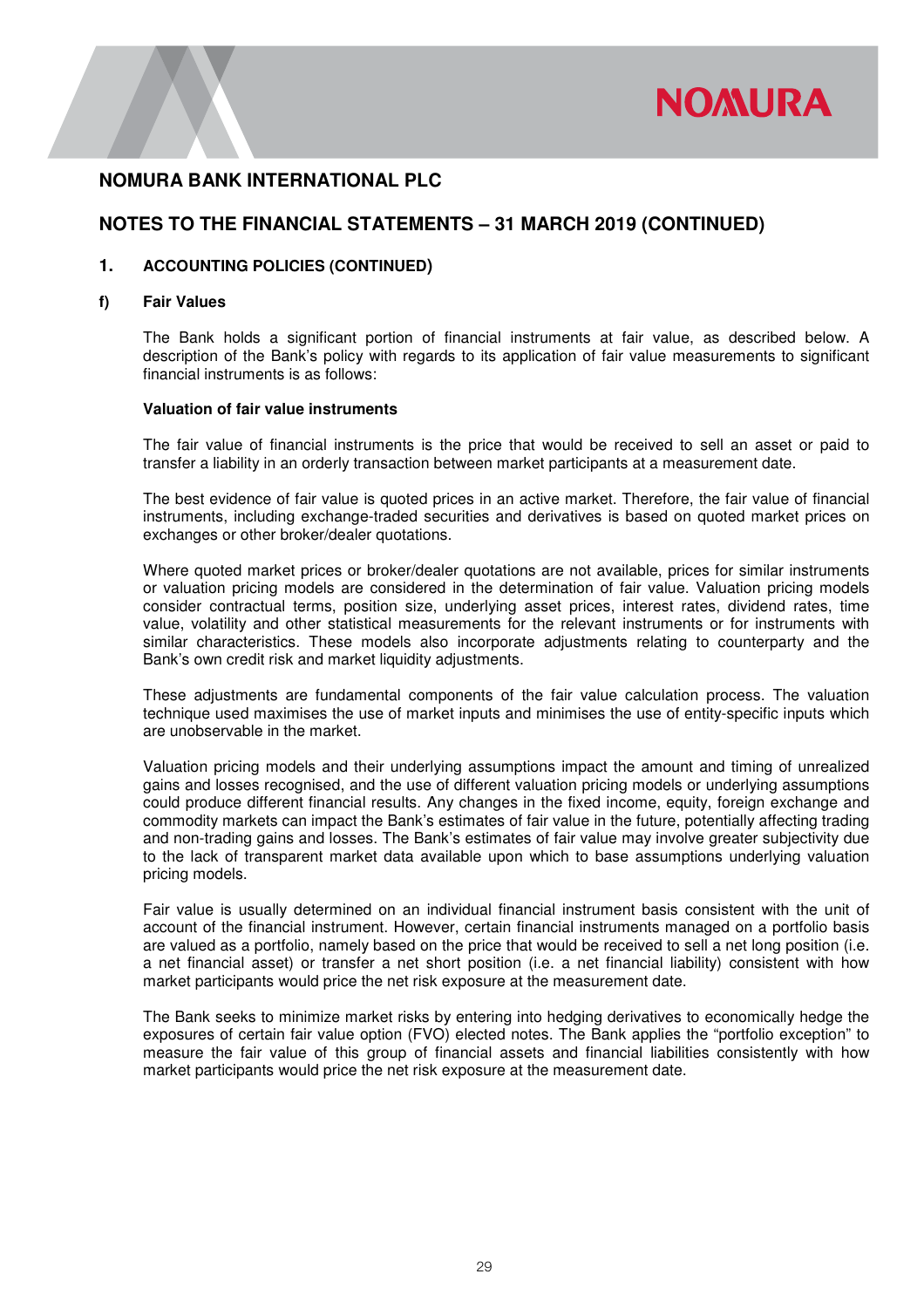

## **NOTES TO THE FINANCIAL STATEMENTS – 31 MARCH 2019 (CONTINUED)**

### **1. ACCOUNTING POLICIES (CONTINUED)**

### **g) Derecognition**

Transfers of financial assets and liabilities are assessed to determine if assets can be derecognised. The Bank derecognises financial assets when significantly all the risks and rewards of the asset are transferred. If significantly all the risks and rewards of the asset are retained, the Bank retains the financial assets on its Statement of Financial Position with an associated liability for the consideration received. If the Bank neither transfers nor retains significantly all the risks and rewards of the transferred asset, but retains control over the asset, it recognises the transferred asset and an associated liability measured on a basis that reflects the rights and obligations retained by the Bank.

The Bank derecognises financial liabilities when the Bank's obligations are discharged or cancelled or when they expire.

### **h) Impairment**

Policy applicable from 1 April 2018:

The Bank is required to record an allowance for expected credit losses for all loans and other debt financial assets not held at fair value through profit or loss, together with loan commitments and financial guarantee contracts.

The general expected credit loss ("ECL") impairment model is used to measure expected credit losses against the majority of financial instruments held by the Bank which are subject to impairment though the ECL impairment model under IFRS 9.

Expected credit losses represent the difference between the cash flows that the Bank is entitled to receive in accordance with the contractual terms of the financial instrument and the cash flows that the Bank ultimately expects to receive based on the ECL impairment model which reflects:

- An unbiased and probability-weighted amount that is determined by evaluating a range of possible outcomes;
- The time value of money; and
- Reasonably and supportable information that is available without undue cost or effort at the reporting date about past events, current conditions and forecasts of future economic conditions.

In order to determine whether 12 month or lifetime expected credit losses are used, each financial asset and off-balance sheet financial instrument being individually or collectively assessed for impairment is classified at each reporting date into one of the following three stages of credit quality deterioration since the financial asset was initially recognised.

- Stage 1 Performing financial assets for which there has been no significant deterioration in credit quality since initial recognition;
- Stage 2 Underperforming financial assets for which there has been a significant deterioration in credit quality since initial recognition but which are not credit-impaired; and
- Stage 3 Non-performing financial assets for which there has been a significant deterioration in credit quality since initial recognition and which have become credit-impaired.

The Bank did not purchase or originate any credit-impaired assets.

The allowance for expected credit losses recognised against stage 1 financial assets is determined using 12 month expected credit losses. Conversely, the allowance against stage 2 or stage 3 financial assets is based on lifetime expected credit losses.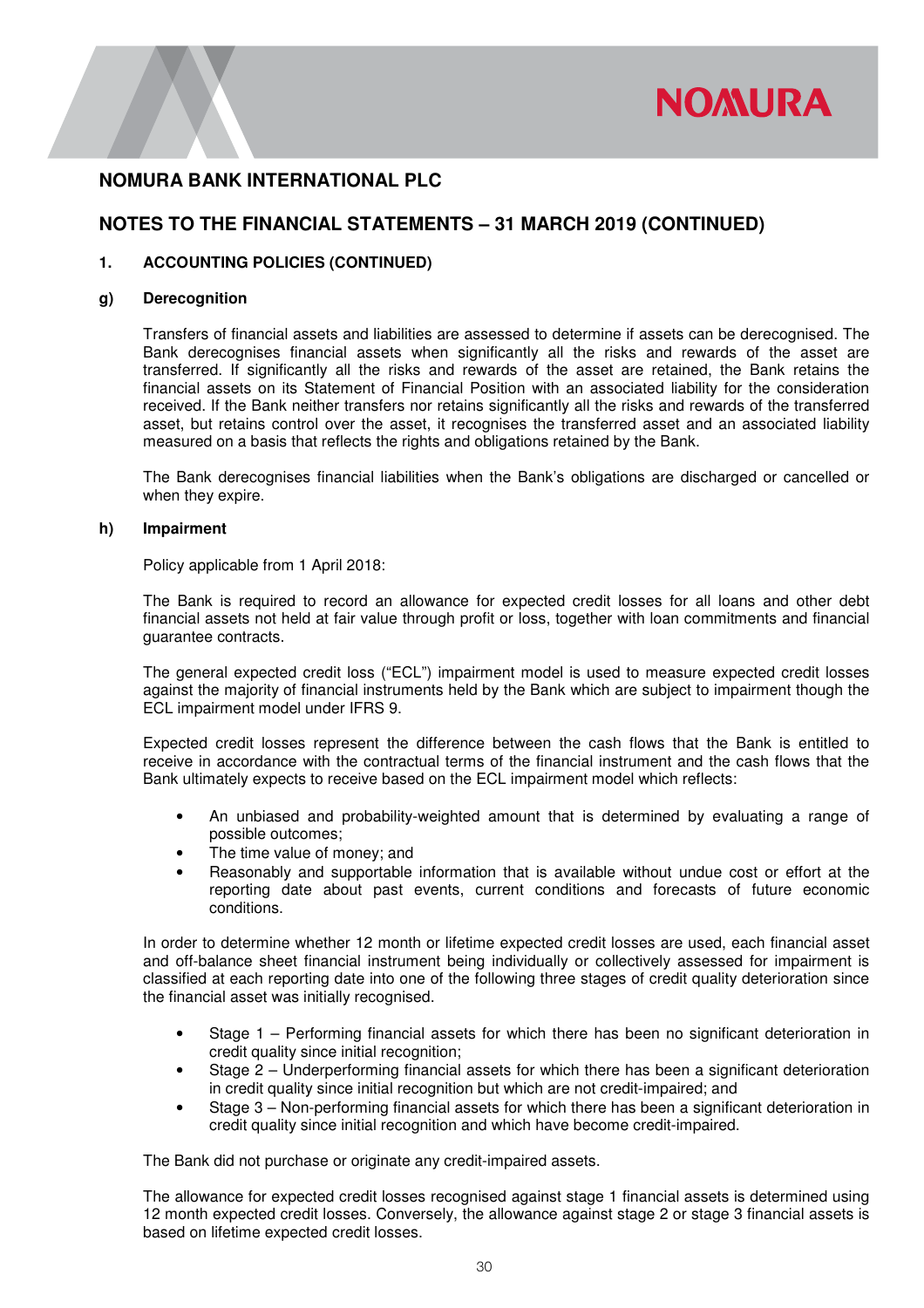

# **NOTES TO THE FINANCIAL STATEMENTS – 31 MARCH 2019 (CONTINUED)**

### **1. ACCOUNTING POLICIES (CONTINUED)**

### **h) Impairment (continued)**

Lifetime expected credit losses represent expected credit losses that would result from all possible default events over the expected life of the financial asset whereas 12 month expected credit losses are those credit losses expected to occur within 12 months of balance sheet date.

A financial instrument that is not credit-impaired on initial recognition is initially classified into stage 1 and is typically subsequently continuously monitored to determine whether a significant increase in credit risk has occurred, at which point the financial instrument is reclassified to stage 2. A determination of whether a significant increase in credit risk has occurred at each reporting date will primarily be through a comparison of Nomura Group's internal credit rating applied to the financial instrument at acquisition, origination or issuance and the internal credit rating currently assigned to the financial instrument at the reporting date. A financial instrument will be reclassified into stage 2 where the internal credit rating has declined by more than a specific number of notches, in addition there is a rebuttable presumption that the credit risk of a financial instrument has significantly deteriorated since initial recognition when contractual payments of principal or interest are more than 30 days past due. If there is a further deterioration in credit risk such that the financial instrument becomes credit-impaired, the financial instrument is then reclassified into stage 3.

A stage 3 financial asset can only be classified out of stage 3 and into stage 2 or eventually stage 1 when it no longer meets the definition of being credit-impaired, namely when it is no longer probable that the Bank will not be able to collect all principal and interest amounts due in accordance with the original or modified contractual terms of the financial asset.

A financial asset is credit-impaired when one or more events that have a detrimental impact on the estimated future cash flows of the financial asset have occurred since origination or purchase and it is no longer probable that the Bank will be able to collect all principal and interest amounts due in accordance with the contractual terms of the financial asset.

A default is defined as the failure of an obligor to make payments in full and on time of any financial obligations, markedly disadvantageous modification to a contractual term compared with the existing obligation, bankruptcy filings, administration, receivership, liquidation or other winding-up or cessation of business of an obligor or other similar situations. A small delay in payment would not automatically be considered a default for determination of whether a financial asset has been credit-impaired. In addition, there is a rebuttable presumption that regardless of the above definition, default is deemed to occur and a financial instrument is credit-impaired when the financial instrument is 90 days or more past due.

A financial instrument will continue to be credit-impaired until the obligor cures the reasons for creditimpairment or there has been a sustained observable period of repayment performance on the financial instrument. Determination of what constitutes a sustained period of repayment performance by the obligor depends on the nature of the financial instrument but will typically be for a period of 6 months or more.

Credit-impaired financial instruments individually assessed for impairment are typically written-off when further cash flows are deemed uncollectible and when all commercially reasonably means of recovering outstanding principle and interest balances have been exhausted. Such a determination is based on factors such as the occurrence of significant changes in the obligor's financial position such that the obligor can no longer pay the obligation, or that the proceeds from collateral will not be sufficient to pay amounts due.

Write-offs are initially recognised against any existing allowance for expected credit losses and can relate to a financial instrument in its entirety or to a portion of it.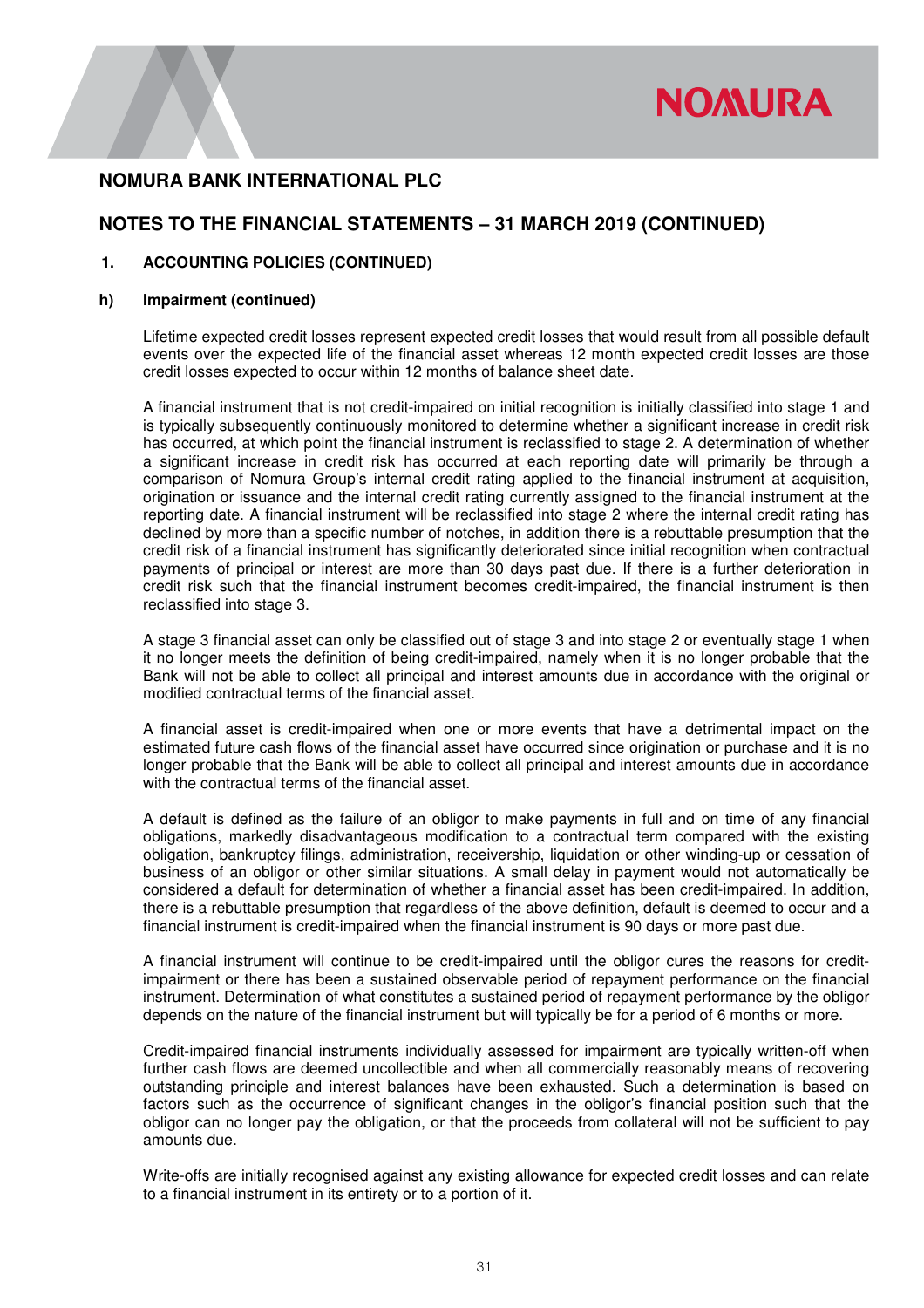

## **NOTES TO THE FINANCIAL STATEMENTS – 31 MARCH 2019 (CONTINUED)**

### **1. ACCOUNTING POLICIES (CONTINUED)**

### **h) Impairment (continued)**

Recoveries are recognised through the Profit and Loss in 'Net impairment (loss)/reversal on financial assets' during a reporting period.

For stage 1 and 2 financial assets, interest income is determined by applying the effective interest rate to the gross carrying value. For stage 3 financial assets, interest income is determined by applying the effective interest rate to net carrying amount of the financial asset namely the gross carrying amount less the allowance for expected credit losses.

#### **Measurement of expected credit losses:**

The measurement of expected credit losses through the general ECL impairment model is typically determined within the Bank using a loss rate model depending on the relevant staging of the financial instrument. A loss rate model measures expected credit losses for an individual or portfolio of similar financial instruments through development of loss rates calculated through an estimate of the probability of default ("PD") of the obligor and loss given default ("LGD") which is applied to the expected credit exposure of the obligor at default ("CEAD").

PD inputs are determined by internal Nomura credit rating applied to the financial instrument. PD inputs used by the Bank are sourced from industry data and validated based on Nomura's historical experience.

Nomura Group policy is that forward-looking information is incorporated into the PD inputs by forecasting economic scenarios and adjusting the base case inputs for at least one more optimistic and pessimistic scenario.

LGD inputs are determined by class of financial instrument based on historical experience of loss and recovery rates for similar financial instruments and other relevant industry data. Where appropriate, LGD inputs are adjusted to reflect the impact of collateral and other integral credit enhancements.

For revolving and non-revolving loan commitments, the relevant absolute measure of CEAD represents an estimate of the total amount of the facility which will be drawn by the obligor by the time of default.

Cash flows expected from collateral and other credit enhancements that are integral to contractual terms of the financial instrument and not recognised separately by the Bank are included in the measurement of expected credit losses.

The Bank permits a low credit risk practical expedient to be used for measurement of expected credit losses, namely that expected credit losses for certain Stage 1 financial instruments is determined using a 12 month ECL without formal consideration of whether a significant increase in credit risk has occurred. However, in the event that the financial instrument becomes credit-impaired, the financial instrument is reclassified from Stage 1 to Stage 3 where expected credit losses are determined using lifetime ECL. A similar approach is applied for certain financial instruments where expected credit losses are very low (either because of the nature of the obligor or the collateral provisions of the financial instrument).

Examples of balances to which the Bank applies this approach includes:

- Variation margin on derivative transactions and collateralised agreements accounted for at FVPL
- Cash at Bank and in hand
- Demand deposits and short term investments grade deposits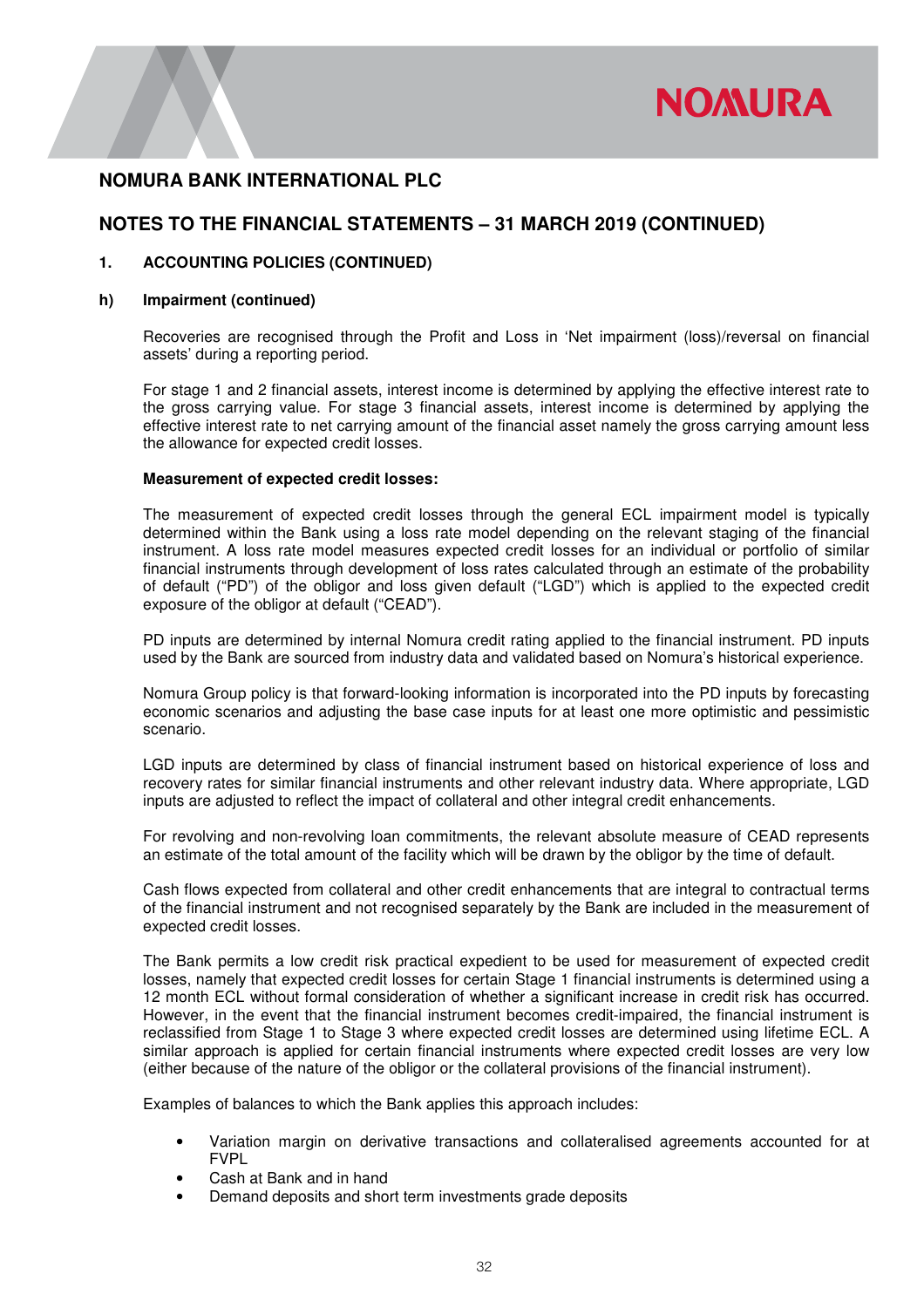

# **NOTES TO THE FINANCIAL STATEMENTS – 31 MARCH 2019 (CONTINUED)**

### **1. ACCOUNTING POLICIES (CONTINUED)**

### **h) Impairment (continued)**

For those financial instruments the Bank identifies significant increases in credit risk through monitoring of observable events or indicators of default in relation to these counterparties.

If a financial asset has been the subject of modification which does not lead to its derecognition, significant increase in credit risk is assessed by comparing the risk of default of the financial instrument, based on the modified terms at the reporting date, with the risk of default of the financial instrument at inception, based on the financial instrument's original, unmodified, terms.

Where the modification of contractual cash flows of a financial asset leads to its derecognition and the recognition of a new asset, the date of modification is treated as the date of initial recognition for the new financial asset when determining whether a significant increase in credit risk has occurred for that modified financial asset. In rare circumstances, after modification, the new asset is considered to be credit impaired, in which case it is treated as an asset which was credit-impaired at origination.

Policy applicable prior to April 1 2018:

The Bank assesses at the reporting date whether there is objective evidence that a financial asset is impaired. A financial asset is considered impaired if, and only if, there is objective evidence of impairment as a result of one or more loss events that occurred after the initial recognition of the asset and prior to the reporting date and that loss event has had an impact on the estimated future cash flows of the financial asset that can be reliably estimated.

For loans and receivables, the amount of impairment loss is measured as the difference between the asset's carrying amount and the present value of expected future cash flows discounted at the asset's original effective interest rate. The amount of the loss is included in profit and loss. If in a subsequent period, the amount of the impairment loss decreases, and the decrease can be related objectively to an event occurring after the impairment was recognised, the previously recognised impairment loss is reversed in profit and loss.

For debt securities classified as available-for-sale, the amount of impairment loss is measured as the difference between the acquisition cost and the current fair value, less any impairment loss in that investment previously recognised in profit and loss.

The calculation of the present value of the expected future cash flows of a collateralised financial asset reflects the cash flows that may result from obtaining and selling the underlying collateral.

### **i) Collateral and offsetting**

The Bank enters into agreements with counterparties whenever possible and, when appropriate, obtains collateral. The Bank holds collateral in respect of credit-related instruments where this is considered desirable, given the customer's financial position and the overall banking relationship.

The collateral can take the form of a lien over the customer's assets and gives the Bank a claim on these assets for both existing and future liabilities. In addition, the Bank receives cash or securities collateral from Nomura group companies in respect of derivative exposure.

Amounts due to / owed by counterparties are only netted if there is a legal right to offset and management intends to settle on a net basis, or to realise an asset and settle the liability simultaneously. At present, no transactions meet these criteria and no amounts due to / owed by counterparties have been netted.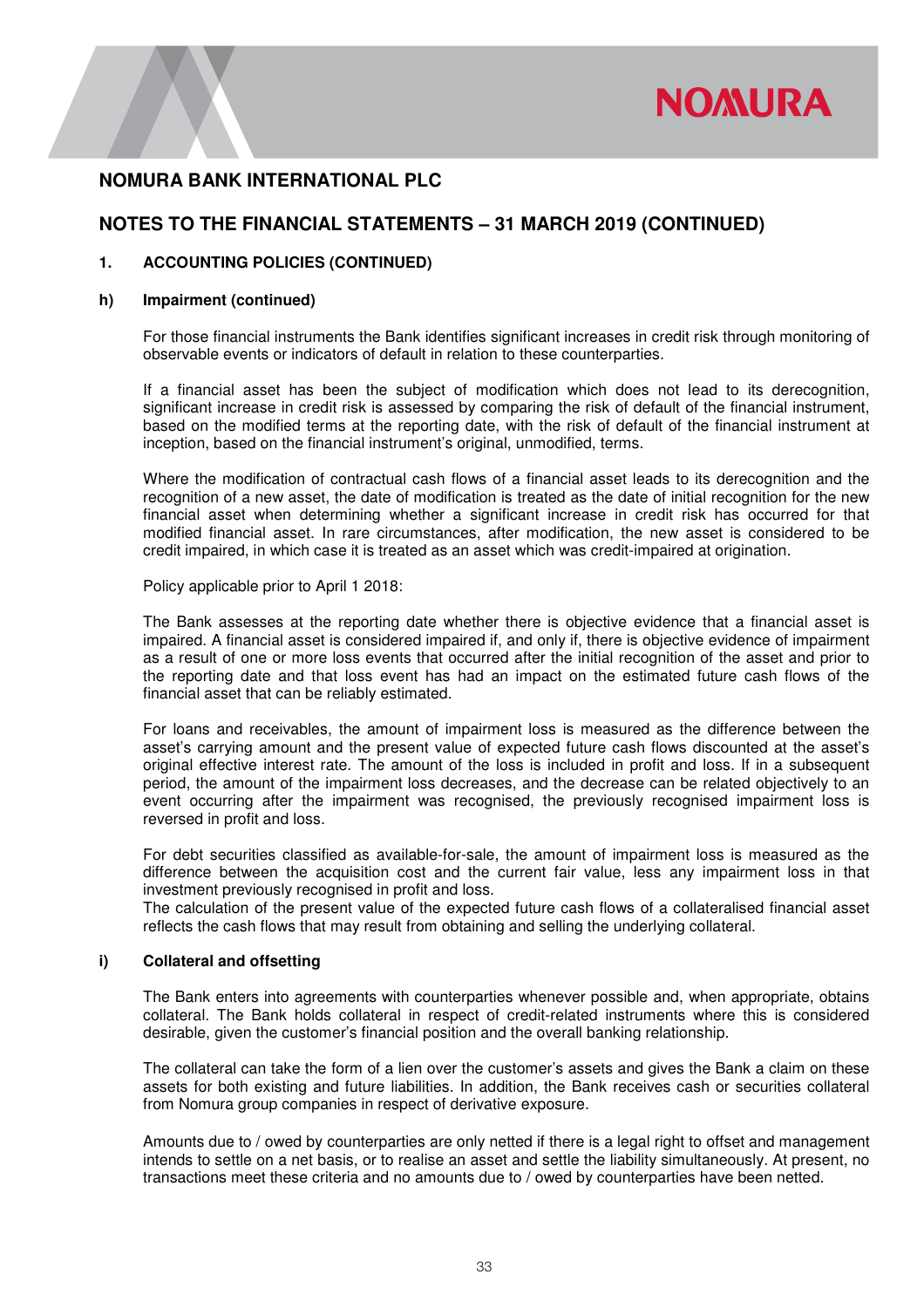

## **NOTES TO THE FINANCIAL STATEMENTS – 31 MARCH 2019 (CONTINUED)**

### **1. ACCOUNTING POLICIES (CONTINUED)**

### **j) Taxation**

Current tax assets and liabilities are measured at the amount expected to be recovered from or paid to the taxation authorities, based on tax rates and laws that are enacted or substantively enacted on or before the reporting date.

Deferred tax assets and liabilities are recognised for temporary differences between the carrying amounts in the statement of financial position and the tax base. Deferred tax assets are recognised to the extent that it is probable that future taxable profit will be available against which the temporary difference can be utilised.

Deferred tax is measured on an undiscounted basis at the tax rates that are expected to apply in the periods in which the temporary differences are expected to be reversed based on tax rates and laws that have been enacted or substantively enacted at the reporting date.

### **k) Financial guarantees**

The Bank issues financial guarantee contracts which require the Bank to reimburse holders of such guarantees for any losses suffered due to a failure by specified debtors to make payments when due as specified by the terms of an underlying debt instrument. Such financial guarantees are initially recognised at fair value. The amount initially recognised includes an adjustment for transaction costs which are directly attributable to the issuance of the guarantee. Subsequently the financial guarantee will be subject to impairment under ECL.

### **l) Retirement Benefits**

The Bank is a member of a defined benefit scheme comprising certain U.K. Nomura companies administered by NIP. The defined benefit plan administered by NIP is a plan that shares risks between entities under common control and is run on a basis that does not allow the individual companies participating within the scheme to identify their shares of the underlying assets and liabilities. As a result, the Bank is not required to apply defined benefit accounting and therefore has applied defined contribution accounting to the scheme in accordance with IAS 19 "Employee Benefits". There is no contractual agreement or stated policy for charging the net defined benefit cost to the Bank.

### **m) Provisions for liabilities and charges and contingent liabilities**

A provision is recognised when the Bank has a present obligation (legal or constructive) as a result of a past event, it is probable that a transfer of economic benefits will be required to settle the obligation, and a reliable estimate can be made of the amount of the obligation in accordance with IAS 37 "Provisions, Contingent Liabilities and Contingent Assets". A contingent liability is a possible obligation whose existence will only be confirmed in the future or it is a present obligation (legal or constructive) and either it is not probable that a transfer of economic benefits will be required to settle the obligation or a reliable estimate cannot be made of the amount of the obligation. A contingent liability is disclosed, unless the possibility of an outflow of resources embodying economic benefits is remote. Contingent liabilities may develop in a way not initially expected. Therefore, they are assessed continually to determine if a provision should be recognised.

### **n) Cash flow statement**

The Bank uses the indirect method to produce a cash flow statement in accordance with IAS 7 "Statement of Cash flows".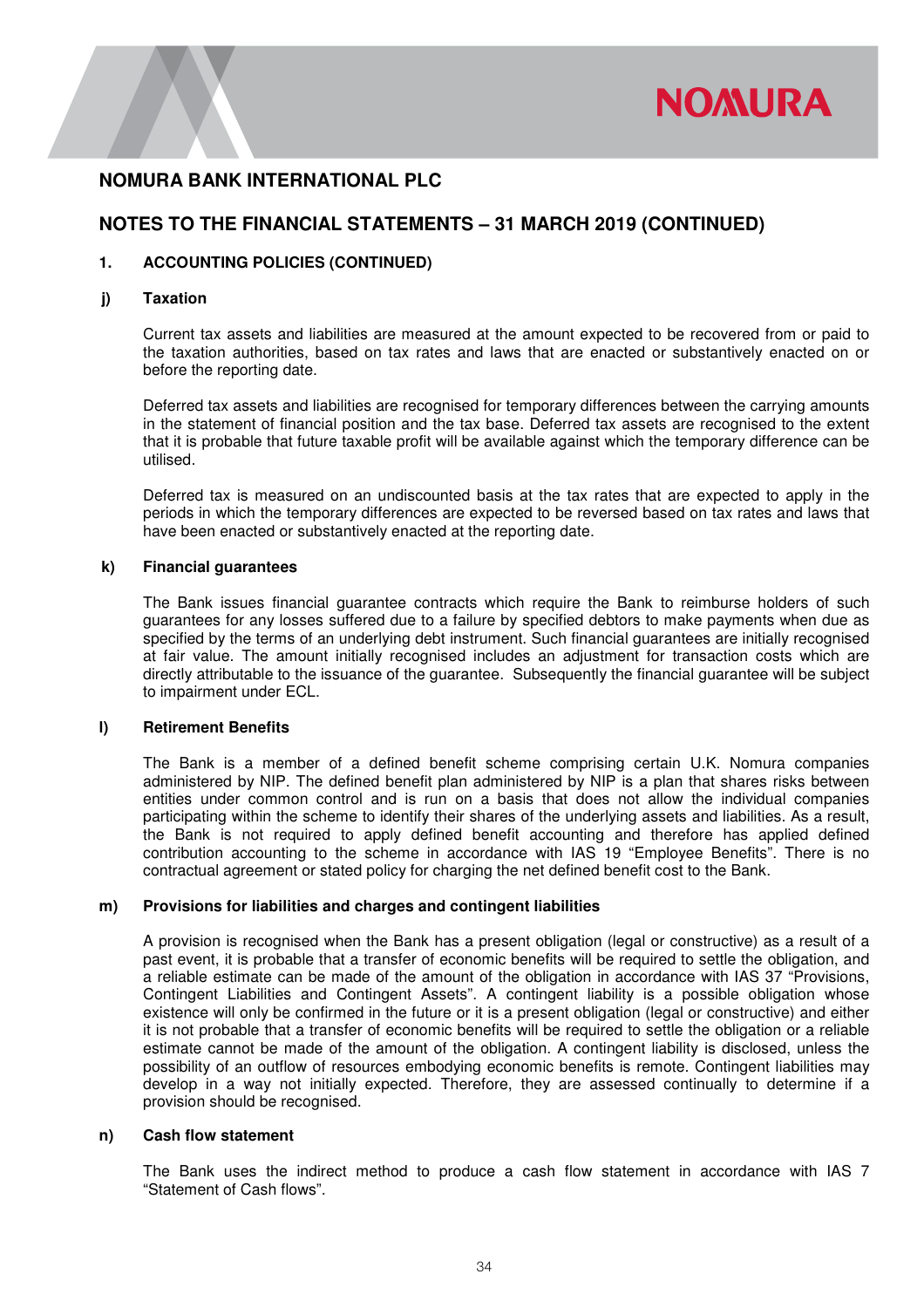

# **NOTES TO THE FINANCIAL STATEMENTS – 31 MARCH 2019 (CONTINUED)**

### **1. ACCOUNTING POLICIES (CONTINUED)**

### **o) Cash and cash equivalents**

Cash and cash equivalents includes cash in hand, deposits held at call with banks, other short-term highly liquid investments with original maturities of three months or less, and bank overdrafts. Bank overdrafts, if any, are shown within borrowings in current liabilities on the statement of financial position.

### **p) Segment reporting**

For management purposes, the Bank has only one operating and reportable segment involving financing activities. Substantially all of the Bank's gross and net assets and profit before taxation reported in these financial statements has arisen from this segment.

### **q) Reserves**

The Bank has the following reserve accounts:

- Retained Earnings: Represents the accumulated retained earnings of the Bank.
- Other Reserve: The reserve contains the foreign currency gains and losses arising from the translation of foreign operations.
- Own credit reserve: The reserve contains unrealised own credit adjustments net of tax in relation to financial liabilities designated at fair value through profit and loss.

### **r) Standards issued but not yet effective**

### **Accounting developments to be adopted during the following financial year**

At the date of authorisation of these financial statements, the following standards, amendments to standards and interpretations relevant to the Bank's operations were issued by the IASB but not mandatory for accounting periods beginning 1 January 2019.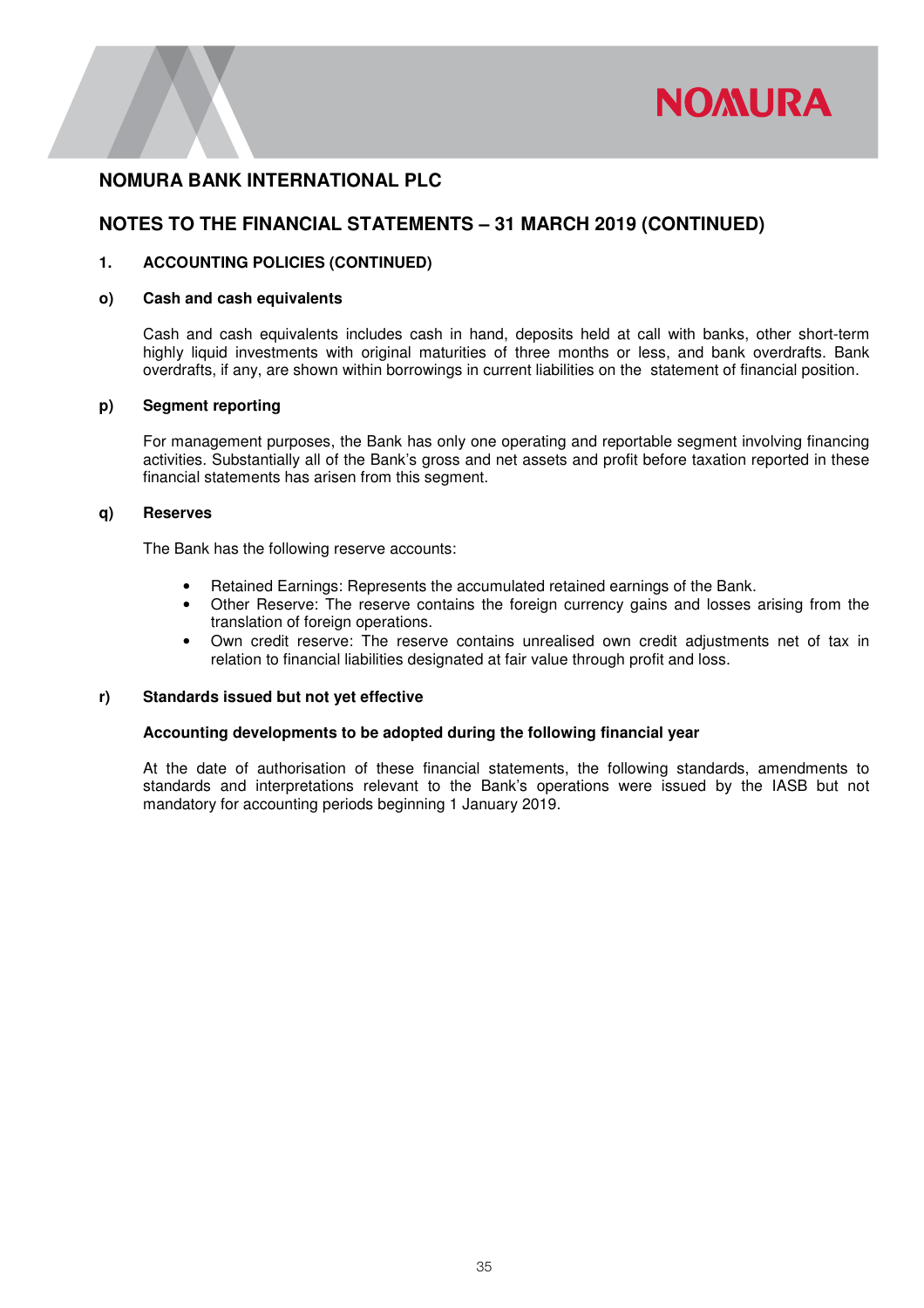

# **NOTES TO THE FINANCIAL STATEMENTS – 31 MARCH 2019 (CONTINUED)**

# **1. ACCOUNTING POLICIES (CONTINUED)**

# **r) Standards issued but not yet effective (continued)**

| Pronouncement<br>(Issuance date)                                                                                    | <b>Summary of new requirements</b>                                                                                                                                                                                                                                                                                                                                                                                                                                                                                                                                                                  | <b>Expected</b><br>adoption date<br>and method of<br>adoption             | <b>Effect on</b><br>these<br>financial<br>statements |
|---------------------------------------------------------------------------------------------------------------------|-----------------------------------------------------------------------------------------------------------------------------------------------------------------------------------------------------------------------------------------------------------------------------------------------------------------------------------------------------------------------------------------------------------------------------------------------------------------------------------------------------------------------------------------------------------------------------------------------------|---------------------------------------------------------------------------|------------------------------------------------------|
| IFRS 16<br>"Leases"<br>(January 2016)                                                                               | • Replaces IAS 17 as the primary guidance<br>for accounting for arrangements which<br>meet the definition of a lease or which<br>contain a lease.<br>• Provides a revised definition of a lease.<br>• Requires all lessees to recognise a right-of-<br>use asset and corresponding lease liability<br>in the statement of financial position.<br>• Lessor accounting largely unchanged from<br>existing guidance.<br>• Simplifies the accounting for sale and<br>leaseback transactions.<br>• Requires extensive new qualitative and<br>quantitative footnote disclosures on lease<br>arrangements. | Modified<br>retrospective<br>adoption from 1<br>April 2019 <sup>(1)</sup> | No impact<br>expected                                |
| <b>IAS 12</b><br>Amendments<br>"Annual<br>Improvements to<br><b>IFRS Standards</b><br>2015-2017"<br>(December 2017) | • Clarifies that entities must recognise all<br>income tax consequences of dividends in<br>profit or loss, other comprehensive income<br>or equity, depending on where the<br>originating transaction or event that<br>generated the distributable profits giving<br>rise to the dividend originated.                                                                                                                                                                                                                                                                                               | Modified<br>retrospective<br>adoption from 1<br>April 2019                | No impact<br>expected                                |
| IFRIC 23,<br>"Uncertainty over<br>Income Tax<br>Treatments"<br>(June 2017)                                          | • Provides an interpretation of IAS 12 to<br>provide clarification over the accounting<br>treatment to be applied for uncertainties in<br>income taxes in scope of IAS 12.<br>• Introduces a two-step model for recognition<br>and measurement of uncertain tax<br>treatments based on whether it is probable<br>a taxation authority would accept a<br>particular tax treatment.                                                                                                                                                                                                                   | Modified<br>retrospective<br>adoption from 1<br>April 2019                | No impact<br>expected                                |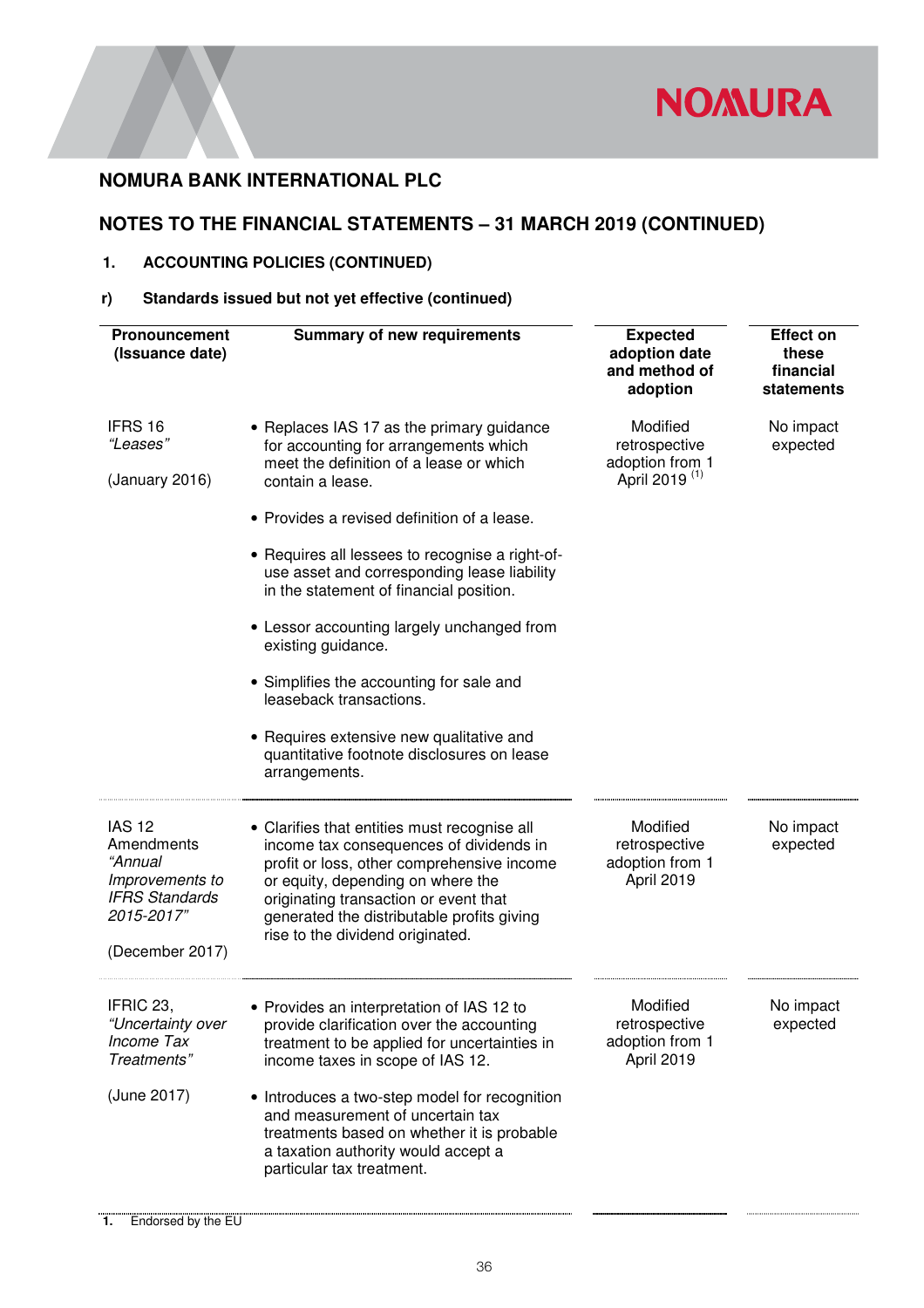

# **NOTES TO THE FINANCIAL STATEMENTS – 31 MARCH 2019 (CONTINUED)**

### **1. ACCOUNTING POLICIES (CONTINUED)**

### **s) Changes in accounting policies and disclosures**

The following standards, amendments to standards and interpretation relevant to the Bank's operations were adopted during the year. Except where otherwise stated, these standards, amendments to standards and interpretations did not have a material impact on the Bank's financial statements.

#### **i. IFRS 9 Financial Instruments**

IFRS 9, Financial Instruments, which replaced IAS 39, Financial Instruments: Recognition and Measurement, has been applied effective from 1 April 2018, including the early adoption of 'Prepayment features with negative compensation (Amendments to IFRS 9)'. Note that the Bank had early adopted the option in IFRS 9 'Financial Instruments: Classification and Measurement' to recognise changes in own credit on financial liabilities designated at fair value through profit and loss in other comprehensive income from 1 April 2016.

IFRS 9 does not require the restatement of comparative-period financial statements for the initial application of the classification and measurement requirements of IFRS 9, but requires additional disclosures on transition to IFRS 9 as required under IFRS 7, Financial Instruments: Disclosures. As permitted by the transitional provisions of IFRS 9, the Bank elected not to restate comparative figures. Consequently, the comparative information for prior periods is reported under IAS 39 and not comparable to the information presented for the current period. Any adjustments to the carrying amount of financial assets and financial liabilities at the date of transition were recognised in the opening retained earnings and reserves as of 1 April 2018.

### **ii. IFRS 15 Revenue from Contracts with Customers**

IFRS 15, Revenue from Contracts with Customers, which replaces all existing revenue requirements and related interpretations has been applied effective from 1 April 2018. IFRS 15 redefined the principles for recognising revenue and is applicable to all contracts with customers other than contracts in the scope of other standards (e.g., interest and fee income integral to financial instruments which would be in the scope of IFRS 9 and lease income).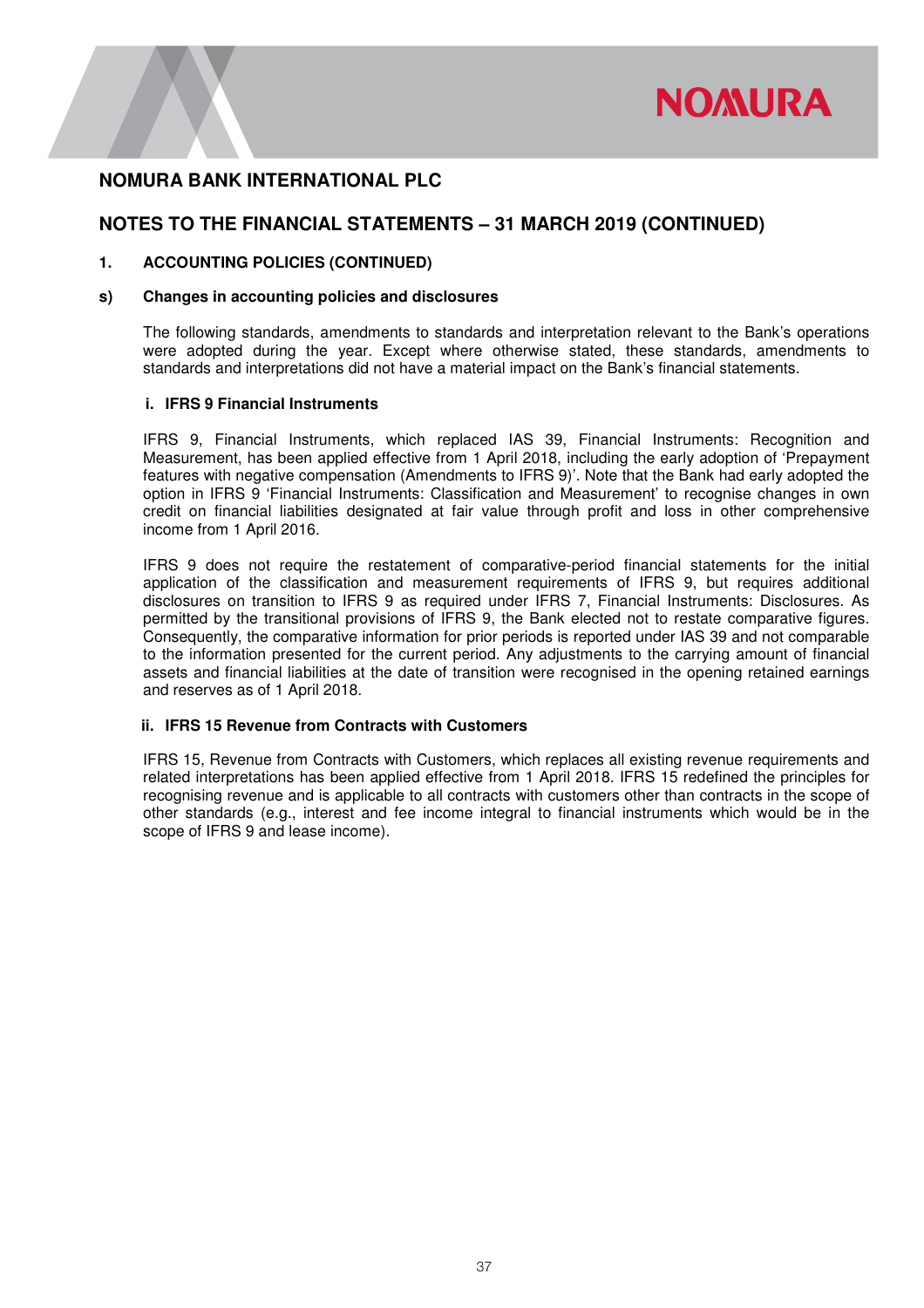

# **NOTES TO THE FINANCIAL STATEMENTS – 31 MARCH 2019 (CONTINUED)**

### **2. INTEREST INCOME AND EXPENSE**

|                                                                    | Year ended<br>31 March 2019 | Year ended<br>31 March 2018 |
|--------------------------------------------------------------------|-----------------------------|-----------------------------|
|                                                                    | \$'000                      | \$'000                      |
| Interest income calculated using the effective interest<br>method  |                             |                             |
| Interest on loans                                                  | 4,578                       | 19,080                      |
| Interest on reverse repurchase transactions                        |                             | 68,297                      |
| Other interest and similar income                                  |                             |                             |
| Interest on reverse repurchase transactions                        | 70,214                      |                             |
|                                                                    | 74,792                      | 87,377                      |
| Interest expense calculated using the effective interest<br>method |                             |                             |
| Interest to banks and customers                                    | 47                          | 42                          |
| Interest on funds borrowed                                         | 2,059                       | 1,365                       |
| Interest on repo transactions                                      |                             | 20,908                      |
| Other interest and similar expense                                 |                             |                             |
| Interest on repo transactions                                      | 13,208                      |                             |
|                                                                    | 15,314                      | 22,315                      |
|                                                                    |                             |                             |

### **3. FEE INCOME**

|                          | Year ended    | Year ended    |
|--------------------------|---------------|---------------|
|                          | 31 March 2019 | 31 March 2018 |
|                          | \$'000        | \$'000        |
| <b>Facilitation fees</b> | 49.110        | 45,320        |
| Other fee income         | 7.445         | 3.737         |
|                          | 56,555        | 49,057        |

Fee expenses related to commitment, guarantee and other fees of \$4,364,863 (2018: \$6,057,227).

### **4. DEALING PROFITS / (LOSSES)**

|                                                                         | Year ended              | Year ended              |
|-------------------------------------------------------------------------|-------------------------|-------------------------|
|                                                                         | 31 March 2019<br>\$'000 | 31 March 2018<br>\$'000 |
| Financial instruments held for trading                                  | 137.405                 | (228, 633)              |
| Financial instruments measured at fair value through profit and<br>loss | (217, 845)              | 153,313                 |
|                                                                         | (80, 440)               | (75, 320)               |

Substantially all of the Bank's profit before taxation and gross and net assets are driven from one business segment involving financing activities. The majority of the notes are issued to European institutions. Certain receivables and derivatives are transacted with the Nomura Group. Consequently, a significant portion of the revenues are derived from within the Nomura Group.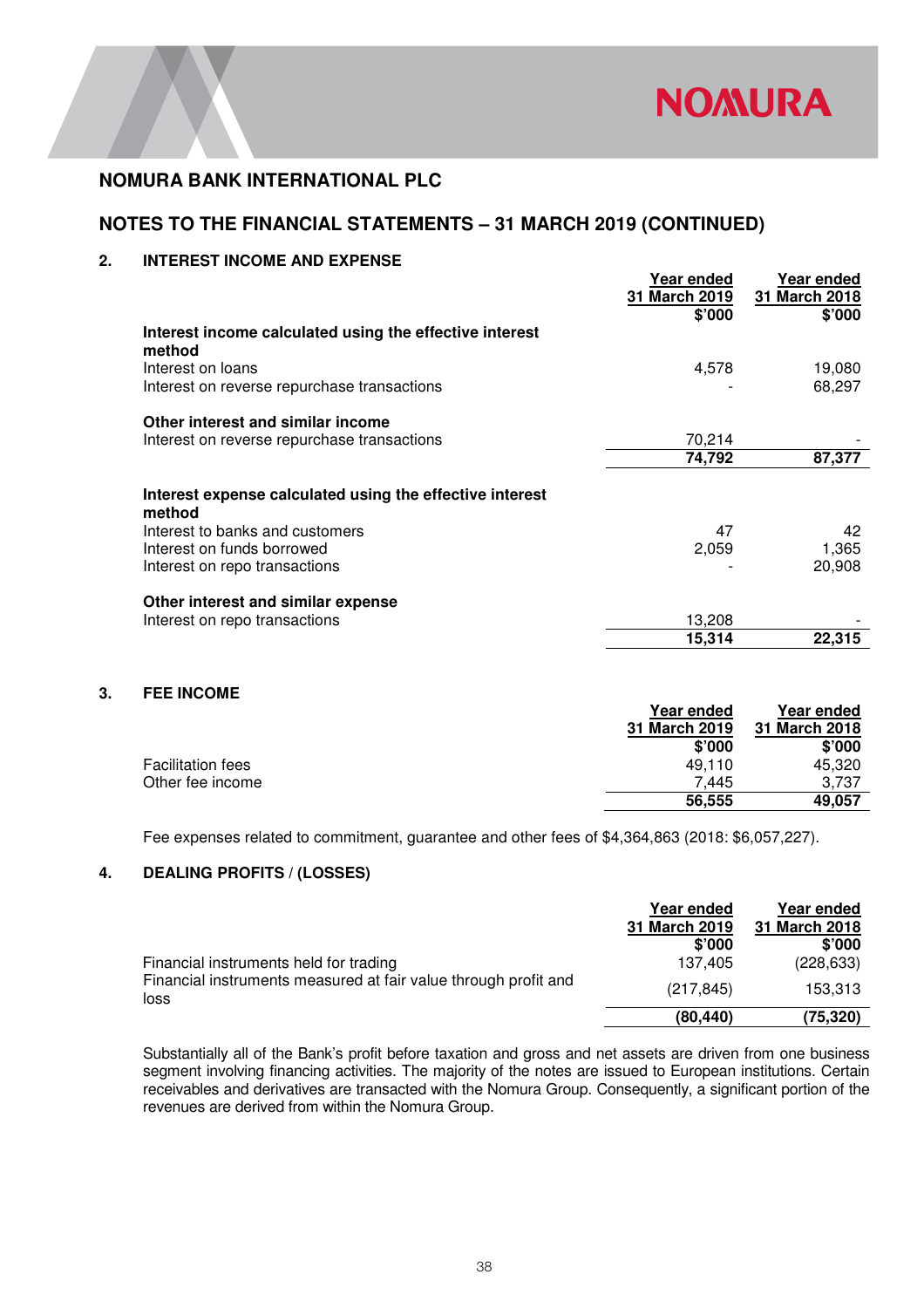# **NOTES TO THE FINANCIAL STATEMENTS – 31 MARCH 2019 (CONTINUED)**

### **5. ADMINISTRATIVE EXPENSES**

|                                                 | Year ended<br>31 March 2019<br>\$'000 | Year ended<br>31 March 2018<br>\$'000 |
|-------------------------------------------------|---------------------------------------|---------------------------------------|
| Wages, salaries and other social security costs | 895                                   | 867                                   |
| Audit of the financial statements               | 450                                   | 501                                   |
| Audit related assurance services                | 145                                   | 178                                   |
| Support service charges                         | 10.684                                | 11,356                                |
|                                                 | 12.174                                | 12,902                                |

 The Bank utilises the services of a number of Executive and Non-Executive Directors. The Bank employs its own staff for certain administrative activities (the number of direct employees at the end of the current financial year totalled 3 (2018: 2)). In addition, the Bank uses the resources of NIP under a Service Level Agreement (SLA), for which a charge is paid.

 In addition to the audit fees shown above, an amount of \$216,331 (2018: \$240,545) was borne by NHI and an amount of \$84,420 (2018: \$84,420) relating to CASS audit was borne by NIP.

### **6. DIRECTORS' EMOLUMENTS**

The aggregate emoluments paid to the Directors were \$320,789 (2018: \$504,996).

The highest paid Director received emoluments of \$120,614 (2018: \$193,414). As at 31 March 2019 the accrued pension totalled \$2,215 per annum (2018: \$5,393) and no contributions were made to the Group Personal Pension plan.

The number of Directors who exercised share options during the year was 2 (2018: 2).

The number of Directors entitled to receive shares under a long-term incentive plan during the year was nil (2018: 2).

The number of Directors accruing retirement benefits under money purchase pension schemes during the year was 2 (2018: nil).

The above amounts were borne by another Nomura group undertaking.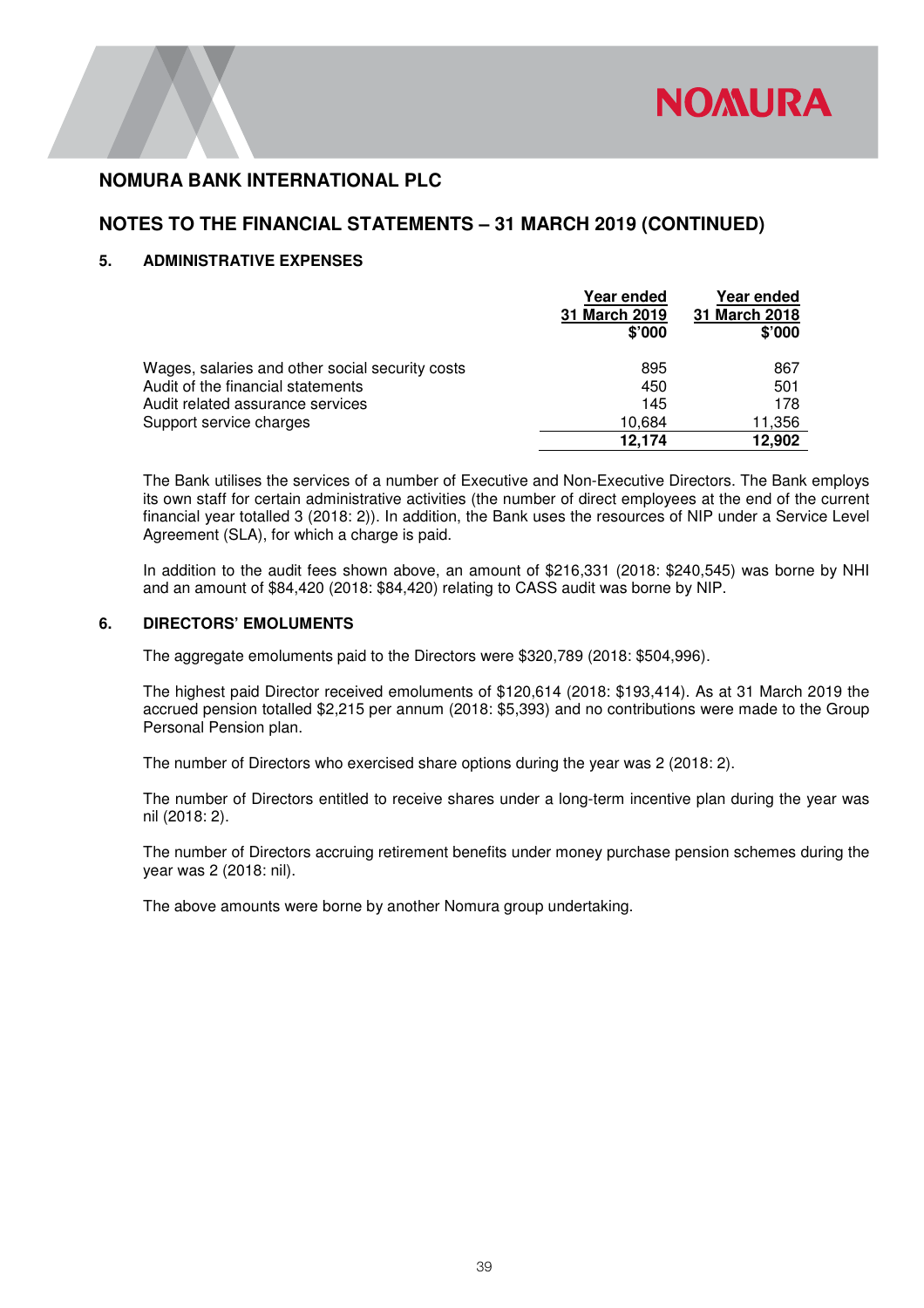

# **NOTES TO THE FINANCIAL STATEMENTS – 31 MARCH 2019 (CONTINUED)**

### **7. TAXATION**

### **Tax expense**

|                                                   | Year ended<br>31 March 2019<br>\$'000 | Year ended<br>31 March 2018<br>\$'000 |
|---------------------------------------------------|---------------------------------------|---------------------------------------|
| Current tax                                       |                                       |                                       |
| U.K. Corporation tax charge                       | 3,621                                 | 3,774                                 |
| Foreign tax charge                                |                                       | 9                                     |
| Adjustment in respect of prior years              | (9)                                   | 43                                    |
| Current tax charge                                | 3,612                                 | 3,826                                 |
| Deferred tax                                      |                                       |                                       |
| Origination and reversal of temporary differences | (17)                                  | (92)                                  |
| Effect of changes in tax rates                    | (17)                                  | 5                                     |
| Adjustment in respect of prior years              | 201                                   | (30)                                  |
| Deferred tax charge/(credit)                      | 167                                   | (117)                                 |
| Tax charge in income statement                    | 3,779                                 | 3,709                                 |
| Tax charge/(credit) in other comprehensive income | 7,401                                 | (13.560)                              |

### **Tax reconciliation**

The tax charged to the income statement differs from the tax charge that would apply if all profits had been charged at U.K. corporation tax rate as follows:

|                                                                                                                                                            | Year ended<br>31 March 2019<br>\$'000 | Year ended<br>31 March 2018<br>\$'000 |
|------------------------------------------------------------------------------------------------------------------------------------------------------------|---------------------------------------|---------------------------------------|
| Profit on ordinary activities before tax                                                                                                                   | 18,970                                | 19,840                                |
| U.K. Corporation tax charge at 19% (2018: 19%)                                                                                                             | 3,604                                 | 3,770                                 |
| Effects of<br>Expenses not deductible for tax purposes<br>Capital gain from group entities charged at a rate different<br>to the U.K. corporation tax rate |                                       | 11,247                                |
| Utilisation of unrecognised deferred tax assets<br>Recognition of previously unrecognised deferred tax                                                     |                                       | (11, 247)                             |
| assets                                                                                                                                                     |                                       | (89)                                  |
| Effect of tax rate change                                                                                                                                  | (17)                                  | 5                                     |
| Foreign tax charge                                                                                                                                         |                                       | 9                                     |
| Adjustment in respect of prior years                                                                                                                       | 192                                   | 13                                    |
| Tax charge in income statement                                                                                                                             | 3,779                                 | 3,709                                 |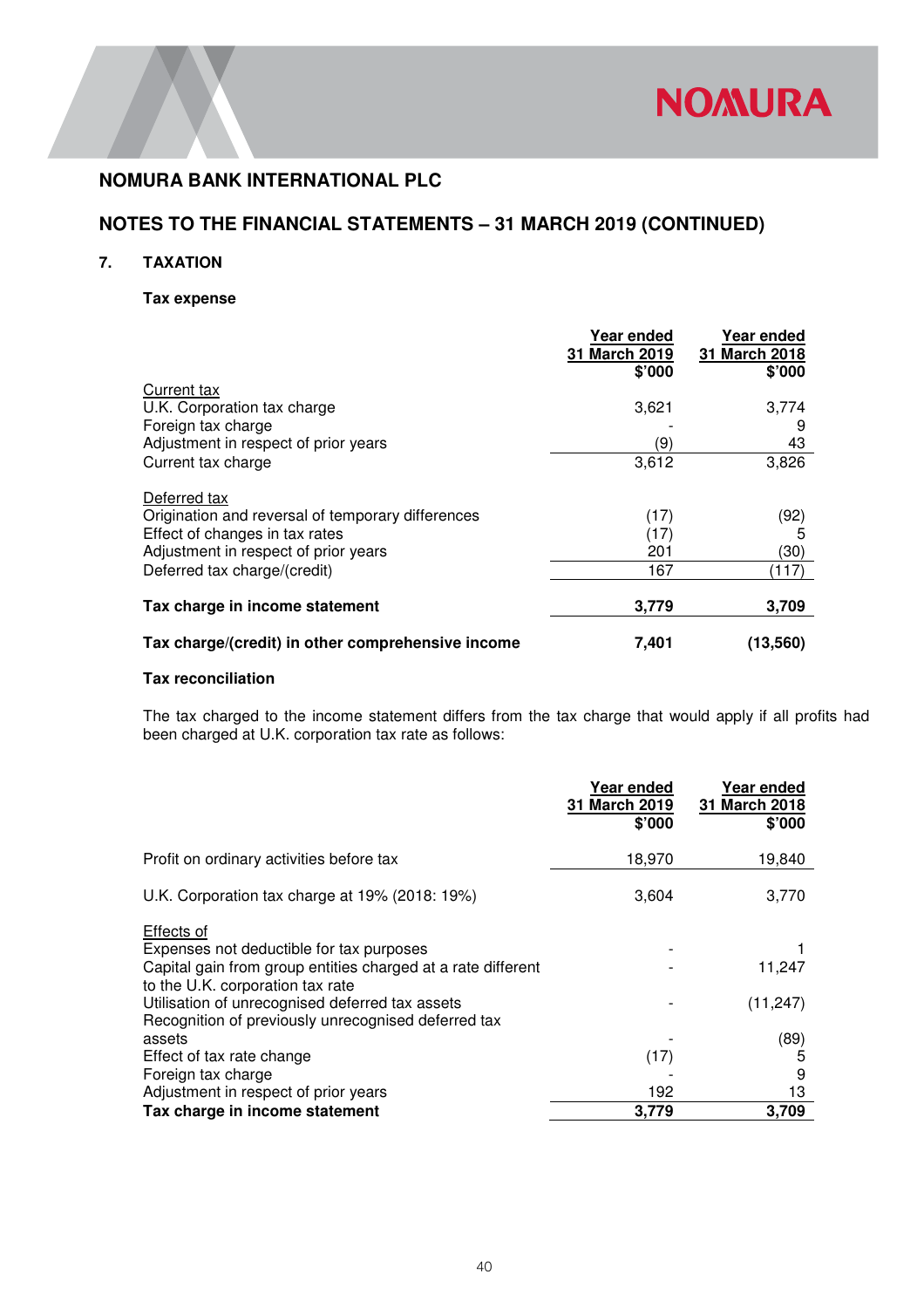# **NOTES TO THE FINANCIAL STATEMENTS - 31 MARCH 2019 (CONTINUED)**

### **7. TAXATION (CONTINUED)**

### **Movement of recognised deferred tax assets**

|                           | <b>Decelerated</b> | <b>Deferred</b> | Own credit - | Own credit - | <b>Total</b> |
|---------------------------|--------------------|-----------------|--------------|--------------|--------------|
|                           | capital            | emoluments      | transitional | unrealised   |              |
|                           | allowance          |                 | adjustment   | <u>loss</u>  |              |
|                           | \$'000             | \$'000          | \$'000       | \$'000       | \$'000       |
| Asset as at 1 April 2018  | 108                | 9               | 609          | 11.591       | 12,317       |
| Income statement          |                    | (3)             | (164)        |              | (167)        |
| Other comprehensive       |                    |                 |              |              |              |
| income                    |                    |                 | (269)        | (7, 534)     | (7,803)      |
| Asset as at 31 March 2019 | 108                | 6               | 176          | 4,057        | 4.347        |
|                           |                    |                 |              |              |              |
| Asset as at 1 April 2017  |                    |                 |              |              |              |
| Income statement          | 108                | 9               |              |              | 117          |
| Other comprehensive       |                    |                 |              |              |              |
| income                    |                    |                 | 609          | 11,591       | 12,200       |
| Asset as at 31 March 2018 | 108                | 9               | 609          | 11,591       | 12,317       |

#### **Unrecognised deferred tax assets**

|                                        | 31 March 2019<br>\$'000 | 31 March 2018<br>\$'000 |
|----------------------------------------|-------------------------|-------------------------|
| Unused trade losses                    | 66.616                  | 66.616                  |
| Total unrecognised deferred tax assets | 66.616                  | 66.616                  |

The U.K. government has reduced the corporation tax rate in recent years with the enacted rate at 17% from 1 April 2020. Deferred tax assets as at the balance sheet date are calculated by reference to the most appropriate rates based on forecast.

Under U.K. tax rules, tax losses can be carried forward indefinitely. The amount of current year taxable profits that can be relieved by unused tax losses incurred by 31 March 2015 is restricted to 25% of such profits. The utilisation of unused tax losses incurred on or after 1 April 2015 against current year taxable profits is restricted to 50% of such profits subject to an annual £5 million allowance. Trade losses incurred on or after 1 April 2017 and carried forward to subsequent years can be surrendered as group relief subject to the 50% restriction and the annual £5 million allowance.

The Bank has unused trade losses of \$391.8 million (2018: \$391.8 million). A deferred tax asset of \$66.6 million (2018: \$66.6 million) is not recognised in respect of these losses due to uncertainty surrounding the availability of future taxable profits.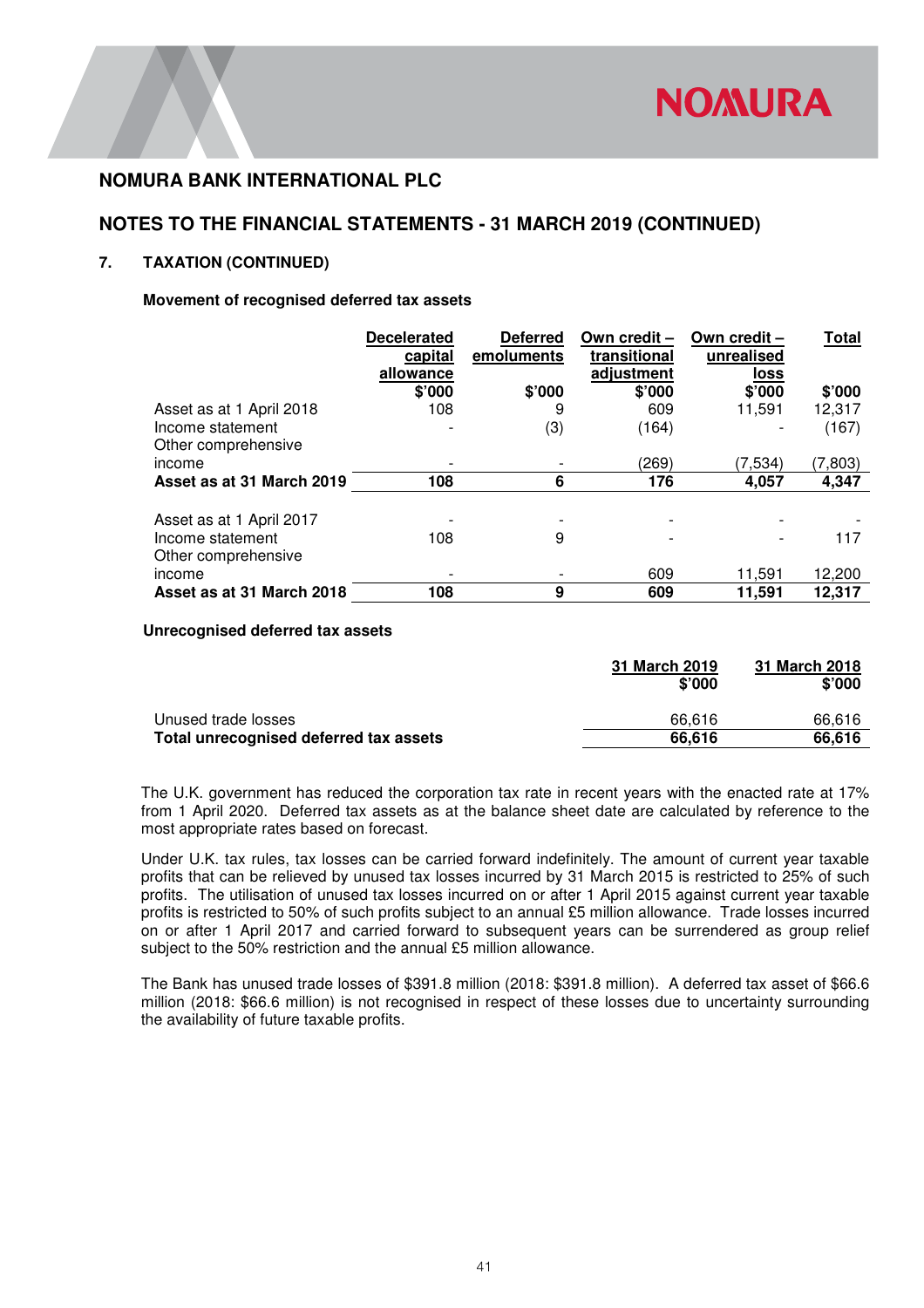

### **NOTES TO THE FINANCIAL STATEMENTS – 31 MARCH 2019 (CONTINUED)**

#### **8. RETIREMENT BENEFIT**

The Bank participates in a group scheme which is operated for the former employees of the Bank and certain of its fellow subsidiaries. The scheme is a defined benefit scheme, funded by the payment of contributions to a separately administered trust fund. The defined benefit plan administered by NIP is a plan that shares risks between entities under common control and is run on a basis that does not allow the individual company participating within the scheme to identify its share of the underlying assets and liabilities so that it is accounted for by the Bank as a defined contribution scheme. The contributions to the scheme are determined by a qualified actuary. A full actuarial valuation of the defined benefit pension scheme was undertaken at 31 March 2019 by qualified independent actuaries. The Trustee of the scheme is Premier Pensions Management Ltd., a qualified independent actuary.

 The costs of the scheme are borne by NIP and full disclosure of the scheme is presented in NIP's financial statements.

At 31 March 2019 and 31 March 2018 the plan assets exceeded the value of the plan liabilities, i.e. there was a surplus. The amount that can be recovered through reduced contributions in the future is the present value of the liability expected to arise from future service by current and future scheme members less the present value of future employee contributions. The Bank does not recognise the pension surplus as an unconditional right to a refund does not exist. The right to a refund requires the approval of the third party plan trustees and as such is contingent upon factors beyond the Bank's control. To the extent the right is contingent, no asset is recognised.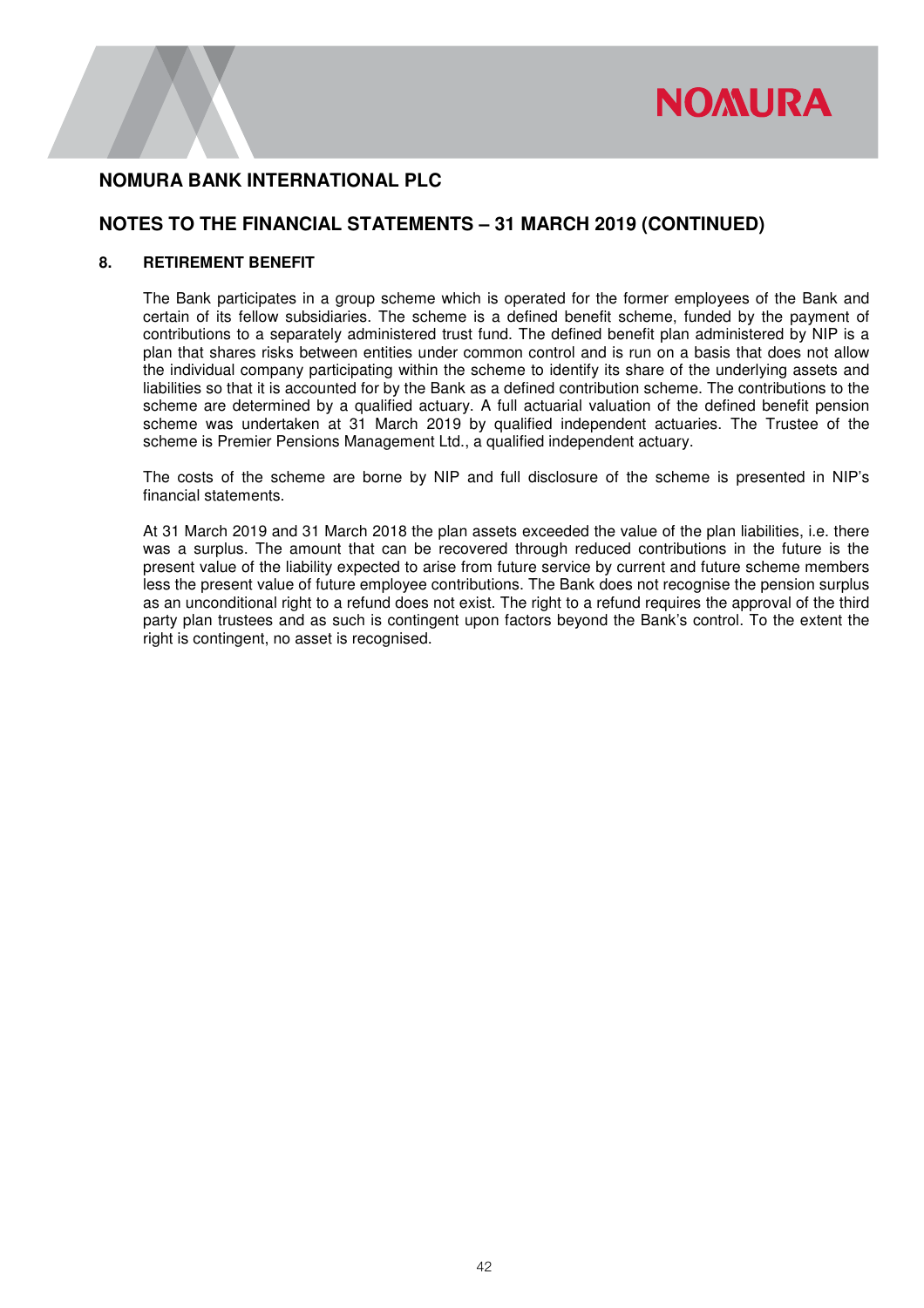

# **NOTES TO THE FINANCIAL STATEMENTS – 31 MARCH 2019 (CONTINUED)**

### **9. FINANCIAL INSTRUMENTS**

# **Analysis of the Bank's financial assets and financial liabilities by IFRS 9 classification**

|                                                    | <b>March 2019</b>          |                                                                   |                      |              |
|----------------------------------------------------|----------------------------|-------------------------------------------------------------------|----------------------|--------------|
|                                                    | <b>Held for</b><br>trading | <b>Mandatorily at</b><br>fair value<br>through profit<br>and loss | At amortised<br>cost | <b>Total</b> |
|                                                    | \$'000                     | \$'000                                                            | \$'000               | \$'000       |
| <b>Financial Assets</b>                            |                            |                                                                   |                      |              |
| Loans and advances to banks                        |                            |                                                                   | 3,048                | 3,048        |
| Derivative financial instruments                   | 449.130                    |                                                                   |                      | 449,130      |
| Loans and advances to affiliates                   |                            | 560,042                                                           | 1,004,094            | 1,564,136    |
| Securities purchased under<br>agreements to resell |                            | 4,535,216                                                         |                      | 4,535,216    |
| Loans and advances to others                       |                            | 65,618                                                            | 2,997                | 68,615       |
| Prepayments and accrued<br>income                  |                            | 12,687                                                            | 451                  | 13,138       |
| Other assets                                       |                            |                                                                   | 828                  | 828          |
| <b>Financial investments</b>                       |                            | 17                                                                |                      | 17           |
| Total                                              | 449,130                    | 5,173,580                                                         | 1,011,418            | 6,634,128    |

|                                                   | <b>Held for</b><br>trading | Designated at<br>fair value<br>through profit | At amortised<br><u>cost</u> | Total       |
|---------------------------------------------------|----------------------------|-----------------------------------------------|-----------------------------|-------------|
| <b>Financial Liabilities</b>                      |                            | and loss                                      |                             |             |
| Customer accounts                                 |                            |                                               | (184)                       | (184)       |
| Derivative financial instruments                  | (653,887)                  |                                               |                             | (653, 887)  |
| Accruals and deferred income                      |                            | (13, 401)                                     | (7, 192)                    | (20, 593)   |
| Borrowings from affiliates                        |                            |                                               | (761,682)                   | (761, 682)  |
| Borrowing from others                             |                            | (38, 370)                                     | (3,375)                     | (41, 745)   |
| Securities sold under agreements<br>to repurchase |                            | (599,980)                                     |                             | (599, 980)  |
| Bonds and medium term notes                       |                            | (4,321,854)                                   |                             | (4,321,854) |
| <b>Other liabilities</b>                          |                            |                                               | (126)                       | (126)       |
| <b>Total</b>                                      | (653,887)                  | (4,973,605)                                   | (772,559)                   | (6,400,051) |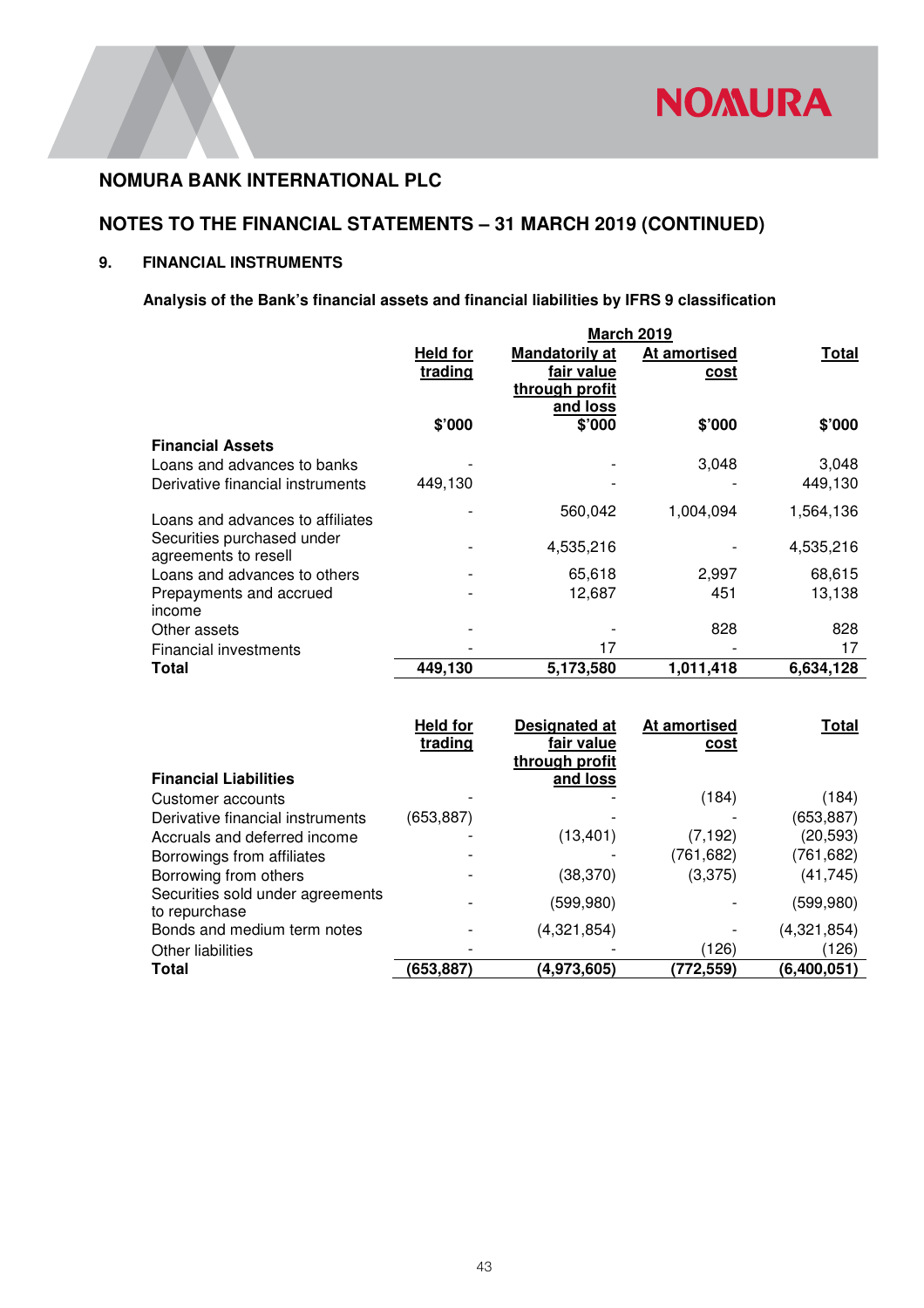

# **NOTES TO THE FINANCIAL STATEMENTS - 31 MARCH 2019 (CONTINUED)**

# **9. FINANCIAL INSTRUMENTS (CONTINUED)**

**Analysis of the Bank's financial assets and financial liabilities by IAS 39 classification** 

|                                                           |                                              |                            | <b>March 2018</b>                                                |                                |               |
|-----------------------------------------------------------|----------------------------------------------|----------------------------|------------------------------------------------------------------|--------------------------------|---------------|
|                                                           | <b>Available-</b><br>for-sale<br>investments | <b>Held for</b><br>trading | <b>Designated at</b><br>fair value<br>through profit<br>and loss | At<br>amortised<br><u>cost</u> | <b>Total</b>  |
|                                                           | \$'000                                       | \$'000                     | \$'000                                                           | \$'000                         | \$'000        |
| <b>Financial Assets</b><br>Loans and advances to<br>banks |                                              |                            |                                                                  | 6,635                          | 6,635         |
| Derivative financial<br>instruments                       |                                              | 504,352                    |                                                                  |                                | 504,352       |
| Loans and advances to<br>affiliates                       |                                              |                            | 790,145                                                          | 236,028                        | 1,026,173     |
| Securities purchased<br>under agreements to<br>resell     |                                              |                            |                                                                  | 6,196,820                      | 6,196,820     |
| Loans and advances to<br>others                           |                                              |                            | 79,694                                                           | 799                            | 80,493        |
| Other assets                                              |                                              |                            |                                                                  | 8,376                          | 8,376         |
| Available-for-sale<br>financial investments               | 12                                           |                            |                                                                  |                                | 12            |
|                                                           | $\overline{12}$                              | 504,352                    | 869,839                                                          | 6,448,658                      | 7,822,861     |
| <b>Financial Liabilities</b>                              |                                              |                            |                                                                  |                                |               |
| <b>Customer accounts</b>                                  |                                              |                            |                                                                  | (200)                          | (200)         |
| Derivative financial<br>instruments                       |                                              | (1, 107, 756)              |                                                                  |                                | (1, 107, 756) |
| Borrowing from affiliates                                 |                                              |                            |                                                                  | (246, 485)                     | (246, 485)    |
| Borrowing from others<br>Securities sold under            |                                              |                            | (43, 235)                                                        |                                | (43, 235)     |
| agreements to<br>repurchase                               |                                              |                            |                                                                  | (1,450,000)                    | (1,450,000)   |
| Bonds and medium<br>term notes                            |                                              |                            | (4,460,415)                                                      |                                | (4,460,415)   |
| <b>Other liabilities</b>                                  |                                              |                            |                                                                  | (740)                          | (740)         |
|                                                           |                                              | (1, 107, 756)              | (4,503,650)                                                      | (1,697,425)                    | (7,308,831)   |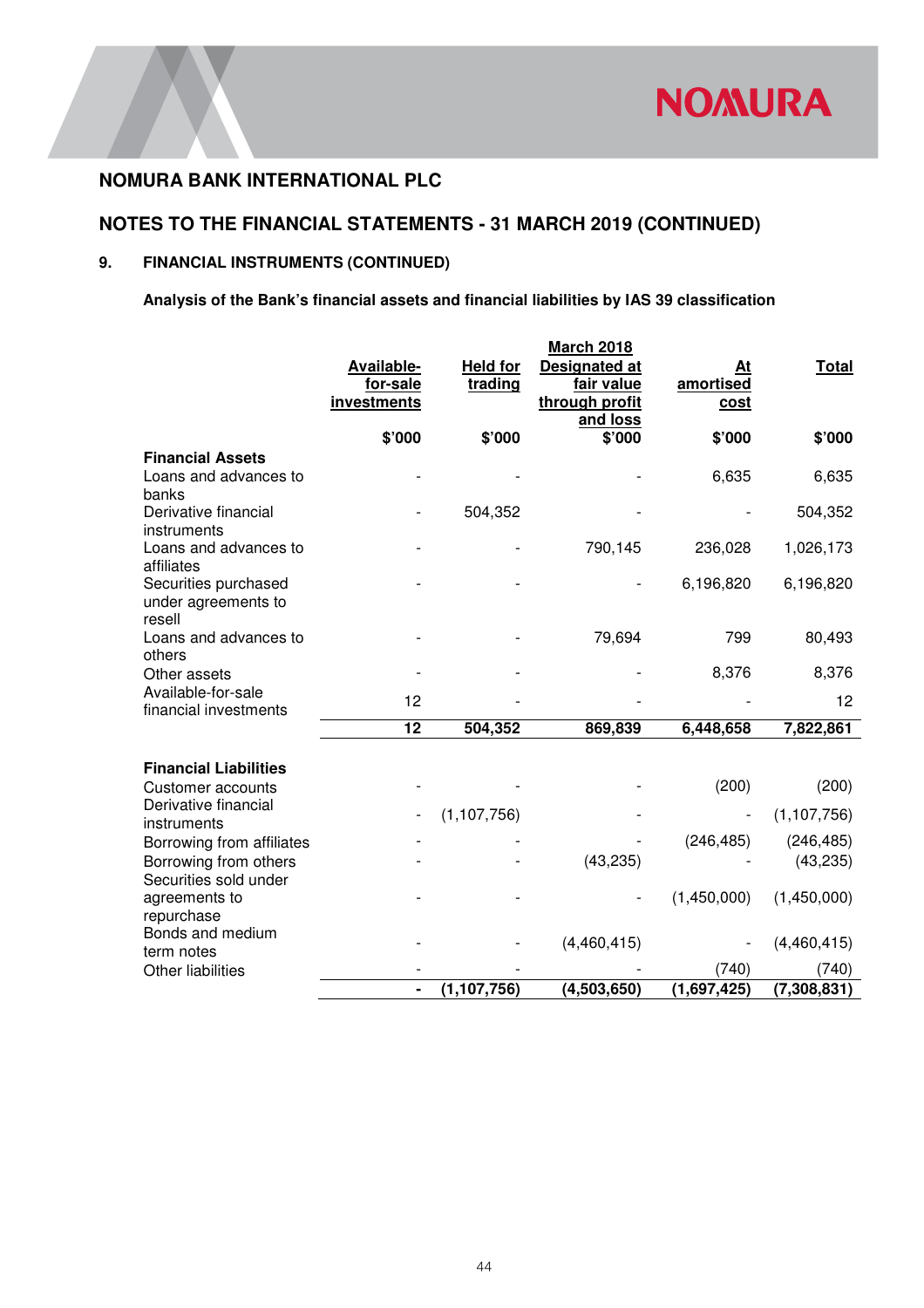

### **NOTES TO THE FINANCIAL STATEMENTS - 31 MARCH 2019 (CONTINUED)**

### **10. TRANSFERRED FINANCIAL ASSETS AND ASSETS HELD OR PLEDGED AS COLLATERAL**

The following table for the Bank provides a summary of financial assets that have been transferred in such a way that part or all of the transferred financial assets do not qualify for derecognition, together with the associated liabilities:

| <b>Transferred financial</b><br>asset                 | Fair value of<br>transferred<br>assets | Carrying<br>value of<br>associated<br>liabilities | Fair value of<br>transferred<br>assets | Carrying<br>value of<br>associated<br>liabilities |
|-------------------------------------------------------|----------------------------------------|---------------------------------------------------|----------------------------------------|---------------------------------------------------|
|                                                       | 2019<br>\$'000                         | 2019<br>\$'000                                    | 2018<br>\$'000                         | 2018<br>\$'000                                    |
| Relating to securities<br>agreements to<br>repurchase | 696,537                                | (599,980)                                         | 2,950,910                              | (1,450,000)                                       |

#### Repurchase agreements

The Bank has a program to sell securities under agreements to repurchase (repos) and to purchase securities under agreements to resell (reverse repos). All securities purchased in the table above have been obtained from NIP through reverse repo transactions.

The following table for the Bank provides a summary of financial assets obtained from NIP through reverse repo transactions:

| <b>Collateral Received</b>                     | Fair value of<br>the collateral<br>received | Carrying<br>value of<br>associated<br>assets | Fair value of<br>the collateral<br>received | Carrying<br>value of<br>associated<br>assets |  |
|------------------------------------------------|---------------------------------------------|----------------------------------------------|---------------------------------------------|----------------------------------------------|--|
|                                                | 2019<br>\$'000                              | 2019<br>\$'000                               | 2018<br>\$'000                              | 2018<br>\$'000                               |  |
| Relating to securities<br>agreements to resell | 5,425,781                                   | 4,535,216                                    | 8,733,419                                   | 6,196,820                                    |  |

The collateral received above has not been re-hypothecated and does not carry any rights of rehypothecation.

The securities lent or sold under agreements to repurchase are transferred to a third party and the Bank receives cash in exchange, or other financial assets. These transactions are conducted under terms based on the applicable repo master agreement. If the securities increase or decrease in value the Bank may, in certain circumstances, require, or be required, to pay additional cash collateral. The Bank has determined that it retains substantially all the risks and rewards of these securities, which include credit risk and market risk, and therefore it has not derecognised them. In addition, it recognises a financial liability for the cash received as collateral. Generally, the counterparty's recourse is not limited to the transferred assets. The carrying value and the fair value of securities under agreements to repurchase are the same. Transactions whereby financial assets are transferred, but continue to be recognised in their entirety on the Bank's balance sheet include repurchase agreements and securities transferred to collateralize derivative transactions as well as other financial asset transfers. The transferred financial assets include assets received in reverse repurchase arrangements in which case the associated recognised liability represents the amount to be repaid to counterparties.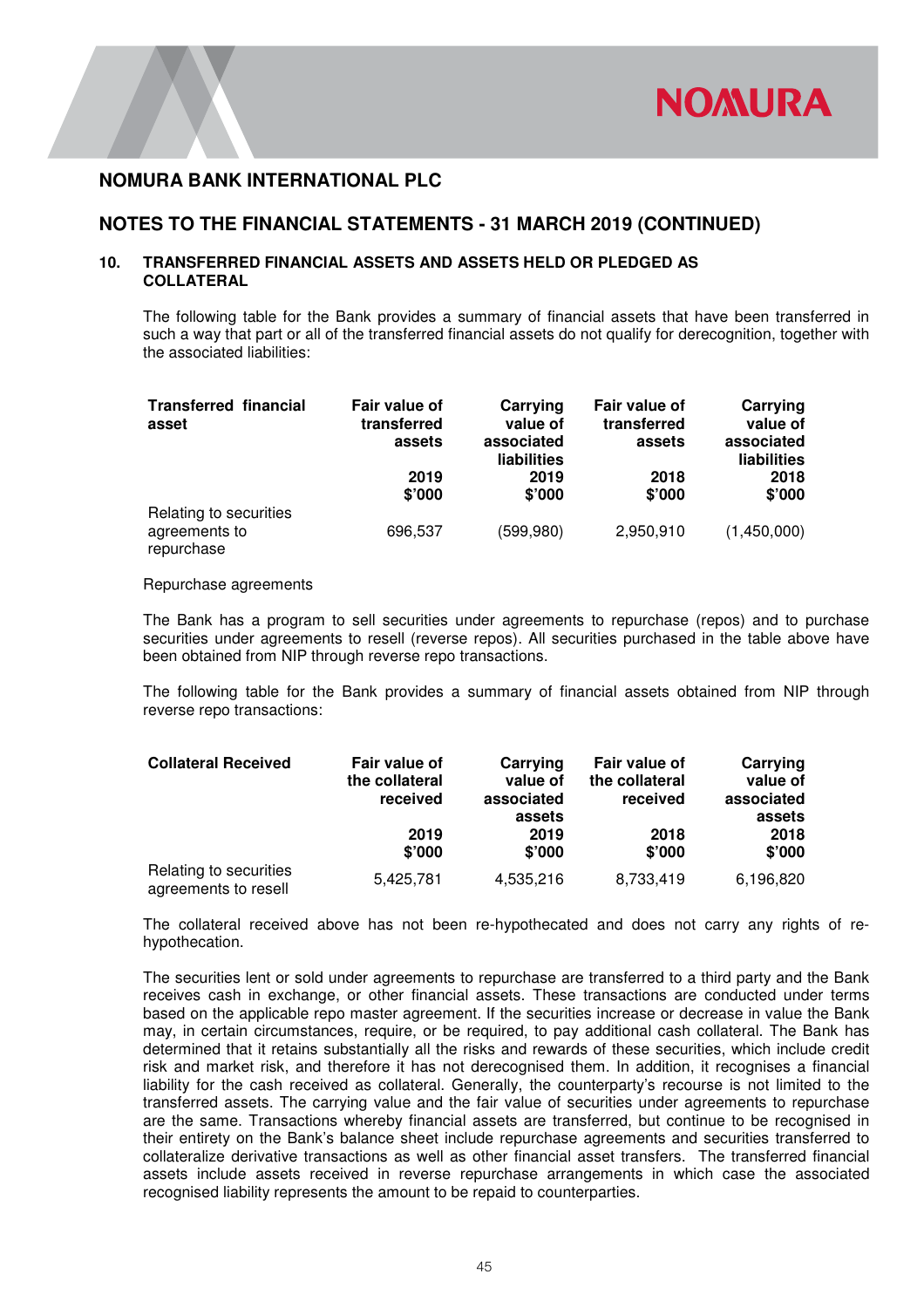# **NOTES TO THE FINANCIAL STATEMENTS - 31 MARCH 2019 (CONTINUED)**

### **11. BONDS AND MEDIUM-TERM NOTES**

|                                                     | 31 March 2019 | 31 March 2018 |
|-----------------------------------------------------|---------------|---------------|
|                                                     | \$'000        | \$'000        |
| Bonds and medium-term notes, by remaining maturity: |               |               |
| - Less than 1 year                                  | 840.884       | 613.721       |
| - Less than 5 years but greater than 1 year         | 480.716       | 994.833       |
| - Greater than 5 years                              | 3,000,254     | 2,851,861     |
|                                                     | 4,321,854     | 4,460,415     |

As of 31 March 2019, the fair value of the aggregate unpaid principal balance (which is contractually principally protected) of long-term borrowings for which the fair value option was elected was \$122,349,307 (2018: \$88,464,301) more than the principal balance of such long-term borrowings.

The impact of changes in own credit risk during the year included in other comprehensive income on financial liabilities designated at fair value through profit and loss account was an unrealised gain of \$44,316,723 (2018: loss of \$ 17,599,553) and realised loss of \$701,055 (2018: \$4,796,277), as well as a tax charge of \$7,400,642 (2018: tax credit of \$13,560,212) arising during the year. The cumulative valuation adjustment resulting from own credit, included in the fair values of bonds and medium notes in the statement of financial position, is a credit of \$23,862,977 at 31 March 2019 (2018: credit of \$68,179,698). The Bank calculates and applies an own credit adjustment based on movements in the credit spread of the Nomura Group.

#### **Movement in bonds and medium term notes**

The bank typically hedges the returns it is obliged to pay with derivatives and/or the underlying assets to obtain funding equivalent to unsecured long-term debt.

Structured notes are debt securities which contain embedded features that alter the return to the investor from simply receiving a fixed or floating rate of interest to a return that depends upon some other variable(s) such as an equity or equity index, commodity price, foreign exchange rate, credit rating of a third party or more complex interest rate calculation.

| \$'000                         | <b>Balance as at</b><br>31 March 2018 | <b>Issuance</b> | Redemption  | <b>Others</b> | <b>Balance as at 31</b><br><b>March 2019</b> |
|--------------------------------|---------------------------------------|-----------------|-------------|---------------|----------------------------------------------|
| Bonds and medium<br>term notes | 4.460.415                             | 1.769.503       | (1,913,124) | 5,060         | 4,321,854                                    |
| \$'000                         | <b>Balance as at</b><br>31 March 2017 | <b>Issuance</b> | Redemption  | <b>Others</b> | <b>Balance as at 31</b><br><b>March 2018</b> |
| Bonds and medium<br>term notes | 4.104.141                             | 1.401.363       | (1,074,414) | 29,325        | 4,460,415                                    |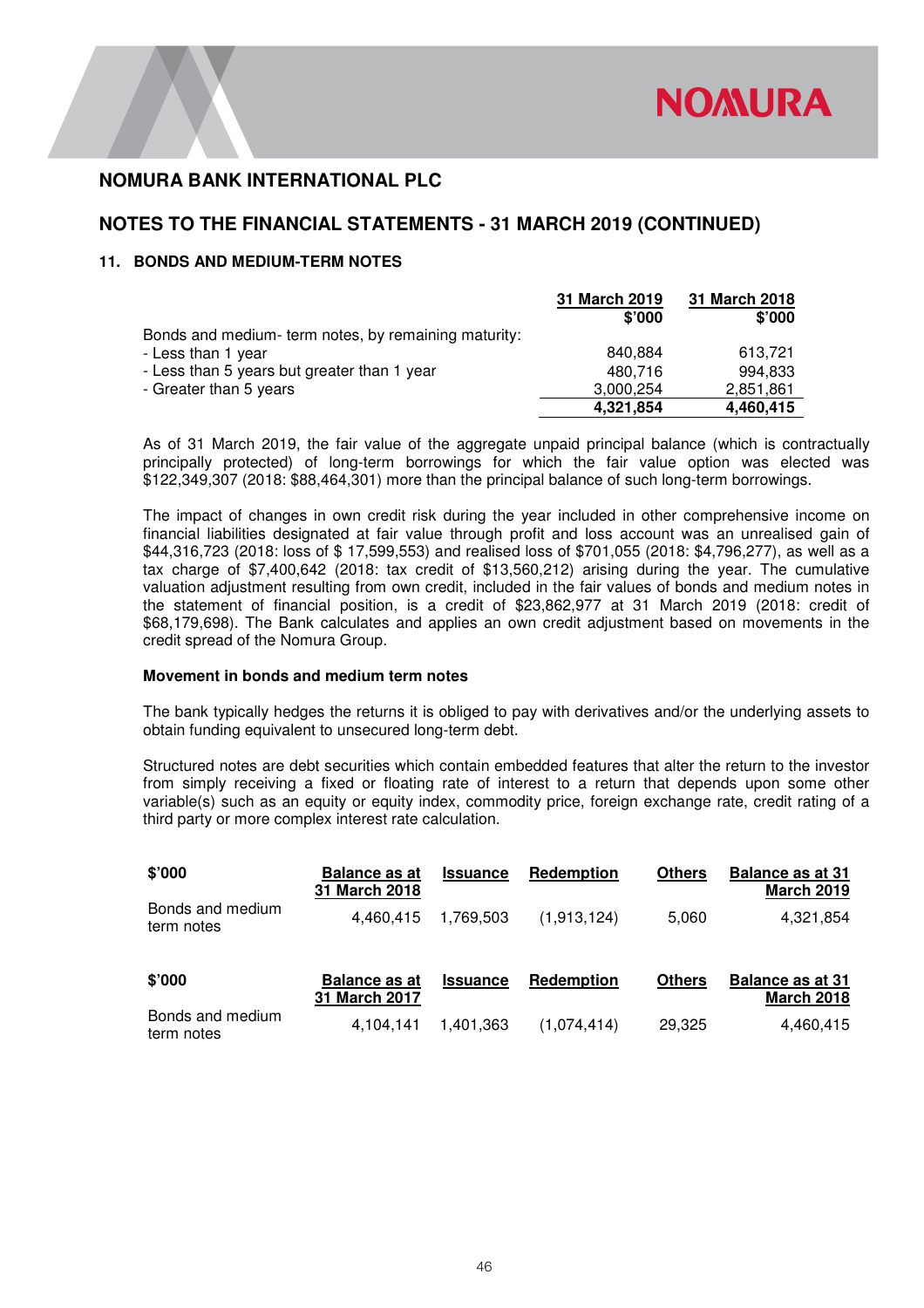

# **NOTES TO THE FINANCIAL STATEMENTS - 31 MARCH 2019 (CONTINUED)**

### **11. BONDS AND MEDIUM-TERM NOTES (CONTINUED)**

| Bonds and medium-term notes                                                                                                            | 31 March 2019<br>\$'000 | 31 March 2018<br>\$'000 |
|----------------------------------------------------------------------------------------------------------------------------------------|-------------------------|-------------------------|
| Carrying amount<br>Amount the Bank is contractually obligated to pay to the<br>holders of bonds at maturity                            | 4,321,854<br>4,391,838  | 4,460,415<br>4,660,016  |
| Difference between carrying amount and the amount the<br>bank is contractually obligated to pay to the holders of bonds<br>at maturity | 69.984                  | 199,601                 |

#### **12. SHARE CAPITAL**

| 31 March 2019                         | <b>Authorised</b><br><b>Number</b><br>'000' | <b>Number</b><br>'000  | Allotted and fully paid<br>Consideration<br>\$'000 |
|---------------------------------------|---------------------------------------------|------------------------|----------------------------------------------------|
| US Dollar Ordinary shares of \$1 each | 255,000                                     | 255,000                | 255,000                                            |
| <b>31 March 2018</b>                  | <b>Authorised</b><br><b>Number</b><br>'000' | <b>Number</b><br>'000' | Allotted and fully paid<br>Consideration<br>\$'000 |
| US Dollar Ordinary shares of \$1 each | 555,000                                     | 555,000                | 555,000                                            |

### **Reconciliation of number of shares outstanding at the beginning and end of period**

| 2019                                  | 31 March<br>2018 | Number '000<br><b>Cancelled</b><br>during the year | 31 March<br>2019 |
|---------------------------------------|------------------|----------------------------------------------------|------------------|
| US Dollar Ordinary shares of \$1 each | 555,000          | (300,000)                                          | 255,000          |
| 2018                                  | 31 March<br>2017 | Number '000<br><b>Cancelled</b><br>during the year | 31 March<br>2018 |
| US Dollar Ordinary shares of \$1 each | 555,000          |                                                    | 555,000          |

During the year, 300,000,000 shares of \$1 each were cancelled and the Bank repatriated \$300 million of share capital to its immediate parent, Nomura Europe Holdings plc ("NEHS").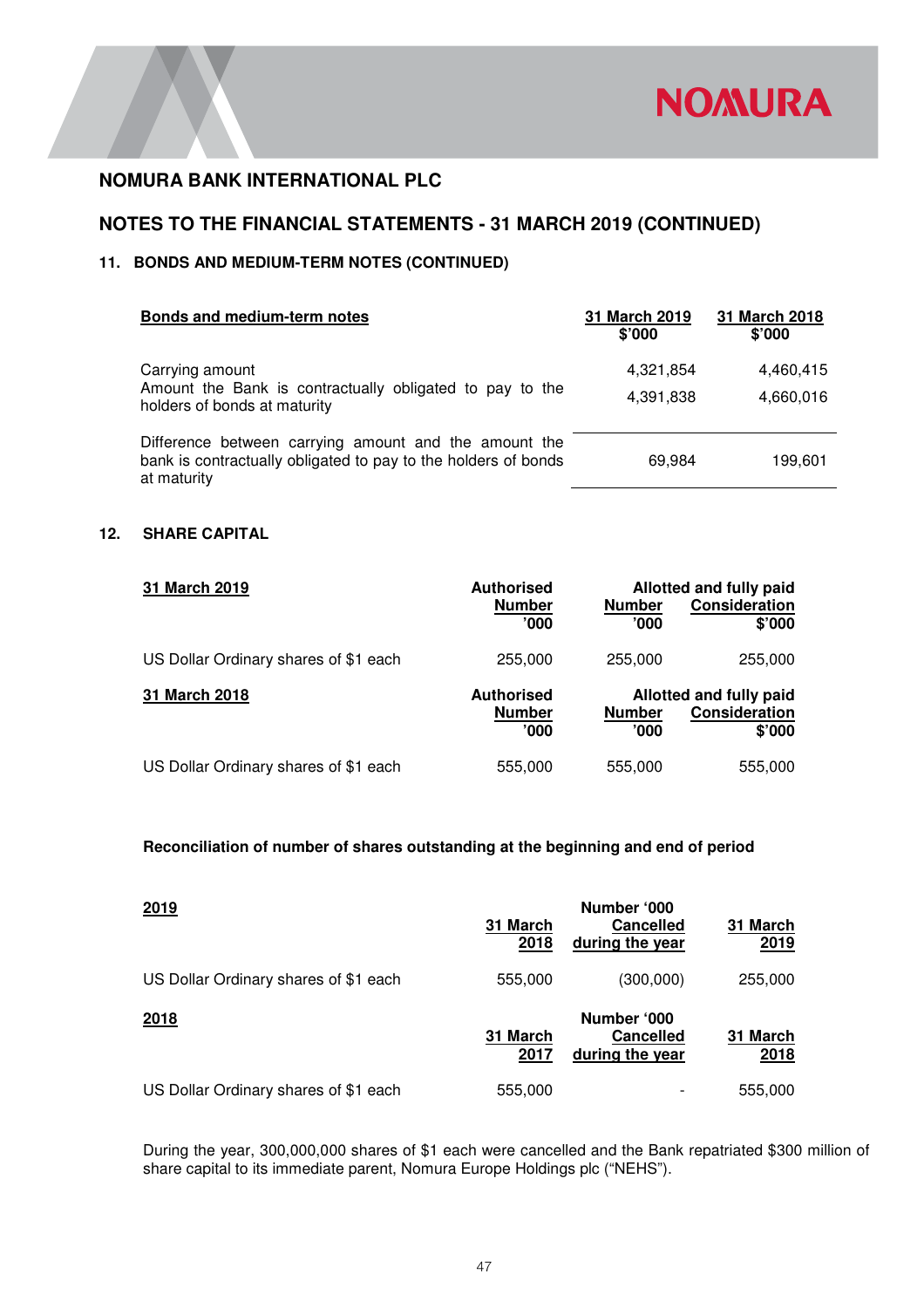

### **NOTES TO THE FINANCIAL STATEMENTS - 31 MARCH 2019 (CONTINUED)**

#### **13. FINANCIAL RISK MANAGEMENT**

 The Bank's activities involve both the assumption and transfer of certain risks which must be managed. The most important types of risk are market risk, credit risk, operational risk, model risk and liquidity risk.

The Capital Requirements Directive IV (CRD IV), including the Capital Requirements Regulation (CRR) – requires the Bank to publish both Pillar 3 and country by country reporting disclosures. This information has been made publically available on the below website:

http://www.nomuraholdings.com/company/group/europe

#### **The Role of Financial Instruments**

 The Bank issues debt with returns linked to equity, credit instruments or other indices. The Bank actively manages the resultant risk on a fair value basis using a combination of derivative and non-derivative financial instruments with the express intention of eliminating significant market risk arising from such transactions.

 The Bank also offers traditional banking products to facilitate customer business such as credit facilities, guarantees and letters of credit. In addition to debt issuances noted above, the Bank obtains financing from capital, bank and intercompany borrowings.

#### **Risk Management Structure**

The Directors are ultimately responsible for identifying and controlling risks through their overall risk management approach and approval of risk strategies and principles. Responsibility for risk reporting and control are undertaken by the following independent departments set up within the Bank or under service level agreements with affiliate companies.

#### **Departments**

#### *Finance department*

 The Finance department monitors compliance with internally and externally set regulatory limits and guidelines. The annual process for budgeting entity level capital needs is part of the Internal Capital Adequacy Assessment Process ("ICAAP") exercise which takes place in conjunction with the budget related processes. The setting of all current and budgeted capital requirements relating to U.K.-regulated entities, including the Company, is coordinated and challenged by the Financial and Regulatory Control functions within EMEA Finance. The Financial and Regulatory Control functions are also responsible for monitoring compliance with capital usage limits to ensure capital adequacy targets are met.

#### *Treasury Function*

 Treasury is part of Finance, reporting to the Chief Financial Officer (CFO), and operates purely as a costcentre. Treasury is responsible for assessing and monitoring liquidity risks, and ensuring appropriate liquidity reserves are held to protect against modelled outflows in stress.

 The Treasury funding team are responsible for maintaining a sufficient Liquidity Portfolio, held in the form of highly liquid, unencumbered securities and supporting the structured note issuance program.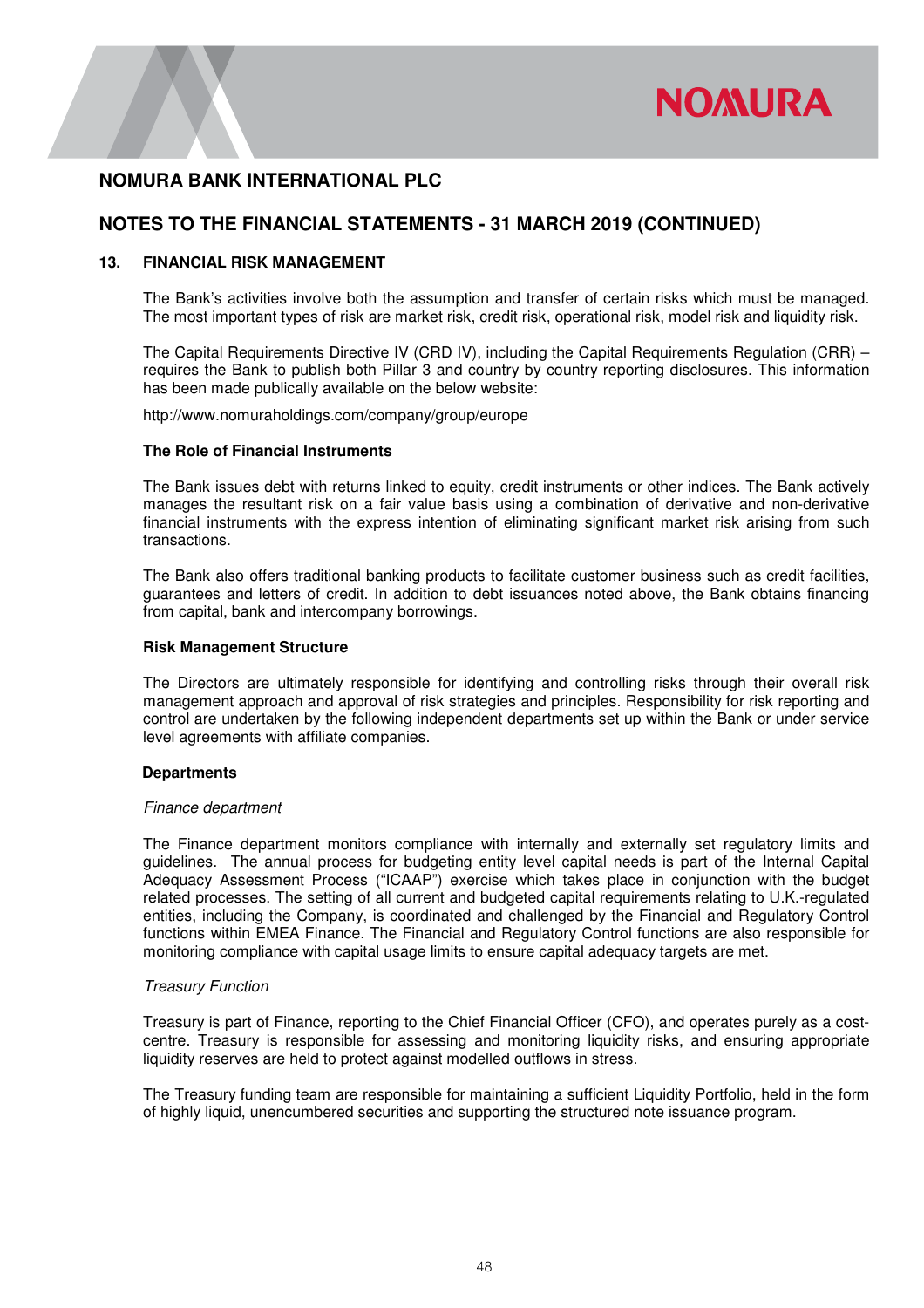

# **NOTES TO THE FINANCIAL STATEMENTS - 31 MARCH 2019 (CONTINUED)**

### **13. FINANCIAL RISK MANAGEMENT (CONTINUED)**

#### *Risk Management*

 The Risk Management Division comprises various departments in charge of risk management established independently from Nomura's business units. The Risk Management Division is responsible for establishing and operating risk management processes, establishing and enforcing risk management policies and regulations, verifying the effectiveness of risk management methods, as well as reporting to regulatory bodies where required, and handling regulatory applications concerning risk management methods and other items as necessary. Risks at the Bank's level are mainly managed through subcommittees of the Board of NEHS, the Bank's immediate parent.

#### *Internal Audit*

The Nomura Group Internal Audit Department has responsibility to examine, evaluate and raise issues on the appropriateness and the effectiveness of the internal control of all business and operational activities.

The Global Head of Internal Audit has an independent reporting line to the Internal Controls Committee, the Chairman of the Nomura Holdings, Inc. Audit Committee and the Audit Mission Directors in Tokyo.

In EMEA, the Head of Internal Audit has an independent reporting line to the Chairman of the Audit Committee of NEHS. The EMEA Head of Internal Audit also reports to the Global Head of Internal Audit and locally to the Chief Executive Officer of EMEA.

 Internal Audit adopts a risk-based audit approach. A risk assessment is formally carried out annually using a globally agreed methodology and, where necessary, this is updated throughout the year as a result of continuous monitoring, on completion of audits and in response to internal or external events or incidents.

The outcome of the Internal Audit risk assessment is used as a basis for determining the annual Audit Plan. Any regulatory or other required or expected audits are added to the Plan as well as any Management Requests or Special Projects initiated by Internal Audit, such as pre-implementation reviews, new business reviews or one-off assignments in response to significant changes in the regulatory or business environment. The annual Audit Plan is reviewed and approved by the NEHS Audit Committee.

Audit execution is also risk-based. Key controls are identified and a variety of techniques are used to evaluate the adequacy of the design and the effectiveness of the controls, including inquiry and observation, sample testing and, in some cases, substantive testing.

 Internal Audit reports its findings and the agreed actions, target dates and responsible owners to the relevant Audit Committee(s), Senior Management and Line Management as appropriate.

 The status of outstanding action plans is reviewed regularly and reported to Management periodically. Internal Audit also performs validation work for issues which Management represents as having been completed.

The Audit Committee, a sub-committee of the Board, has satisfied itself as to the adequacy and sufficiency of Internal Audit resources.

A copy of the Internal Audit Charter is available upon request.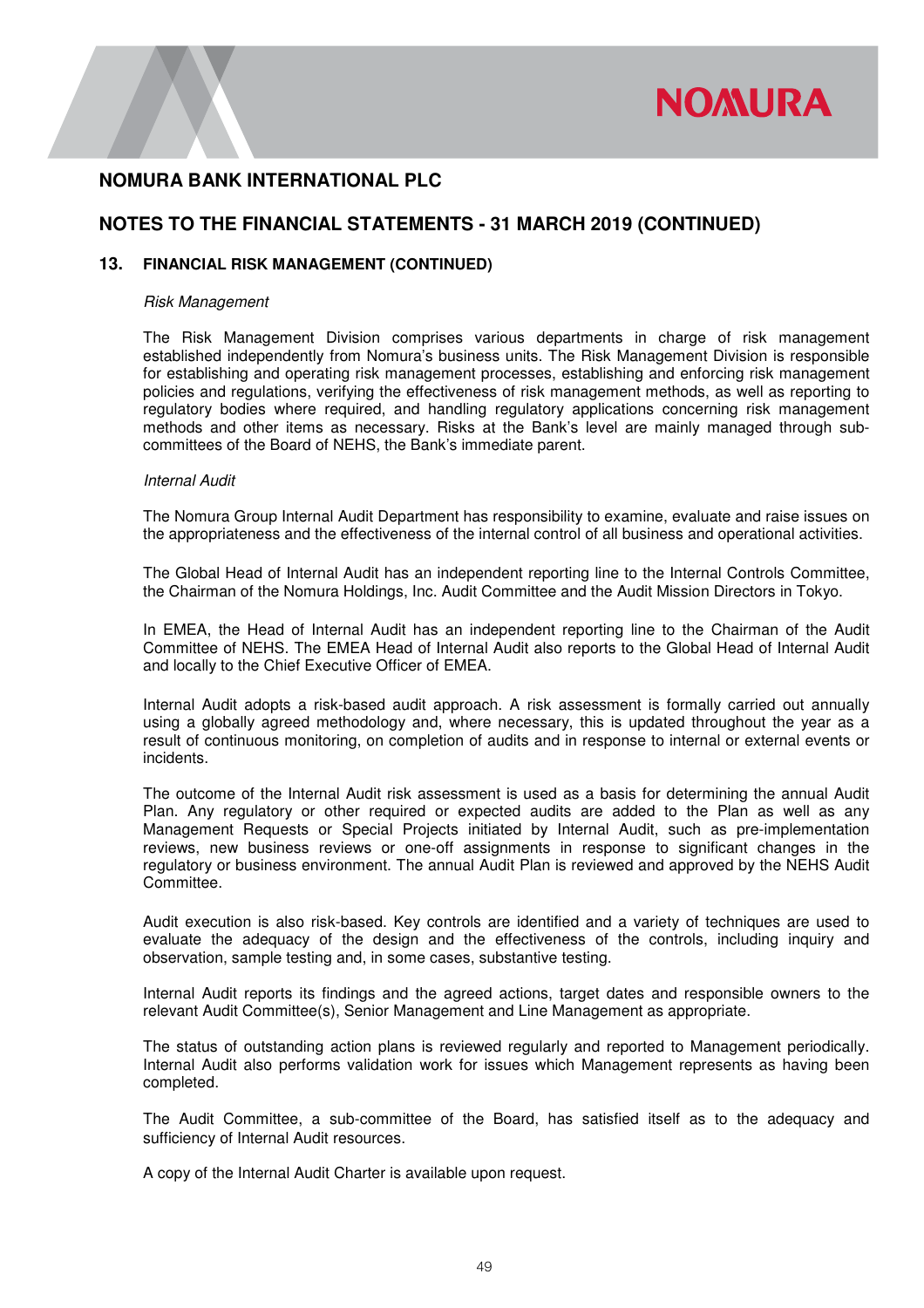

### **NOTES TO THE FINANCIAL STATEMENTS - 31 MARCH 2019 (CONTINUED)**

### **13. FINANCIAL RISK MANAGEMENT (CONTINUED)**

#### **Risk Measurement and Reporting Systems**

#### **a) Market Risk**

Market risk is the risk of loss arising from fluctuations in values of financial assets and liabilities (including off-balance sheet items) due to fluctuations in market risk factors (interest rates, foreign exchange rates, prices of securities and others). The Bank uses the Nomura Group's Market Risk Management ("MRM") framework for managing market risk, with some specific criteria applied to the Bank where relevant.

 Within the Nomura European Holdings Group, there is a formal process for the allocation and management of economic capital ("NCAT") which is facilitated through the capital allocation agenda discussed by the Capital Allocation Committee.

 The Bank uses a variety of statistical risk measurement tools to assess and monitor market risk on an ongoing basis including, but not limited, to Value at Risk ("VaR"), Stressed VaR ("SVaR") and Incremental Risk Charge ("IRC"). The Risk Management Division calculates VaR and NCAT numbers daily for all businesses. These figures are included in weekly reporting to senior management.

 The Bank transfers its risks to other Nomura Group companies using derivative products; therefore its market risk is immaterial. No additional VaR disclosures have been made.

#### **i. Equity Price Risk and Issuer Credit Risk**

The primary sources of equity price risk and issuer credit risk for the Bank arise from the issuance of debt with returns linked to equity, credit instruments or other indices.

The bank mitigates such risks through the purchase of direct hedges or by transferring such risks to other Nomura Group companies using derivative products.

As described in note 1(e)(ii) management designates such debt instruments, together with related nonderivative hedges, as fair value through profit and loss. Related derivative hedges are accounted for as Held for Trading items.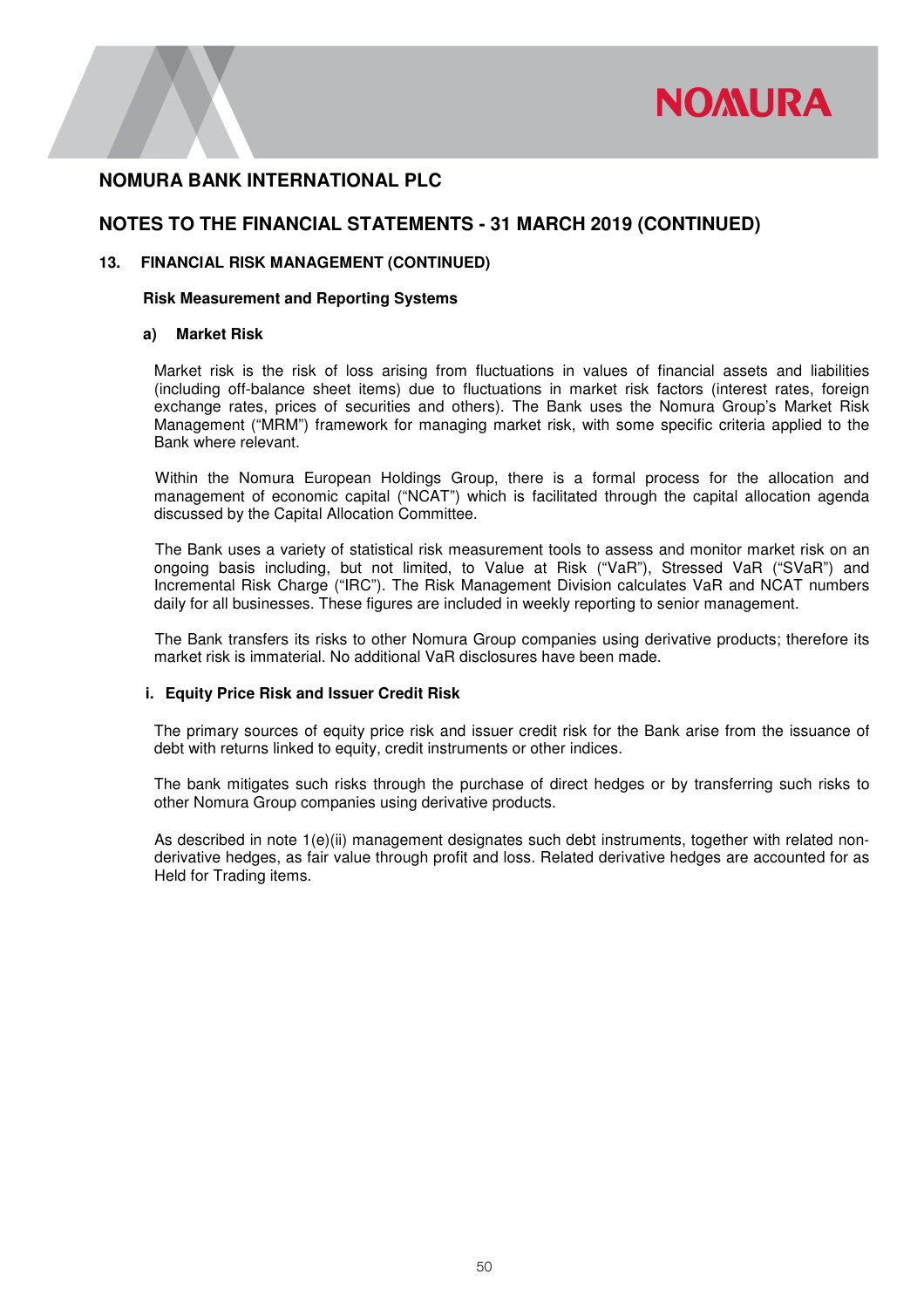

# **NOTES TO THE FINANCIAL STATEMENTS - 31 MARCH 2019 (CONTINUED)**

### **13. FINANCIAL RISK MANAGEMENT (CONTINUED)**

The table below shows an analysis of the risks on a notional basis for non-trading items designated at fair value and those that are held for trading:

| 31 March 2019:                                                                                     | <b>Equity Risk</b><br>\$'000 | <b>Credit Risk</b><br>\$'000 | Total<br>\$'000        |
|----------------------------------------------------------------------------------------------------|------------------------------|------------------------------|------------------------|
| Bonds and Medium-term notes                                                                        | (618,681)                    | (3,773,157)                  | (4,391,838)            |
| Financial assets with embedded derivatives                                                         | 560,042                      |                              | 560,042                |
| Derivative Financial Instruments:<br>- Fixed income and credit derivatives<br>- Equity derivatives | 58,639                       | 3,773,157                    | 3,773,157<br>58,639    |
| 31 March 2018:                                                                                     | <b>Equity Risk</b><br>\$'000 | <b>Credit Risk</b><br>\$'000 | <u>Total</u><br>\$'000 |
| Bonds and Medium-term notes                                                                        | (849, 726)                   | (3,810,290)                  | (4,660,016)            |
| Financial assets with embedded derivatives                                                         | 789,311                      |                              | 789,311                |
| Derivative Financial Instruments:                                                                  |                              |                              |                        |

### **ii. Currency Risk**

During the course of the Bank's financing activities, there is often a need to swap surplus flows in one currency into another currency, achieved using currency swap transactions. This is undertaken in accordance with approved market risk limits.

#### **iii. Interest Rate Risk**

Interest rate risk arises from the possibility that changes in interest rates will affect future cash flows or the fair values of financial instruments. The Board has established stress test limits to constrain the interest rate risk taken by non-trading books. Positions are monitored on a regular basis and hedging strategies may be implemented to ensure that the risk is maintained within the established limits.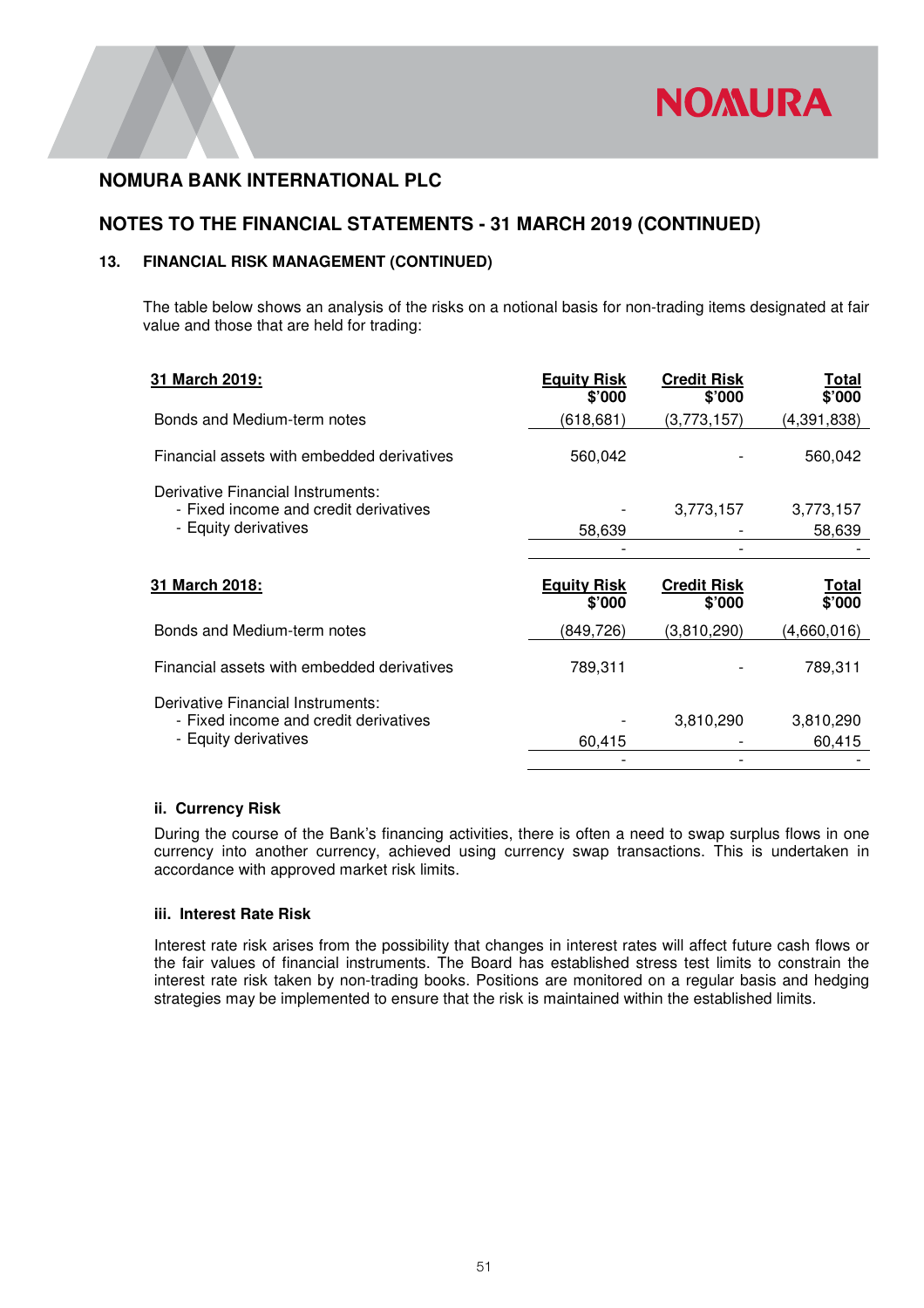

# **NOTES TO THE FINANCIAL STATEMENTS - 31 MARCH 2019 (CONTINUED)**

### **13. FINANCIAL RISK MANAGEMENT (CONTINUED)**

### **b) Credit Risk**

Credit risk is the risk of loss arising from an obligor's default, insolvency or administrative proceeding which results in the obligor's failure to meet its contractual obligations in accordance with agreed terms. This includes both on and off-balance sheet exposures. It is also the risk of loss arising through a credit valuation adjustment ("CVA") associated with deterioration in the creditworthiness of a counterparty. The Bank uses the Nomura Group's Credit Risk Management ("CRM") framework for managing credit risk, with some specific criteria applied to the Bank where relevant.

CRM operates as a credit risk control function within the Risk Management Division, reporting to the EMEA Chief Risk Officer ("CRO"). The process for managing credit risk at the Bank includes:

- Evaluation of likelihood that a counterparty defaults on its payments and obligations;
- Assignment of internal ratings to all active counterparties;
- Approval of extensions of credit and establishment of credit limits;
- Measurement, monitoring and management of Nomura's current and potential future credit exposures;
- Setting credit terms in legal documentation; and
- Use of appropriate credit risk mitigants including netting, collateral and hedging.

Credit risk arising from derivative financial instruments is, at any time, limited to those with positive fair values, as recorded in the statement of financial position. Credit derivatives exposure is calculated taking into account the credit quality of the underlying issue and the counterparty. The Bank trades using market convention documentation and, where appropriate, credit enhancements will be added to the documentation.

The Bank is authorised by the Prudential Regulation Authority ("PRA") and regulated by the Financial Conduct Authority ("FCA") and the PRA. Counterparty exposure limits are set within the external Large Exposure limit requirements laid down by the Bank's regulator, the FCA and PRA.

The Bank enters into netting agreements with certain counterparties to mitigate its credit exposure. Amounts are only netted if there is a legal right to offset and the entity intends to settle on a net basis, or to realise an asset and settle the liability simultaneously. The impact of offsetting financial assets and financial liabilities which are subject to master netting agreements is not reflected in the Statement of Financial Position. At 31 March 2019 no transactions meet these criteria.

The Bank mitigates its exposure to NIP requiring that cash lent is collateralised with securities (reverse repurchase transactions). At 31 March 2019 the fair value of securities pledged to the Bank by NIP was \$5.4 billion. None of this collateral was repledged or retransferred at the reporting date. The collateral will mitigate any potential loss in the value of the corresponding financial asset in the event of a counterparty failing to perform its contractual commitment.

#### **Credit Risk Exposure**

 Generally, the Bank's maximum exposure to credit risk at the balance sheet date approximates the financial instruments' carrying amount. However, the below discloses the maximum exposure to credit risk for financial instruments where their carrying amount differs to their maximum exposure to credit risk, without taking account of any collateral held or any other credit enhancements. Certain off balance sheet instruments which expose the Bank to a risk of loss due to default by the parties underlying these contracts are also disclosed.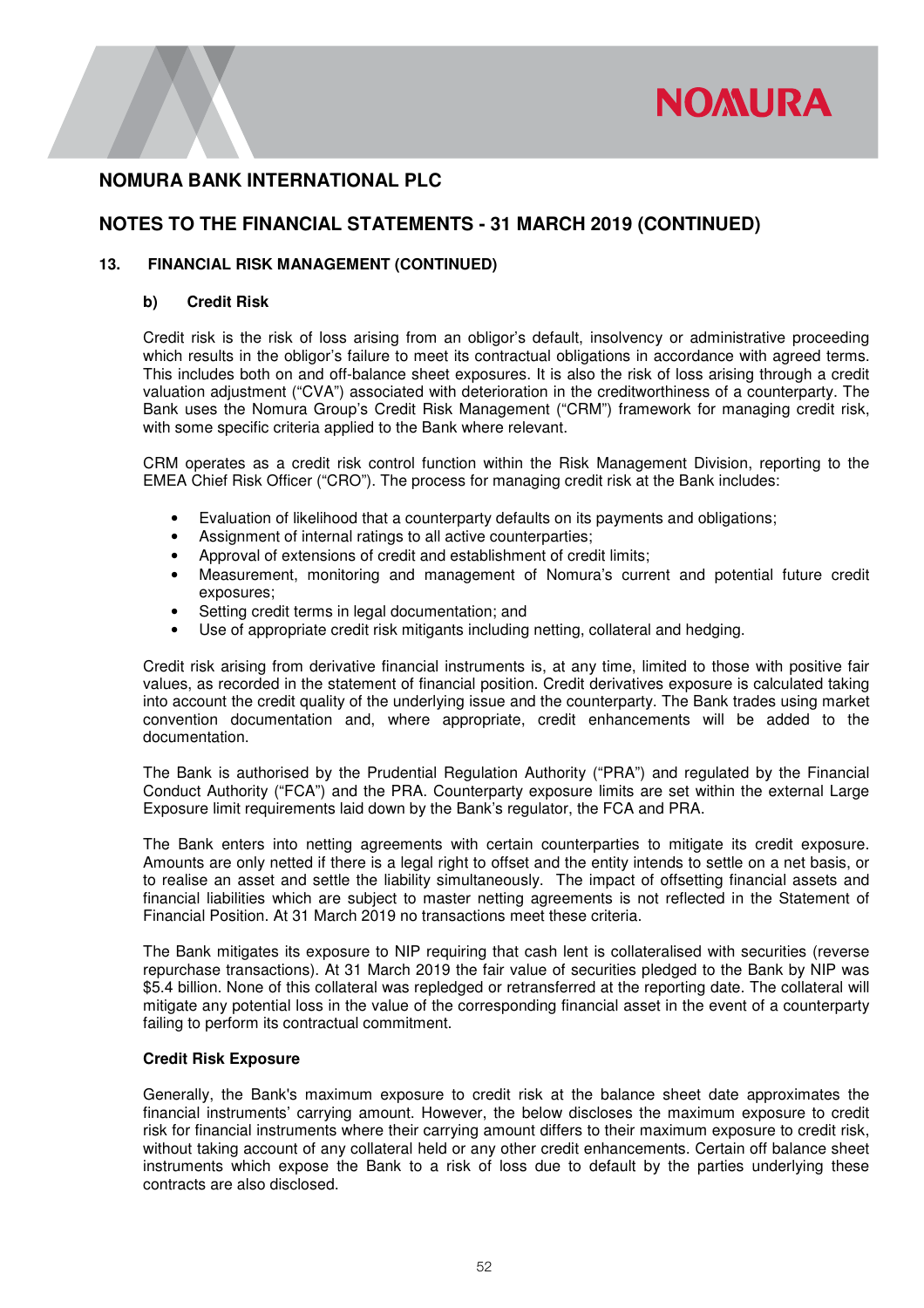

# **NOTES TO THE FINANCIAL STATEMENTS - 31 MARCH 2019 (CONTINUED)**

### **13. FINANCIAL RISK MANAGEMENT (CONTINUED)**

### **Off Balance Sheet commitments**

 In the normal course of business, the Bank provides corporate counterparties with loan commitment facilities. The notional amount of undrawn commitments is held off balance sheet, until the point at which they become drawn. The fair value of the commitments and the drawn facility are carried at fair value on the Statement of Financial Position. In addition, the Bank provides certain financial guarantees to third parties over their exposure to Nomura group companies.

Credit enhancements such as loan commitment sub-participations are considered integral to the contractual terms of the underlying loan commitment, and as a result the credit enhancement would be taken into account in the determination of the ECL charge. There is no loan which is past due at the reporting date 31 March 2019 as well as 31 March 2018.

|                                                                                                     | <u>Gross</u><br><b>Exposure</b> | Of which:<br>Subject to<br><b>ECL Model*</b> | <b>Related ECL</b><br><b>Provision:</b><br>Stage 1 | <b>Gross</b><br><b>Exposure</b> |
|-----------------------------------------------------------------------------------------------------|---------------------------------|----------------------------------------------|----------------------------------------------------|---------------------------------|
|                                                                                                     | 31 March<br>2019<br>\$'000      | 31 March<br>2019<br>\$'000                   | 31 March<br>2019<br>\$'000                         | 31 March<br>2018<br>\$'000      |
| Loans and advances to banks<br>Derivative financial instruments<br>Loans and advances to affiliates | 3,048<br>449,130                | 3,048                                        |                                                    | 6,635<br>504,352                |
| Securities purchased under agreements to                                                            | 1,564,136                       | 1,004,094                                    |                                                    | 1,026,173                       |
| resell                                                                                              | 4,535,216                       |                                              |                                                    | 6,196,820                       |
| Loans and advances to others<br>Prepayments and accrued income                                      | 68,615                          | 2,997                                        |                                                    | 80,493                          |
|                                                                                                     | 13,138                          | 451                                          |                                                    | 9,748                           |
| Other assets                                                                                        | 828                             | 828                                          |                                                    | 8,376                           |
| <b>Financial investments</b>                                                                        | 17                              |                                              |                                                    |                                 |
| Available-for-sale financial investments                                                            |                                 |                                              |                                                    | 12                              |
| <b>Total Balance Sheet exposure</b>                                                                 | 6,634,128                       | 1,011,418                                    | ۰                                                  | 7,832,609                       |
| Off Balance Sheet commitments and                                                                   |                                 |                                              |                                                    |                                 |
| financial guarantee contracts                                                                       | 1,781,902                       | 114,577                                      | (84)                                               | 1,336,604                       |
| Total exposure to credit risk                                                                       | 8,416,030                       | 1,125,995                                    | (84)                                               | 9,169,213                       |

**\*** All exposure subject to EExposure subject to ECL model are all classified as Stage 1.

ECL provision of \$83,776 relates to change in credit risk during the year.

The Bank receives a combination of cash and securities collateral from NIP with respect to its net derivative exposure with NIP. At 31 March 2019, cash received amounted to \$171,120,833 (2018: \$99,658,412). Taking into account collateral and other credit enhancements, the Bank's residual credit risk is to NIP. However, the Bank benefits from a written guarantee from its ultimate parent, NHI, over its exposure to NIP.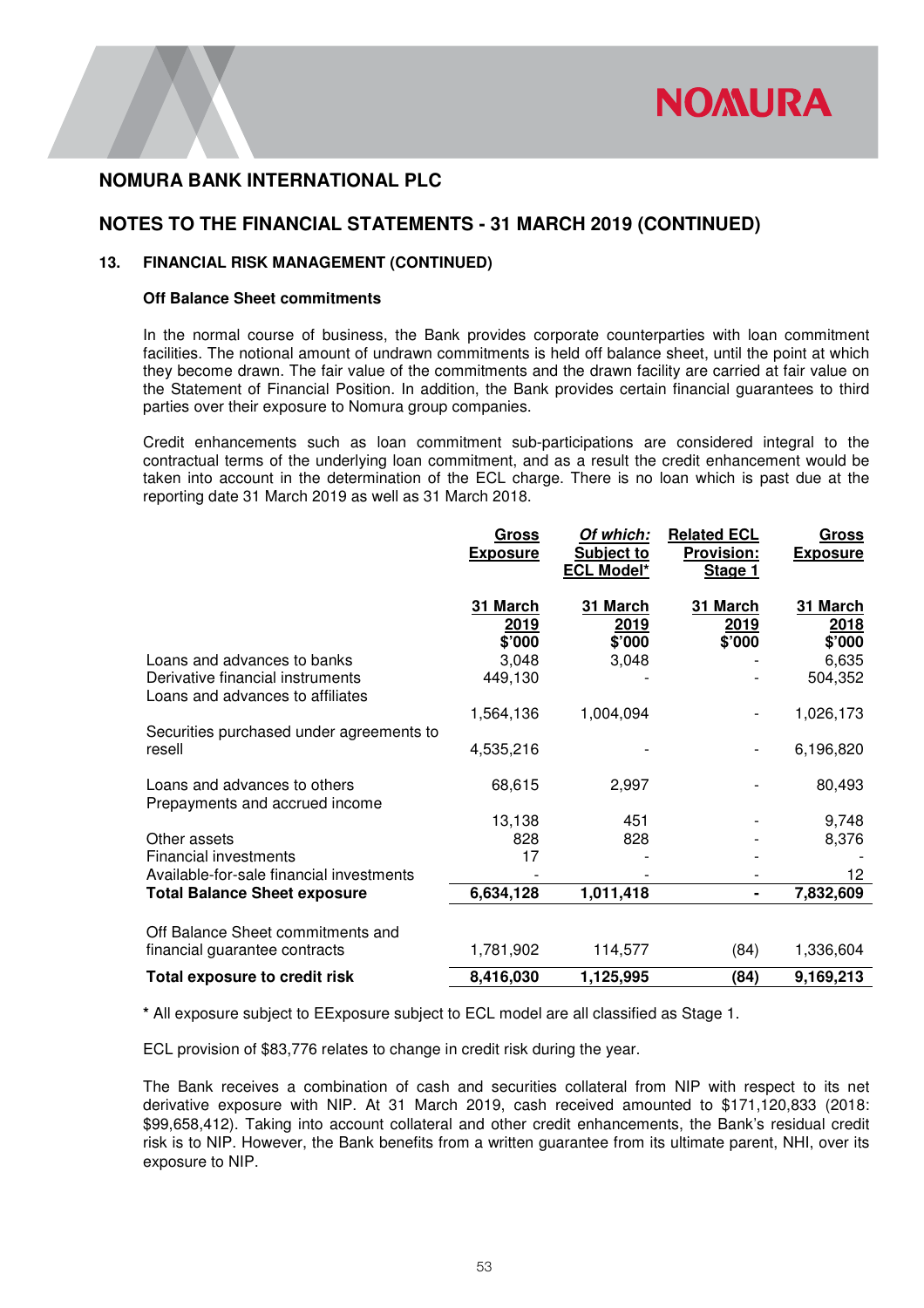

## **NOTES TO THE FINANCIAL STATEMENTS - 31 MARCH 2019 (CONTINUED)**

### **13. FINANCIAL RISK MANAGEMENT (CONTINUED)**

### **Maximum Exposure to Credit Risk by Credit Rating**

The credit quality of assets and off balance sheet commitments which are subject to credit risk is summarised below. The credit ratings are determined by the Bank's internally determined public rating agency equivalents.

|                                                                    | 31 March 2019 | 31 March 2018 |
|--------------------------------------------------------------------|---------------|---------------|
|                                                                    | \$'000        | \$'000        |
| <b>Financial Assets</b>                                            |               |               |
| AA.                                                                | 1,879         | 4,083         |
| A                                                                  | 6,606,150     | 7,821,386     |
| <b>BBB</b>                                                         | 22,636        | 4,041         |
| Non-Investment Grade                                               | 2,829         | 2,622         |
| Not Rated                                                          | 634           | 477           |
| <b>Total Balance Sheet exposure</b>                                | 6,634,128     | 7,832,609     |
| Off Balance Sheet Commitments and financial<br>guarantee contracts |               |               |
| AA.                                                                | 85,308        | 93,474        |
| A                                                                  | 489,921       | 862,592       |
| <b>BBB</b>                                                         | 347,674       | 165,347       |
| Non-Investment Grade                                               | 691,615       | 171,187       |
| Not Rated                                                          | 167,384       | 44,004        |
| <b>Total Off Balance Sheet exposure</b>                            | 1,781,902     | 1,336,604     |
| Total maximum exposure to credit risk by credit                    |               |               |
| rating                                                             | 8,416,030     | 9,169,213     |

Within "not rated" are balances representing the pool of counterparties which individually do not generate material credit risk for the Bank.

Substantially all the financial assets with exposures rated A are collateralised using a mixture of securities collateral, or cash. In addition, the Bank benefits from a written guarantee from its ultimate parent, NHI, over its exposure to NIP. A significant proportion of the Bank's A exposure is with NIP. All credit risk arising on these positions is hedged with NIP; therefore there is no net impact on the profit and loss account of the Bank.

### **Concentrations of Credit Risk**

Due to the Bank's approach to mitigating risk, it is not exposed to any significant concentration risk other than that from other Nomura Group companies.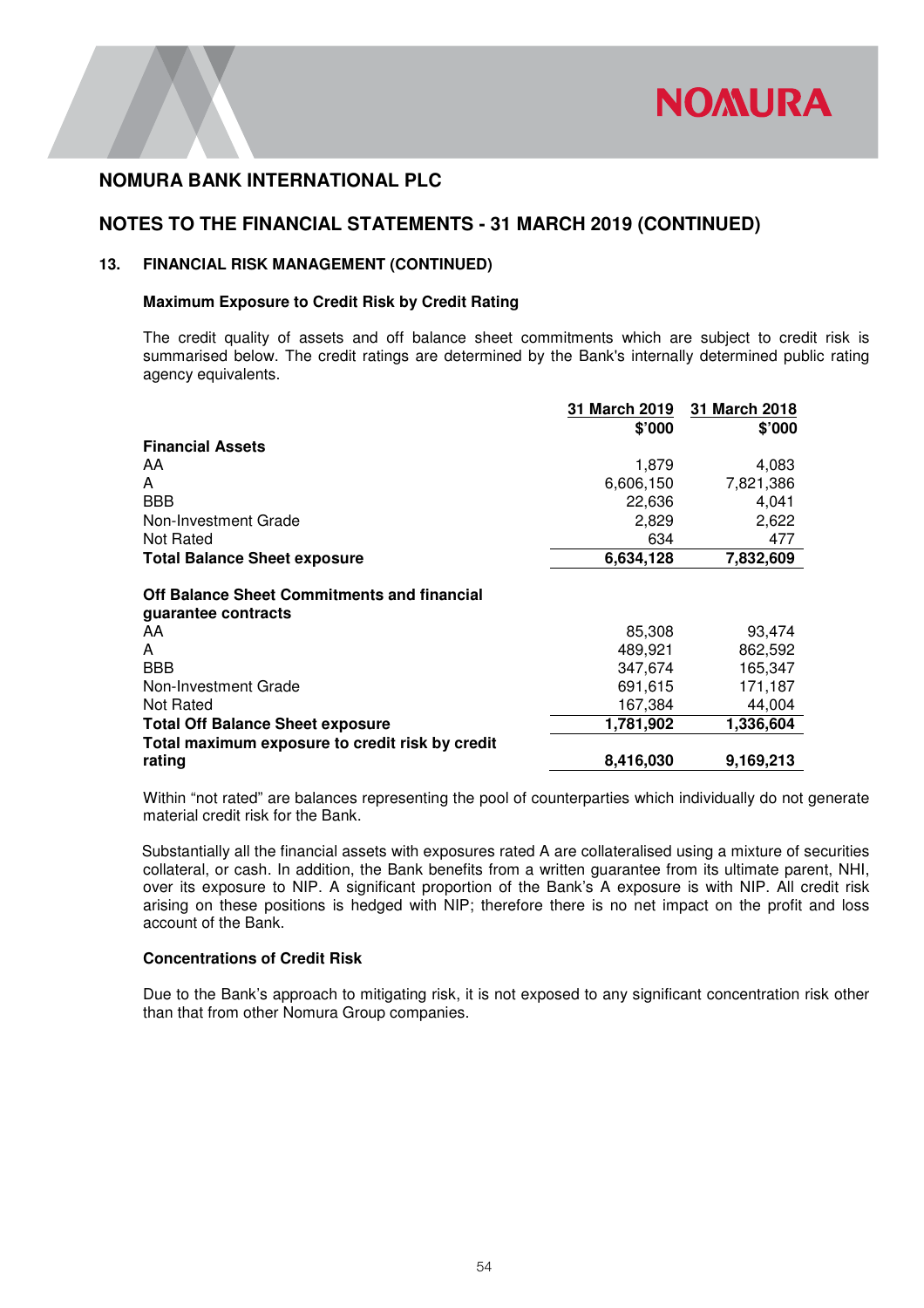

# **NOTES TO THE FINANCIAL STATEMENTS - 31 MARCH 2019 (CONTINUED)**

### **13. FINANCIAL RISK MANAGEMENT (CONTINUED)**

#### **c) Liquidity Risk**

The Bank's approach to liquidity risk management is founded on the 3 lines of defence principle, ensuring a clear ownership and strong connection between the business (1st line), Treasury (2nd line) and Internal Audit / governance committees (3rd line) both globally and locally. The Bank's primary Liquidity Risk Management objective is to ensure continuous liquidity across market cycles and periods of market and idiosyncratic stress, ensuring that all contractual and modelled funding requirements and unsecured debt obligations that fall due within Board-established survival horizons and risk appetite can be met without any reliance on sourcing additional unsecured funding or forced liquidation of assets.

The MCO (Maximum Cumulative Outflow model) is Nomura's primary tool to measure and monitor liquidity risk on a daily basis, defining the level of liquid assets required to meet contractual and contingent liquidity needs in the event of a stress. The MCO incorporates consistent assumptions at an entity, regional and global level, modelling stressed liquidity outflows over three scenarios of increasing severity, ranging from normal business conditions to a combination of both a market-wide and Nomuraspecific liquidity stress.

NBI is a U.K. regulated entity is fully compliant with the U.K. PRA prescribed liquidity requirements.

#### **Contractual Maturity Table**

The table below shows the maturity profile of the Bank's assets. The analysis into maturity groupings is based on the remaining period to the contractual maturity date or, if earlier, the expected date the assets will be realised. Derivatives are disclosed at fair value on demand with the exception of gross settled derivatives, which are shown by contractual maturity remaining. Loans advances to others and financial assets with embedded derivatives are presented at fair value. All the others assets are presented at carrying value.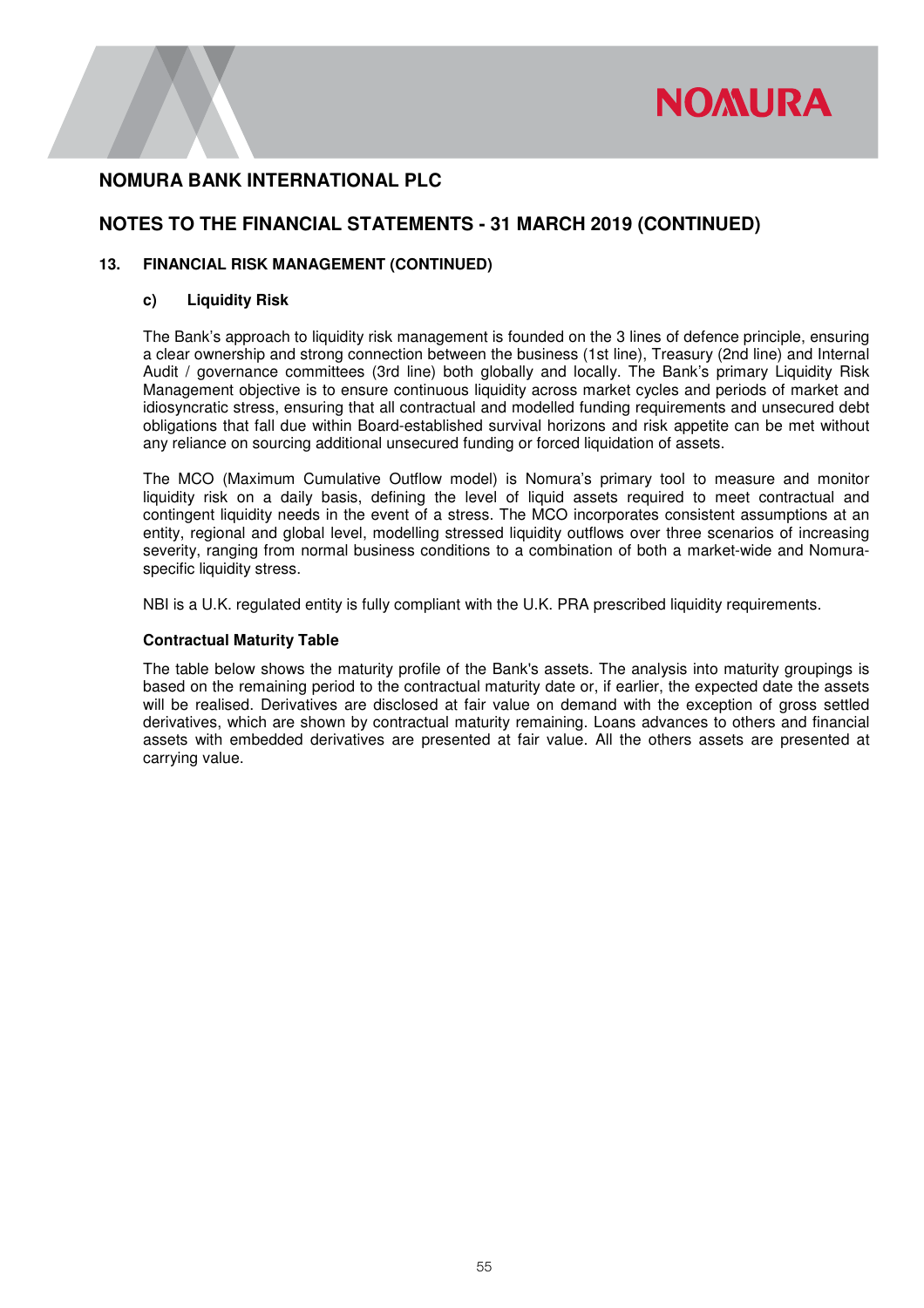# **NOTES TO THE FINANCIAL STATEMENTS - 31 MARCH 2019 (CONTINUED)**

# **13. FINANCIAL RISK MANAGEMENT (CONTINUED)**

# **Contractual Maturity Table**

| <b>Financial Assets</b>              | On<br>demand        | Less<br>than $30$ | 31 days -<br>1 year | $1 - 5$<br>years | Later<br>than 5          | Total               |
|--------------------------------------|---------------------|-------------------|---------------------|------------------|--------------------------|---------------------|
|                                      |                     | <u>days</u>       |                     |                  | years                    |                     |
| 2019                                 | \$'000              | \$'000            | \$'000              | \$'000           | \$'000                   | \$'000              |
| <b>Financial assets</b>              |                     |                   |                     |                  |                          |                     |
| Loans and advances to                | 3,048               |                   |                     |                  |                          | 3,048               |
| banks                                |                     |                   |                     |                  |                          |                     |
| Derivative financial                 | 421,076             | 8,206             | 19,848              |                  |                          | 449,130             |
| instruments<br>Loans and advances to | 54,780              | 548,443           | 899,313             | 61,600           |                          | 1,564,136           |
| affiliates                           |                     |                   |                     |                  |                          |                     |
| Securities purchased under           |                     |                   |                     |                  |                          |                     |
| agreements to resell                 | 1,074,851           | 534,705           | 2,736,312           | 189,348          |                          | 4,535,216           |
| Loans and advances to                | 3,032               |                   |                     | 1,951            | 63,632                   | 68,615              |
| others                               |                     |                   |                     |                  |                          |                     |
| Prepayments and accrued              |                     |                   |                     |                  |                          |                     |
| income                               | 13,138              |                   |                     |                  |                          | 13,138              |
| Other asset                          | 828                 |                   |                     |                  |                          | 828                 |
| <b>Financial investments</b>         |                     |                   |                     |                  | 17                       | 17                  |
| Deferred tax asset                   | 4,347               |                   |                     |                  |                          | 4,347               |
| <b>Total assets</b>                  | 1,575,100           | 1,091,354         | 3,655,473           | 252,899          | 63,649                   | 6,638,475           |
|                                      |                     |                   |                     |                  |                          |                     |
| 2018                                 |                     |                   |                     |                  |                          |                     |
| Loans and advances to                | 6,635               |                   |                     |                  |                          | 6,635               |
| banks                                |                     |                   |                     |                  |                          |                     |
| Derivative financial                 | 499,852             | 2,327             | 2,173               |                  | $\overline{\phantom{a}}$ | 504,352             |
| instruments                          |                     |                   |                     |                  |                          |                     |
| Loans and advances to<br>affiliates  | 60,670              | 396,475           | 502,105             | 66,923           | $\qquad \qquad -$        | 1,026,173           |
| Securities purchased under           | 1,143,694           | 376,680           | 4,112,139           | 564,307          | $\frac{1}{2}$            | 6,196,820           |
| agreements to resell                 |                     |                   |                     |                  |                          |                     |
| Loans and advances to                | 799                 |                   |                     | 1,935            | 77,759                   | 80,493              |
| others                               |                     |                   |                     |                  |                          |                     |
| Prepayments and accrued              | 9,748               |                   |                     |                  |                          | 9,748               |
| income                               |                     |                   |                     |                  |                          |                     |
| Other asset                          | 8,376               |                   |                     |                  |                          | 8,376               |
| Available-for-sale financial         |                     |                   |                     |                  | 12                       | 12                  |
| investments                          |                     |                   |                     |                  |                          |                     |
| Deferred tax asset                   | 12,317<br>1,742,091 | 775,482           | 4,616,417           | 633,165          | 77,771                   | 12,317<br>7,844,926 |
| <b>Total assets</b>                  |                     |                   |                     |                  |                          |                     |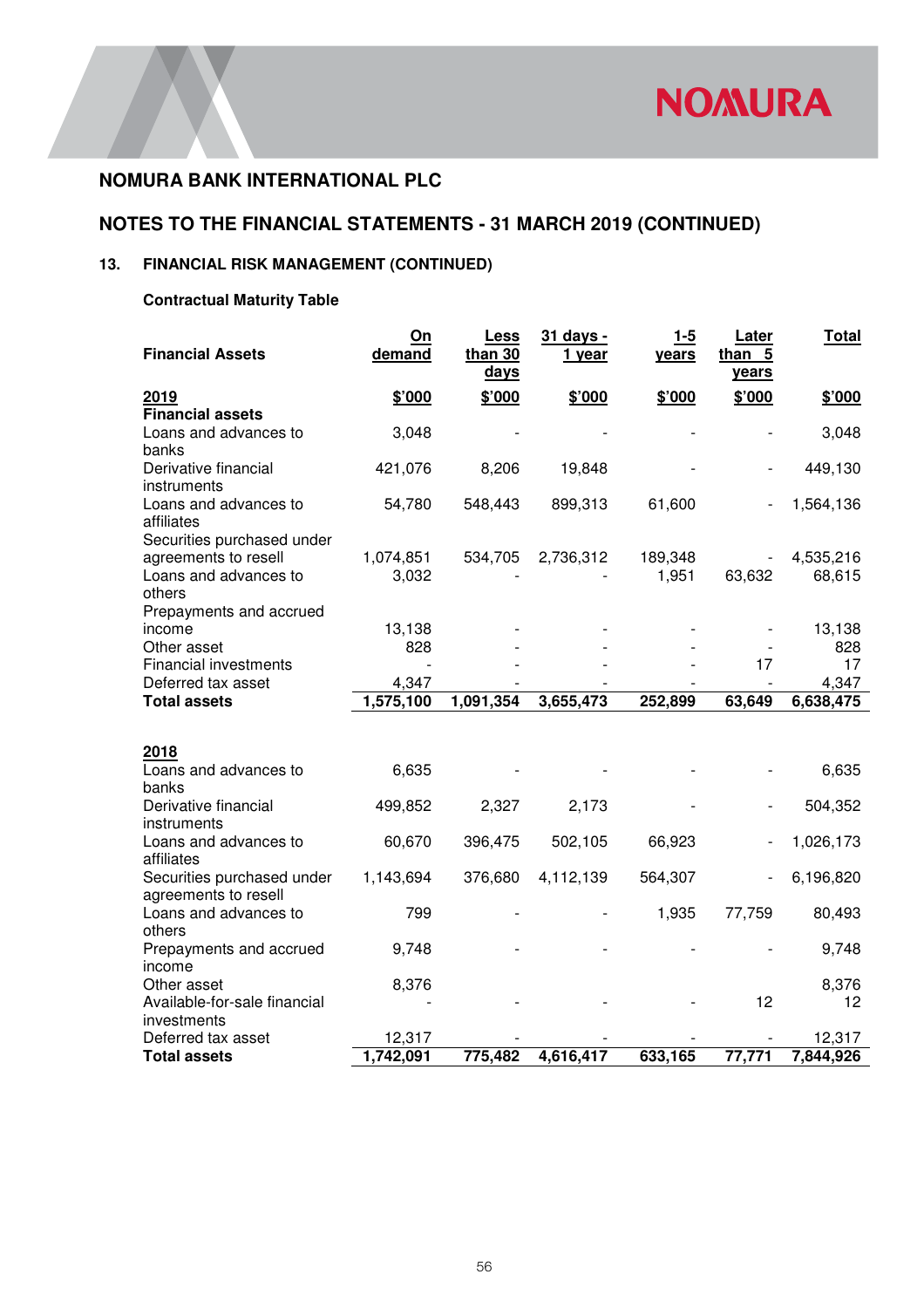

# **NOTES TO THE FINANCIAL STATEMENTS - 31 MARCH 2019 (CONTINUED)**

### **13. FINANCIAL RISK MANAGEMENT (CONTINUED)**

### **Contractual Maturity Table (continued)**

The table below shows the Bank's liabilities by remaining contractual maturity, taking into account early redemption features. Derivatives, other instruments containing embedded derivatives and borrowing from others are presented at their fair values. Derivatives are disclosed at fair value on demand with the exception of gross settled derivatives, which are shown by contractual maturity remaining. Financial liabilities designated at fair value are disclosed based on their earliest redemption date. Structured note issuances are presented at their undiscounted cash flows and remaining liabilities are presented at carrying value.

| <b>Financial Liabilities</b>                                                                      | On<br>demand                   | <b>Less</b><br>than 30<br>days | 31 days -<br>1 year | $1 - 5$<br>years   | Later<br>than 5<br>years | <b>Total</b>                             |
|---------------------------------------------------------------------------------------------------|--------------------------------|--------------------------------|---------------------|--------------------|--------------------------|------------------------------------------|
| 2019<br><b>Customer accounts</b>                                                                  | \$'000<br>184                  | \$'000                         | \$'000              | \$'000             | \$'000                   | \$'000<br>184                            |
| Derivative financial<br>instruments                                                               | 475,843                        | 5,571                          | 150,613             | 21,860             |                          | 653,887                                  |
| Accruals and deferred income<br>Borrowing from affiliates<br>Borrowing from others                | 20,593<br>225,901<br>3,375     | 225,995                        | 224,495<br>1,256    | 37,114             | 85,291                   | 20,593<br>761,682<br>41,745              |
| Securities sold under<br>agreements to repurchase                                                 |                                |                                | 175,000             | 424,980            |                          | 599,980                                  |
| Bonds and medium-term notes<br><b>Group Relief Payable</b><br>Other liabilities                   | 3,219<br>126                   | 321,933                        | 470,133             | 640,404            | 2,959,369                | 4,391,839<br>3,219<br>126                |
| <b>Total liabilities</b>                                                                          | 729,241                        | 553,499                        | 1,021,497           | 1,124,358          | 3,044,660                | 6,473,255                                |
| <b>Other Commitments</b><br>Standby letters of credit<br>issued                                   | 114,577                        | 376,815                        |                     | 680,676<br>100,000 | 195,833<br>314,000       | 1,367,901<br>414,000                     |
| 2018<br><b>Customer accounts</b><br>Derivative financial                                          | 200                            |                                |                     |                    |                          | 200                                      |
| instruments<br>Accruals and deferred income<br>Borrowing from affiliates<br>Borrowing from others | 1,102,672<br>25,931<br>161,157 | 2,877                          | 2,207<br>1,146      | 42,089             | 85,328                   | 1,107,756<br>25,931<br>246,485<br>43,235 |
| Securities sold under<br>agreements to repurchase                                                 |                                |                                | 885,693             | 564,307            |                          | 1,450,000                                |
| Bonds and medium-term notes<br><b>Group Relief Payable</b><br>Other liabilities                   | 27,424<br>740                  | 445,923                        | 221,629             | 907,259            | 3,085,205                | 4,660,016<br>27,424<br>740               |
| <b>Total liabilities</b>                                                                          | 1,318,124                      | 448,800                        | 1,110,675           | 1,513,655          | 3,170,533                | 7,561,787                                |
| <b>Other Commitments</b><br>Standby letters of credit<br>issued                                   | 184,439                        | 125,000                        |                     | 554,013<br>110,000 | 84,152<br>279,000        | 947,604<br>389,000                       |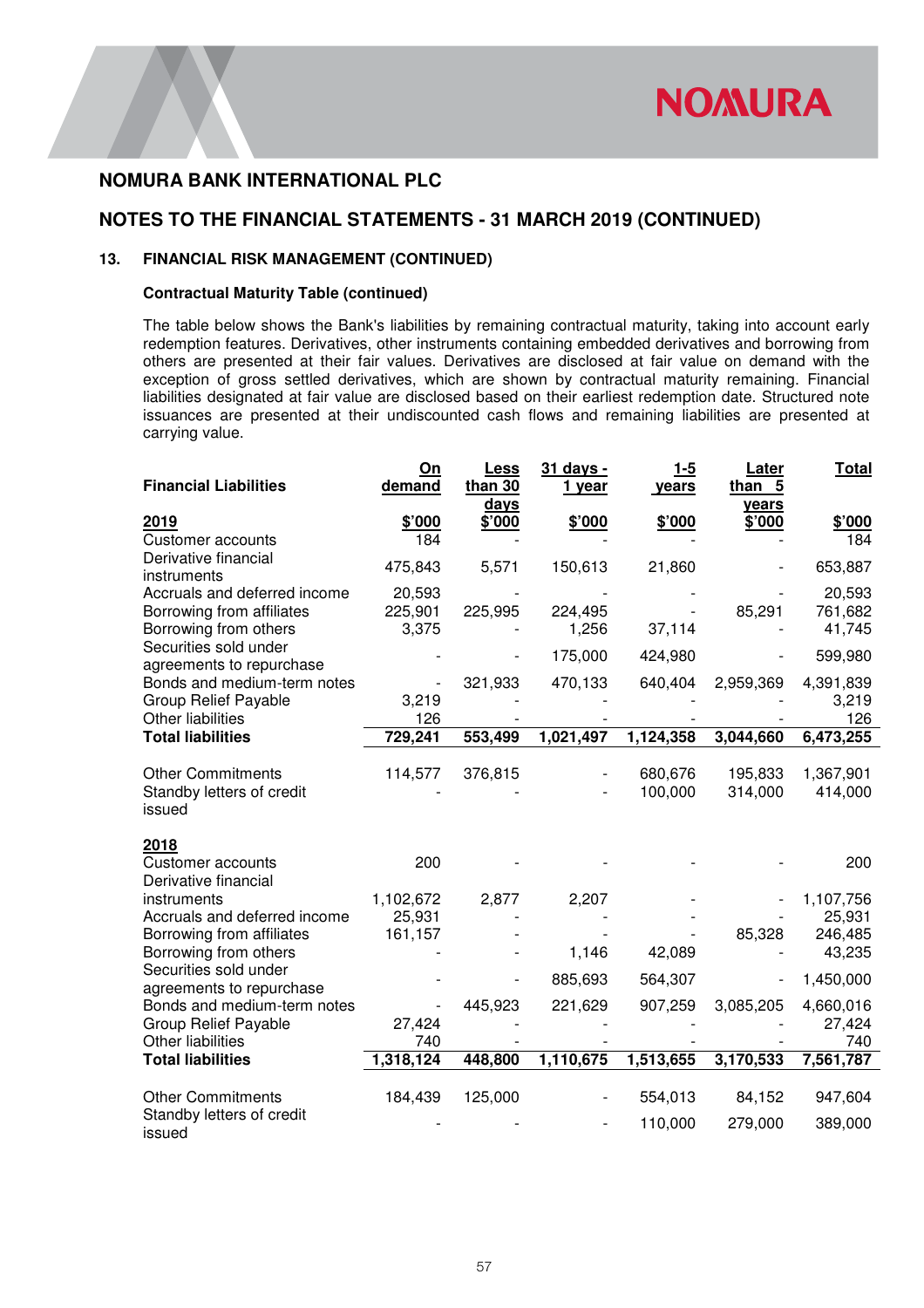# **NOTES TO THE FINANCIAL STATEMENTS - 31 MARCH 2019 (CONTINUED)**

# **13. FINANCIAL RISK MANAGEMENT (CONTINUED)**

### **Maturity analysis of assets and liabilities**

The table below shows an analysis of assets and liabilities analysed according to when they are expected to be recovered or settled.

|                                                           | 2019<br>Within 12<br>months | 2019<br>After 12<br>months | 2019<br><b>Total</b> | 2018<br>Within 12<br>months | 2018<br>After 12<br>months | 2018<br><b>Total</b> |
|-----------------------------------------------------------|-----------------------------|----------------------------|----------------------|-----------------------------|----------------------------|----------------------|
|                                                           | \$'000                      | \$'000                     | \$'000               | \$'000                      | \$'000                     | \$'000               |
| <b>Financial assets</b><br>Loans and advances<br>to banks | 3,048                       |                            | 3,048                | 6,635                       |                            | 6,635                |
| Derivative financial<br>instruments                       | 449,130                     |                            | 449,130              | 504,352                     |                            | 504,352              |
| Loans and advances<br>to affiliates                       | 1,502,536                   | 61,600                     | 1,564,136            | 959,250                     | 66,923                     | 1,026,173            |
| Securities purchased<br>under agreements to<br>resell     | 4,345,868                   | 189,348                    | 4,535,216            | 5,632,513                   | 564,307                    | 6,196,820            |
| Loans and advances<br>to others                           | 3,032                       | 65,583                     | 68,615               | 799                         | 79,694                     | 80,493               |
| Prepayments and<br>accrued income                         | 13,138                      |                            | 13,138               | 9,748                       |                            | 9,748                |
| Other asset                                               | 828                         |                            | 828                  | 8,376                       |                            | 8,376                |
| Financial<br>investments                                  |                             | 17                         | 17                   |                             |                            |                      |
| Available-for-sale<br>financial investments               |                             |                            |                      |                             | 12                         | 12                   |
| Deferred tax asset                                        | 4,347                       |                            | 4,347                | 12,317                      |                            | 12,317               |
| <b>Total</b>                                              | 6,321,927                   | 316,548                    | 6,638,475            | 7,133,990                   | 710,936                    | 7,844,926            |
| <b>Financial liabilities</b>                              |                             |                            |                      |                             |                            |                      |
| Customer accounts                                         | 184                         |                            | 184                  | 200                         |                            | 200                  |
| Derivative financial<br>instruments                       | 632,027                     | 21,860                     | 653,887              | 1,107,756                   |                            | 1,107,756            |
| Accruals and<br>deferred income                           | 20,593                      |                            | 20,593               | 25,931                      |                            | 25,931               |
| Borrowing from<br>affiliates                              | 676,391                     | 85,291                     | 761,682              | 161,157                     | 85,328                     | 246,485              |
| Borrowing from<br>others                                  | 4,631                       | 37,114                     | 41,745               | 1,146                       | 42,089                     | 43,235               |
| Securities sold under<br>agreements to<br>repurchase      | 175,000                     | 424,980                    | 599,980              | 885,693                     | 564,307                    | 1,450,000            |
| Bonds and medium-<br>term notes                           | 840,884                     | 3,480,970                  | 4,321,854            | 613,721                     | 3,846,694                  | 4,460,415            |
| Group Relief Payable                                      | 3,219                       |                            | 3,219                | 27,424                      |                            | 27,424               |
| Other liabilities<br><b>Total</b>                         | 126                         |                            | 126                  | 740<br>2,823,768            | 4,538,418                  | 740                  |
|                                                           | 2,353,055                   | 4,050,215                  | 6,403,270            |                             |                            | 7,362,186            |
| <b>Net</b>                                                | 3,968,872                   | (3,733,667)                | 235,205              | 4,310,222                   | (3,827,482)                | 482,740              |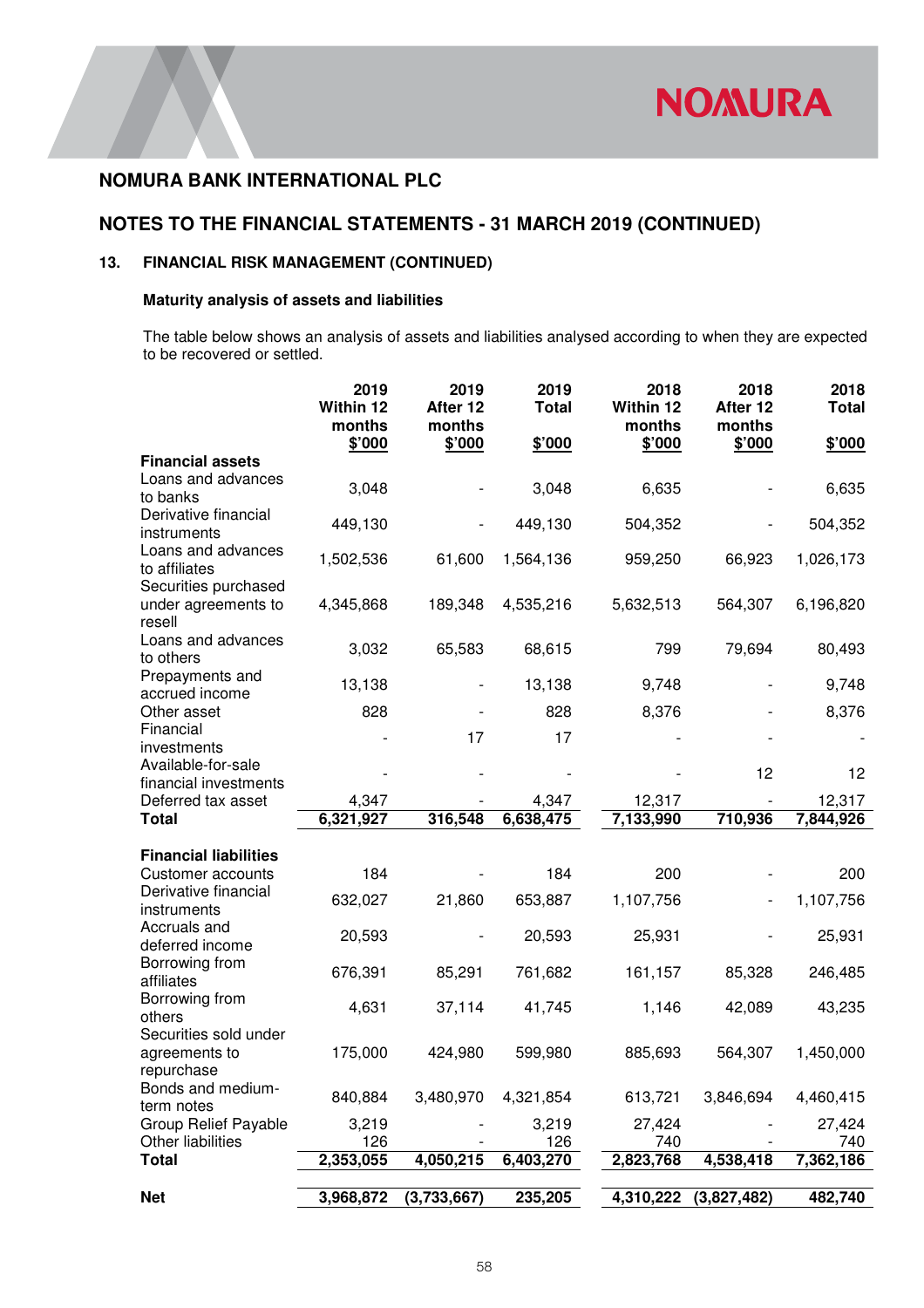

## **NOTES TO THE FINANCIAL STATEMENTS - 31 MARCH 2019 (CONTINUED)**

### **13. FINANCIAL RISK MANAGEMENT (CONTINUED)**

### **d) Operational Risk**

The Bank defines operational risk as the risk of loss arising from inadequate or failed internal processes, people and systems or from external events. It excludes strategic risk (the risk of loss as a result of poor strategic business decisions), but includes the risk of breach of legal and regulatory requirements, and the risk of damage to Nomura's reputation if caused by an operational risk. The Bank uses the Nomura Group's Operational Risk Management ("ORM") framework for the management of the Bank's operational risk.

#### *The Three Lines of Defence*

Nomura Group adopts the industry standard "Three Lines of Defence" for the management of operational risk, comprising the following elements:

1) 1st Line of Defence: The business which owns and manages its risks

- 2) 2nd Line of Defence: The ORM function, which defines and co-ordinates Nomura Group's operational risk, framework and its implementation, provides challenge to the 1st Line of Defence
- 3) 3rd Line of Defence: Internal Audit, who provide independent assurance

The Nomura Group's ORM framework is set out below:

#### *Infrastructure of the framework*

- Policy framework: Sets standards for managing operational risk and details how to monitor adherence to these standards.
- Training and awareness: Action taken by ORM to improve business understanding of operational risk.

#### *Products and Services*

- Event Reporting: This process is used to identify and report any event which resulted in or had the potential to result in a loss or gain or other impact associated with inadequate or failed internal processes, people and systems, or from external events.
- Risk and Control Self-assessment ("RCSA"): This process is used to identify the inherent risks the business faces, the key controls associated with those risks and relevant actions to mitigate the residual risks. Global ORM are responsible for developing the RCSA process and supporting the business in its implementation.
- Key Risk Indicators ("KRI"): KRIs are the metrics used to monitor the business' exposure to operational risk and trigger aapropriate responses as thresholds are breached.
- Scenario Analysis: This process is used to assess and quantify potential high impact, low likelihood operational risk events. During the process, actions may be identified to enhance the control environment which are then tracked via the Operational Risk Management framework.

*Outputs* 

- Analysis and reporting: A key aspect of ORM's role is to analyse, report, and challenge operational risk information provided by business units, and work with business units to develop action plans to mitigate risks.
- Operational risk capital calculation: Calculate operational risk capital as required under Basel standards and local regulatory requirements.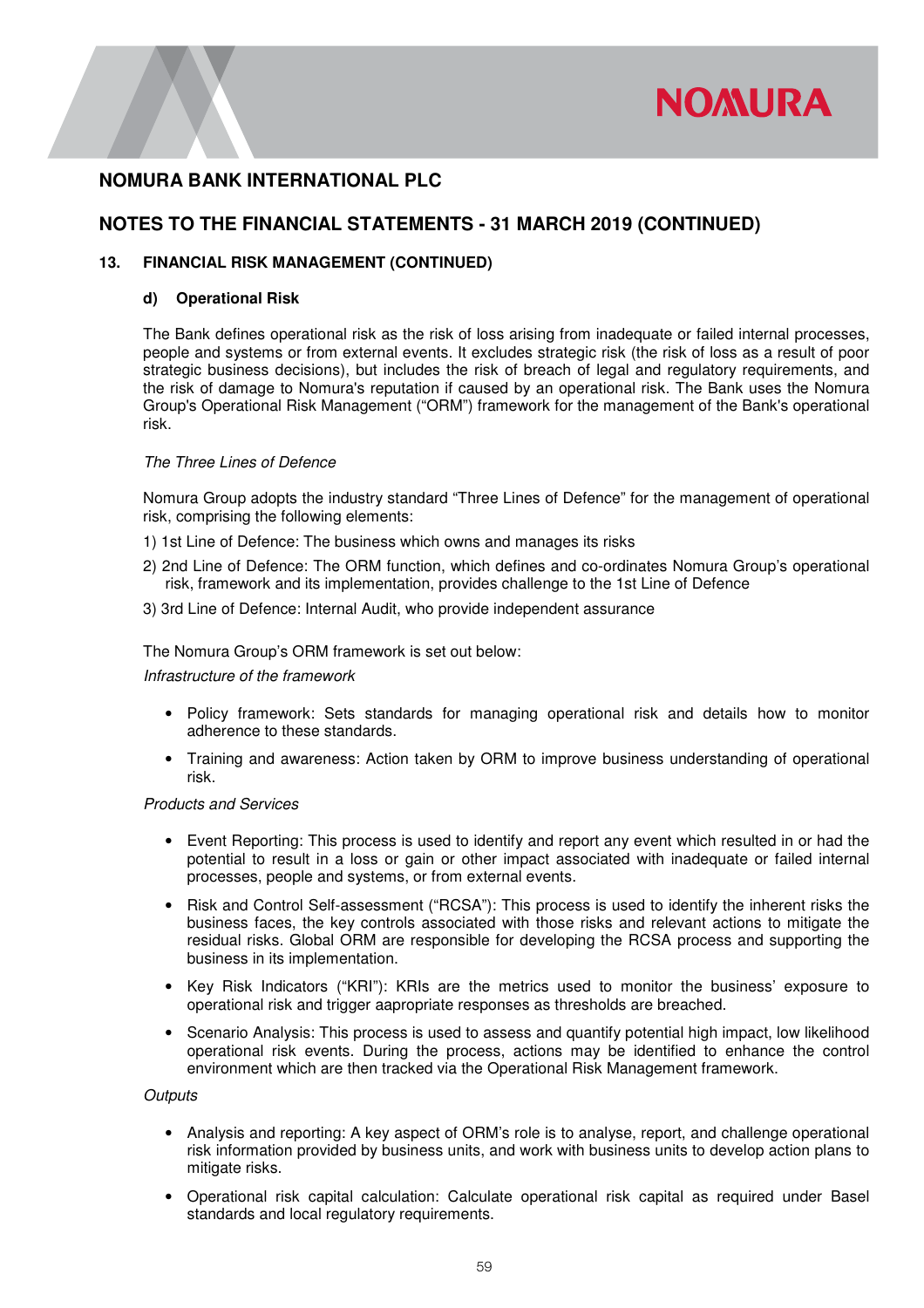

# **NOTES TO THE FINANCIAL STATEMENTS - 31 MARCH 2019 (CONTINUED)**

### **13. FINANCIAL RISK MANAGEMENT (CONTINUED)**

#### **e) Model Risk**

Model Risk is the risk of financial loss, incorrect decision making, or damage to the firm's credibility arising from Model errors or incorrect or inappropriate Model application.

To effectively manage the Firm's Model Risk, Nomura has established a Model Risk Management Framework to govern the development, ownership, validation, approval, usage, ongoing monitoring, and periodic review of the Firm's Models. The framework is supported by a set of policies and procedures that articulate process requirements for the various elements of the model lifecycle, including monitoring of model risk with respect to the Firm's appetite.

New models and material changes to approved models must be independently validated prior to official use. Thresholds to assess the materiality of model changes are defined in Model Risk Management's procedures. During independent validation, validation teams analyze a number of factors to assess a model's suitability, identify model limitations, and quantify the associated model risk, which is ultimately mitigated through the imposition of approval conditions, such as usage conditions, model reserves and capital adjustments. Approved models are subject to Model Risk Management's annual re-approval process and ongoing performance monitoring to assess their continued suitability. Appropriately delegated Model Risk Management Committees provide oversight, challenge, governance, and ultimate approval of validated Models.

### **f) Business Risk**

Business risk is the risk of failure of revenues to cover costs due to deterioration of the earnings environment or deterioration of the efficiency or effectiveness of Nomura's business operations. Business risk is managed by the senior management of the Bank, including the Board of Directors.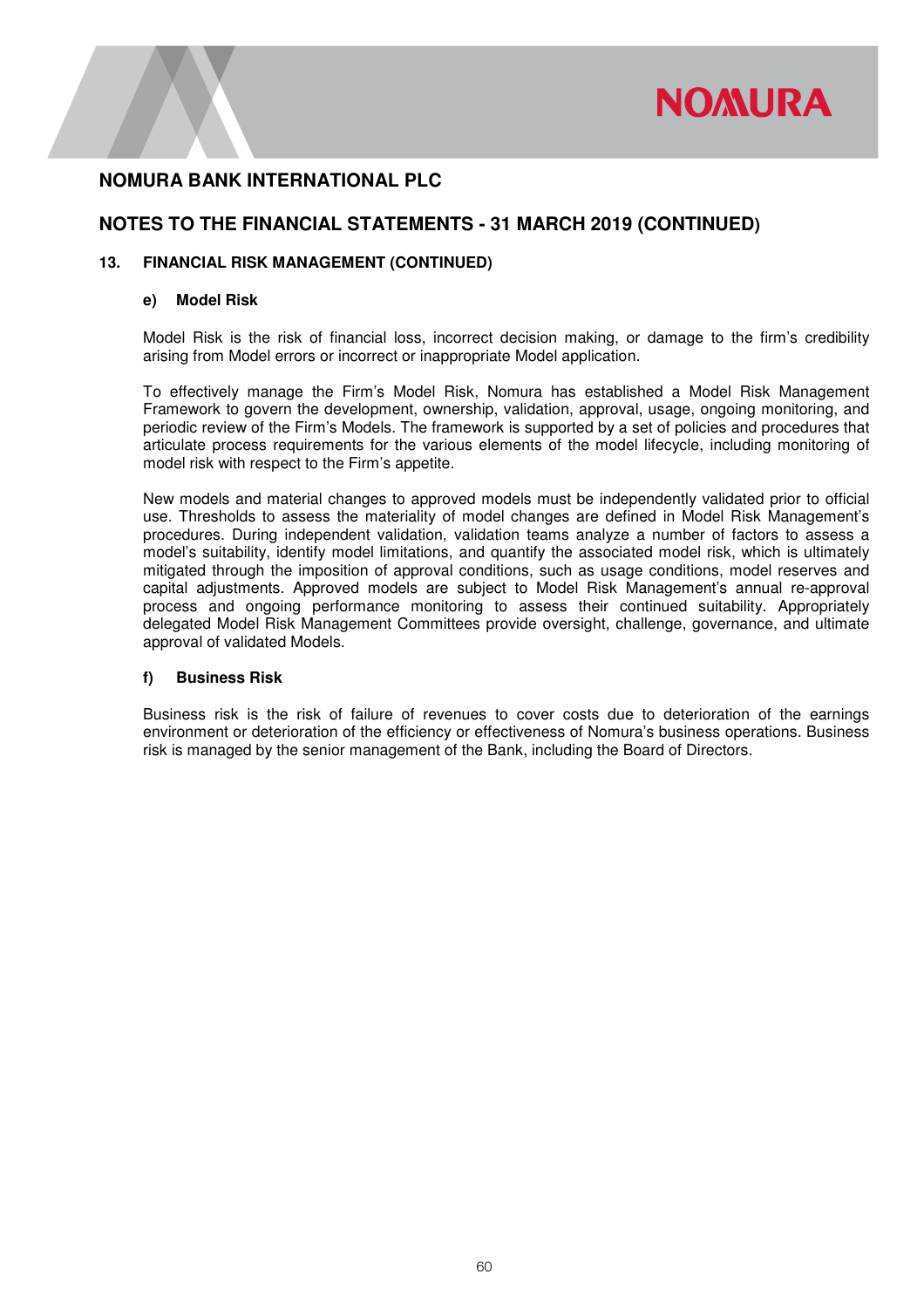

### **NOTES TO THE FINANCIAL STATEMENTS - 31 MARCH 2019 (CONTINUED)**

#### **14. FAIR VALUE OF FINANCIAL INSTRUMENTS**

The following methods and assumptions have been applied in determining the fair values of financial instruments:

- a) The fair value of financial assets and liabilities at amortised cost due within 12 months are assumed to approximate to their carrying values.
- b) Financial assets classified as fair value through other comprehensive income are measured at fair value by reference to quoted market prices when available. If quoted market prices are not available, then fair values are estimated using a valuation model.
- c) Financial assets mandatorily at fair value through through profit and loss, financial liabilities designated at fair value through profit and loss and derivatives are measured at fair value by reference to quoted market prices when available. If quoted market prices are not available, then fair values are estimated using a valuation model. Such models are based wherever possible on assumptions supported by observable market prices or rates. These valuation techniques are based on assumptions. As a result, the fair value calculated using these valuation techniques will change if the underlying assumptions change. The potential impact of using reasonably possible alternative assumptions to value these financial instruments has not been disclosed as, due to the Bank's transfer of risks to other Nomura Group companies, it is not deemed significant.

#### **Fair value hierarchy**

The Bank uses the following hierarchy for determining and disclosing the fair value of financial instruments by valuation techniques:

- **Level 1** Unadjusted quoted prices in active markets for identical assets or liabilities accessible by the Bank at the measurement date.
- Level 2 Quoted prices in inactive markets or prices containing other inputs which are observable, either directly or indirectly. Valuation techniques using observable inputs reflect assumptions used by market participants in pricing financial instruments and are based on data obtained from independent market sources at the measurement date.
- **Level 3** Unobservable inputs that are significant to the fair value measurement of the financial instrument. Valuation techniques using unobservable inputs reflect management's assumptions about the estimates used by other market participants in valuing similar financial instruments. These valuation techniques are developed based on the best available information at the measurement date.

The following tables presents information about the Bank's financial assets and financial liabilities measured at fair value within the fair value hierarchy, based on the transparency of inputs into the valuation techniques used by the Bank to determine such fair values. Financial assets and financial liabilities are classified in their entirety based on the lowest level of input that is significant to the fair value measurement of the financial instrument.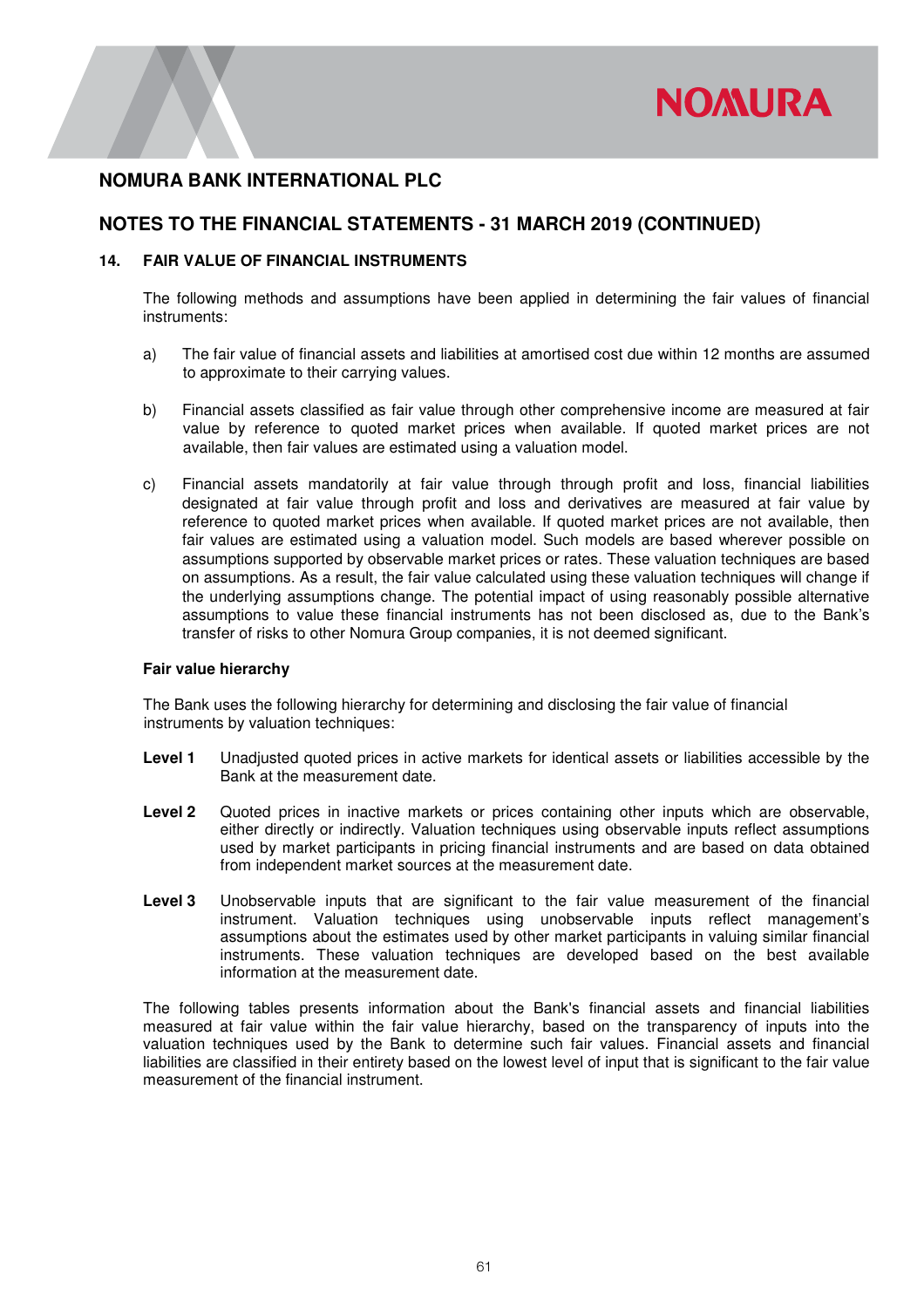

# **NOTES TO THE FINANCIAL STATEMENTS - 31 MARCH 2019 (CONTINUED)**

# **14. FAIR VALUE OF FINANCIAL INSTRUMENTS (CONTINUED)**

### **Fair value hierarchy – Assets**

|                                          | Level 1 | Level <sub>2</sub> | Level 3 | Total     |
|------------------------------------------|---------|--------------------|---------|-----------|
| 2019                                     | \$'000  | \$'000             | \$'000  | \$'000    |
| <b>Financial assets</b>                  |         |                    |         |           |
| Derivative financial instruments         |         | 357,028            | 92,102  | 449,130   |
| Securities purchased under agreements to |         |                    |         |           |
| resell                                   |         | 4,535,216          |         | 4,535,216 |
| Loans and advances to affiliates         |         | 560,042            |         | 560,042   |
| Loans and advances to others             |         |                    | 65.617  | 65,617    |
| Prepayments and accrued income           |         | 12,687             |         | 12,687    |
| <b>Financial investments</b>             |         |                    |         |           |
|                                          | ۰       | 5,464,990          | 157,719 | 5,622,709 |
| 2018                                     |         |                    |         |           |
| <b>Financial assets</b>                  |         |                    |         |           |
| Derivative financial instruments         |         | 239,558            | 264,794 | 504,352   |
| Loans and advances to affiliates         |         | 790,145            |         | 790,145   |
| Loans and advances to others             |         |                    | 79,694  | 79,694    |
|                                          |         | 1,029,703          | 344,488 | 1,374,191 |

### **Fair value hierarchy – Liabilities**

|                                                   | Level 1 | Level 2   | Level 3 | <b>Total</b> |
|---------------------------------------------------|---------|-----------|---------|--------------|
| 2019                                              | \$'000  | \$'000    | \$'000  | \$'000       |
| <b>Financial liabilities</b>                      |         |           |         |              |
| Derivative financial instruments                  |         | 456,603   | 197,284 | 653,887      |
| Accruals and deferred income                      |         | 13.401    |         | 13,401       |
| Bonds and medium-term notes                       |         | 4,321,854 |         | 4,321,854    |
| Securities sold under agreements to<br>repurchase |         | 599,980   |         | 599,980      |
| Borrowings from others                            |         | 38,370    |         | 38,370       |
|                                                   |         | 5,430,208 | 197,284 | 5,627,492    |
| 2018                                              |         |           |         |              |
| <b>Financial liabilities</b>                      |         |           |         |              |
| Derivative financial instruments                  |         | 557,988   | 549,768 | 1,107,756    |
| Bonds and medium-term notes                       |         | 4,460,415 |         | 4,460,415    |
| Borrowings from others                            |         | 43.235    |         | 43,235       |
|                                                   |         | 5,061,638 | 549,768 | 5,611,406    |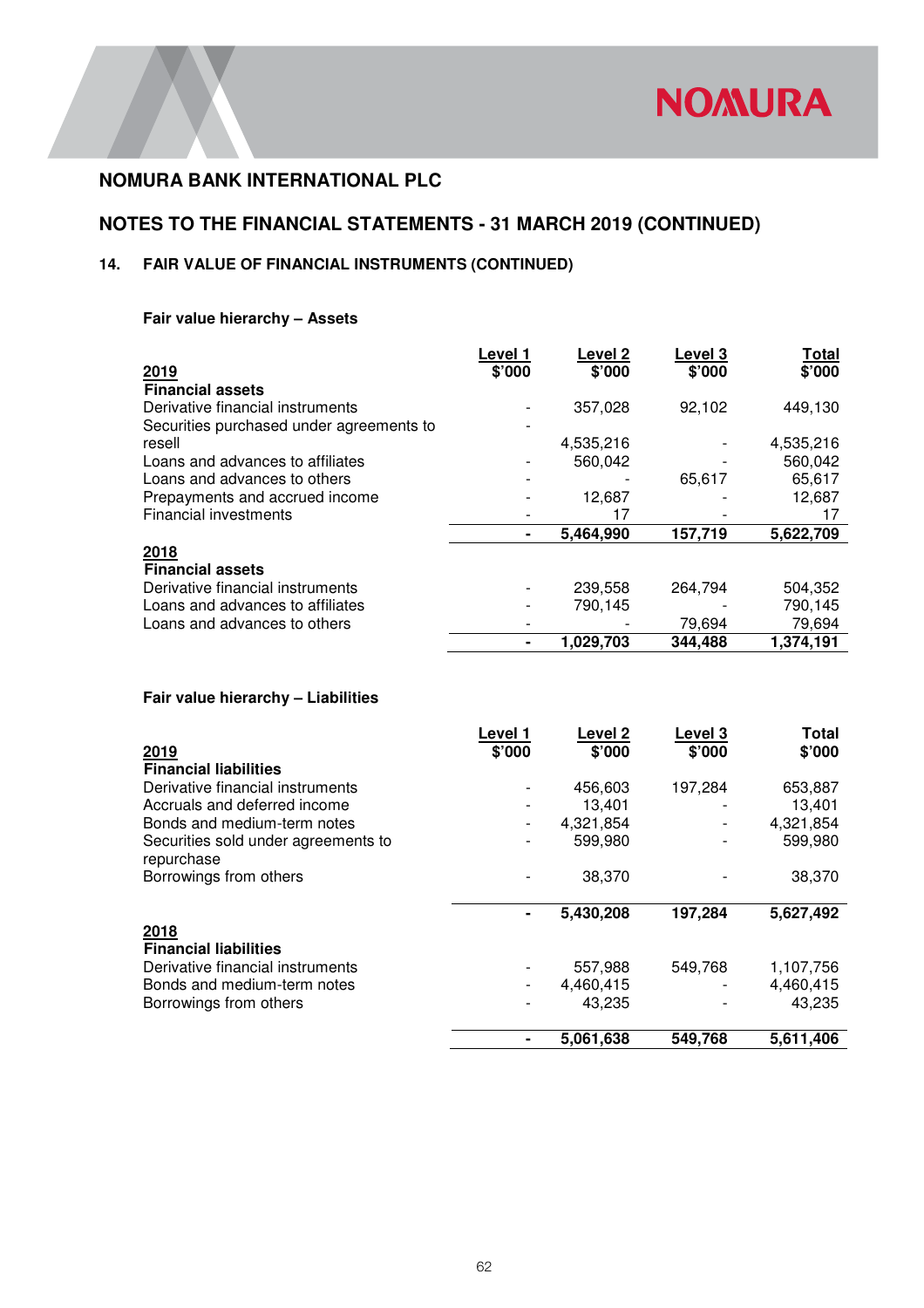

# **NOTES TO THE FINANCIAL STATEMENTS – 31 MARCH 2019 (CONTINUED)**

### **14. FAIR VALUE OF FINANCIAL INSTRUMENTS (CONTINUED)**

#### **Valuation techniques by major class of financial instrument**

The valuation techniques used by Nomura to estimate fair value for major classes of financial instruments, together with the significant inputs which determine classification in the fair value hierarchy, are as follows.

#### **Bank and corporate debt securities and loans carried at fair value**

The fair value of bank and corporate debt securities and loans carried at fair value either as trading assets or through election of the fair value option is primarily determined using DCF valuation techniques but also using broker or dealer quotations and recent market transactions of identical or similar debt securities, if available. Consideration is given to the nature of the broker and dealer quotations, namely whether these are indicative or executable, the number of available quotations and how these quotations compare to any available recent market activity or alternative pricing sources. The significant valuation inputs used for DCF valuations are yield curves, asset swap spreads, recovery rates and credit spreads of the issuer. Bank and corporate debt securities are generally classified in Level 2 of the fair value hierarchy because these valuation inputs are usually observable or market-corroborated. Certain bank and corporate debt securities will be classified in Level 3 because they are traded infrequently and there is insufficient information from comparable securities to classify them in Level 2, or credit spreads or recovery rates of the issuer used in DCF valuations are unobservable.

### **Derivatives**

Nomura enters into both exchange-traded and OTC equity, interest rate, credit and foreign exchange derivative transactions. Where these derivatives are traded in active markets and the exchange price is representative of fair value, the fair value of exchange-traded derivatives is determined using an unadjusted exchange price and classified in Level 1 of the fair value hierarchy. The fair value of exchange-traded equity derivatives which are traded in inactive markets or where the exchange price is not representative of fair value is determined using a model price and are classified in Level 2. The fair value of OTC equity derivatives is determined through option models such as Black-Scholes and Monte Carlo simulation. The significant valuation inputs used include equity prices, dividend yields, volatilities correlations, interest rates, credit spreads, recovery rates and foreign exchange rates. Valuation adjustments are also made to model valuations in order to reflect counterparty credit risk on derivative assets and Nomura's own creditworthiness on derivative liabilities. OTC derivatives are generally classified in Level 2 because all significant valuation inputs and adjustments are observable or marketcorroborated. Certain less liquid vanilla or more complex equity derivatives are classified in Level 3 where dividend yield, interest rate, credit spread, recovery rate, volatility or correlation valuation inputs are significant and unobservable.

Nomura includes valuation adjustments in its estimation of fair value of certain OTC derivatives relating to funding costs associated with these transactions to be consistent with how market participants in the principal market for these derivatives would determine fair value.

#### **Bonds and medium-term notes ("Structured notes")**

Structured notes are debt securities issued by Nomura which contain embedded features that alter the return to the investor from simply receiving a fixed or floating rate of interest to a return that depends upon some other variables, such as an equity or equity index, commodity price, foreign exchange rate, credit rating of a third party or a more complex interest rate (i.e., an embedded derivative).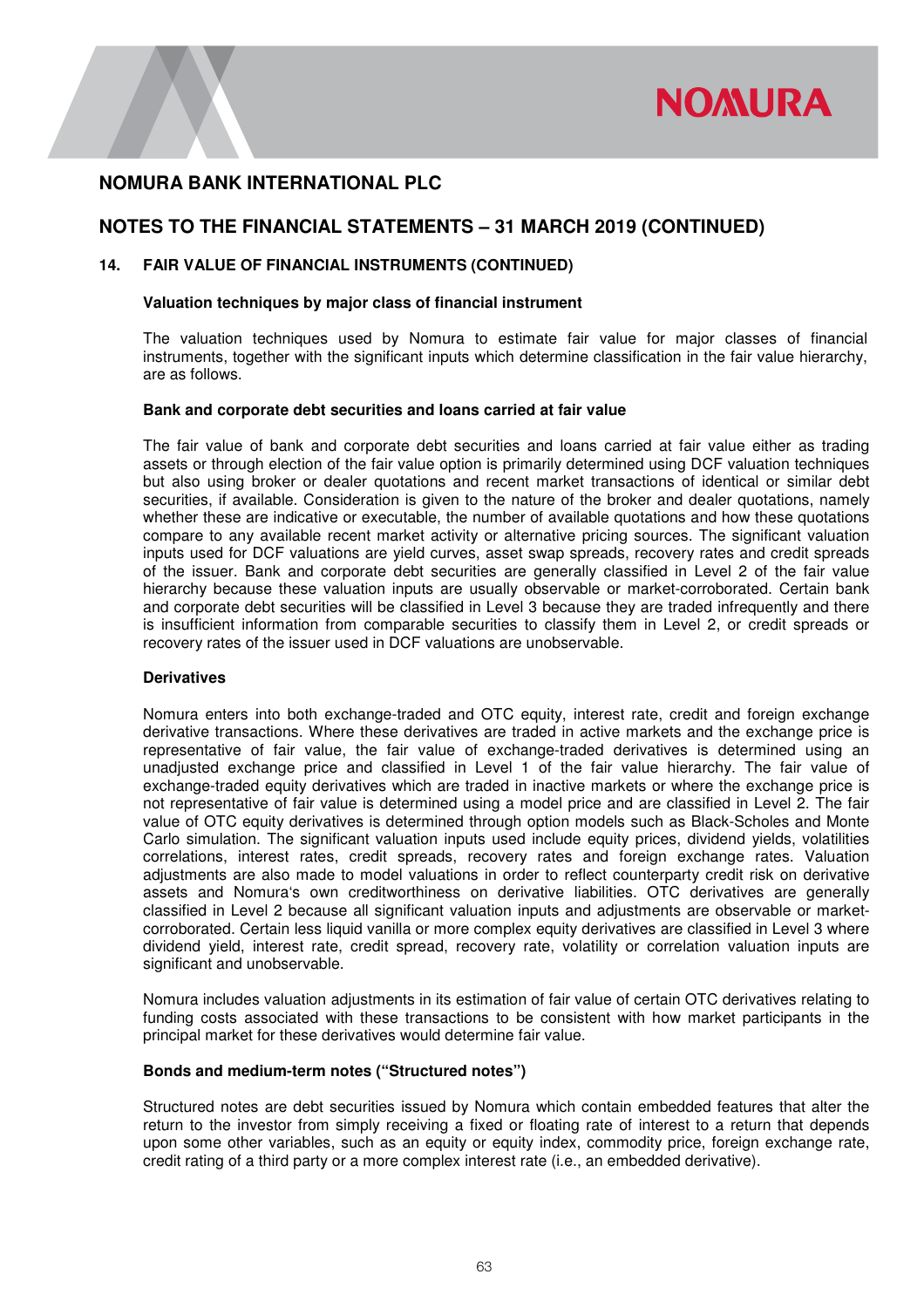

# **NOTES TO THE FINANCIAL STATEMENTS – 31 MARCH 2019 (CONTINUED)**

### **14. FAIR VALUE OF FINANCIAL INSTRUMENTS (CONTINUED)**

#### **Valuation techniques by major class of financial instrument (Continued)**

The fair value of structured notes is determined using a quoted price in an active market for the identical liability if available, and where not available, using a mixture of valuation techniques that use the quoted price of the identical liability when traded as an asset, quoted prices for similar liabilities, similar liabilities when traded as assets, or an internal model which combines DCF valuation techniques and option pricing models, depending on the nature of the embedded features within the structured note. Where an internal model is used, Nomura estimates the fair value of both the underlying debt instrument and the embedded derivative components. The significant valuation inputs used to estimate the fair value of the debt instrument component include yield curves, prepayment rates, default probabilities and loss severities. The significant valuation inputs used to estimate the fair value of the embedded derivative component are the same as those used for the relevant type of freestanding OTC derivative discussed above. A valuation adjustment is also made to the entire structured note in order to reflect Nomura's own creditworthiness. This adjustment is determined based on recent observable secondary market transactions and executable broker quotes involving Nomura debt instruments and is therefore typically treated as a Level 2 valuation input. Structured notes are generally classified in Level 2 of the fair value hierarchy as all significant valuation inputs and adjustments are observable.

#### **Valuation processes**

In order to ensure the appropriateness of any fair value measurement of a financial instrument used within these financial statements including those classified as Level 3 within the fair value hierarchy, the Bank operates a governance framework which mandates determination or validation of a fair value measurement by control and support functions independent of the businesses assuming the risk of the financial instrument. Such functions within Nomura Group with direct responsibility for either defining, implementing or maintaining valuation policies and procedures are as follows:

- The Product Control Valuations Group ("PCVG") within Nomura's Finance Department has primary responsibility for determining and implementing valuation policies and procedures in connection with determination of fair value measurements. In particular, this group will ensure that valuation policies are documented for each type of financial instrument. While it is the responsibility of our businesses to price our financial instruments, the PCVG are responsible for independently verifying or validating these prices. In the event of a difference in opinion or where the estimate of fair value requires judgement, the valuation used within these financial statements is made by senior managers independent of the businesses. This group reports to the Global Head of Product Control and ultimately to the Chief Financial Officer ("CFO") of Nomura Group;
- The Accounting Policy Group ("APG") within Nomura's Finance Department defines the Group's accounting policies and procedures, including those associated with determination of fair value. This group reports to the Global Head of Accounting Policy and ultimately to the CFO of Nomura Group; and
- The Global Model Validation Group ("MVG") within Nomura's Risk Management Department validates the appropriateness and consistency of pricing models used to determine fair value measurements independently of those who design and build the models. The group reports to the Global Head of Market and Quantitative Risk of Nomura Group.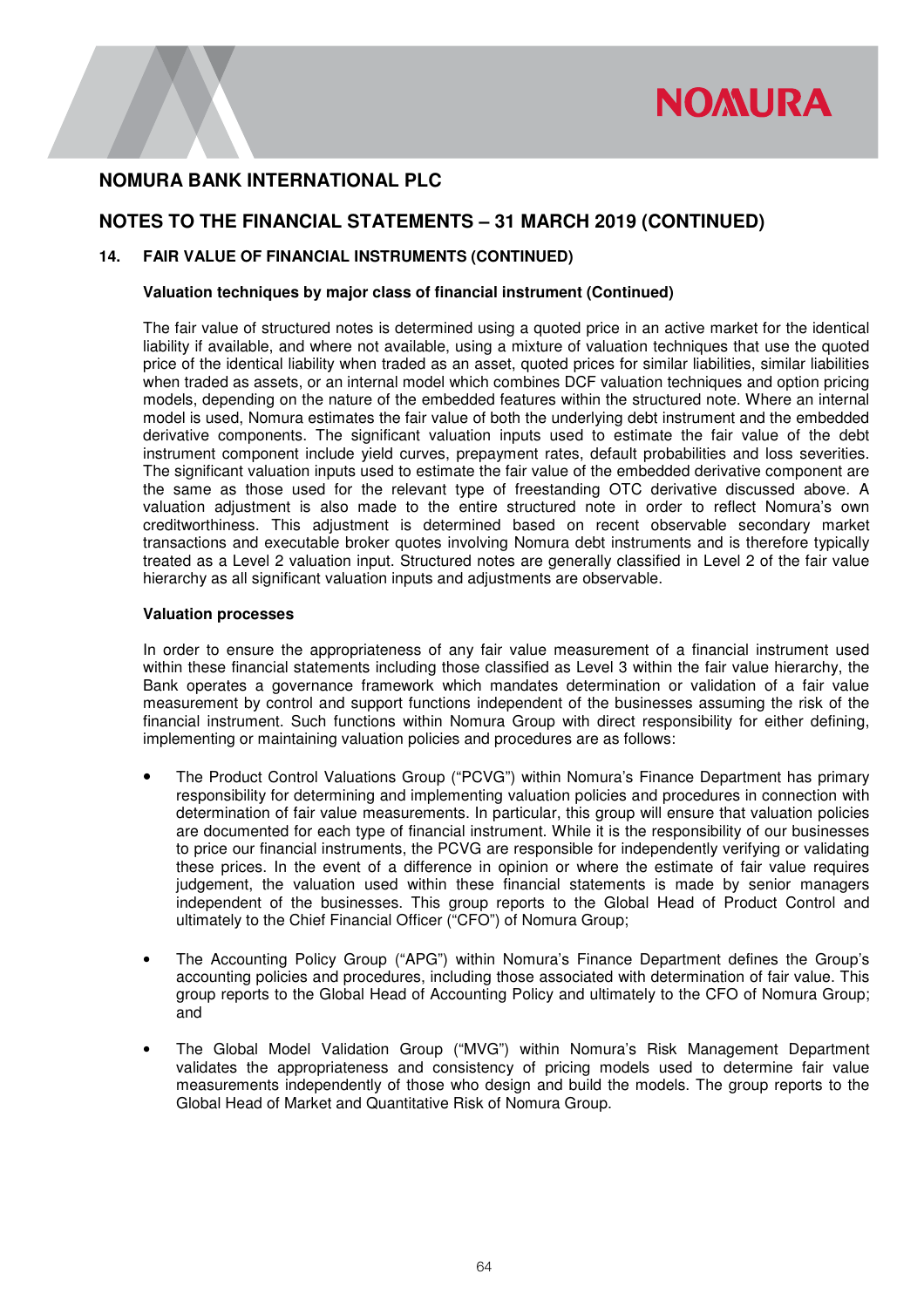

 $\mathbf{r}$ 

## **NOMURA BANK INTERNATIONAL PLC**

# **NOTES TO THE FINANCIAL STATEMENTS – 31 MARCH 2019 (CONTINUED)**

### **14. FAIR VALUE OF FINANCIAL INSTRUMENTS (CONTINUED)**

#### **Sensitivity of fair value to changes in unobservable inputs**

Level 3 financial instruments are often hedged with instruments within Level 1 or Level 2 of the fair value hierarchy and the gains or losses do not reflect the offsetting gains or losses for these hedging instruments. Additionally, due to these hedging arrangements no effect of reasonably possible alternative assumptions has been disclosed as a change in any assumption would cause a similar offsetting effect to the hedging instruments' fair value. Level 3 instruments are also measured using both observable and unobservable inputs. Fair value changes presented below, therefore, reflect realised and unrealised gains and losses resulting from movements in both observable and unobservable parameters.

#### **Movements in Level 3 financial instruments**

Level 3 financial assets and financial liabilities include instruments whose valuations are significantly dependent on parameters which are unobservable in the market. Financial instruments are categorised in accordance with their lowest level significant input. As a result, a derivative valued using a combination of Level 1, Level 2 and Level 3 parameters would be classified in Level 3 in its entirety, if its value is significantly affected by at least one significant unobservable parameter.

These financial instruments are often hedged with instruments within Level 1 or Level 2 of the fair value hierarchy and the gains or losses below do not reflect the offsetting gains or losses for these hedging instruments. Additionally, due to these hedging arrangements no effect of reasonably possible alternative assumptions has been disclosed as a change in any assumption would cause a similar offsetting effect to the hedging instruments' fair value. Level 3 instruments are also measured using both observable and unobservable inputs. Fair value changes presented below, therefore, reflect realised and unrealised gains and losses resulting from movements in both observable and unobservable parameters.

The following table presents information about financial assets and liabilities measured at fair value on a recurring basis for which the Bank has utilised Level 3 inputs to determine fair value.

|                                     | At 1 April<br><u> 2018</u> | <u>Total</u><br><u>gains/</u><br><u>(losses) in</u><br><u>P&amp;L</u> | <b>Net</b><br>cash<br>(in)/out | Settle-<br>ments | <u>Net</u><br><b>transfers</b><br>out of<br><u>level 3</u> | At<br>31 March<br>2019 | <b>Unrealised</b><br>Total gains/<br><u>(losses)in</u><br><u>P&amp;L</u> |
|-------------------------------------|----------------------------|-----------------------------------------------------------------------|--------------------------------|------------------|------------------------------------------------------------|------------------------|--------------------------------------------------------------------------|
|                                     | \$'000s                    | \$'000s                                                               | \$'000s                        | \$'000s          | \$'000s                                                    | \$'000s                | \$'000s                                                                  |
| 2019<br><b>Financial assets</b>     |                            |                                                                       |                                |                  |                                                            |                        |                                                                          |
| Derivative financial<br>instruments | 264,794                    | 16,448                                                                | $\overline{\phantom{a}}$       | (138, 444)       | (50, 696)                                                  | 92,102                 | 8,465                                                                    |
| Loans and<br>advances to others     | 79,694                     | (14, 077)                                                             |                                |                  |                                                            | 65,617                 | (14, 077)                                                                |
|                                     | 344,488                    | 2,371                                                                 | ۰                              | (138,444)        | (50,696)                                                   | 157,719                | (5,612)                                                                  |
| 2018<br><b>Financial assets</b>     |                            |                                                                       |                                |                  |                                                            |                        |                                                                          |
| Derivative financial<br>instruments | 154,353                    | 137,998                                                               | $\overline{\phantom{a}}$       | (22, 266)        | (5,291)                                                    | 264,794                | 114,033                                                                  |
| Loans and advances<br>to others     | 84,610                     | (6, 851)                                                              | 347                            | -                | 1,588                                                      | 79,694                 | (6, 851)                                                                 |
|                                     | 238,963                    | 131,147                                                               | 347                            | (22,266)         | (3,703)                                                    | 344,488                | 107,182                                                                  |

During the year, financial assets were transferred in/out of Level 3, as certain parameters became unobservable/observable or more significant. Financial assets amounting to \$975,170 were transferred into level 3 during the year.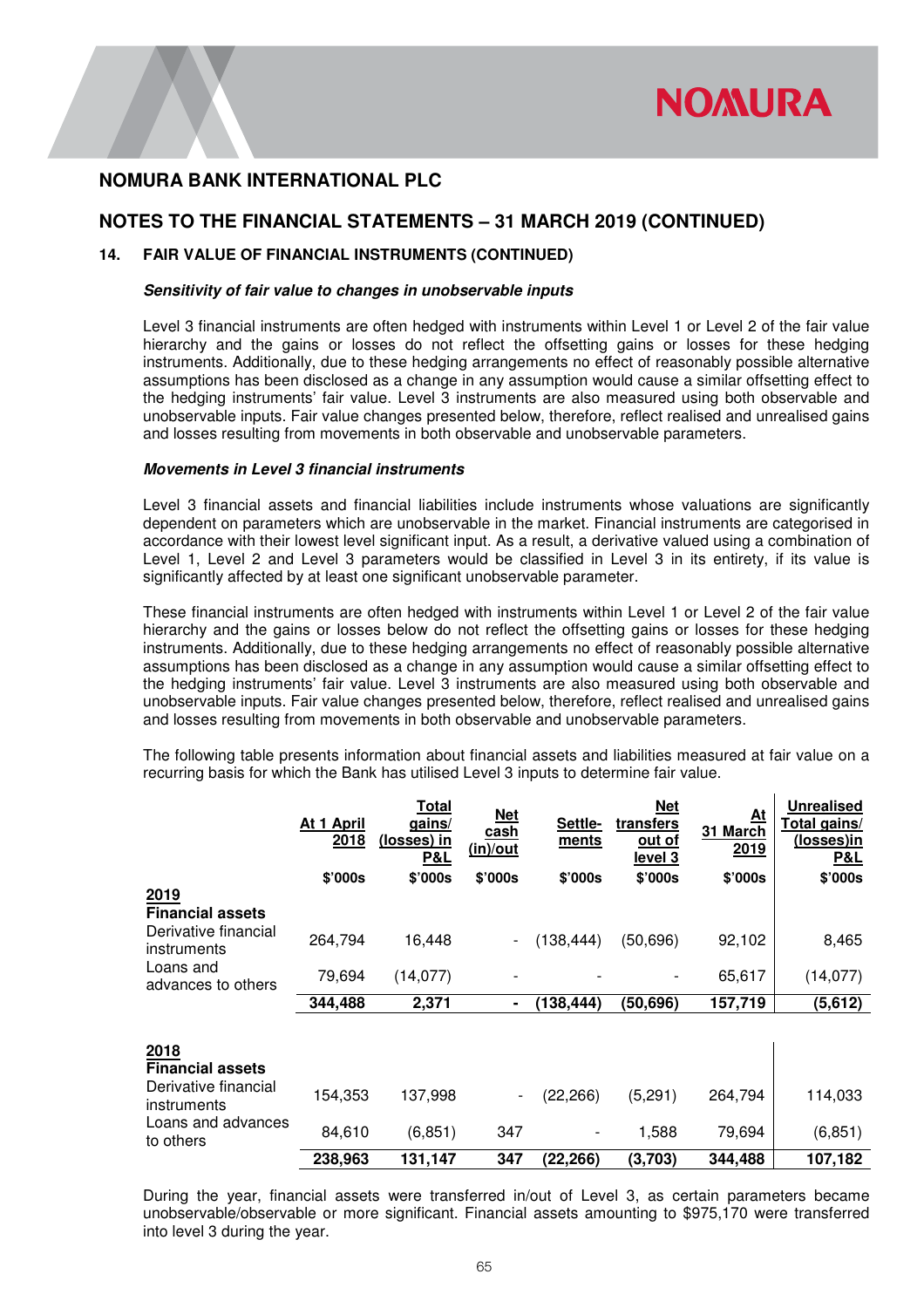$\mathbf{I}$ 

# **NOMURA BANK INTERNATIONAL PLC**

# **NOTES TO THE FINANCIAL STATEMENTS – 31 MARCH 2019 (CONTINUED)**

## **14. FAIR VALUE OF FINANCIAL INSTRUMENTS (CONTINUED)**

| 31 March 2019:                                                  | At 1 April<br>2018 | Total<br>gains/<br>(losses) in<br>P&L | <u>Net</u><br>cash<br>(in)/out | Settle-<br>ments | <b>Net</b><br>transfers<br><u>out of</u><br>level 3 | At<br>31 March<br>2019 | <b>Unrealised</b><br><b>Total gains</b><br>(losses)in<br>P&L |
|-----------------------------------------------------------------|--------------------|---------------------------------------|--------------------------------|------------------|-----------------------------------------------------|------------------------|--------------------------------------------------------------|
| 2019                                                            | \$'000s            | \$'000s                               | \$'000s                        | \$'000s          | \$'000s                                             | \$'000s                | \$'000s                                                      |
| <b>Financial</b><br>liabilities                                 |                    |                                       |                                |                  |                                                     |                        |                                                              |
| Derivative financial<br>instruments                             | 549,768            | (28, 452)                             | $\overline{\phantom{a}}$       | (311,071)        | (12,961)                                            | 197,284                | 11,357                                                       |
|                                                                 | 549,768            | (28, 452)                             | ۰                              | (311, 071)       | (12,961)                                            | 197,284                | 11,357                                                       |
| 2018<br><b>Financial</b><br>liabilities<br>Derivative financial |                    |                                       |                                |                  |                                                     |                        |                                                              |
| instruments                                                     | 407,428            | 147,206                               | $\overline{\phantom{a}}$       | (13, 396)        | 8,530                                               | 549,768                | 153,518                                                      |
|                                                                 | 407,428            | 147,206                               | ٠                              | (13, 396)        | 8,530                                               | 549,768                | 153,518                                                      |

Total gains and losses on financial liabilities included in the above table are included in 'Dealing losses' in the profit and loss account.

The Bank assumes that all transfers of financial instruments from one level to another level within the fair value hierarchy occur at the beginning of the relevant quarter in which the transfer takes place.

During the year, and no financial liabilities were transferred into level 3.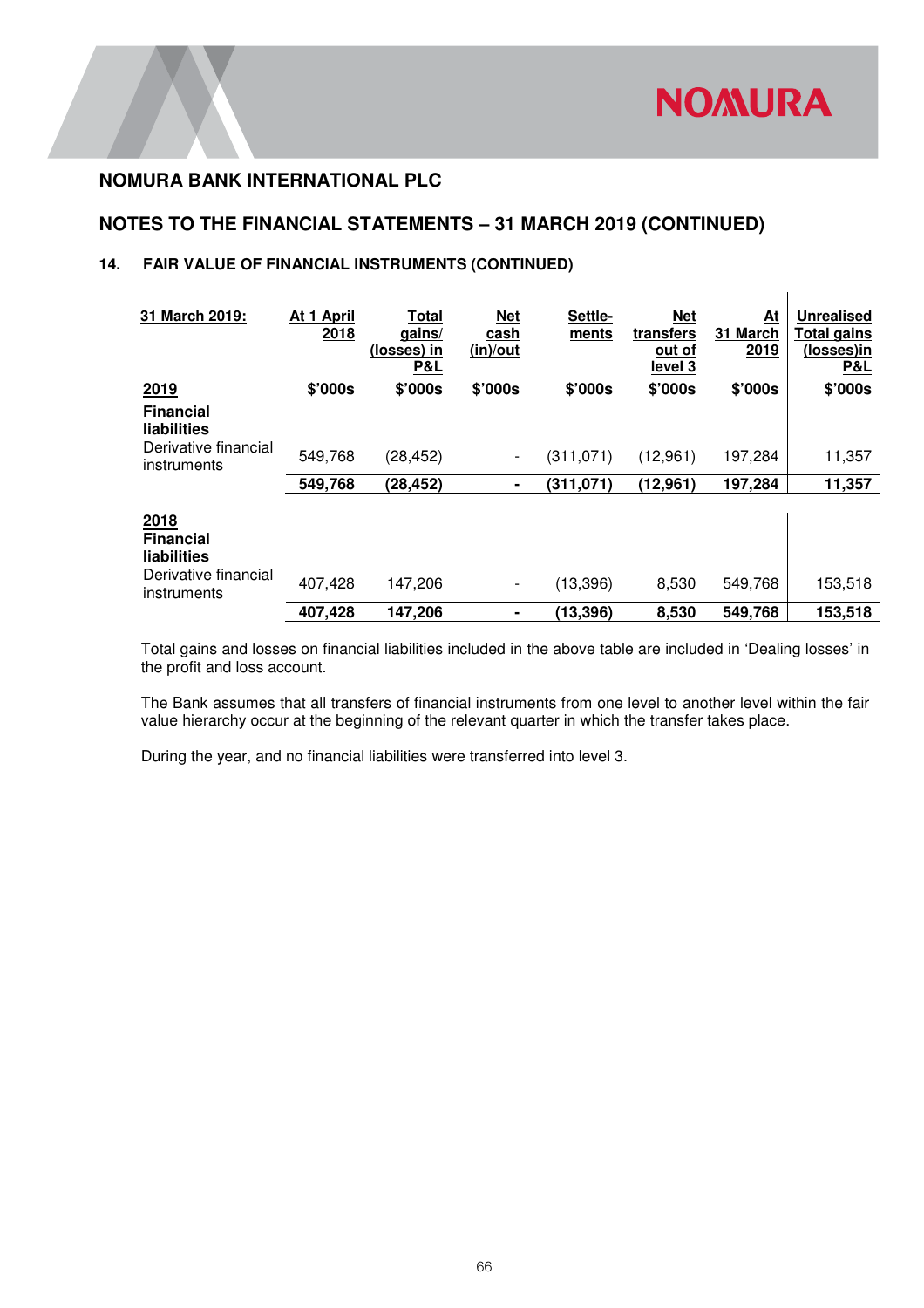

# **NOTES TO THE FINANCIAL STATEMENTS – 31 MARCH 2019 (CONTINUED)**

### **14. FAIR VALUE OF FINANCIAL INSTRUMENTS (CONTINUED)**

#### **Level 3 quantitative disclosures on significant unobservable inputs**

The following table presents quantitative information about the significant unobservable inputs and assumptions used by the Bank for Level 3 financial instruments as of 31 March 2019 and 31 March 2018:

| Class of<br>financial instruments        | <b>Fair value</b><br>\$'000 | <b>Valuation</b><br>techniques | Significant<br>Unobservable<br>inputs  | Range                               |
|------------------------------------------|-----------------------------|--------------------------------|----------------------------------------|-------------------------------------|
| 2019                                     |                             |                                |                                        |                                     |
| Derivative financial instruments         |                             |                                |                                        |                                     |
| - Assets                                 | 92,102                      | DCF/Option                     | Dividend Yield<br>Volatilities         | $2.1\% - 7.8\%$<br>$9.2\% - 23.6\%$ |
| - Liabilities                            | (197, 284)                  | Models                         | Correlations                           | $(0.27) - 0.90$                     |
| Loans and advances to others             | 65,617                      |                                | No significant                         |                                     |
|                                          |                             |                                | unobservable inputs <sup>1</sup>       |                                     |
| 2018<br>Derivative financial instruments |                             |                                |                                        |                                     |
| - Assets                                 | 264,794                     | DCF/Option                     | Dividend Yield<br>Volatilities         | $1\% - 5.2\%$<br>$5.1\% - 33.2\%$   |
| - Liabilities                            | (549, 768)                  | Models                         | Correlations                           | $(0.40) - 0.64$                     |
| Loans and advances to others             | 79,694                      |                                | No significant<br>unobservable inputs' |                                     |

<sup>1</sup>The position is valued with a significant adjustment to theoretical value to reflect likely exit level. Whilst this is significant to the valuation no individual input is seen as significant and unobservable.

#### **Estimated fair value of financial instruments not carried at fair value**

Certain financial instruments are not carried at fair value on a recurring basis in the Statement of Financial Position since they are neither held for trading purposes nor are elected for the fair value option. These are typically carried at contractual amounts due or amortised cost.

The carrying value of the majority of the financial instruments detailed below will approximate fair value since they are short-term in nature and contain minimal credit risk. These financial instruments include financial assets reported within Loans, Debtors, Cash at bank and in hand, Borrowings from fellow subsidiary undertakings, Cash collateral and Other liabilities.

Cash at bank and in hand, Other debtors, Borrowings from fellow subsidiary undertakings and Cash Collateral and Other liabilities, in the Statement of Financial Position would generally be classified in either Level 1 or Level 2 within the fair value hierarchy.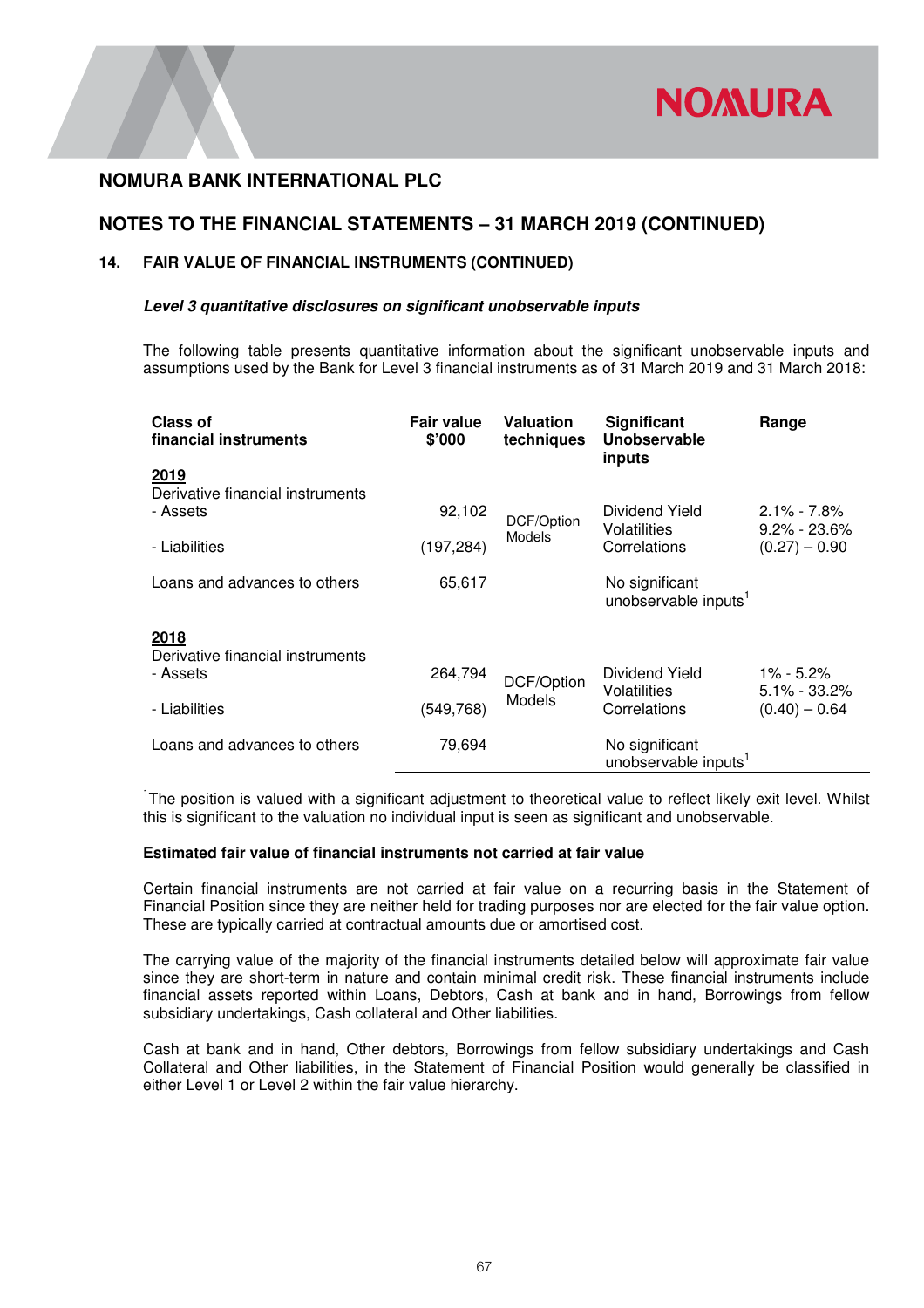# **NOTES TO THE FINANCIAL STATEMENTS – 31 MARCH 2019 (CONTINUED)**

### **14. FAIR VALUE OF FINANCIAL INSTRUMENTS (CONTINUED)**

The following tables present carrying values, fair values and classification within the fair value hierarchy for certain classes of financial instruments not carried fully or partially at fair value as of March 31, 2019 and 2018.

|                                        | <b>Fair value by level</b> |             |                |                    |                |
|----------------------------------------|----------------------------|-------------|----------------|--------------------|----------------|
|                                        | Carrying                   | Fair value  | Level 1        | Level <sub>2</sub> | Level 3        |
|                                        | amount<br>\$'000           | \$'000      | \$'000         | \$'000             | \$'000         |
| 2019                                   |                            |             |                |                    |                |
| <b>Financial Assets:</b>               |                            |             |                |                    |                |
| Loans and advances to banks            | 3,048                      | 3,048       |                | 3,048              |                |
| Loans and advances to affiliates       | 1,004,094                  | 1,004,094   |                | 1,004,094          |                |
| Loans and advances to others           | 2,997                      | 2,997       |                | 2,997              |                |
| Prepayments and accrued income         | 451                        | 451         |                | 451                |                |
| Other assets                           | 828                        | 828         |                | 828                |                |
|                                        | 1,011,418                  | 1,011,418   | $\blacksquare$ | 1,011,418          | ۰.             |
| <b>Financial Liabilities:</b>          |                            |             |                |                    |                |
| <b>Customer accounts</b>               | (184)                      | (184)       |                | (184)              |                |
| Accruals and deferred income           | (7, 192)                   | (7, 192)    |                | (7, 192)           |                |
| Borrowing from affiliates              | (761, 682)                 | (761, 682)  |                | (761, 682)         |                |
| Borrowing from others                  | (3,375)                    | (3,375)     |                | (3,375)            |                |
| <b>Other liabilities</b>               | (126)                      | (126)       |                | (126)              |                |
|                                        | (772, 559)                 | (772, 559)  | $\blacksquare$ | (772, 559)         |                |
|                                        |                            |             |                |                    |                |
| 2018                                   |                            |             |                |                    |                |
| <b>Financial Assets:</b>               |                            |             |                |                    |                |
| Loans and advances to banks            | 6,635                      | 6,635       | 6,635          |                    |                |
| Loans and advances to affiliates       | 236,028                    | 236,028     |                | 236,028            |                |
| Loans and advances to others           | 799                        | 799         |                | 799                |                |
| Securities purchased under             |                            |             |                |                    |                |
| agreements to resell                   | 6,196,820                  | 6,196,820   |                | 6,196,820          |                |
| Other assets                           | 8,376                      | 8,376       |                | 8,376              |                |
|                                        | 6,448,658                  | 6,448,658   | 6,635          | 6,442,023          | $\blacksquare$ |
|                                        |                            |             |                |                    |                |
| <b>Financial Liabilities:</b>          |                            |             |                |                    |                |
| <b>Customer accounts</b>               | (200)                      | (200)       |                | (200)              |                |
| Borrowing from affiliates              | (246, 485)                 | (246, 485)  |                | (246, 485)         |                |
| Securities sold under agreements to    |                            |             |                |                    |                |
| repurchase<br><b>Other liabilities</b> | (1,450,000)                | (1,450,000) |                | (1,450,000)        |                |
|                                        | (740)                      | (740)       |                | (740)              |                |
|                                        | $\overline{(1,697,425)}$   | (1,697,425) |                | (1,697,425)        |                |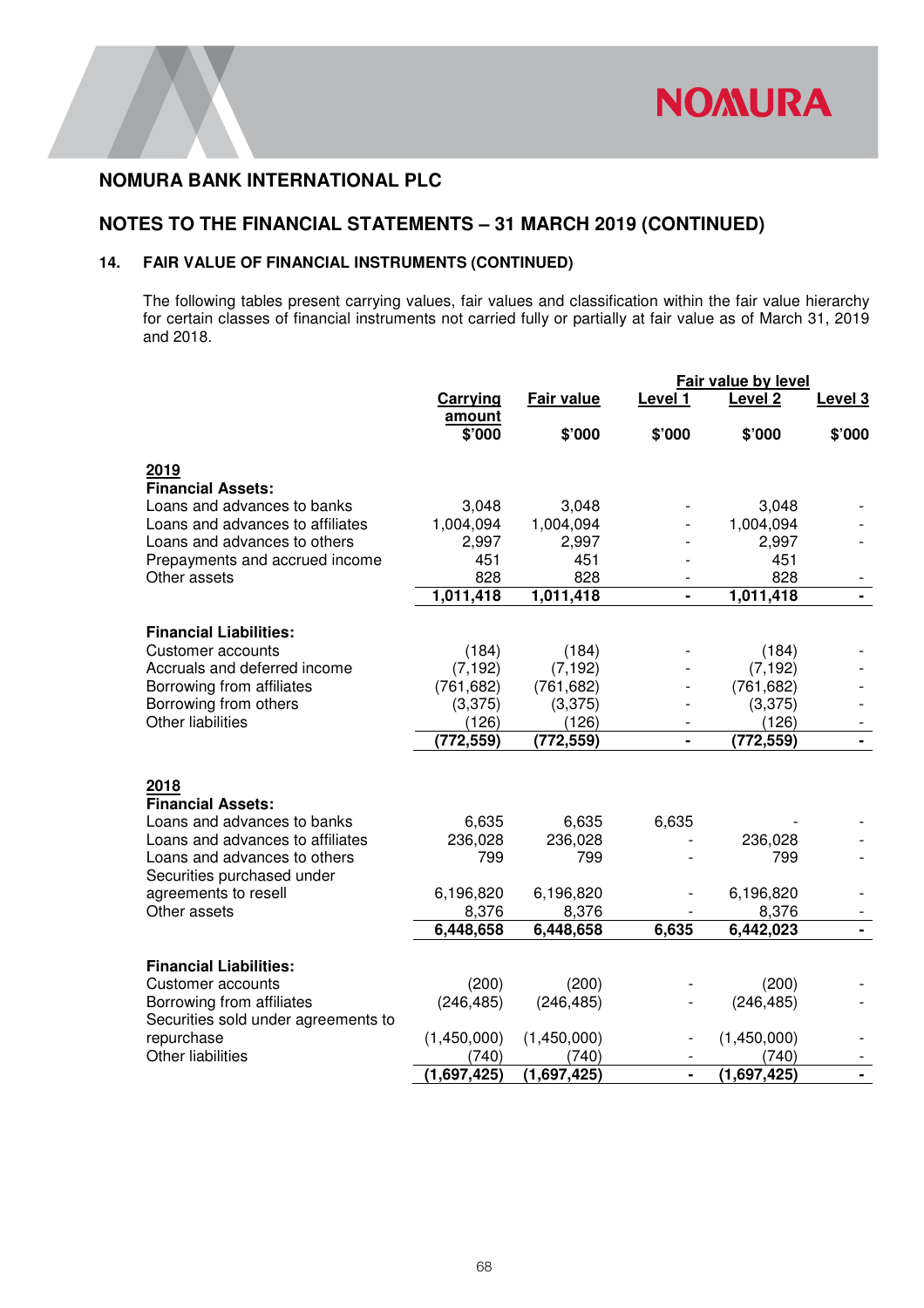

### **NOTES TO THE FINANCIAL STATEMENTS - 31 MARCH 2019 (CONTINUED)**

#### **15. OFFSETTING DISCLOSURES**

The Bank does not perform any balance sheet netting. The tables presented below provide a summary of financial assets and liabilities subject to enforceable master netting arrangements and similar agreements.

The Bank has entered into various collateral arrangements with its derivative counterparties or other transactions whereby non cash collateral may be posted. These transactions are conducted under terms based on the applicable derivative agreement (e.g. ISDA Collateral Guidelines). The Bank has determined that it retains substantially all the risks and rewards of the posted non-cash collateral, which include credit risk and market risk. The non-cash collateral is not derecognised. Generally, the counterparty's recourse is not limited to the transferred assets.

|                                                                        | <b>Securities</b><br>purchased under<br>agreements to | Loans and<br>advances to<br>affiliates | <b>Derivative</b><br><b>Assets</b> | <b>Securities</b><br>sold under<br>agreements<br>to repurchase | <b>Derivative</b><br><b>Liabilities</b> |
|------------------------------------------------------------------------|-------------------------------------------------------|----------------------------------------|------------------------------------|----------------------------------------------------------------|-----------------------------------------|
|                                                                        | <u>resell</u><br>\$'000s                              | \$'000s                                | \$'000s                            | \$'000s                                                        | \$'000s                                 |
| 2019<br>Total gross balance <sup>(1)</sup><br>Less: Additional amounts | 4,535,216                                             | 560,042                                | 449,130                            | (599, 980)                                                     | (653, 887)                              |
| not offset in the bank<br>balance sheet <sup>(2)</sup>                 |                                                       |                                        | (449, 130)                         |                                                                | 449,130                                 |
| Financial instruments and<br>non-cash collateral                       | (4,535,216)                                           | (560, 042)                             |                                    | 599,980                                                        |                                         |
| Cash collateral <sup>(3)</sup>                                         |                                                       |                                        |                                    |                                                                | 57,777                                  |
| <b>Net amount</b>                                                      |                                                       |                                        |                                    |                                                                | (146, 980)                              |
| 2018                                                                   |                                                       |                                        |                                    |                                                                |                                         |
| Total gross balance <sup>(1)</sup><br>Less: Additional amounts         | 6,196,820                                             | 789,311                                | 504,352                            |                                                                | $(1,450,000)$ $(1,107,756)$             |
| not offset in the bank<br>balance sheet <sup>(2)</sup>                 |                                                       |                                        | (504, 352)                         |                                                                | 504,352                                 |
| Financial instruments and<br>non-cash collateral                       | (6, 196, 820)                                         | (789, 311)                             |                                    | 1,450,000                                                      |                                         |
| Cash collateral <sup>(3)</sup>                                         |                                                       |                                        |                                    |                                                                | 61,469                                  |
| <b>Net amount</b>                                                      |                                                       |                                        |                                    |                                                                | (541,935)                               |

- (1) Includes all recognised balances irrespective of whether they are transacted under legally enforceable master netting agreements. Amounts include transactions carried at fair value through election of the fair value option and amounts carried at amortized cost.
- (2) Represents amounts which are not permitted to be offset on the face of the balance sheet but which provide the Bank with the right of offset in the event of counterparty default.
- (3) Cash collateral payable of \$225,900,833 received from NIP is not utilised due to nil derivative asset exposure after counterparty netting.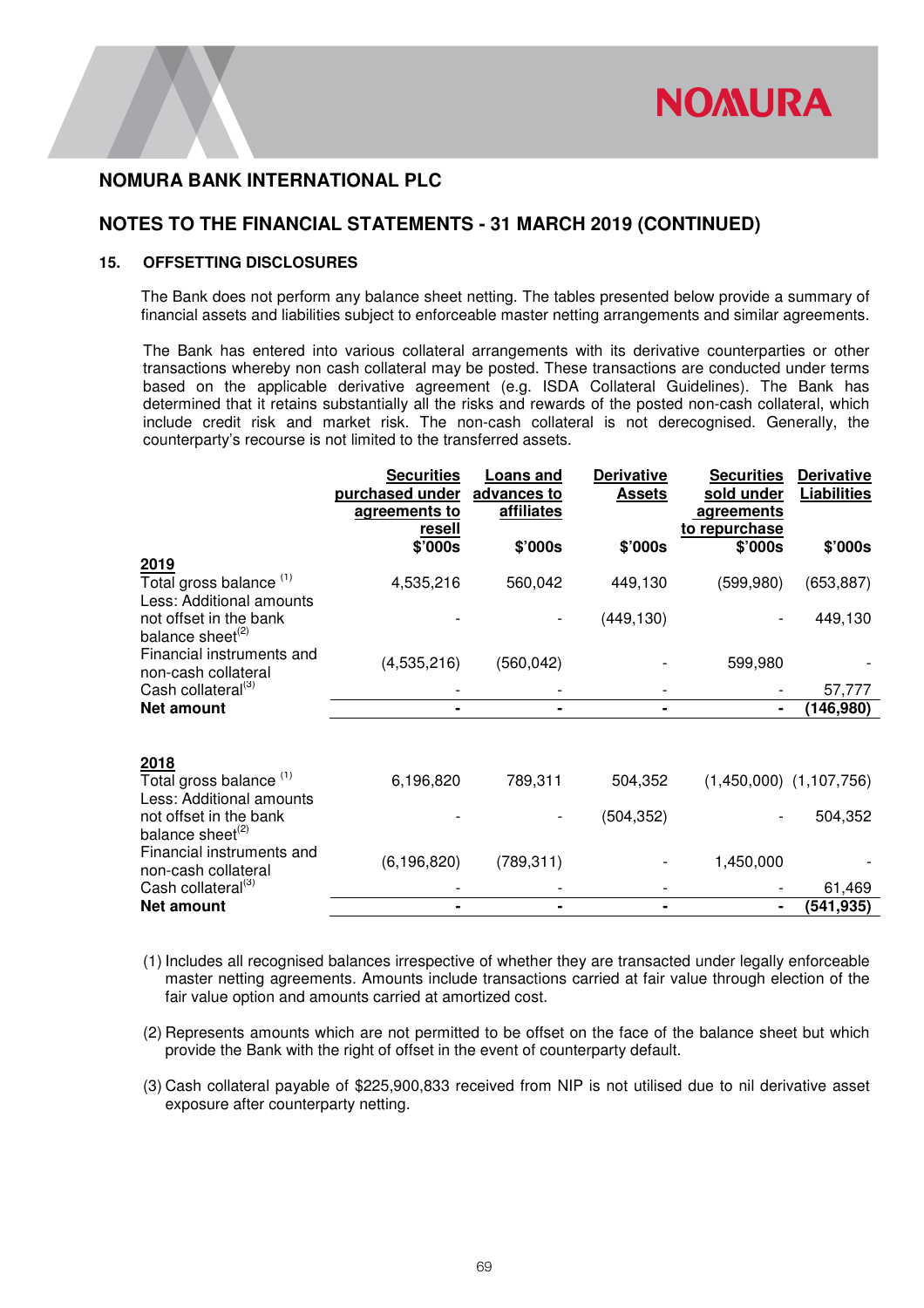

### **NOTES TO THE FINANCIAL STATEMENTS - 31 MARCH 2019 (CONTINUED)**

#### **16. CAPITAL MANAGEMENT POLICY**

#### **U.K. Capital Management**

The primary objectives of the Bank's capital management policies are to ensure that the Bank complies with externally imposed capital requirements and that the Bank is able to withstand losses due to extreme market movements. To achieve these goals, sufficient capital is maintained to support the Bank's business. The Bank looks to mitigate risk through the use of derivative arrangements with other Nomura Europe group companies.

The Bank reviews the appropriate level of capital sufficiency, with senior management responsible for implementing and enforcing capital policies. The determination of asset size and level of capital take into consideration regulatory requirements, economic risks inherent in the business and maintenance of a debt rating appropriate to a global financial institution. The allocation of available capital resource across the business is then based upon factors such as return on capital and regulatory requirements.

The Bank is subject to and has complied with the regulatory requirements imposed by the PRA under the Capital Requirements Directive IV ("CRD IV") framework.

No changes were made in the objectives, policies or processes for managing capital in the year.

#### **U.K. Regulatory Capital**

Regulatory guidelines developed by the Basel Committee and European Union Directives, as implemented by the FCA and PRA for supervisory purposes define two 'Tiers' of capital resources. Tier 1 capital is the highest tier and mainly consists of ordinary share capital and audited retained earnings. The Bank does not currently maintain Tier 2 capital. Capital can be used to support non-trading activity and all market and counterparty risks

|                                | 31 March 2019    | 31 March 2018 |
|--------------------------------|------------------|---------------|
|                                | $$^{\prime}000s$ | \$'000s       |
| Tier 1 capital                 | 300.392          | 587.107       |
| <b>Total capital resources</b> | 300.392          | 587,107       |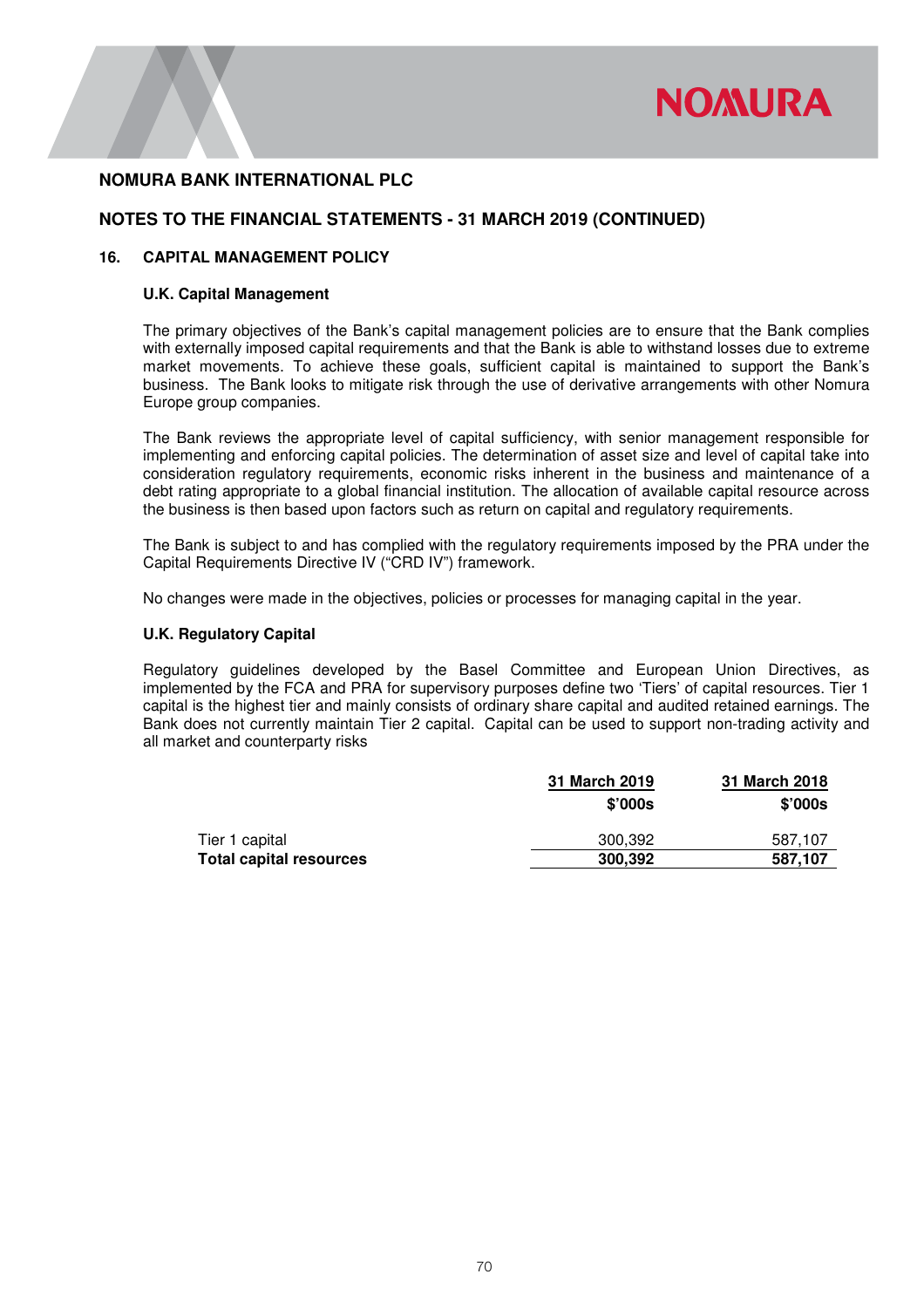

## **NOTES TO THE FINANCIAL STATEMENTS - 31 MARCH 2019 (CONTINUED)**

### **17. CONTINGENT LIABILITIES AND COMMITMENTS**

#### **Contingent Liabilities**

The Bank provides certain financial guarantees to third parties over their exposure to Nomura Group companies. At 31 March 2019 the exposure on these financial guarantee contracts amounted to \$114,577,466 (2018: \$184,439,319).

#### **Commitments**

The Bank had commitments as at 31 March 2019 amounting to \$1,667,323,688 (2018: \$1,151,832,572) in respect of undrawn note issuance facilities and loan commitments. The loan commitments are subparticipated to NIP on commitment date.

#### **Operating Lease Commitments**

The Bank's obligations from operating leases relate to long-term leases of real estate and motor vehicle.

The Bank was committed to making the following payments in respect of operating leases:

|                                                | 2019<br><b>Buildings</b><br>\$'000 | 2019<br>Other<br>\$'000 |
|------------------------------------------------|------------------------------------|-------------------------|
| Within one year                                | 115                                | 39                      |
| Greater than one year but less than five years | 210                                | 3                       |
|                                                | 325                                | 42                      |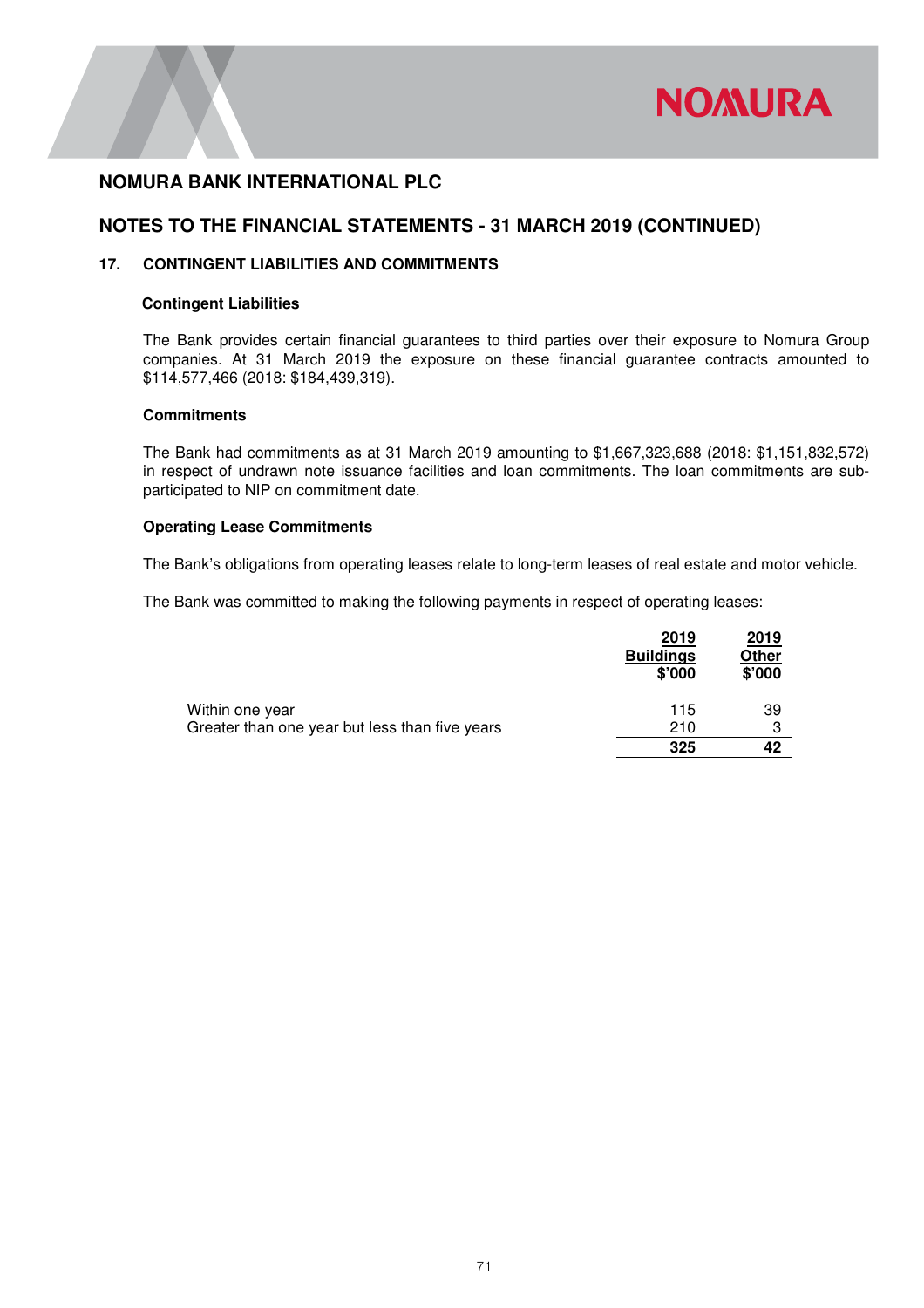## **NOTES TO THE FINANCIAL STATEMENTS - 31 MARCH 2019 (CONTINUED)**

#### **18. RELATED PARTY TRANSACTIONS**

The Bank enters into various transactions with other companies under common control within the Nomura Group which are at an arm's length basis. Included within the Bank's statement of financial position are the following transactions with Nomura group entites:

|                                                 | 31 March 2019 | 31 March 2018 |
|-------------------------------------------------|---------------|---------------|
|                                                 | \$'000        | \$'000        |
| <b>Assets:</b>                                  |               |               |
| Derivative financial instruments                | 429,495       | 502,785       |
| Loans and advances to affiliates                | 1,564,136     | 1,026,173     |
| Securities purchased under agreements to resell | 4,535,216     | 6,196,820     |
| Prepayments and accrued income                  | 12,959        | 9,739         |
| Other assets                                    | 404           | 7,911         |
|                                                 | 6,542,210     | 7,743,428     |
| Liabilities:                                    |               |               |
| Derivative financial instruments                | 480,218       | 911,232       |
| Accruals and deferred income                    | 6,350         | 5,582         |
| Borrowings from affiliates                      | 761,682       | 246,485       |
|                                                 | 1,248,250     | 1,163,299     |

Additionally, the Bank benefits from a written guarantee from its ultimate parent, NHI, over its exposure to NIP. The Bank's obligation to pay the U.K. Bank Levy in both the current year and prior year has been settled by NIP, who are responsible for reporting and paying the bank levy on behalf of the Nomura U.K. tax group.

For the years ended 31 March 2019 and 31 March 2018, there were no impairment losses on any of the above disclosed related party receivables. The risk on the Bank's transactions is predominantly retained by other Nomura Group companies. Therefore many "back-to-back" transactions exist between the Bank and other Nomura Group companies.

Included within the Bank's statement of comprehensive income are the following transactions with Nomura group entites:

|                                                             | 31 March 2019<br>\$'000 | 31 March 2018<br>\$'000 |
|-------------------------------------------------------------|-------------------------|-------------------------|
| Interest income                                             | 74.569                  | 87,172                  |
| Intrest expense                                             | (384)                   | (1, 448)                |
| Fee income                                                  | 49,229                  | 45,502                  |
| Fee expense                                                 | (3,954)                 | (4,160)                 |
| Administrative expenses towards SLA & Technology<br>charges | (9, 429)                | (9, 429)                |
|                                                             | 110,031                 | 117,637                 |

In addition to the above, the Bank has significant dependencies with other Nomura Group companies. Certain Corporate services, including the use of IT systems, are provided by NIP through SLA. The premises where the Bank is registered and operates are leased by Nomura Properties plc.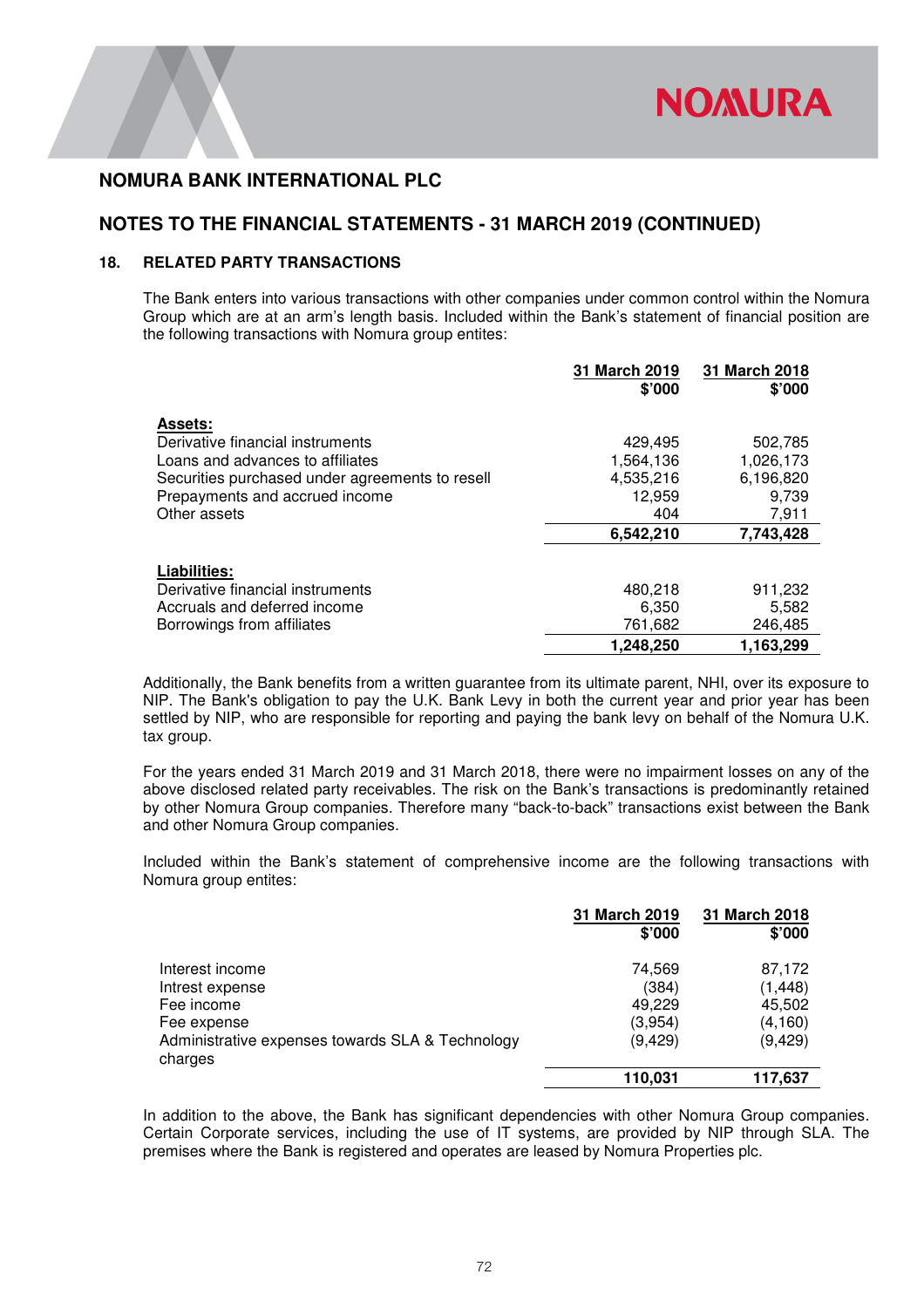

### **NOTES TO THE FINANCIAL STATEMENTS - 31 MARCH 2019 (CONTINUED)**

#### **19. ULTIMATE PARENT COMPANY**

The Bank's ultimate parent undertaking and controlling party, and the parent that heads the largest group of undertakings for which consolidated financial statements are prepared, is Nomura Holdings, Inc., which is incorporated in Japan. Copies of the financial statements of Nomura Holdings, Inc. can be obtained from 9-1, Nihonbashi 1-Chome, Chuo-ku. Tokyo 103-8645,Japan.

The parent that heads the smallest group of undertakings is Nomura Europe Holdings plc, a company registered at 1 Angel Lane, London, EC4R 3AB, United Kingdom.

#### **20. TRANSITIONAL IMPACT UPON ADOPTION OF IFRS 9**

The following table sets out the impact of adopting IFRS 9 on the statement of financial position, and retained earnings including the effect of replacing IAS 39's incurred credit loss calculations with IFRS 9's Expected Credit Losses. A reconciliation between the carrying amounts under IAS 39 to the balances reported under IFRS 9 as of 1 April 2018 is, as follows:

| \$'000s                  | Original<br><b>IAS 39</b><br>classification | <b>New</b><br>IFRS-9<br>classification | <b>As at 31</b><br>Mar 2018<br><b>IAS 39</b><br>carrying<br>amount | IFRS <sub>9</sub><br>classification | <b>IFRS 9</b><br>measurement | As at 1<br><b>April 2018</b><br><b>New IFRS 9</b><br>carrying<br>amount |
|--------------------------|---------------------------------------------|----------------------------------------|--------------------------------------------------------------------|-------------------------------------|------------------------------|-------------------------------------------------------------------------|
| <b>Assets</b>            |                                             |                                        |                                                                    |                                     |                              |                                                                         |
| Loans and<br>advances to | AC <sup>1</sup><br>$(L&R)^2$                | AC                                     | 6,635                                                              |                                     |                              | 6,635                                                                   |
| banks                    |                                             |                                        |                                                                    |                                     |                              |                                                                         |
| Derivative               | HFT <sup>3</sup>                            | <b>HFT</b>                             | 504,352                                                            |                                     |                              | 504,352                                                                 |
| financial                |                                             |                                        |                                                                    |                                     |                              |                                                                         |
| instruments              |                                             |                                        |                                                                    |                                     |                              |                                                                         |
| Loans and<br>advances to | FVPL <sup>4</sup>                           | <b>FVPL</b><br>(mandatorily)           | 790,145                                                            |                                     |                              | 790,145                                                                 |
| affiliates               | <b>AC</b>                                   | AC                                     | 236,028                                                            |                                     |                              | 236,028                                                                 |
| <b>Securities</b>        | <b>AC</b>                                   | <b>FVPL</b>                            | 6,196,820                                                          | 2,274                               |                              | 6,199,094                                                               |
| purchased under          | (L&R)                                       | (mandatorily)                          |                                                                    |                                     |                              |                                                                         |
| agreements to            |                                             |                                        |                                                                    |                                     |                              |                                                                         |
| resell<br>Loans and      | <b>FVPL</b>                                 | <b>FVPL</b>                            | 79,694                                                             |                                     |                              | 79,694                                                                  |
| advances to              |                                             | (mandatorily)                          |                                                                    |                                     |                              |                                                                         |
| others                   | <b>AC</b>                                   | <b>AC</b>                              | 799                                                                |                                     |                              | 799                                                                     |
| Prepayments and          |                                             |                                        | 9,748                                                              |                                     |                              | 9,748                                                                   |
| accrued income           |                                             |                                        |                                                                    |                                     |                              |                                                                         |
| Other assets             | <b>AC</b>                                   | <b>AC</b>                              | 8,376                                                              |                                     |                              | 8,376                                                                   |
| Financial                |                                             | <b>FVPL</b>                            |                                                                    | 12                                  |                              | 12                                                                      |
| investments              |                                             | (mandatorily)                          |                                                                    |                                     |                              |                                                                         |
| Available-for-sale       | AFS <sup>5</sup>                            | FVOCI <sup>6</sup>                     | 12                                                                 | (12)                                |                              |                                                                         |
| financial                |                                             |                                        |                                                                    |                                     |                              |                                                                         |
| investments              |                                             |                                        |                                                                    |                                     |                              |                                                                         |
| Deferred tax assets      |                                             |                                        | 12,317                                                             |                                     |                              | 12,317                                                                  |
| <b>Total</b>             |                                             |                                        | 7,844,926                                                          | 2,274                               | ۰                            | 7,847,200                                                               |

<sup>1</sup> AC: Amortised cost

<sup>2</sup>L&R: Loans and receivables

<sup>3</sup> HFT: Held for trading

<sup>4</sup>FVPL: Fair value through profit or loss

<sup>5</sup>AFS: Available-for-sale

<sup>6</sup>FVOCI: Fair value through other comprehensive income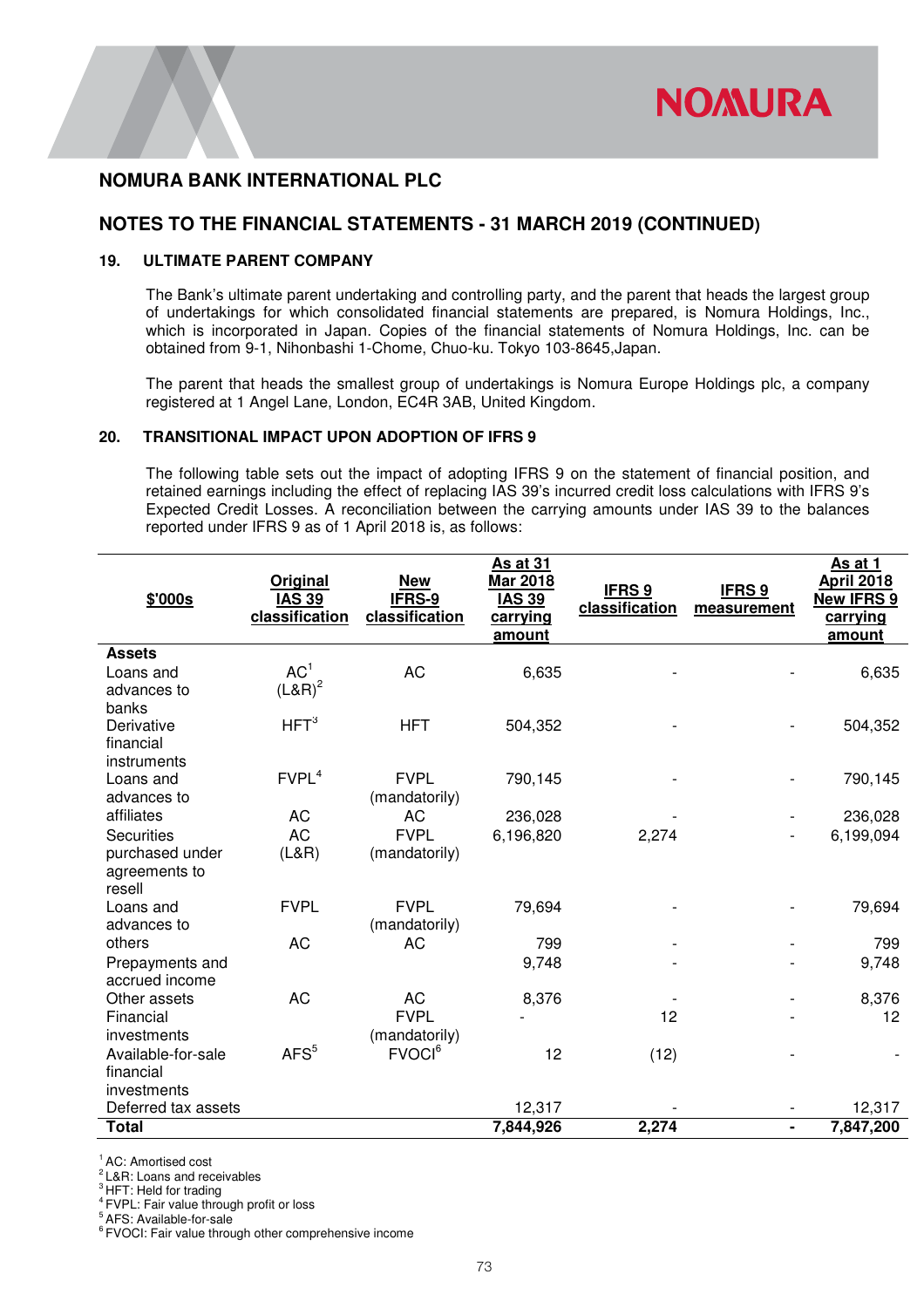# **NOTES TO THE FINANCIAL STATEMENTS - 31 MARCH 2019 (CONTINUED)**

### **20. TRANSITIONAL IMPACT UPON ADOPTION OF IFRS 9 (CONTINUED)**

| \$'000s            | Original<br><b>IAS 39</b><br>classification | <b>New</b><br>IFRS-9<br>classification | As at 31<br>Mar 2018<br><b>IAS 39</b><br>carrying<br>amount | <b>IFRS 9</b><br>classification | <b>IFRS 9</b><br>measurement | As at 1<br><b>April 2018</b><br><b>New IFRS 9</b><br>carrying<br>amount |
|--------------------|---------------------------------------------|----------------------------------------|-------------------------------------------------------------|---------------------------------|------------------------------|-------------------------------------------------------------------------|
| <b>Liabilities</b> |                                             |                                        |                                                             |                                 |                              |                                                                         |
| Customer           | AC                                          | AC                                     | 200                                                         |                                 |                              | 200                                                                     |
| accounts           |                                             |                                        |                                                             |                                 |                              |                                                                         |
| Derivative         | <b>HFT</b>                                  | <b>HFT</b>                             | 1,107,756                                                   |                                 | $\overline{\phantom{a}}$     | 1,107,756                                                               |
| financial          |                                             |                                        |                                                             |                                 |                              |                                                                         |
| instruments        |                                             |                                        |                                                             |                                 |                              |                                                                         |
| Accruals and       |                                             |                                        | 25,931                                                      |                                 |                              | 25,931                                                                  |
| deferred income    |                                             |                                        |                                                             |                                 |                              |                                                                         |
| Borrowings from    | AC                                          | AC                                     | 246,485                                                     |                                 |                              | 246,485                                                                 |
| affiliiates        |                                             |                                        |                                                             |                                 |                              |                                                                         |
| Borrowings from    | <b>FVPL</b>                                 | <b>FVPL</b>                            | 43,235                                                      |                                 |                              | 43,235                                                                  |
| others             | (designated)                                | (designated)                           |                                                             |                                 |                              |                                                                         |
| Securities sold    | AC                                          | <b>FVPL</b>                            | 1,450,000                                                   | 1,216                           | $\overline{\phantom{a}}$     | 1,451,216                                                               |
| under agreements   | (L&R)                                       | (designated)                           |                                                             |                                 |                              |                                                                         |
| to repurchase      |                                             |                                        |                                                             |                                 |                              |                                                                         |
| Bonds and          | <b>FVPL</b>                                 | <b>FVPL</b>                            | 4,460,415                                                   |                                 |                              | 4,460,415                                                               |
| medium-term        | (designated)                                | (designated)                           |                                                             |                                 |                              |                                                                         |
| notes              |                                             |                                        |                                                             |                                 |                              |                                                                         |
| Group relief       |                                             |                                        | 27,424                                                      |                                 |                              | 27,424                                                                  |
| payable            |                                             |                                        |                                                             |                                 |                              |                                                                         |
| Other liabilities  | AC                                          | AC                                     | 740                                                         |                                 |                              | 740                                                                     |
| <b>Total</b>       |                                             |                                        | 7,362,186                                                   | 1,216                           | $\blacksquare$               | 7,363,402                                                               |

• Certain Financial investments that were previously classified as Available-for-sale investments under IAS 39 to being mandatorily at fair value through profit or loss under IFRS 9 as these investments are managed on a fair value basis.

• Securities purchased under agreements to resell are reclassified from amortised cost under IAS 39 to mandatorily measured at FVPL under IFRS 9 as the underlying portfolios are managed on a fair value basis, the impact to retained earnings of measurement at FVPL was \$2,273,963

• Securities sold under agreements to repurchase are reclassified from amortised cost to designated measured at FVPL in order to minimise an accounting mismatch, the impact to retained earnings of measurement at FVPL was (\$1,215,713).